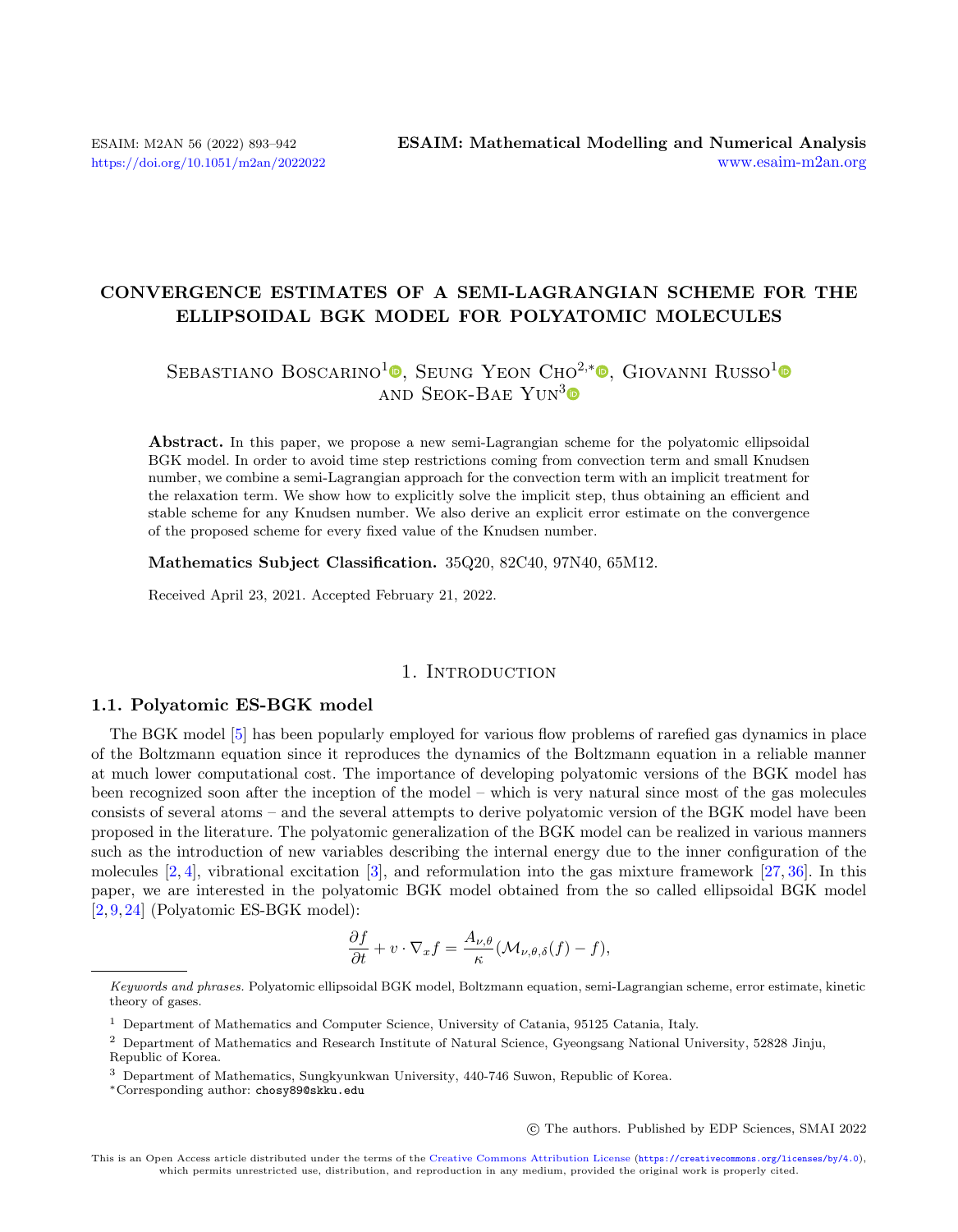<span id="page-1-1"></span><span id="page-1-0"></span>
$$
f(x, v, 0, I) = f_0(x, v, I). \tag{1.1}
$$

The velocity-energy distribution function  $f(x, v, t, I)$  represents the number density of particles in the phase space. For simplicity, we assumed periodic boundary condition in  $d$ -dimensional space. Without loss of generality, the length of the domain is assumed to be one. The parameter  $I \in \mathbb{R}_+$  is related to internal energy  $\varepsilon$  due to rotation and vibration  $\varepsilon(I) = I^{\frac{2}{\delta}}$ , where  $\delta > 0$  represents the number of degrees of freedom for the internal motion of the molecules such as the rotation and vibration. Our independent variables  $x$  and  $v$  belong to phase space  $(x, v) \in \mathbb{T}^d \times \mathbb{R}^3$ , with  $\mathbb{T}^d \equiv \mathbb{R}^d/\mathbb{Z}^d$ , and  $t \geq 0$  denotes the time. The Knudsen number  $\kappa > 0$  is the ratio between the mean free path of the gas molecules and the macroscopic length scale of the problem. We consider a collision frequency  $A_{\nu,\theta} := 1/(1 - \nu + \nu\theta)$ , for  $0 < \theta \le 1$  and  $-\frac{1}{2} < \nu < 1$ . The two parameters can be chosen to fit Prandtl number and transport coefficients computed by Chapman-Enskog expansion of the Boltzmann equation. The polyatomic Gaussian  $\mathcal{M}_{\nu,\theta,\delta}(f)$  is given by

$$
\mathcal{M}_{\nu,\theta,\delta}(f) := \frac{\rho \Lambda_{\delta}}{\sqrt{\det(2\pi \mathcal{T}_{\nu,\theta})(T_{\theta})^{\frac{\delta}{2}}}} \exp\left(-\frac{(v - U(x,t))^{\top} \mathcal{T}_{\nu,\theta}^{-1} (v - U(x,t))}{2} - \frac{I^{\frac{2}{\delta}}}{T_{\theta}}\right),\tag{1.2}
$$

where  $\Lambda_{\delta}$  is a normalizing constant defined by

<span id="page-1-2"></span>
$$
\Lambda_{\delta}^{-1} := \int_{\mathbb{R}_+} e^{-I^{\frac{2}{\delta}}} \, \mathrm{d}I. \tag{1.3}
$$

The macroscopic local density  $\rho(x, t)$ , bulk velocity  $U(x, t)$ , stress tensor  $\Theta(x, t)$  and internal energy  $E_{\delta}(x, t)$ are defined as follows:

$$
\rho(x,t) := \int_{\mathbb{R}^3 \times \mathbb{R}_+} f(x, v, t, I) dv dI,
$$
  
\n
$$
\rho(x,t)U(x,t) := \int_{\mathbb{R}^3 \times \mathbb{R}_+} vf(x, v, t, I) dv dI,
$$
  
\n
$$
\rho(x,t)\Theta(x,t) := \int_{\mathbb{R}^3 \times \mathbb{R}_+} (v - U(x,t)) \otimes (v - U(x,t)) f(x, v, t, I) dv dI,
$$
  
\n
$$
E_{\delta}(x,t) := \int_{\mathbb{R}^3 \times \mathbb{R}_+} \left(\frac{1}{2}|v - U(x,t)|^2 + I^{\frac{2}{\delta}}\right) f(x, v, t, I) dv dI.
$$

The internal energy  $E_{\delta}$  consists of the translational energy  $E_{tr}$  and the non-translational energy  $E_{I,\delta}$ :

$$
E_{\text{tr}} := \int_{\mathbb{R}^3 \times \mathbb{R}_+} \frac{1}{2} |v - U(x, t)|^2 f(x, v, t, I) \, dv \, dI,
$$
  

$$
E_{I, \delta} := \int_{\mathbb{R}^3 \times \mathbb{R}_+} I^{\frac{2}{\delta}} f(x, v, t, I) \, dv \, dI.
$$

The corresponding temperatures  $T_{\delta}$ ,  $T_{tr}$  and  $T_{I,\delta}$  are defined by

$$
E_\delta=:\frac{3+\delta}{2}\rho T_\delta,\quad E_{\rm tr}=:\frac{3}{2}\rho T_{\rm tr},\quad E_{I,\delta}=:\frac{\delta}{2}\rho T_{I,\delta}.
$$

Note that  $T_{\delta}$  is the convex combination of  $T_{tr}$  and  $T_{I,\delta}$ :

$$
T_{\delta} = \frac{3}{3+\delta}T_{\rm tr} + \frac{\delta}{3+\delta}T_{I,\delta}.
$$

We also define the relaxation temperature  $T_{\theta}$  and the temperature tensor  $\mathcal{T}_{\nu,\theta}$  as follows:

$$
T_{\theta} = \theta T_{\delta} + (1 - \theta) T_{I, \delta},
$$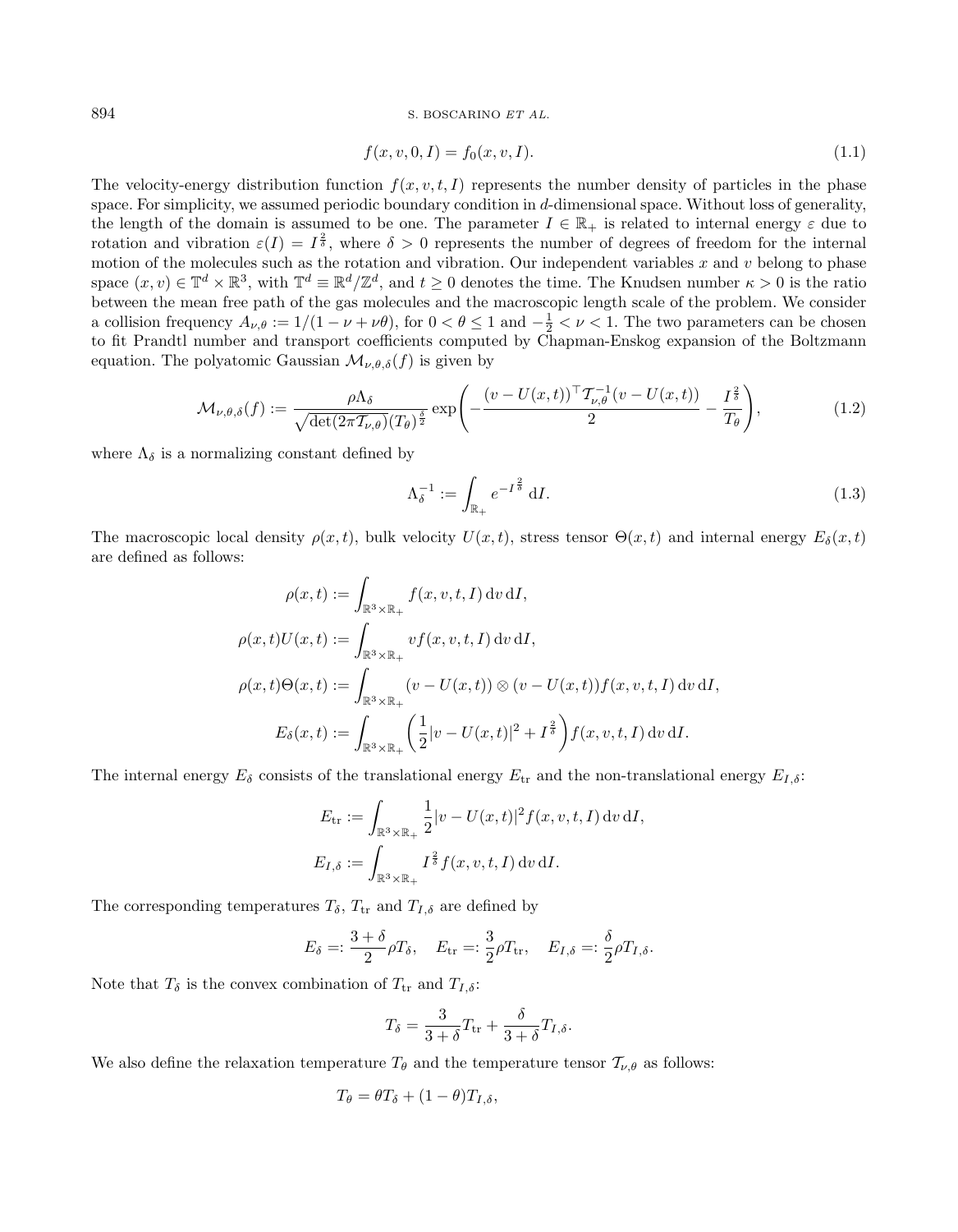$$
\mathcal{T}_{\nu,\theta} = \theta T_{\delta} Id + (1 - \theta) \{ (1 - \nu) T_{\rm tr} Id + \nu \Theta \}.
$$

where Id is a  $3\times3$  identity matrix. The polyatomic relaxation operator has five-dimensional collision invariants:

$$
\int_{\mathbb{R}^3 \times \mathbb{R}_+} (\mathcal{M}_{\nu,\theta,\delta}(f) - f) \phi(v,I) dv dI = 0, \quad \phi(v,I) = \begin{pmatrix} 1 \\ v \\ \frac{1}{2} |v|^2 + I^{\frac{2}{\delta}} \end{pmatrix},
$$

so that the conservation laws hold for mass, momentum and energy:

$$
\frac{\mathrm{d}}{\mathrm{d}t} \int_{\mathbb{T}^d \times \mathbb{R}^3 \times \mathbb{R}_+} f \phi(v, I) \, \mathrm{d}x \, \mathrm{d}v \, \mathrm{d}I = 0.
$$

The celebrated H-theorem was first verified in [\[2\]](#page-47-0) (see also [\[8,](#page-48-7) [9,](#page-48-5) [33,](#page-48-8) [46\]](#page-49-0))

$$
\frac{\mathrm{d}}{\mathrm{d}t} \int_{\mathbb{R}^3 \times \mathbb{R}_+} f \ln f \, \mathrm{d}v \, \mathrm{d}I = \int_{\mathbb{R}^3 \times \mathbb{R}_+} (\mathcal{M}_{\nu,\theta,\delta}(f) - f) \ln f \, \mathrm{d}v \, \mathrm{d}I \le 0.
$$

We note that this model reduces to the monatomic ES-BGK model [\[24\]](#page-48-6) when  $\theta = 0$ . On the other hand, if we take  $\nu = \theta = 0$  and integrate both sides of [\(1.1\)](#page-1-0) against *I*, the original BGK model is recovered [\[5\]](#page-48-0). It is also interesting that there is a dichotomy in the time asymptotic state of f depending on  $\theta$  (see [\[33\]](#page-48-8)). For  $0 < \theta \le 1$ , f converges to  $\mathcal{M}_{0,1,\delta}(f)$ :

$$
\mathcal{M}_{0,1,\delta}(f) := \frac{\rho \Lambda_{\delta}}{(2\pi T_{\delta})^{\frac{3}{2}}(T_{\delta})^{\frac{\delta}{2}}} \exp\left(-\frac{|v - U(x,t)|^2}{2T_{\delta}} - \frac{I^{\frac{2}{\delta}}}{T_{\delta}}\right),\,
$$

while if  $\theta = 0$ , its time asymptotic limit is the isothermal equilibrium  $\mathcal{M}_{0,0,\delta}(f)$ :

$$
\mathcal{M}_{0,0,\delta}(f) := \frac{\rho \Lambda_{\delta}}{(2\pi T_{\text{tr}})^{\frac{3}{2}}(T_{I,\delta})^{\frac{\delta}{2}}} \exp\left(-\frac{|v - U(x,t)|^2}{2T_{\text{tr}}}-\frac{I^{\frac{2}{\delta}}}{T_{I,\delta}}\right).
$$

As regards analytical results on the polyatomic ES-BGK model, we refer to papers regarding the entropy production property [\[33\]](#page-48-8), existence of classical solutions [\[32,](#page-48-9) [47\]](#page-49-1) and mild solutions [\[34\]](#page-48-10). We also refer to [\[9\]](#page-48-5) where authors studied how to determine the form of polyatomic Gaussian  $\mathcal{M}_{\nu,\theta,\delta}(f)$ . The result shows that  $\mathcal{M}_{\nu,\theta,\delta}(f)$  in [\(1.2\)](#page-1-1) is derived from an entropy minimization problem.

#### 1.2. Implicit semi-Lagrangian scheme

Several methods have been adopted for numerical solutions of [\(1.1\)](#page-1-0). In [\[28,](#page-48-11)[30\]](#page-48-12), the authors employed iterative schemes to find the steady state solutions. When dealing with time-dependent problems, explicit schemes can be adopted if the Knudsen number is not too small [\[1,](#page-47-1) [29\]](#page-48-13). On the other hand, if one is interested in small value of  $\kappa$ , then an implicit treatment of collision term is necessary in order to avoid excessive restrictions on the time step. Splitting schemes can be used in which an explicit convection step is followed by an implicit relaxation step [\[11\]](#page-48-14). Because during the relaxation step mass momentum and energy are constant, the solution of the implicit step is relatively easy to compute. However, splitting schemes have the drawback that for small Knudsen number they are restricted to the first order accuracy in time [\[10,](#page-48-15) [26\]](#page-48-16). Accuracy can be improved for small Knudsen number using implicit explicit Runge–Kutta schemes [\[4\]](#page-48-1). In this paper, the authors use an Eulerian framework in which convection terms are treated explicitly and collision term is treated implicitly. The drawback of Eulerian schemes is the CFL-type time step restriction  $\left|v \frac{\Delta t}{\Delta x}\right| < 1$  imposed by the convection term. To overcome these difficulties, we propose a semi-Lagrangian (SL) method with an implicit treatment of the relaxation term of the following form: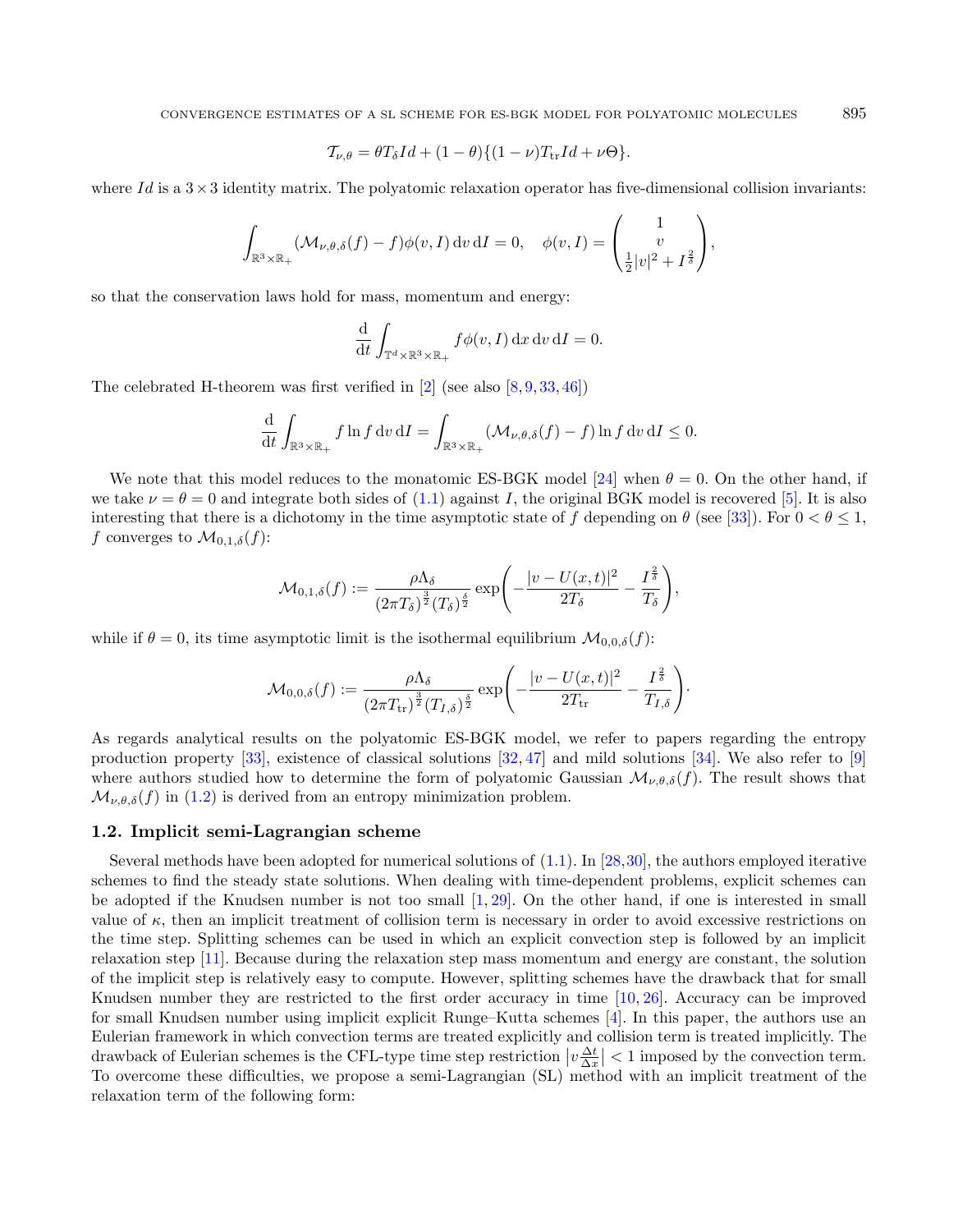<span id="page-3-0"></span>
$$
\frac{f_{i,j,k}^{n+1} - \tilde{f}_{i,j,k}^n}{\Delta t} = \frac{A_{\nu,\theta}}{\kappa} \left( \mathcal{M}_{\nu,\theta,\delta} \left( f_{i,j,k}^{n+1} \right) - f_{i,j,k}^{n+1} \right),\tag{1.4}
$$

where  $f_{i,j,k}^{n+1}$  is the discrete solution of the scheme,  $\tilde{f}_{i,j,k}^n$  is the approximation of the discrete solution on the foot of characteristic, and  $\mathcal{M}_{\nu,\theta,\delta}\left(f_{i,\mathcal{J},\mathcal{K}}^{n+1}\right)$ denotes the numerical polyatomic ellipsoidal Gaussian (see Sect. [2](#page-4-0) for  $j,k$ precise definitions). However, this implicit scheme requires to solve non-linear systems.

To overcome this difficulty, we observe that the polyatomic ellipsoidal Gaussian constructed from  $f_{i,j,k}^{n+1}$  in [\(1.4\)](#page-3-0) can be replaced by the polyatomic ellipsoidal Gaussian constructed form  $\tilde{f}_{i,j,k}^n$  up to small error, which makes the equation solvable as

$$
f_{i,j,k}^{n+1} = \frac{\kappa \tilde{f}_{i,j,k}^n + A_{\nu,\theta} \Delta t \mathcal{M}_{\nu,\theta,\delta} \left(\tilde{f}_{i,\mathcal{J},\mathcal{K}}^n\right)_{j,k}}{\kappa + A_{\nu,\theta} \Delta t}.
$$

Note that the proposed scheme for the polyatomic ES-BGK model reduces to the SL scheme for monatomic BGK model in [\[22,](#page-48-17)[40,](#page-49-2)[43\]](#page-49-3) and SL scheme for monatomic ES-BGK model [\[42\]](#page-49-4) by taking appropriate values of  $\nu$ and  $\theta$  and integrating it over  $I$  variable.

The main result of this paper is the derivation of the error estimate based on  $L_q^{\infty}$ -norm (see notation in Sect. [1.3\)](#page-4-1), which is stated in Theorem [3.2](#page-12-0) as follows:

$$
||f^{N_t} - f(T^f)||_{L_q^{\infty}} \le C\bigg(\frac{(\Delta x)^2}{\Delta t} + (\Delta x)^2 + \Delta v + \Delta I + \Delta t\bigg),
$$

where C is a constant depending on  $T^f, q, \delta, \kappa, \theta, \nu, \Delta t$ , but can be uniformly bounded regardless of  $\Delta t > 0$ . The main ingredient of the convergence proof is the establishment of the following uniform stability estimate of the discrete solution (see Sect. [4\)](#page-12-1):

$$
C_0^1 e^{-\frac{A_{\nu,\theta}}{\kappa} T^f} e^{-C_0^2 (|v_j|^a + I_k^b)} \leq \tilde{f}_{i,j,k}^n \leq e^{\frac{C_{\mathcal{M}^{A_{\nu,\theta}}}}{\kappa + A_{\nu,\theta} \Delta t} T^f} \|f_0\|_{L^\infty_q} (1+|v_j|^2)^{-q/2}.
$$

We note that, unlike most of numerical stability estimates, the uniform lower bound is important since it is crucially used to prove that the polyatomic temperature never vanishes (see Lem. [4.14\)](#page-24-0):

$$
\left(\tilde{T}_\delta\right)_i^n\geq \left(\frac{1}{2}\frac{\bar{C}_{a,b}C_0^1}{C_\delta\|f_0\|_{L^\infty_q}}e^{-\left(\frac{1}{\kappa}+\frac{(C_{\mathcal{M}}-1)}{\kappa+A_{\nu,\theta}\Delta t}\right) T^f}\right)^{\frac{2}{3+\delta}},
$$

so that the discrete polyatomic ellipsoidal Gaussian never degenerates into Dirac delta.

We close this subsection with a brief review on implicit SL schemes for BGK models. In [\[43\]](#page-49-3), high order SL methods were constructed using diagonally implicit Runge–Kutta schemes [\[31\]](#page-48-18) and high order non-oscillatory spatial reconstruction [\[18\]](#page-48-19). Owing to the L-stability property of time discretization, the resulting schemes enable one to use a large time step even in the fluid regime. In [\[22\]](#page-48-17), multi-step time discretization such as the backward difference formula (BDF) were adopted in the semi-Lagrangian framework. The performance of such methods was verified through boundary value problems in [\[21,](#page-48-20)[39\]](#page-49-5). In [\[7\]](#page-48-21), such SL schemes were employed as a predictor scheme corrected it by a conservative procedure to obtain an exactly conservative scheme at the discrete level. Recently, in [\[14\]](#page-48-22) we proposed a class of high order conservative SL schemes with a high order non-oscillatory conservative reconstruction [\[13\]](#page-48-23), and numerically show that the proposed scheme is able to capture the exact shock position of compressible Euler system. We also refer to  $[6,12,23]$  $[6,12,23]$  $[6,12,23]$  for SL methods applied to gas mixtures and reactive flows.

The convergence estimate for the original monatomic BGK model was investigated in [\[41\]](#page-49-6). The argument has been simplified and applied to the more complicate case of the ES-BGK model [\[42\]](#page-49-4), which is the main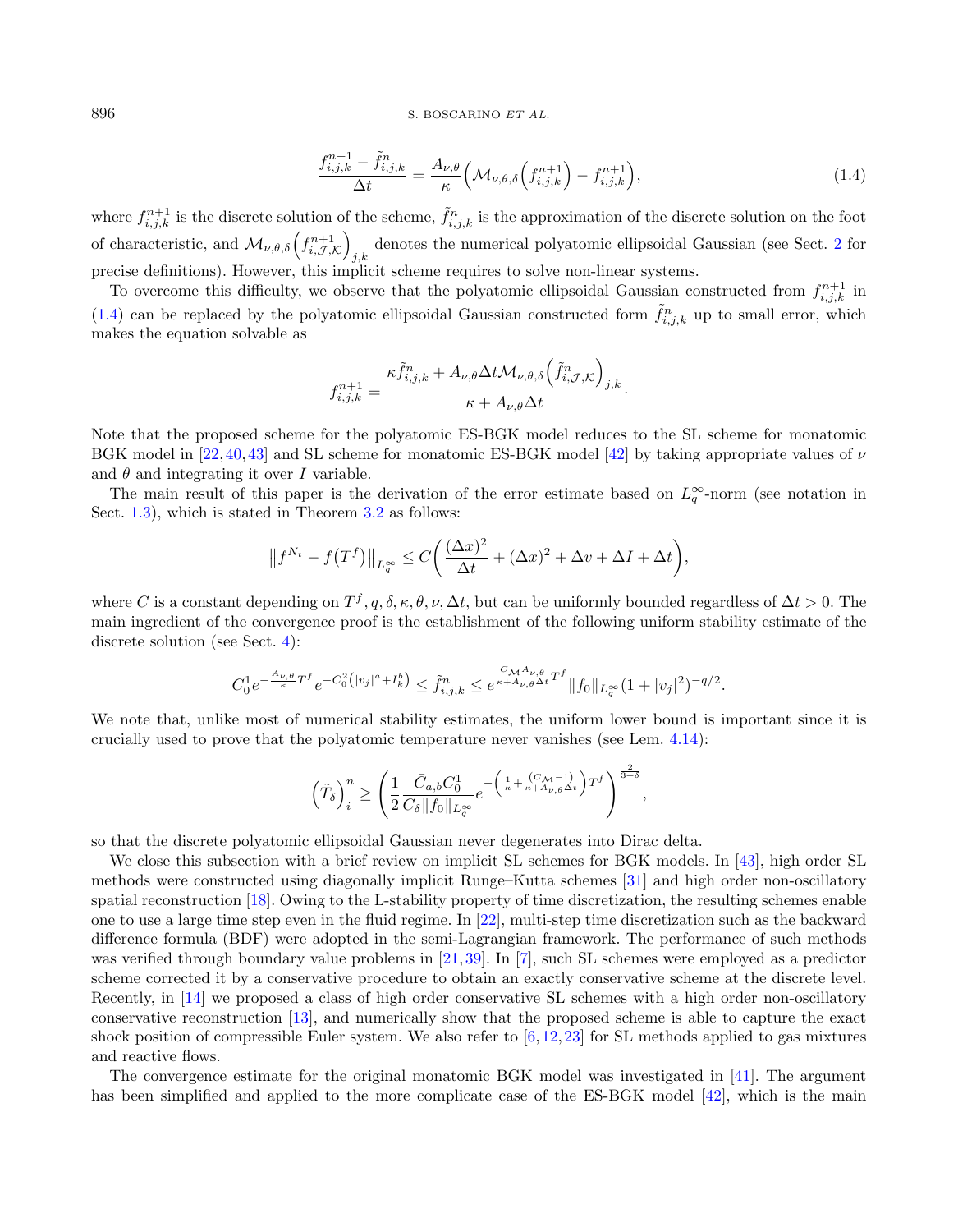motivation of the current work. These two results seem to be the only available convergence estimates for fully discrete schemes for spatially inhomogeneous collisional kinetic equations.

The semi-Lagrangian methods have been widely used also for the numerical solutions of Vlasov-type equations [\[16,](#page-48-27) [19,](#page-48-28) [37,](#page-48-29) [38,](#page-49-7) [44,](#page-49-8) [45\]](#page-49-9). We refer to [\[17\]](#page-48-30) for a nice survey on numerical schemes for kinetic equations.

#### <span id="page-4-1"></span>1.3. Notation

Throughout this paper, we use the following notations:

- $C$  denotes a constant which can be explicitly computable.
- $C_{a,b,\ldots}, \bar{C}_{a,b,\ldots}$  denote constants that depend on  $a, b, \ldots$ .
- We use lower indices  $i, j, k$  for space, velocity, internal energy variables and an upper index  $n$  for time variable, respectively.
- We write the velocity vector v as  $v \equiv (v^1, v^2, v^3)$ .
- $-T<sup>f</sup>$  denotes the final time of the numerical experiment.
- − The relation  $A \leq B$  for  $3 \times 3$  matrices A and B means that  $B A$  is positive definite, *i.e.*,  $k^{\top} (B A) k \geq 0$ for all  $k \equiv (k^1, k^2, k^3)^\top \in \mathbb{R}^3$ .
- For  $N, q \in \mathbb{N}$ , the weighted  $L^{\infty}$ -Sobolev norm for continuous solution is defined by

$$
||f(t)||_{L_q^{\infty}} := \sup_{x,v,I} \left| f(x,v,t,I) \left( 1 + |v|^2 + I^{\frac{2}{\delta}} \right)^{\frac{q}{2}} \right|,
$$
  

$$
||f(t)||_{L_{N,q}}^{\infty} := \sum_{|\alpha|+|\beta|+\gamma \le N} \sup_{x,v,I} \left| \partial(\alpha,\beta,\gamma) f(x,v,t,I) \left( 1 + |v|^2 + I^{\frac{2}{\delta}} \right)^{\frac{q}{2}} \right|,
$$

where  $\alpha, \beta, \gamma \in \mathbb{Z}_+ \times \mathbb{Z}_+^3 \times \mathbb{Z}_+$ , and the differential operator  $\partial(\alpha, \beta, \gamma)$  stands for  $\partial_x^{\alpha} \partial_v^{\beta} \partial_l^{\gamma}$ . Indeed,  $||f(t)||_{L_q^{\infty}} =$  $|| f(t) ||_{L_{0,q}}^{\infty}.$ 

− The weighted  $L_q^{\infty}$ -Sobolev norm for discrete solution is defined by

$$
||f^n||_{L_q^{\infty}} := \sup_{i,j,k} \left| f_{i,j,k}^n \left( 1 + |v_j|^2 + I_k^{\frac{2}{\delta}} \right)^{\frac{q}{2}} \right|,
$$

where  $f_{i,j,k}^n$  is a numerical solution of  $f(x_i, v_j, t^n, I_k)$ .

– To measure the distance between discrete and continuous solutions, we use the following supremum on grid points:

$$
||f^{n}-f(t^{n})||_{L^{\infty}_{q}}=\sup_{i,j,k}|f^{n}_{i,j,k}-f(x_{i},v_{j},t^{n},I_{k})|\Big(1+|v_{j}|^{2}+I_{k}^{\frac{2}{\delta}}\Big)^{\frac{q}{2}}.
$$

This paper is organized as follows: In Section [2,](#page-4-0) we derive a first order semi-Lagrangian scheme for the polyatomic ES-BGK model. Section [3](#page-11-0) is devoted to the statement of the main result of this paper. In the following Section [4,](#page-12-1) we present several technical estimates on the discrete solution and its macroscopic variables. In Section [5,](#page-26-0) we rewrite the polyatomic ES-BGK model [\(1.1\)](#page-1-0) for the easy comparison of continuous and discrete solution. Then, in Section [6,](#page-32-0) the difference between the continuous and discrete Gaussians is estimated. Finally, in Section [7,](#page-43-0) we prove our main theorem.

#### 2. Description of the numerical scheme

#### <span id="page-4-0"></span>2.1. Discretization

For velocity variables, we take same mesh spacing  $\Delta v$  in all directions, while, for the internal energy variable. we use a uniform mesh of size  $\Delta I$ . For space, one-dimensional periodic unit interval is considered with a uniform mesh  $\Delta x$ . We assume a fixed time step  $\Delta t$ . Then,

$$
t^n = n\Delta t, \quad n = 0, 1, \dots, N_t,
$$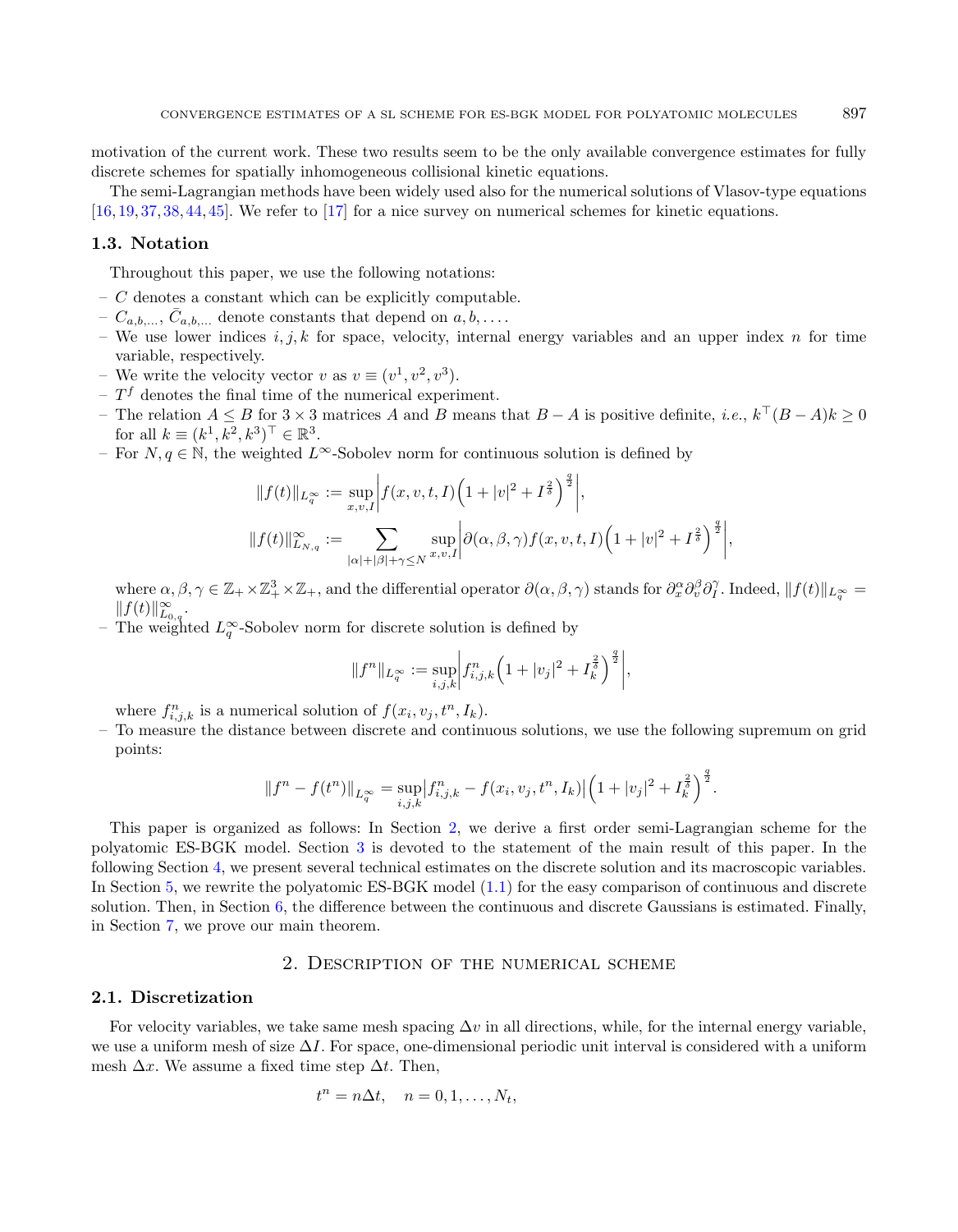<span id="page-5-0"></span>
$$
x_i = i\Delta x, \quad i = 0, \pm 1, \dots, \pm N_x, \pm (N_x + 1), \dots
$$

where  $N_t \Delta t = T^f$ ,  $N_x \Delta x = 1$ . Note that we consider space discretization on the whole spatial domain and then impose periodicity for technical simplicity in the convergence proof.

For velocity and internal energy variables, we use

$$
v_j \equiv (v_j^1, v_j^2, v_j^3) \equiv (j_1 \Delta v, j_2 \Delta v, j_3 \Delta v), \quad (j_1, j_2, j_3) \in \mathbb{Z}^3, I_k = k \Delta I, \qquad k = 0, 1, 2, ....
$$

For later use, we denote the index sets of j and k by  $\mathcal{J} := \mathbb{Z}^3$  and  $\mathcal{K} := \{0, 1, 2, \dots\}$ , respectively.

To be more concise, we introduce the following notations:

**Definition 2.1.** (1) Let  $x(i, j) := x_i - v_j^1 \Delta t$  and  $s \equiv s(i, j)$  be the index such that

<span id="page-5-1"></span>
$$
x(i,j) \in [x_s, x_{s+1}).
$$

(2) Let  $\tilde{f}_{i,j,k}^n$  be the linear interpolation of  $f_{s,j,k}^n$  and  $f_{s+1,j,k}^n$  on  $x(i,j)$  at time  $t^n$ :

$$
\tilde{f}_{i,j,k}^n := a_j f_{s,j,k}^n + (1 - a_j) f_{s+1,j,k}^n,
$$

where  $a_j := (x_{s+1} - x(i, j))/\Delta x$ . Note that there is only j dependence on  $a_j$  due to the use of uniform grid in space variable.

## 2.2. Implicit semi-Lagrangian scheme

Our scheme reads

$$
f_{i,j,k}^{n+1} = \frac{\kappa \tilde{f}_{i,j,k}^n + A_{\nu,\theta} \Delta t \mathcal{M}_{\nu,\theta,\delta} \left(\tilde{f}_{i,\mathcal{J},\mathcal{K}}^n\right)_{j,k}}{\kappa + A_{\nu,\theta} \Delta t},\tag{2.1}
$$

where  $A_{\nu,\theta} := 1/(1 - \nu + \nu\theta)$  for  $0 < \theta \le 1$  and  $-\frac{1}{2} < \nu < 1$ , and

<span id="page-5-2"></span>
$$
\tilde{f}_{i,j,k}^n := a_j f_{s,j,k}^n + (1 - a_j) f_{s+1,j,k}^n.
$$

Note that  $a_j$  and s are defined in Definition [2.1.](#page-5-0) The discrete ellipsoidal Gaussian based on  $\tilde{f}_{i,\mathcal{J},\mathcal{K}}^n$  :=  $\left\{\tilde{f}_{i,j,k}^n\right\}_{j\in\mathcal{J},k\in\mathcal{K}}$  is given by

$$
\mathcal{M}_{\nu,\theta,\delta}\left(\tilde{f}_{i,\mathcal{J},\mathcal{K}}^{n}\right)_{j,k} := \frac{\tilde{\rho}_{i}^{n}\Lambda_{\delta}}{\sqrt{\det\left(2\pi\left(\tilde{\mathcal{I}}_{\nu,\theta}\right)_{i}^{n}\right)\left(\left(\tilde{\mathcal{I}}_{\theta}\right)_{i}^{n}\right)^{\frac{\delta}{2}}}}\exp\left(-\frac{\left(v_{j}-\tilde{U}_{i}^{n}\right)^{\top}\left(\left(\tilde{\mathcal{I}}_{\nu,\theta}\right)_{i}^{n}\right)^{-1}\left(v_{j}-\tilde{U}_{i}^{n}\right)}{2}-\frac{I_{\tilde{\lambda}}^{\frac{\delta}{2}}}{\left(\tilde{\mathcal{I}}_{\theta}\right)_{i}^{n}\right)},\tag{2.2}
$$

with  $\Lambda_{\delta}$  defined as [\(1.3\)](#page-1-2). The macroscopic variables computed from  $\left\{ \tilde{f}_{i,j,k}^{n}\right\}$  are defined as follows:

− Mass:

$$
\tilde{\rho}_i^n := \sum_{j,k} \tilde{f}_{i,j,k}^n (\Delta v)^3 \Delta I.
$$

− Momentum: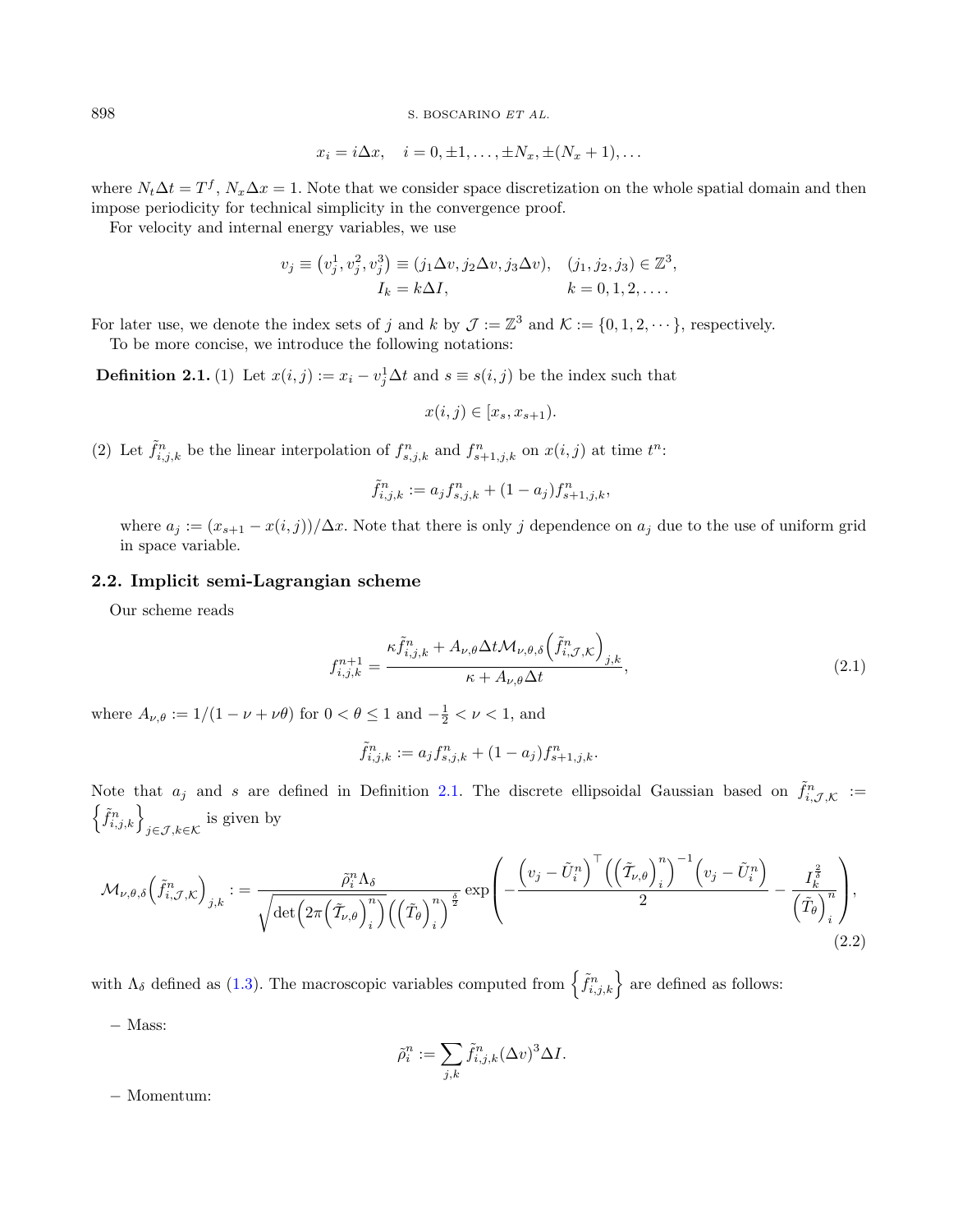$\tilde{\rho}_i^n\tilde{U}_i^n:=\sum$ 

 $(\tilde{T}_{\theta})^n$ 

 $_{j,k}$ 

− Stress tensor:

$$
\tilde{\rho}_i^n \tilde{\Theta}_i^n = \sum_{j,k} \tilde{f}_{i,j,k}^n \left( v_j - \tilde{U}_i^n \right) \otimes \left( v_j - \tilde{U}_i^n \right) (\Delta v)^3 \Delta I.
$$

− Polyatomic temperature:

$$
\left(\tilde{T}_{\delta}\right)^n_i = \frac{3}{3+\delta} \left(\tilde{T}_{\rm tr}\right)^n_i + \frac{\delta}{3+\delta} \left(\tilde{T}_{I,\delta}\right)^n_i,
$$

 $\tilde{f}_{i,j,k}^n v_j(\Delta v)^3 \Delta I.$ 

where

$$
\left(\tilde{T}_{tr}\right)_i^n := \frac{2}{3} \frac{1}{\tilde{\rho}_i^n} \sum_{j,k} \tilde{f}_{i,j,k}^n \frac{\left|v_j - \tilde{U}_i^n\right|^2}{2} (\Delta v)^3 \Delta I,
$$

$$
\left(\tilde{T}_{I,\delta}\right)_i^n := \frac{2}{\delta} \frac{1}{\tilde{\rho}_i^n} \sum_{j,k} \tilde{f}_{i,j,k}^n I_k^{\frac{2}{\delta}} (\Delta v)^3 \Delta I.
$$

<span id="page-6-0"></span> $\sum_{i}^{n} + (1 - \theta) \left( \tilde{T}_{I, \delta} \right)_{i}^{n}.$ 

− Relaxation temperature:

− Polyatomic temperature tensor:

$$
\left(\tilde{T}_{\nu,\theta}\right)_i^n := \lambda \theta \left(\tilde{T}_{\delta}\right)_i^n Id + \lambda (1-\theta)(1-\nu) \left(\tilde{T}_{\text{tr}}\right)_i^n Id + (1-\theta) \bar{\nu} \tilde{\Theta}_i^n. \tag{2.3}
$$

For notational simplicity, we also introduce

$$
\lambda \equiv \lambda(\nu, \theta, \kappa, \Delta t) := \frac{\kappa + A_{\nu, \theta} \Delta t}{\Delta t + \kappa}, \quad \bar{\nu} \equiv \bar{\nu}(\nu, \kappa, \Delta t) := \frac{\kappa \nu}{\Delta t + \kappa}.
$$

 $\frac{n}{i} := \theta \left( \tilde{T}_\delta \right)_i^n$ 

Since the initial step can be taken to be arbitrarily correct, we assume for technical simplicity that the initial step is approximated as follows to guarantee that no error arises in the initial approximation of the initial data:

 $\mathbb{R}^3\times\mathbb{R}_+$ 

− Initial distribution:

$$
f_{i,j,k}^0 = f_0(x_i, v_j, I_k), \quad \tilde{f}_{i,j,k}^0 = f_0(x_i - v_j^1 \Delta t, v_j, I_k).
$$
  

$$
\tilde{\rho}_i^0 = \int_{-\infty}^{\infty} f_0(x_i - v^1 \Delta t, v, I) \, dv \, dI.
$$

$$
-
$$
 Momentum:

− Mass:

$$
\tilde{\rho}_i^0 \tilde{U}_i^0 = \int_{\mathbb{R}^3 \times \mathbb{R}_+} v f_0(x_i - v^1 \Delta t, v, I) \, dv \, dI.
$$

− Stress tensor:

$$
\tilde{\rho}_i^0 \tilde{\Theta}_i^0 = \int_{\mathbb{R}^3 \times \mathbb{R}_+} \left( v - \tilde{U}_i^0 \right) \otimes \left( v - \tilde{U}_i^0 \right) f_0 \left( x_i - v^1 \Delta t, v, I \right) dv \, dI.
$$

− Polyatomic temperature:

$$
\left(\tilde{T}_{\delta}\right)_{i}^{0} = \frac{3}{3+\delta} \left(\tilde{T}_{\text{tr}}\right)_{i}^{0} + \frac{\delta}{3+\delta} \left(\tilde{T}_{I,\delta}\right)_{i}^{0},
$$

where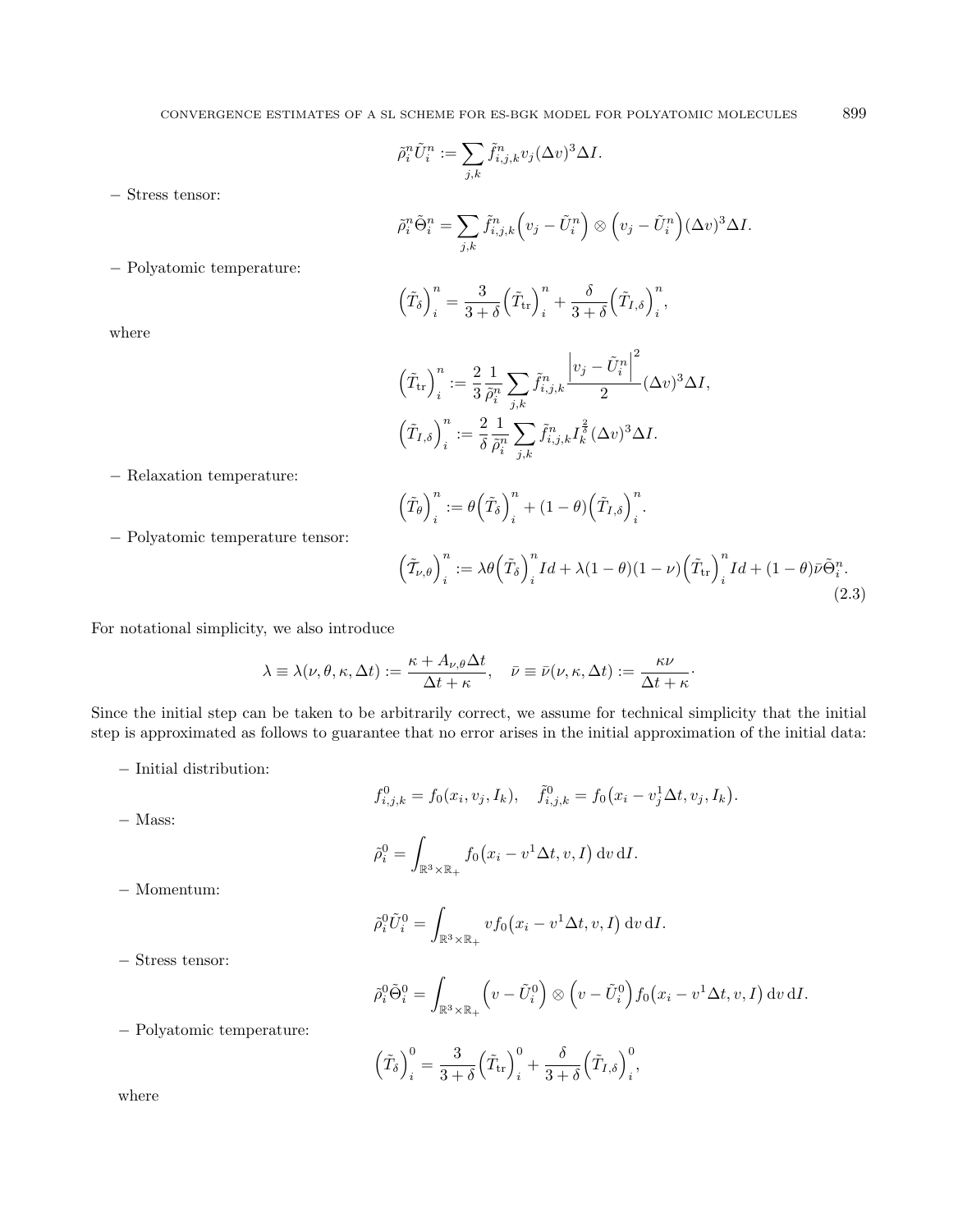<span id="page-7-2"></span>
$$
\left(\tilde{T}_{tr}\right)_i^0 := \frac{2}{3} \frac{1}{\tilde{\rho}_i^0} \int_{\mathbb{R}^3 \times \mathbb{R}_+} \frac{\left|v - \tilde{U}_i^0\right|^2}{2} f_0(x_i - v^1 \Delta t, v, I) dv dI,
$$
  

$$
\left(\tilde{T}_{I, \delta}\right)_i^0 := \frac{2}{\delta} \frac{1}{\tilde{\rho}_i^n} \int_{\mathbb{R}^3 \times \mathbb{R}_+} I^{\frac{2}{\delta}} f_0(x_i - v^1 \Delta t, v, I) dv dI.
$$

− Relaxation temperature:

$$
\left(\tilde{T}_{\theta}\right)_{i}^{0} := \theta\left(\tilde{T}_{\delta}\right)_{i}^{0} + (1 - \theta)\left(\tilde{T}_{I,\delta}\right)_{i}^{0}.
$$

− Polyatomic temperature tensor:

<span id="page-7-0"></span>
$$
\left(\tilde{T}_{\nu,\theta}\right)_i^0 := \lambda \theta \left(\tilde{T}_{\delta}\right)_i^0 Id + \lambda (1-\theta)(1-\nu) \left(\tilde{T}_{\rm tr}\right)_i^0 Id + (1-\theta) \bar{\nu} \tilde{\Theta}_i^0.
$$

where

$$
\lambda \equiv \lambda(\nu, \theta, \kappa, \Delta t) := \frac{\kappa + A_{\nu, \theta} \Delta t}{\Delta t + \kappa}, \quad \bar{\nu} \equiv \bar{\nu}(\nu, \kappa, \Delta t) := \frac{\kappa \nu}{\Delta t + \kappa}.
$$
 (2.4)

#### 2.3. Derivation of the first order scheme

Now we consider how the scheme [\(2.1\)](#page-5-1) is derived. Throughout this paper, we focus on one-dimensional spatial domain  $(d = 1)$ . We start from the backward characteristic of  $(1.1)$ :

<span id="page-7-1"></span>
$$
\frac{df}{ds} = \frac{A_{\nu,\theta}}{\kappa} (\mathcal{M}_{\nu,\theta,\delta}(f) - f),
$$
  
\n
$$
\frac{dx}{ds} = v_j^1,
$$
  
\n
$$
\frac{dv}{ds} = \frac{dI}{ds} = 0,
$$
\n(2.5)

Here, one can easily have

$$
x(s) \equiv x_i - v_j^1(t^{n+1} - s), \quad v(s) \equiv v_j, \quad I(s) \equiv I_k.
$$

To solve [\(2.5\)](#page-7-0), considering the stiffness coming from  $\kappa$ , we apply the implicit Euler method:

$$
\frac{f_{i,j,k}^{n+1} - \tilde{f}_{i,j,k}^n}{\Delta t} = \frac{A_{\nu,\theta}}{\kappa} \left( \mathcal{M}_{\nu,\theta,\delta} \left( f_{i,\mathcal{J},\mathcal{K}}^{n+1} \right)_{j,k} - f_{i,j,k}^{n+1} \right),\tag{2.6}
$$

where the discrete ellipsoidal Gaussian is given by

$$
\mathcal{M}_{\nu,\theta,\delta}\left(f_{i,\mathcal{J},\mathcal{K}}^{n+1}\right)_{j,k} = \frac{\rho_i^n \Lambda_\delta}{\sqrt{\det\left(2\pi(\mathcal{T}_{\nu,\theta})_i^n\right) \left((\mathcal{T}_{\theta})_i^n\right)^{\frac{\delta}{2}}}} \exp\left(-\frac{(v_j - U_i^n)^\top \left((\mathcal{T}_{\nu,\theta})_i^n\right)^{-1} (v_j - U_i^n)}{2} - \frac{I_k^{\frac{2}{\delta}}}{(\mathcal{T}_{\theta})_i^n}\right)
$$

with the discrete normalizing factor:

$$
\Lambda_{\delta}^{-1} = \sum_{k} e^{-I_{k}^{\frac{2}{\delta}}} \Delta I,
$$

and the macroscopic fields defined similarly by replacing  $\tilde{f}_{i,j,k}^n$  with  $f_{i,j,k}^n$  in [\(2.3\)](#page-6-0). However, the polyatomic tempereature tensor  $(\mathcal{T}_{\nu,\theta})_i^n$  $\binom{n}{i}$  is defined in a different way:

$$
\left(\mathcal{T}_{\nu,\theta}\right)_i^n:=\theta(T_\delta)_i^nId+(1-\theta)(1-\nu)\big(T_{\mathrm{tr}}\big)_i^nId+(1-\theta)\nu\Theta_i^n.
$$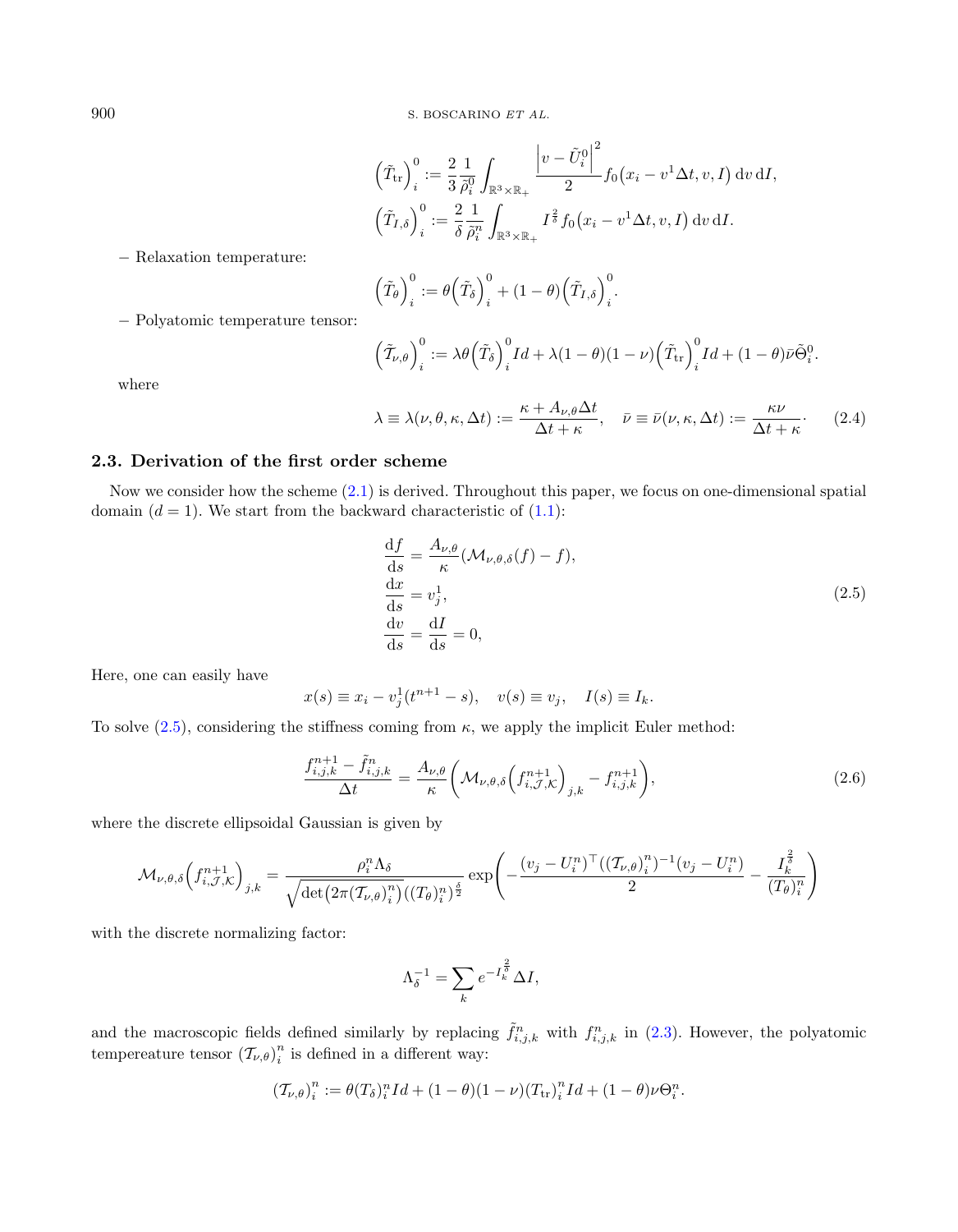We note that  $(2.6)$  involves high computational cost since it is implicit form. To transform this implicit scheme into an explicitly computable scheme with beneficial stability properties preserved, we adopt the argument developed in [\[7,](#page-48-21) [22,](#page-48-17) [35,](#page-48-31) [42,](#page-49-4) [43\]](#page-49-3) to our polyatomic setting.

We start with conservative quantities. We multiply both sides of  $(2.6)$  by collision invariants:

<span id="page-8-1"></span><span id="page-8-0"></span>
$$
\phi_{j,k} := \left(1, v_j, \frac{1}{2}|v_j|^2 + I_k^{\frac{2}{\delta}}\right)
$$

and take a summation over  $j, k$  to derive

$$
\sum_{j,k} \left( f_{i,j,k}^{n+1} - \tilde{f}_{i,j,k}^n \right) \phi_{j,k} (\Delta v)^3 \Delta I = \sum_{j,k} \frac{A_{\nu,\theta} \Delta t}{\kappa} \left( \mathcal{M}_{\nu,\theta,\delta} \left( f_{i,\mathcal{J},\mathcal{K}}^{n+1} \right)_{j,k} - f_{i,j,k}^{n+1} \right) \phi_{j,k} (\Delta v)^3 \Delta I.
$$

Since the right hand side vanishes for enough  $v$  and  $I$  nodes, we have

$$
\rho_i^{n+1} = \tilde{\rho}_i^n := \sum_{j,k} \tilde{f}_{i,j,k}^n (\Delta v)^3 \Delta I,
$$
  
\n
$$
U_i^{n+1} = \tilde{U}_i^n := \frac{1}{\tilde{\rho}_i^n} \sum_{j,k} \tilde{f}_{i,j,k}^n v_j (\Delta v)^3 \Delta I,
$$
  
\n
$$
(E_\delta)^{n+1} = (\tilde{E}_\delta)^n := \sum_{j,k} \tilde{f}_{i,j,k}^n \left( \frac{|v_j - \tilde{U}_i^n|^2}{2} + I_k^{\frac{2}{\delta}} \right) (\Delta v)^3 \Delta I.
$$
\n(2.7)

Using this, we approximate  $(T_\delta)^{n+1}_{i}$ ,  $(T_{tr})^{n+1}_{i}$  and  $(T_{I,\delta})^{n+1}_{i}$  as follows:

$$
(T_{\delta})_{i}^{n+1} = (\tilde{T}_{\delta})_{i}^{n} := \frac{2}{3+\delta} \frac{1}{\tilde{\rho}_{i}^{n}} \sum_{j,k} \tilde{f}_{i,j,k}^{n} \left( \frac{\left| v_{j} - \tilde{U}_{i}^{n} \right|^{2}}{2} + I_{k}^{\frac{2}{3}} \right) (\Delta v)^{3} \Delta I
$$
  
\n
$$
(T_{\text{tr}})_{i}^{n+1} = \frac{2}{3} \frac{1}{\tilde{\rho}_{i}^{n}} \sum_{j,k} f_{i,j,k}^{n+1} \frac{\left| v_{j} - \tilde{U}_{i}^{n} \right|^{2}}{2} (\Delta v)^{3} \Delta I
$$
  
\n
$$
\approx \frac{2}{3} \frac{1}{\tilde{\rho}_{i}^{n}} \sum_{j,k} \tilde{f}_{i,j,k}^{n} \frac{\left| v_{j} - \tilde{U}_{i}^{n} \right|^{2}}{2} (\Delta v)^{3} \Delta I
$$
  
\n
$$
=:\left(\tilde{T}_{\text{tr}}\right)_{i}^{n},
$$
  
\n
$$
(T_{I,\delta})_{i}^{n+1} = \frac{2}{\delta} \frac{1}{\tilde{\rho}_{i}^{n}} \sum_{j,k} f_{i,j,k}^{n+1} I_{k}^{\frac{2}{3}} (\Delta v)^{3} \Delta I
$$
  
\n
$$
\approx \frac{2}{\delta} \frac{1}{\tilde{\rho}_{i}^{n}} \sum_{j,k} \tilde{f}_{i,j,k}^{n} I_{k}^{\frac{2}{3}} (\Delta v)^{3} \Delta I
$$
  
\n
$$
=:\left(\tilde{T}_{I,\delta}\right)_{i}^{n}.
$$
  
\n(2.8)

Note that the approximations for  $(T_{tr})_i^{n+1}$  and  $(T_{I,\delta})_i^{n+1}$  can be justified because we are considering a first order scheme. Now, we turn to the approximation of the stress tensor  $\Theta_i^{n+1}$ . Although it is a non-conservative quantity, we can approximate it in a legitimate way as in [\[42\]](#page-49-4). For this, we introduce

$$
\xi_{ij}^{n+1} := (v_j - U_i^{n+1}) \otimes (v_j - U_i^{n+1})
$$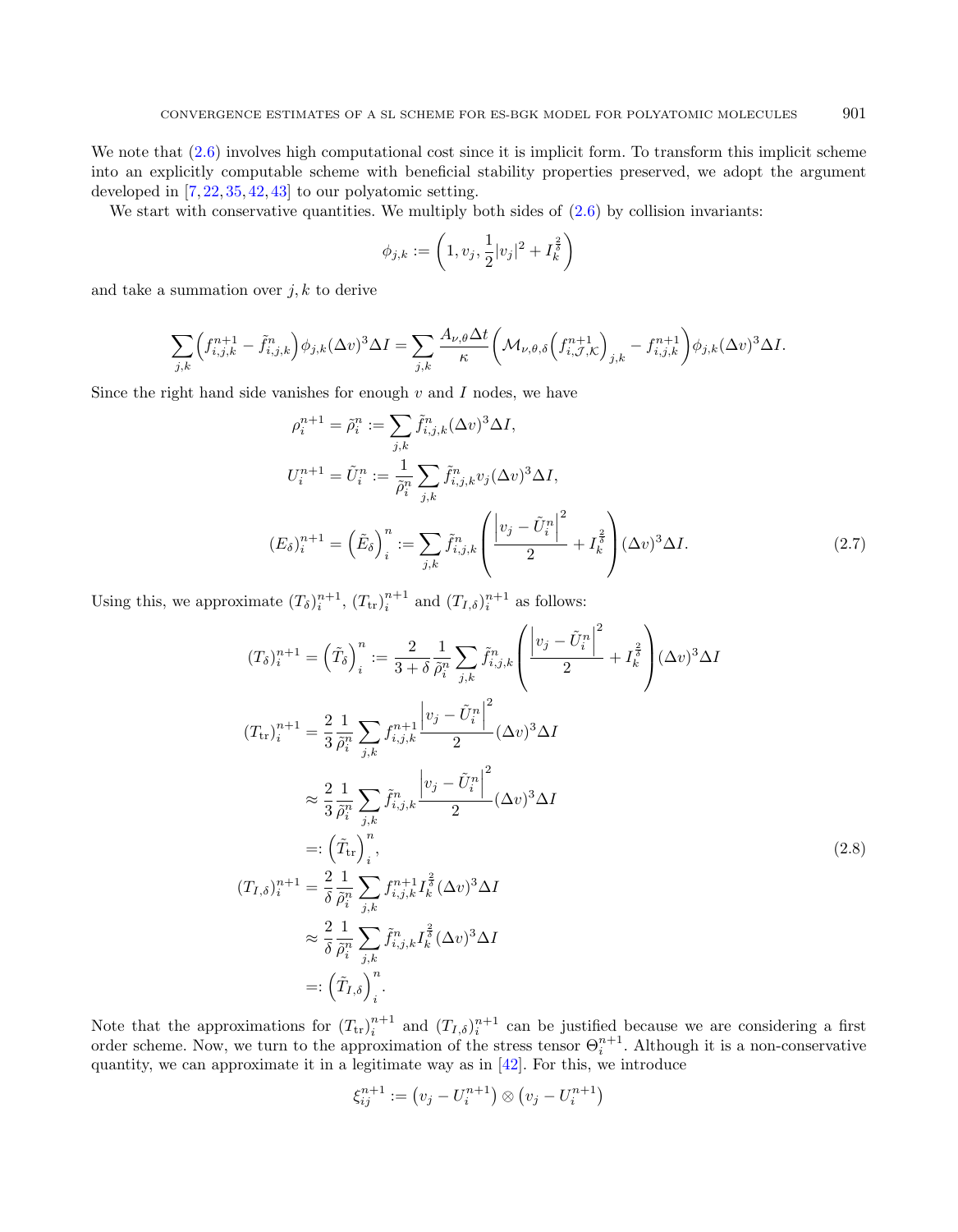and multiply this to [\(2.6\)](#page-7-1) to derive

$$
\sum_{j,k} \left( f_{i,j,k}^{n+1} - \tilde{f}_{i,j,k}^{n} \right) \xi_{ij}^{n+1} (\Delta v)^3 \Delta I = \sum_{j,k} \frac{A_{\nu,\theta} \Delta t}{\kappa} \left( \mathcal{M}_{\nu,\theta,\delta} \left( f_{i,\mathcal{J},\mathcal{K}}^{n+1} \right)_{j,k} - f_{i,j,k}^{n+1} \right) \xi_{ij}^{n+1} (\Delta v)^3 \Delta I. \tag{2.9}
$$

Recalling the relation  $U_i^{n+1} = \tilde{U}_i^n$ , we obtain

<span id="page-9-0"></span>
$$
\xi_{ij}^{n+1} = (v_j - U_i^{n+1}) \otimes (v_j - U_i^{n+1}) = (v_j - \tilde{U}_i^n) \otimes (v_j - \tilde{U}_i^n) =: \tilde{\xi}_{ij}^n.
$$

This implies that the second term on the left in [\(2.9\)](#page-9-0) becomes

<span id="page-9-1"></span>
$$
\sum_{j,k} \tilde{f}_{i,j,k}^n \xi_{ij}^{n+1} (\Delta v)^3 \Delta I = \sum_{j,k} \tilde{f}_{i,j,k}^n \tilde{\xi}_{ij}^n (\Delta v)^3 \Delta I = \tilde{\rho}_i^n \tilde{\Theta}_i^n,
$$
\n(2.10)

where  $\tilde{\Theta}_i^n$  is defined by

<span id="page-9-2"></span>
$$
\tilde{\rho}_i^n \tilde{\Theta}_i^n = \sum_{j,k} \tilde{f}_{i,j,k}^n \left( v_j - \tilde{U}_i^n \right) \otimes \left( v_j - \tilde{U}_i^n \right) (\Delta v)^3 \Delta I.
$$

On the other hand, the right hand side in [\(2.9\)](#page-9-0) can be rewritten by

$$
\sum_{j,k} \frac{A_{\nu,\theta} \Delta t}{\kappa} \left( \mathcal{M}_{\nu,\theta,\delta} \left( f_{i,\mathcal{J},\mathcal{K}}^{n+1} \right)_{j,k} - f_{i,j,k}^{n+1} \right) \xi_{ij}^{n+1} (\Delta v)^3 \Delta I \n= \frac{A_{\nu,\theta} \Delta t}{\kappa} \left( \rho_i^{n+1} (\mathcal{T}_{\nu,\theta})_i^{n+1} - \rho_i^{n+1} \Theta_i^{n+1} \right) \n= \frac{A_{\nu,\theta} \Delta t}{\kappa} \left( \rho_i^{n+1} \left[ \theta(T_{\delta})_i^{n+1} Id + (1-\theta) \left\{ (1-\nu)(T_{\rm tr})_i^{n+1} Id + \nu \Theta_i^{n+1} \right\} \right] - \rho_i^{n+1} \Theta_i^{n+1} \right) \n= \frac{A_{\nu,\theta} \Delta t}{\kappa} \left( \rho_i^{n+1} \left[ \theta(T_{\delta})_i^{n+1} + (1-\nu)(1-\theta)(T_{\rm tr})_i^{n+1} \right] Id - \{ 1 - \nu + \nu \theta \} \rho_i^{n+1} \Theta_i^{n+1} \right) \n= \frac{\Delta t}{\kappa} \rho_i^{n+1} \left[ A_{\nu,\theta} \theta(T_{\delta})_i^{n+1} + (1 - A_{\nu,\theta} \theta)(T_{\rm tr})_i^{n+1} \right] Id - \frac{\Delta t}{\kappa} \rho_i^{n+1} \Theta_i^{n+1}.
$$
\n(2.11)

In the last line, we use

$$
A_{\nu,\theta}(1-\theta)(1-\nu) = \frac{(1-\theta)(1-\nu)}{1-\nu+\nu\theta} = 1 - \frac{\theta}{1-\nu+\nu\theta} = 1 - A_{\nu,\theta}\theta.
$$

Then, we insert  $(2.10)$  and  $(2.11)$  into  $(2.9)$  to compute  $\Theta_i^{n+1}$  as follows:

$$
\Theta_i^{n+1} = \frac{\Delta t \Big[ A_{\nu, \theta} \theta \Big( \tilde{T}_\delta \Big)_i^n + (1 - A_{\nu, \theta} \theta) \Big( \tilde{T}_{\mathrm{tr}} \Big)_i^n \Big] Id + \kappa \tilde{\Theta}_i^n}{\Delta t + \kappa}.
$$

Now, we use this and [\(2.8\)](#page-8-0) to approximate the polyatomic stress tensor:

$$
\begin{aligned} \left(\mathcal{T}_{\nu,\theta}\right)_i^{n+1} &= \theta(T_\delta)_i^{n+1} Id + (1-\theta) \left\{ (1-\nu)(T_{\rm tr})_i^{n+1} Id + \nu \Theta_i^{n+1} \right\} \\ &\approx \theta \Big(\tilde{T}_\delta\Big)_i^n Id + (1-\theta)(1-\nu) \Big(\tilde{T}_{\rm tr}\Big)_i^n Id \\ &+ (1-\theta)\nu \Bigg[ \frac{\Delta t \Big[A_{\nu,\theta}\theta \Big(\tilde{T}_\delta\Big)_i^n + (1-A_{\nu,\theta}\theta) \Big(\tilde{T}_{\rm tr}\Big)_i^n \Big] Id + \kappa \tilde{\Theta}_i^n}{\Delta t + \kappa} \end{aligned}
$$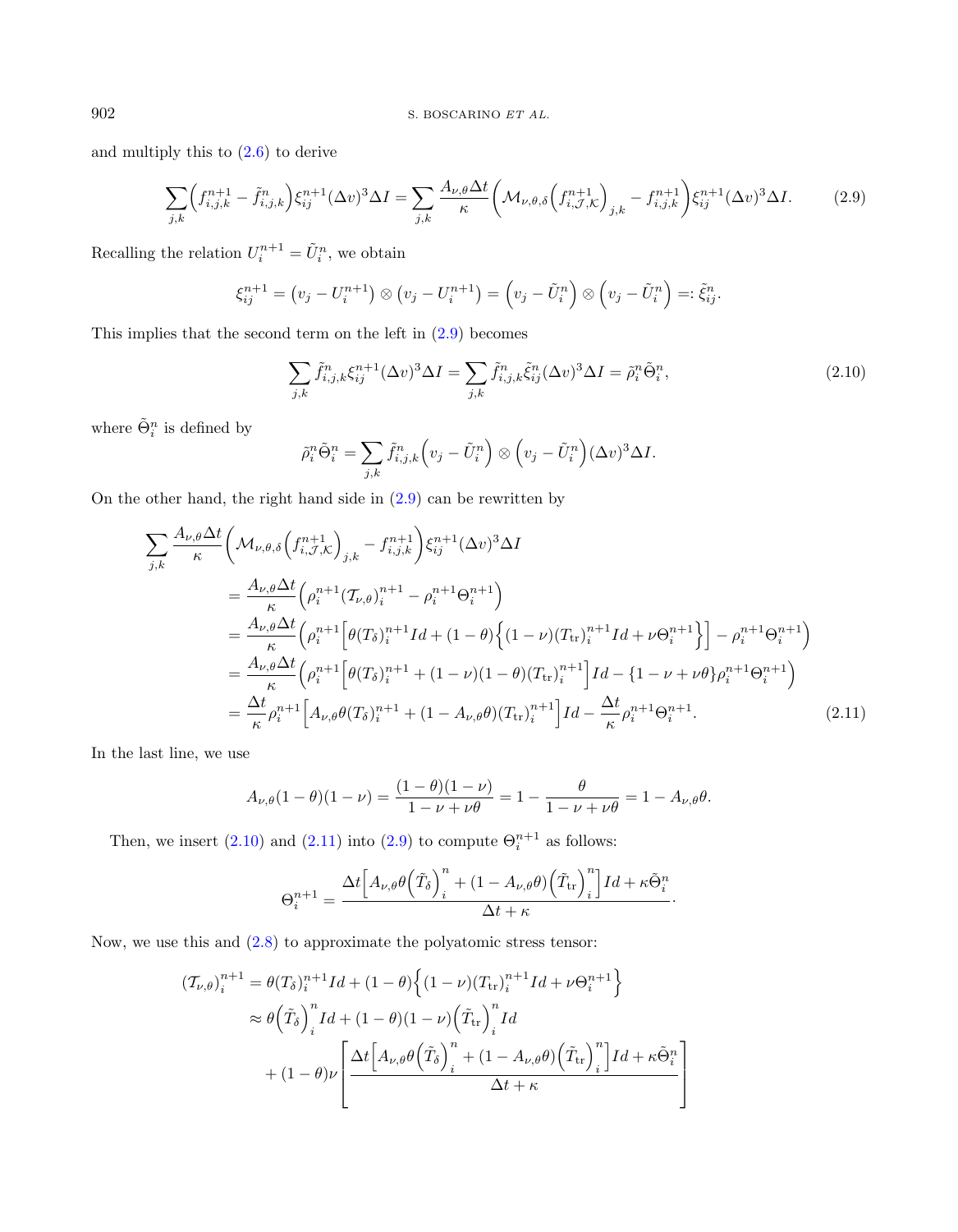CONVERGENCE ESTIMATES OF A SL SCHEME FOR ES-BGK MODEL FOR POLYATOMIC MOLECULES 903

<span id="page-10-0"></span>
$$
= \left(\theta + \frac{(1-\theta)\nu\Delta t A_{\nu,\theta}\theta}{\Delta t + \kappa}\right) \left(\tilde{T}_{\delta}\right)^{n}_{i} Id + \left((1-\theta)(1-\nu) + \frac{(1-\theta)\nu\Delta t (1-A_{\nu,\theta}\theta)}{\Delta t + \kappa}\right) \left(\tilde{T}_{\text{tr}}\right)^{n}_{i} Id + (1-\theta)\nu \frac{\kappa \tilde{\Theta}^{n}_{i}}{\Delta t + \kappa}.
$$

We write it in a more compact manner

$$
(\mathcal{T}_{\nu,\theta})_i^{n+1} \approx \left(\tilde{\mathcal{T}}_{\nu,\theta}\right)_i^n := \lambda \theta \left(\tilde{\mathcal{T}}_{\delta}\right)_i^n I d + \lambda (1-\theta)(1-\nu) \left(\tilde{\mathcal{T}}_{\text{tr}}\right)_i^n I d + (1-\theta)\bar{\nu}\tilde{\Theta}_i^n,\tag{2.12}
$$

using

$$
\lambda \equiv \lambda(\nu, \theta, \kappa, \Delta t) := \frac{\kappa + A_{\nu, \theta} \Delta t}{\Delta t + \kappa}, \quad \bar{\nu} \equiv \bar{\nu}(\nu, \kappa, \Delta t) := \frac{\kappa \nu}{\Delta t + \kappa}.
$$

Similarly, we approximate  $(T_{\theta})_i^{n+1}$  as follows:

<span id="page-10-2"></span><span id="page-10-1"></span>
$$
(T_{\theta})_i^{n+1} \approx \left(\tilde{T}_{\theta}\right)_i^n := \theta\left(\tilde{T}_{\delta}\right)_i^n + (1-\theta)\left(\tilde{T}_{I,\delta}\right)_i^n.
$$
\n(2.13)

In view of  $(2.7), (2.8), (2.12), (2.13)$  $(2.7), (2.8), (2.12), (2.13)$  $(2.7), (2.8), (2.12), (2.13)$  $(2.7), (2.8), (2.12), (2.13)$  $(2.7), (2.8), (2.12), (2.13)$  $(2.7), (2.8), (2.12), (2.13)$ , we find that  $\mathcal{M}_{\nu,\theta,\delta}\left(f_{i,\mathcal{J},\mathcal{K}}^{n+1}\right)$ is legitimately replaced by  $\mathcal{M}_{\nu,\theta,\delta}\left(\tilde{f}_{i,\mathcal{J},\mathcal{K}}^n\right)$  $_{j,k}$ 

$$
\mathcal{M}_{\nu,\theta,\delta}\Big(\tilde{f}_{i,\mathcal{J},\mathcal{K}}^n\Big)_{j,k}:=\frac{\tilde{\rho}_i^n\Lambda_\delta}{\sqrt{\det\Big(2\pi\Big(\tilde{\mathcal{T}}_{\nu,\theta}\Big)_i^n\Big)\Big(\Big(\tilde{T}_{\theta}\Big)_i^n\Big)^{\frac{\delta}{2}}}}\exp\left(-\frac{\Big(v_j-\tilde{U}_i^n\Big)^\top\Big(\Big(\tilde{\mathcal{T}}_{\nu,\theta}\Big)_i^n\Big)^{-1}\Big(v_j-\tilde{U}_i^n\Big)}{2}-\frac{I_k^{\frac{\delta}{\delta}}}{\Big(\tilde{T}_{\theta}\Big)_i^n}\right).
$$

Finally, we substitue this into [\(2.6\)](#page-7-1), and solve for  $f_{i,j,k}^{n+1}$  to get our scheme:

$$
f_{i,j,k}^{n+1} = \frac{\kappa \tilde{f}_{i,j,k}^n + A_{\nu,\theta} \Delta t \mathcal{M}_{\nu,\theta,\delta} \left(\tilde{f}_{i,\mathcal{J},\mathcal{K}}^n\right)_{j,k}}{\kappa + A_{\nu,\theta} \Delta t}.
$$
\n(2.14)

#### 2.4. Reduction to monatomic semi-Lagrangian schemes

Before closing this section, we briefly review how our scheme can be reduced into corresponding monatomic schemes in [\[41,](#page-49-6) [42\]](#page-49-4). For  $\theta = 0$ , we get

$$
\left(\tilde{\mathcal{T}}_{\nu,0}\right)_i^n = (1-\bar{\nu})\left(\tilde{T}_{\rm tr}\right)_i^n Id + \bar{\nu}\tilde{\Theta}_i^n.
$$

After taking summation over  $k$  in  $(2.14)$ , we obtain

$$
g_{i,j}^{n+1} = \frac{\kappa \tilde{g}_{i,j}^n + A_{\nu,\theta} \Delta t \mathcal{M}_{\nu}(\tilde{g}_{i,j}^n)}{\kappa + A_{\nu,0} \Delta t},
$$
\n(2.15)

where  $g := \int_{\mathbb{R}^+} f dI$ ,  $\tilde{g} := \int_{\mathbb{R}^+} \tilde{f} dI$ , and  $g_{i,j}^{n+1}$  and  $\tilde{g}_{i,j}^n$  are discrete approximation of  $g(x_i, v_j, t^{n+1})$  and  $g(x_i - v^1 \Delta t, v_j, t^n)$ , respectively. Here the ellipsoidal Gaussian  $\mathcal{M}_{\nu}$  is

$$
\mathcal{M}_{\nu}(\tilde{g}_{i,\mathcal{J}}^n)_{j} := \frac{\tilde{\rho}_i^n}{\sqrt{\det\left(2\pi\left(\tilde{\mathcal{I}}_{\nu,0}\right)_i^n\right)}} \exp\left(-\frac{\left(v_j - \tilde{U}_i^n\right)^{\top} \left(\left(\tilde{\mathcal{I}}_{\nu,0}\right)_i^n\right)^{-1} \left(v_j - \tilde{U}_i^n\right)}{2}\right).
$$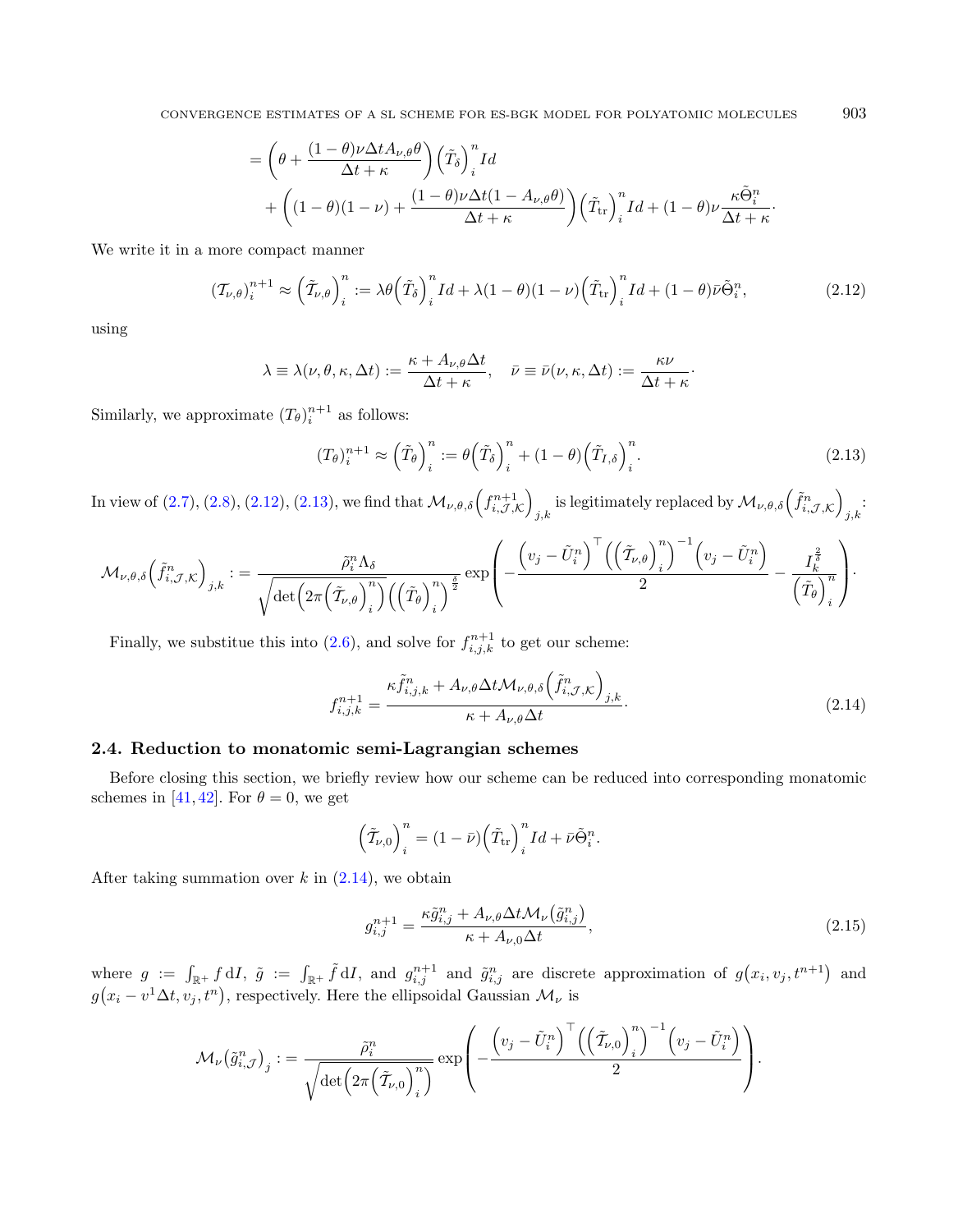This scheme was proposed in [\[42\]](#page-49-4) as a first order SL scheme for the monatomic ES-BGK model:

$$
\frac{\partial g}{\partial t} + v \cdot \nabla_x g = \frac{A_\nu}{\kappa} (\mathcal{M}_\nu(g) - g)
$$

$$
\mathcal{M}_\nu(g) = \frac{\rho}{\sqrt{\det(2\pi \mathcal{I}_{\nu,0})}} \exp\left(-\frac{(v - U)^\top \mathcal{I}_{\nu,0}^{-1}(v - U)}{2}\right)
$$

where  $A_{\nu} = \frac{1}{1-\nu}$ . For  $\theta = \nu = 0$ , we have

$$
\left(\tilde{\mathcal{T}}_{0,0}\right)^n_i = \left(\tilde{T}_{\text{tr}}\right)^n_i Id.
$$

Then, the ellipsoidal Gaussian  $\mathcal{M}_0$  further reduces to the local Maxwellian  $\mathcal{M}$ :

$$
\mathcal{M}(\tilde{g}_{i,\mathcal{J}}^n)_j: = \frac{\tilde{\rho}_i^n}{\sqrt{\left(2\pi\Big(\tilde{T}_{\text{tr}}\Big)^n_i\right)^3}}\exp\left(-\frac{\left|v_j-\tilde{U}^n_i\right|^2}{2\Big(\tilde{T}_{\text{tr}}\Big)^n_i}\right),
$$

and the resulting scheme becomes the first order SL scheme for the BGK model in [\[22,](#page-48-17) [40,](#page-49-2) [43\]](#page-49-3):

$$
g_{i,j}^{n+1} = \frac{\kappa \tilde{g}_{i,j}^n + \Delta t \mathcal{M}(\tilde{g}_{i,\mathcal{J}}^n)_j}{\kappa + \Delta t},\tag{2.16}
$$

Although we do not explore the behavior of these SL schemes in the limit  $\kappa \to 0$ , it is also interesting to check if a kinetic scheme to BGK-type model becomes a consistent discretization to Euler-type system in the limit  $\kappa \to 0$  at the discrete level. As related papers, we refer to [\[15,](#page-48-32) [20,](#page-48-33) [25\]](#page-48-34).

## <span id="page-11-2"></span>3. Main result

<span id="page-11-0"></span>In this section, we present the explicit error estimate of our scheme measured in weighted  $\|\cdot\|_{L^\infty_q}$ -norm. We state a theorem for the existence of classical solutions in  $[32]$ , which is necessary for error estimates in following sections. In the following theorem, we take a final time  $T^f > 0$ .

<span id="page-11-1"></span>**Theorem 3.1** ([\[32\]](#page-48-9)). Let  $-1/2 < \nu < 1$ ,  $0 < \theta \le 1$ ,  $\delta > 0$ ,  $q > 5 + \delta$ . Suppose that the initial function  $f_0$ satisfies the following two conditions:

(1) 
$$
||f_0||_{L^{\infty}_{2,q}} < \infty
$$
,  
\n(2)  $f_0(x - vt, v, I) > C_0^1 e^{-C_0^2(|v|^a + I^b)}$ , for all  $t \ge 0$ , (3.1)

for some constants  $a, b, C_0^1, C_0^2 > 0$ . Then, there exists a unique solution for [\(1.1\)](#page-1-0) that satisfies

–  $(A1)$ : f is uniformly bounded:

$$
||f(t)||_{L^{\infty}_{2,q}} \leq C_{2,1}e^{C_{2,2}t} \Biggl\{ ||f_0||_{L^{\infty}_{2,q}} + 1 \Biggr\}
$$

for some positive constants  $C_{2,1}$  and  $C_{2,2}$ .

 $-$  (A2): There exist positive constants  $C_{T^f, f_0}$ ,  $C_{T^f, f_0, \delta}$  and  $C_{T^f, f_0, \delta, q}$  such that

$$
\rho(x,t) \geq C_{T^f, f_0},
$$

$$
T_{\delta}(x,t) \geq C_{T^f, f_0, \delta},
$$

$$
\rho(x,t) + |U(x,t)| + T_{\delta}(x,t) \leq C_{T^f, f_0, \delta, q}.
$$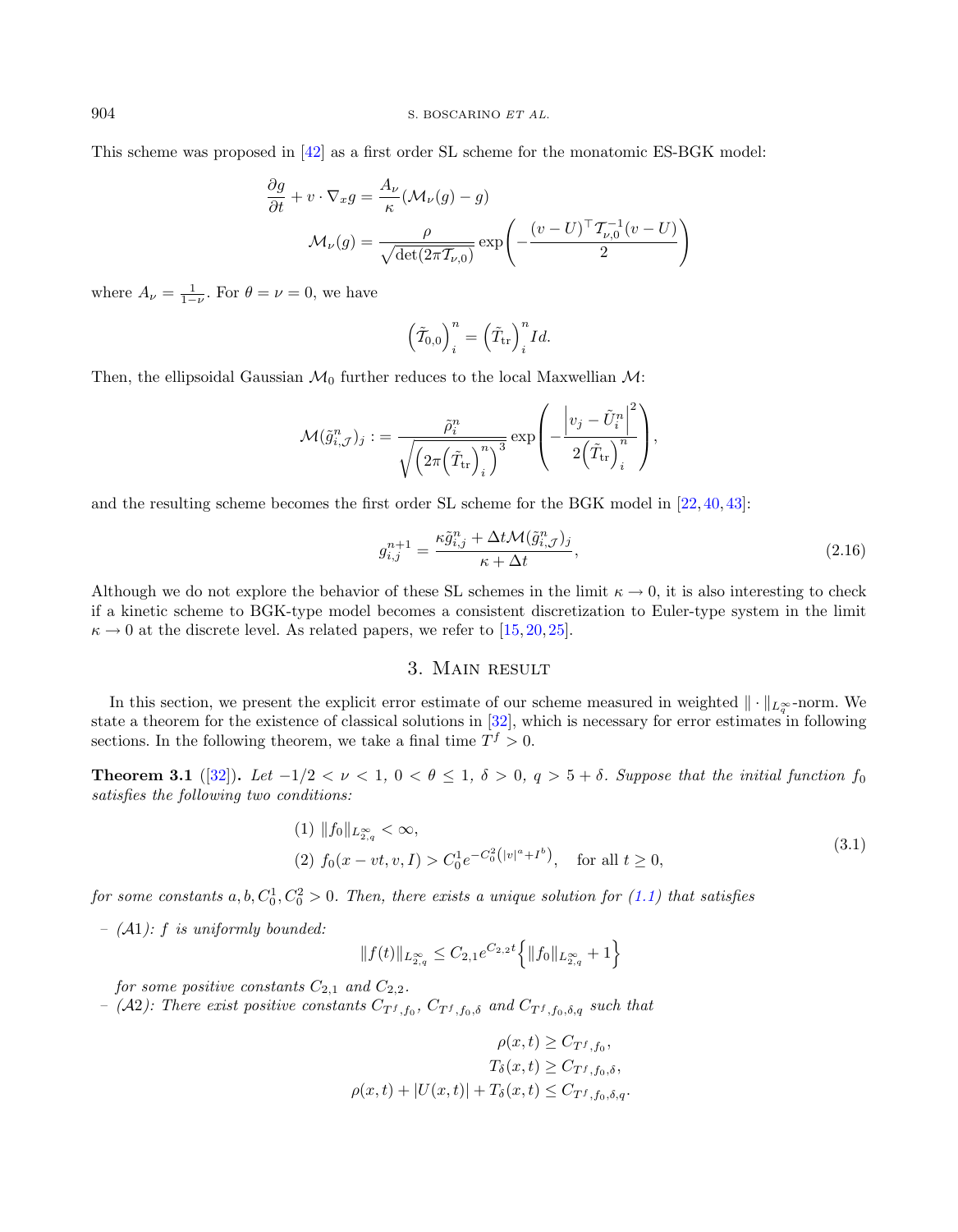<span id="page-12-0"></span>Now, we state our main theorem.

**Theorem 3.2.** Let  $-1/2 < \nu < 1$ ,  $0 < \theta \le 1$ ,  $0 < \delta \le 2$  and  $q > 5 + \delta$ . Let f be the unique smooth solution of [\(1.1\)](#page-1-0) corresponding to the initial data  $f_0$  satisfying two initial conditions in Theorem [3.1](#page-11-1) and  $||f_0||_{L^{\infty}_{1,2}(\mathbb{R})}<\infty$ . For a positive  $r_{\Delta v, \Delta I} > 0$  given in Theorem [4.5,](#page-13-0) assume that  $\Delta v$  and  $\Delta I$  satisfy

$$
\Delta v, \Delta I < r_{\Delta v, \Delta I}.
$$

Then, the discrete solution  $f_{i,j,k}^n$  constructed from [\(2.1\)](#page-5-1) satisfies the following explicit error estimate:

$$
\left\|f^{N_t} - f(T^f)\right\|_{L_q^{\infty}} \le C\left(\frac{(\Delta x)^2}{\Delta t} + (\Delta x)^2 + \Delta v + \Delta I + \Delta t\right)
$$

where C is a constant depending on  $T^f, q, \delta, \kappa, \theta, \nu, \Delta t$ , but can be uniformly bounded regardless of  $\Delta t > 0$ .

**Remark 3.3.** (1) The value of  $r_{\Delta v, \Delta I}$  is given in Theorem [4.5.](#page-13-0) (2) The constant C in the error bound blows up as  $\kappa \to 0$ .

There are three important estimates using  $L_q^{\infty}$ -norm, which play the key role in the proof of Theorem [3.2.](#page-12-0) (1) The first estimate is for the remainder terms  $R_1$ ,  $R_2$  defined as [\(5.2\)](#page-27-0) (Lem. [5.6\)](#page-31-0), which appears when we subtract the continuous solutions  $(5.1)$  from the discrete ones  $(2.14)$ . (2) The second estimate is for the discrepancy between the continuous and the discrete distribution functions located on the characteristic feet (Lem. [6.1\)](#page-32-1). (3) The third one is the discrepancy between continuous and discrete ellipsoidal Gaussian in Proposition [6.4.](#page-38-0) These results will enable us to derive a recurrence form of error estimate in the proof. We also note that stability estimates in Theorem [4.5](#page-13-0) are the starting point of all these results.

#### <span id="page-12-2"></span>4. Stability of the discrete distribution function

<span id="page-12-1"></span>The goal of this section is to show that the numerical solutions and its corresponding macroscopic quantities are uniformly bounded. In Definition [4.1,](#page-12-2) we first define three constants which will be used throughout this section. Then, in Definitions [4.2](#page-13-1) and [4.4,](#page-13-2) we state main stability estimates  $E<sup>n</sup>$  and necessary quantities for Theorem [4.5.](#page-13-0) In order to prove Theorem [4.5,](#page-13-0) we will use an induction argument. For this, in Lemmas [4.6–](#page-14-0)[4.9,](#page-19-0) we estabilish several technical estimates which discrete macroscopic quantities satisfy. Then, from Lemmas [4.6](#page-14-0) to [4.9,](#page-19-0) we show that the main estimate  $E^0$  holds for initial data (Lem. [4.11\)](#page-22-0). Finally, in Lemmas [4.12–](#page-23-0)[4.15,](#page-24-1) we show that  $E^{n-1}$  implies  $E^n$ , which proves Theorem [4.5.](#page-13-0)

We begin with the definition of three constants.

**Definition 4.1.** We define constants  $\bar{C}_{a,b}, \bar{C}_{a,b,q,\delta}$  and  $\bar{C}_{\delta,q-m}$  by

$$
\bar{C}_{a,b} := \int_{\mathbb{R}^3 \times \mathbb{R}_+} e^{-C_0^2 (|v|^a + I^b)} \, \mathrm{d}v \, \mathrm{d}I,
$$
\n
$$
\bar{C}_{a,b,q,\delta} := \sup_{v,I} e^{-C_0^2 (|v|^a + I^b)} \left( 1 + |v|^2 + I^{\frac{2}{\delta}} \right)^{\frac{q}{2}},
$$
\n
$$
\bar{C}_{\delta,q-m} := \int_{\mathbb{R}^3 \times \mathbb{R}_+} \frac{1}{\left( 1 + |v|^2 + I^{\frac{2}{\delta}} \right)^{\frac{q-m}{2}}} \, \mathrm{d}v \, \mathrm{d}I, \quad q-m > \max(2,\delta)
$$

where  $a, b, m, q$  are constants and  $C_0^2$  is defined in [\(3.1\)](#page-11-2).

In the following, we introduce the main stability estimates of this section as  $E^n$ .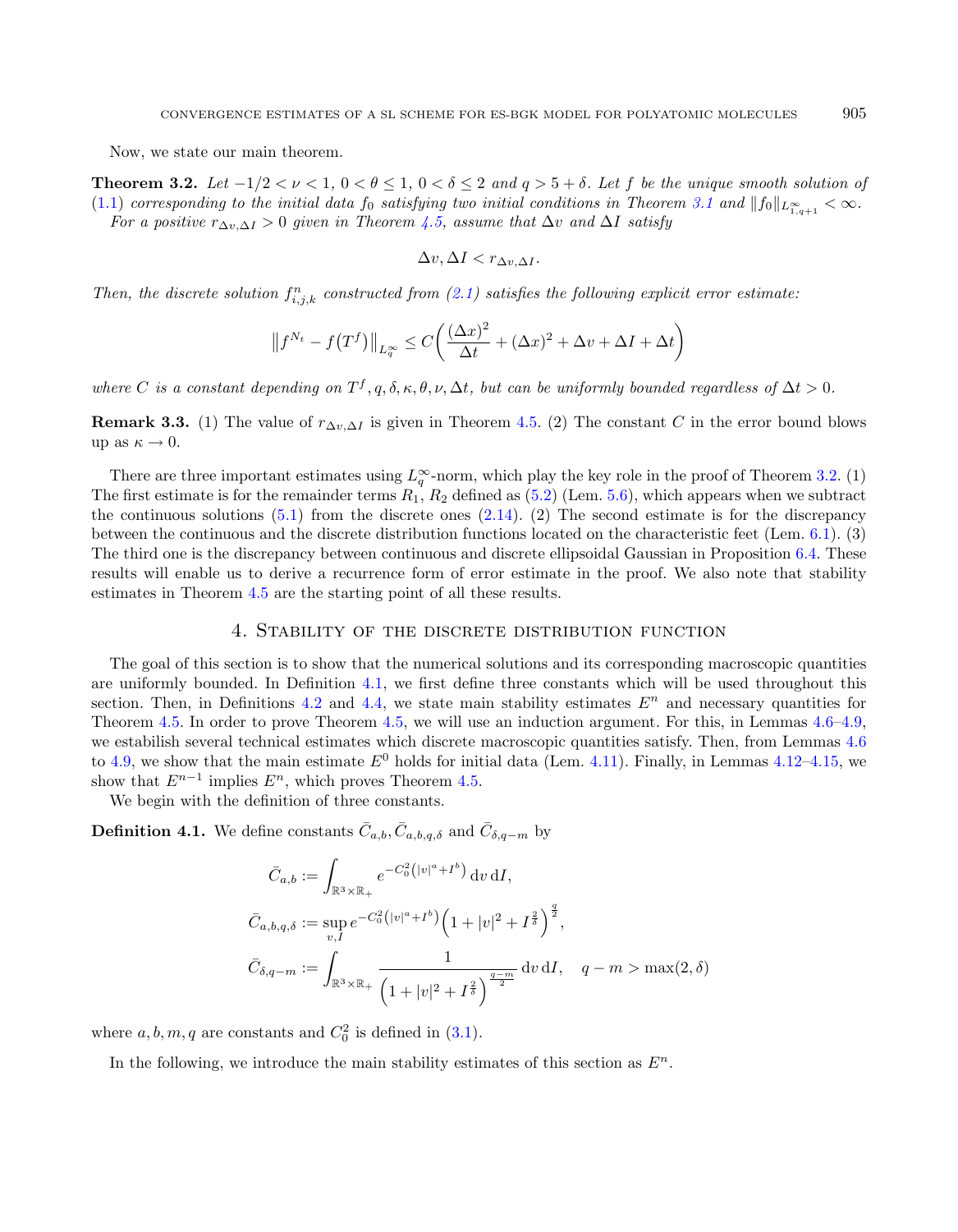<span id="page-13-1"></span>**Definition 4.2.** For  $n \geq 1$ , we say that

(1)  $f_{i,j,k}^n$  satisfies  $E_1^n$ , if  $A^n$  and  $B^n$  hold:

$$
(A^n) \quad \left\| \tilde{f}_{i,j,k}^n \right\|_{L_q^\infty} \le \left( \frac{\kappa + A_{\nu,\theta} \Delta t C_{\mathcal{M}}}{\kappa + A_{\nu,\theta} \Delta t} \right)^n \|f_0\|_{L_q^\infty} \le e^{\frac{C_{\mathcal{M}} A_{\nu,\theta}}{\kappa + A_{\nu,\theta} \Delta t} T^f} \|f_0\|_{L_q^\infty},
$$
  
\n
$$
(B^n) \quad \tilde{f}_{i,j,k}^n \ge \left( \frac{\kappa}{\kappa + A_{\nu,\theta} \Delta t} \right)^n C_0^1 e^{-C_0^2 (|v_j|^a + I_k^b)} \ge e^{-\frac{A_{\nu,\theta}}{\kappa} T^f} C_0^1 e^{-C_0^2 (|v_j|^a + I_k^b)}.
$$

(2)  $f_{i,j,k}^n$  satisfies  $E_2^n$ , if  $C^n$  and  $D^n$  hold:

$$
(C^{n}) \quad \tilde{\rho}_{i}^{n} \geq \frac{1}{2} \bar{C}_{a,b} C_{0}^{1} e^{-\frac{A_{\nu,\theta}}{\kappa} T^{f}} =: \tilde{\rho}_{\text{lower}},
$$
\n
$$
\left(\tilde{T}_{\delta}\right)_{i}^{n} \geq \left(\frac{1}{2} \frac{\bar{C}_{a,b} C_{0}^{1}}{C_{\delta} ||f_{0}||_{L^{\infty}_{\alpha}}} e^{-\left(\frac{1}{\kappa} + \frac{C_{\mathcal{M}}}{\kappa + A_{\nu,\theta} \Delta t}\right) A_{\nu,\theta} T^{f}}\right)^{\frac{2}{3+\delta}} =: \left(\tilde{T}_{\delta}\right)_{\text{lower}}.
$$
\n
$$
(D^{n}) \quad \|\tilde{\rho}^{n}||_{L^{\infty}_{\infty}} \leq 2 \bar{C}_{\delta,q} e^{\frac{C_{\mathcal{M}} A_{\nu,\theta}}{\kappa + A_{\nu,\theta} \Delta t} T^{f}} ||f_{0}||_{L^{\infty}_{\alpha}} =: \tilde{\rho}_{\text{upper}},
$$
\n
$$
\left\|\tilde{U}^{n}\right\|_{L^{\infty}_{\infty}} \leq \frac{4 \bar{C}_{\delta,q-1}}{\bar{C}_{a,b} C_{0}^{1}} e^{\left(\frac{1}{\kappa} + \frac{C_{\mathcal{M}}}{\kappa + A_{\nu,\theta} \Delta t}\right) A_{\nu,\theta} T^{f}} ||f_{0}||_{L^{\infty}_{\alpha}} =: \tilde{U}_{\text{upper}},
$$
\n
$$
\left\|\left(\tilde{T}_{\delta}\right)^{n}\right\|_{L^{\infty}_{\infty}} \leq \frac{8}{3+\delta} \frac{\bar{C}_{\delta,q-2}}{\bar{C}_{a,b} C_{0}^{1}} e^{\left(\frac{1}{\kappa} + \frac{C_{\mathcal{M}}}{\kappa + A_{\nu,\theta} \Delta t}\right) A_{\nu,\theta} T^{f}} ||f_{0}||_{L^{\infty}_{\alpha}} =: \left(\tilde{T}_{\delta}\right)_{\text{upper}}.
$$
\n
$$
E^{n} \wedge E^{n}
$$

(3) We define  $E^n = E_1^n \wedge E_2^n$ .

**Remark 4.3.** The constants  $C_0^1$  and  $C_0^2$  are defined in [\(3.1\)](#page-11-2). Also, the definition of  $C_M$  is given in Lemma [4.9.](#page-19-0) Before stating the main result of this section, we define three technical constants.

**Definition 4.4.** We define  $a_1, a_2$  and  $a_3$  by

$$
a_1 := \left(\frac{1}{2^{\frac{8+\delta}{2}}\pi^2(3+\delta)^{\frac{1+\delta}{2}}}\frac{\tilde{\rho}_{\text{lower}}\left(\tilde{T}_{\delta}\right)_{\text{lower}}}{\|f_0\|_{L^{\infty}_{q}}}e^{-\frac{C_{\mathcal{M}}A_{\nu,\theta}}{\kappa+A_{\nu,\theta}\Delta t}T^f}\right)^{\frac{1}{5+\delta}},
$$
  

$$
a_2 := \left(\frac{q-\delta-5}{2^{-\frac{2+\delta}{2}}\pi^2(3+\delta)^{\frac{3+\delta}{2}}}\frac{\tilde{\rho}_{\text{lower}}}{\|f_0\|_{L^{\infty}_{q}}}e^{-\frac{C_{\mathcal{M}}A_{\nu,\theta}}{\kappa+A_{\nu,\theta}\Delta t}T^f}\right)^{\frac{1}{\delta+3-q}},
$$
  

$$
a_3 := \left(\frac{1}{2^{\frac{8+\delta-q}{2}}\pi^2(3+\delta)^{\frac{1+\delta-q}{2}}}\frac{\tilde{\rho}_{\text{lower}}\left(\tilde{T}_{\delta}\right)_{\text{lower}}^q}{\|f_0\|_{L^{\infty}_{q}}}e^{-\frac{C_{\mathcal{M}}A_{\nu,\theta}}{\kappa+A_{\nu,\theta}\Delta t}T^f}\right)^{\frac{1}{3+\delta+q}}
$$

Now, we state the main stability estimate of this section, which will be crucially used when we estimate the discrepancy between the continuous ellipsoidal Gaussian and discrete one in Proposition [6.4.](#page-38-0)

<span id="page-13-0"></span>Theorem 4.5. Choose  $l > 0$  small enough so that  $\Delta v, \Delta I < l$  satisfies

$$
\frac{1}{2}\bar{C}_{a,b} < \sum_{j,k} e^{-C_0^2 (|v_j|^a + I_k^b)} (\Delta v)^3 \Delta I < 2\bar{C}_{a,b},
$$
\n
$$
\frac{1}{2}\bar{C}_{a,b,q,\delta} < \sup_{j,k} e^{-C_0^2 (|v_j|^a + I_k^b)} \left(1 + |v_j|^2 + I_k^{\frac{2}{\delta}}\right)^{\frac{q}{2}} < 2\bar{C}_{a,b,q,\delta},
$$
\n
$$
\frac{1}{2}\bar{C}_{\delta,q-m} < \sum_{j,k} \frac{1}{\left(1 + |v_j|^2 + I_k^{\frac{2}{\delta}}\right)^{\frac{q-m}{2}}} (\Delta v)^3 \Delta I < 2\bar{C}_{\delta,q-m},
$$
\n(4.1)

<span id="page-13-3"></span><span id="page-13-2"></span>.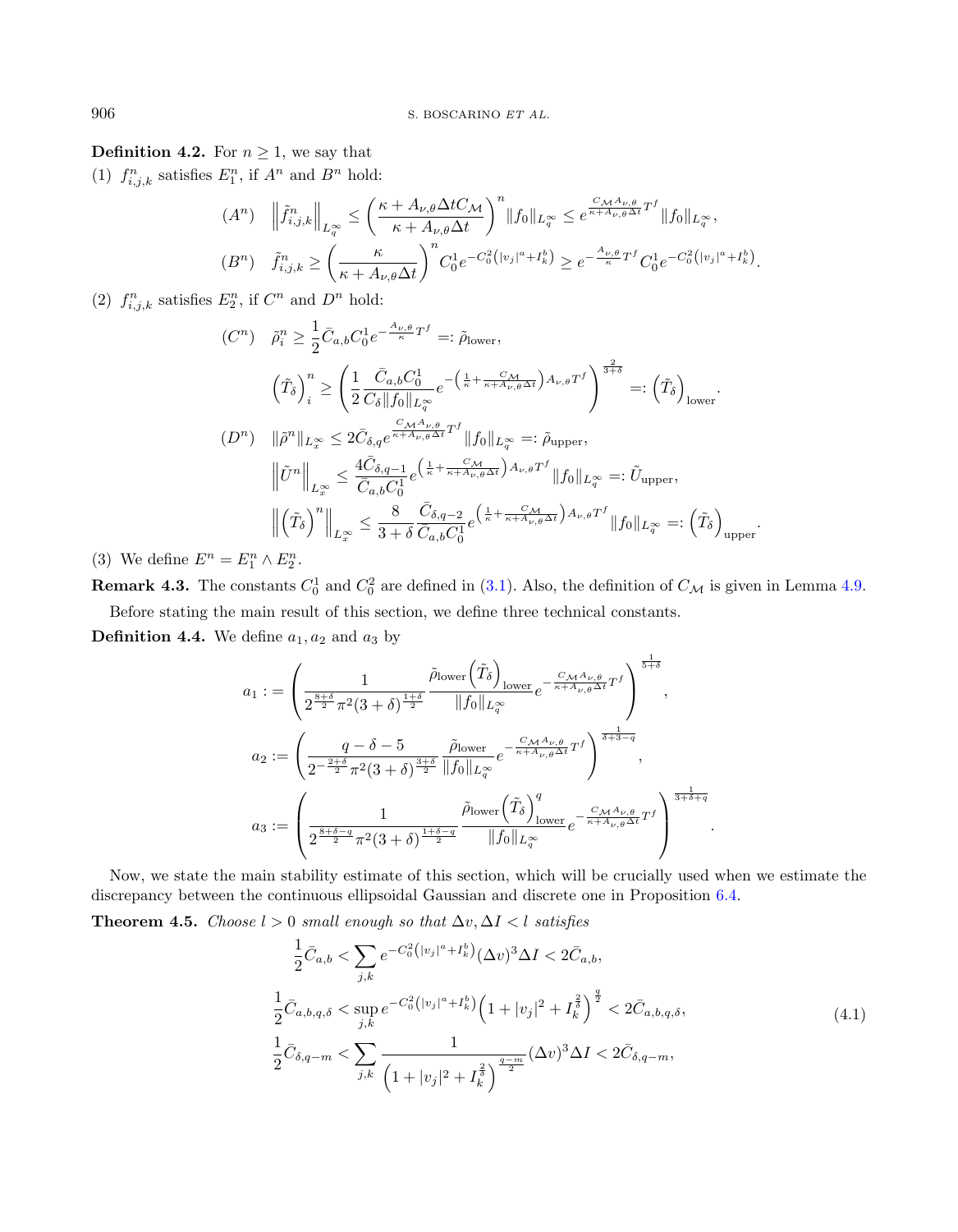and

$$
\sum_{\mathcal{A}(v_j,\tilde{U}_i^n,I_k)\leq R+\Delta v+\Delta I} (\Delta v)^3 \Delta I \leq \int_{\mathcal{A}(v,\tilde{U}_i^n,I)\leq 2(R+\Delta v+\Delta I)} \text{d}v \, \text{d}I,
$$
\n
$$
\sum_{\mathcal{A}(v_j,0,I_k)>R+2\Delta v+2\Delta I} \frac{1}{|\mathcal{A}(v_j,0,I_k)|^{q-2}} (\Delta v)^3 \Delta I \leq \int_{\mathcal{A}(v,0,I)>R+\Delta v+\Delta I} \frac{1}{|\mathcal{A}(v,0,I)|^{q-2}} \, \text{d}v \, \text{d}I,
$$
\n
$$
(4.2)
$$

where

<span id="page-14-2"></span><span id="page-14-1"></span>
$$
\mathcal{A}(a,b,c) := \left(\frac{1}{3+\delta}|a-b|^2 + \frac{2}{3+\delta}c^{\frac{2}{\delta}}\right)^{\frac{1}{2}}.
$$

Also, assume that  $\Delta v$  and  $\Delta I$  satisfies

$$
\Delta v + \Delta I < \min\left(a_1, a_2, a_3, l, \frac{1}{2}\right) =: r_{\Delta v, \Delta I},\tag{4.3}
$$

where  $a_1, a_2, a_3$  are defined in Definition [4.4.](#page-13-2) Then,  $f_{i,j,k}^n$  satisfies  $E^n$  for all  $n \geq 0$ .

Since several technical lemmas have to be established, we postpone the proof of this theorem to the end of this section.

In the following Lemmas [4.6–](#page-14-0)[4.8,](#page-17-0) we provide series of estimates for discrete macroscopic quantities.

<span id="page-14-0"></span>**Lemma 4.6.** Assume  $f_{i,j,k}^n$  satisfies  $E^n$  and the condition [\(4.3\)](#page-14-1) holds. Then,

$$
\tilde{\rho}_i^n \leq C_{\delta} \|f^n\|_{L_q^{\infty}} \left( \left(\tilde{T}_{\delta}\right)_i^n \right)^{\frac{3+\delta}{2}},
$$

where

$$
C_\delta=2^{\frac{13+2\delta}{2}}\pi^2(3+\delta)^{\frac{1+\delta}{2}}.
$$

*Proof.* We first divide the macroscopic density  $\tilde{\rho}_i^n$  into two parts:

$$
\tilde{\rho}_i^n = \sum_{\substack{\mathcal{A}(v_j, \tilde{U}_i^n, I_k) > R + \Delta v + \Delta I}} \tilde{f}_{i,j,k}^n (\Delta v)^3 \Delta I + \sum_{\substack{\mathcal{A}(v_j, \tilde{U}_i^n, I_k) \le R + \Delta v + \Delta I}} \tilde{f}_{i,j,k}^n (\Delta v)^3 \Delta I
$$
\n
$$
\equiv \mathcal{I}_{11} + \mathcal{I}_{12}.
$$

The first term  $\mathcal{I}_{11}$  is bounded by

$$
\mathcal{I}_{11} = \sum_{\mathcal{A}(v_j, \tilde{U}_i^n, I_k) > R + \Delta v + \Delta I} \tilde{f}_{i,j,k}^n (\Delta v)^3 \Delta I
$$
\n
$$
\leq \sum_{\mathcal{A}(v_j, \tilde{U}_i^n, I_k) > R + \Delta v + \Delta I} \tilde{f}_{i,j,k}^n \frac{\frac{1}{3+\delta} \left| v_j - \tilde{U}_i^n \right|^2 + \frac{2}{3+\delta} I_k^{\frac{2}{\delta}}}{\left(R + \Delta v + \Delta I\right)^2} (\Delta v)^3 \Delta I
$$
\n
$$
\leq \frac{1}{\left(R + \Delta v + \Delta I\right)^2} \tilde{\rho}_i^n \left(\tilde{T}_{\delta}\right)_i^n.
$$

Since  $\Delta v$  and  $\Delta I$  satisfy [\(4.2\)](#page-14-2), we can bound  $\mathcal{I}_{12}$  by

$$
\mathcal{I}_{12} = \sum_{\frac{1}{3+\delta}|v_j - \tilde{U}_i^n|^2 + \frac{2}{3+\delta}I_k^{\frac{2}{\delta}} \le (R + \Delta v + \Delta I)^2} \tilde{f}_{i,j,k}^n (\Delta v)^3 \Delta I
$$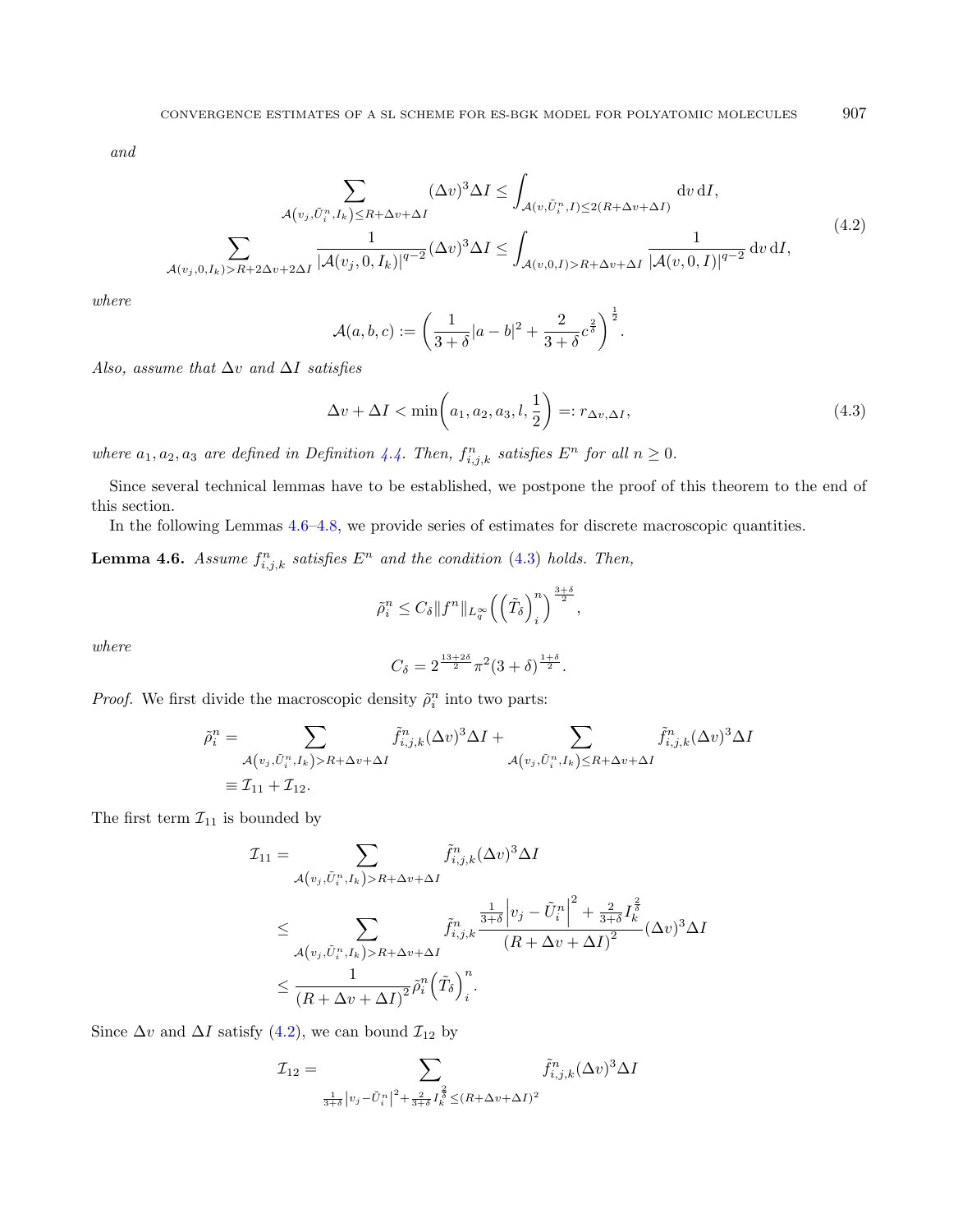<span id="page-15-0"></span>
$$
\leq \left( \int_{\frac{1}{3+\delta}|v-\tilde{U}_i^n|^2 + \frac{2}{3+\delta}I^{\frac{2}{\delta}} \leq 4(R+\Delta v+\Delta I)^2} dv \, dI \right) \left\| \tilde{f}^n \right\|_{L_q^{\infty}}. \tag{4.4}
$$

To calculate the definite integral in [\(4.4\)](#page-15-0), we use a change of variable:

$$
\left(\sqrt{\frac{1}{3+\delta}}\Big(v-\tilde{U}_i^n\Big),\sqrt{\frac{2}{3+\delta}}I^{\frac{1}{\delta}}\right)=(r\sin\varphi\cos\theta\sin k, r\sin\varphi\sin\theta\sin k, r\cos\varphi\sin k, r\cos k),
$$

where

$$
0 \le r \le 2(R + \Delta v + \Delta I), \quad 0 \le \varphi \le \pi, \quad 0 \le \theta \le 2\pi, \quad 0 \le k \le \frac{\pi}{2}.
$$

Then, the Jacobian is given by

$$
\left| \frac{\partial \left( v^1 - \left( \tilde{U}_i^n \right)^1, v^2 - \left( \tilde{U}_i^n \right)^2, v^3 - \left( \tilde{U}_i^n \right)^3, I \right)}{\partial (r, \varphi, \theta, k)} \right| = 2^{-\frac{\delta}{2}} (3 + \delta)^{\frac{3+\delta}{2}} \delta r^{\delta+2} |\sin \varphi \cos^{\delta-1} k \sin^2 k|,
$$

and we have

$$
\mathcal{I}_{12} \le \left\| \tilde{f}^{n} \right\|_{L_{q}^{\infty}} 2^{-\frac{\delta}{2}} (3+\delta)^{\frac{3+\delta}{2}} \int_{0}^{\frac{\pi}{2}} \int_{0}^{\pi} \int_{0}^{2\pi} \int_{0}^{2(R+\Delta v + \Delta I)} \delta r^{\delta+2} |\sin \varphi \cos^{\delta-1} k \sin^{2} k| \, \mathrm{d}r \, \mathrm{d}\theta \, \mathrm{d}\varphi \, \mathrm{d}k.
$$

Using

$$
\int_0^{\frac{\pi}{2}} \delta |\cos^{\delta-1} k \sin^2 k| dk \le \int_0^{\frac{\pi}{2}} \delta \cos^{\delta-1} k \sin k dk = 1,
$$
  

$$
\int_0^{\pi} |\sin \varphi| d\varphi \le \pi, \quad \int_0^{2\pi} d\theta \le 2\pi,
$$
  

$$
\int_0^{2(R+\Delta v+\Delta I)} r^{\delta+2} dr \le \frac{1}{3+\delta} (2(R+\Delta v+\Delta I))^{3+\delta},
$$

we obtain

$$
\mathcal{I}_{12} \le \left\| \tilde{f}^{n} \right\|_{L^{\infty}_{q}} \left\{ 2^{-\frac{\delta}{2}} (3+\delta)^{\frac{3+\delta}{2}} \frac{2\pi^{2}}{3+\delta} \right\} (2(R+\Delta v+\Delta I))^{3+\delta}
$$

$$
= \left\| \tilde{f}^{n} \right\|_{L^{\infty}_{q}} \left\{ 2^{\frac{8+\delta}{2}} \pi^{2} (3+\delta)^{\frac{1+\delta}{2}} \right\} (R+\Delta v+\Delta I)^{3+\delta}.
$$

Combining the estimates for  $\mathcal{I}_{11}$  and  $\mathcal{I}_{12}$ , we derive

$$
\tilde{\rho}_i^n \le \frac{1}{\left(R + \Delta v + \Delta I\right)^2} \tilde{\rho}_i^n \left(\tilde{T}_\delta\right)_i^n + \left\{2^{\frac{8 + \delta}{2}} \pi^2 (3 + \delta)^{\frac{1 + \delta}{2}}\right\} \left(R + \Delta v + \Delta I\right)^{3 + \delta} \left\|\tilde{f}^n\right\|_{L^{\infty}_q}.
$$

Here, we equates two terms on the upper bound so that the bound can be minimized. That is, the number  $R$ is taken by

$$
R + \Delta v + \Delta I = \left(\frac{\tilde{\rho}_i^n \left(\tilde{T}_\delta\right)_i^n}{2^{\frac{8+\delta}{2}} \pi^2 (3+\delta)^{\frac{1+\delta}{2}} \left\| \tilde{f}^n \right\|_{L^\infty_q}}\right)^{\frac{1}{5+\delta}} \ge a_1 > \Delta v + \Delta I,
$$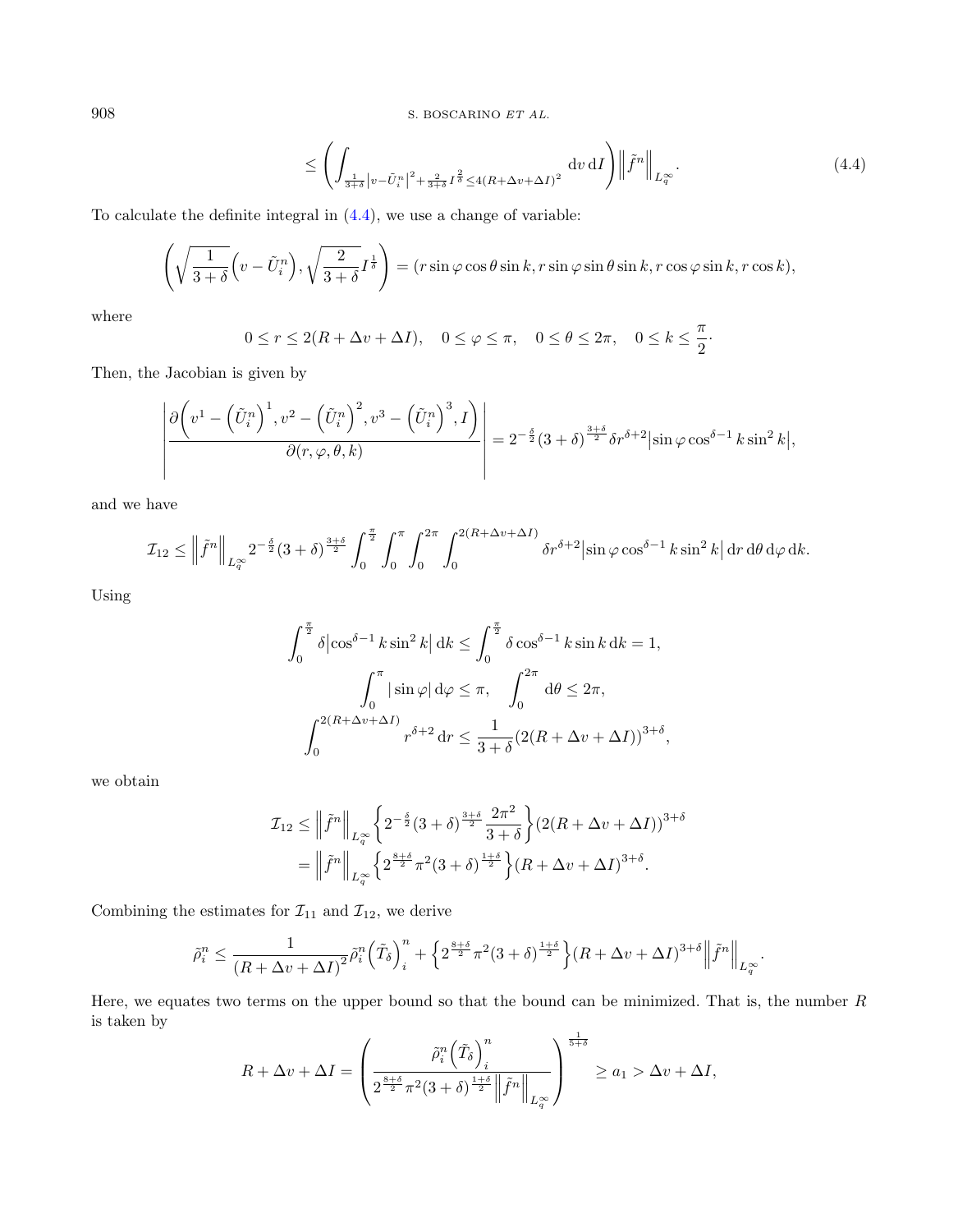where  $a_1$  is given in Definition [4.4](#page-13-2) and the last inequality holds due to [\(4.3\)](#page-14-1). With the choice of such  $R > 0$ , we have

$$
\tilde{\rho}_i^n \leq 2 \Big\{ 2^{\frac{8+\delta}{2}} \pi^2 (3+\delta)^{\frac{1+\delta}{2}} \Big\}^{\frac{2}{5+\delta}} \Big\| \tilde{f}^n \Big\|_{L^\infty_q}^{\frac{2}{5+\delta}} \Big\{ \tilde{\rho}_i^n \Big( \tilde{T}_\delta \Big)^n_i \Big\}^{\frac{3+\delta}{5+\delta}}.
$$

This, together with Lemma [A.1,](#page-44-0) gives

$$
\tilde{\rho}_i^n \le \left\{ 2^{\frac{13+2\delta}{2}} \pi^2 (3+\delta)^{\frac{1+\delta}{2}} \right\} \|f^n\|_{L^\infty_q} \tilde{T}_{\delta}^{\frac{3+\delta}{2}},
$$

which completes the proof.  $\Box$ 

<span id="page-16-2"></span>**Lemma 4.7.** Let  $q > 5+\delta$ . Suppose futher that  $f_{i,j,k}^n$  satisfies  $E^n$  and  $\Delta v$ ,  $\Delta I$  satisfy the condition [\(4.3\)](#page-14-1). Then,

$$
\tilde{\rho}_i^n \left( \left( \tilde{T}_{\delta} \right)_i^n + \left| \tilde{U}_i^n \right|^2 \right)^{\frac{q-\delta-3}{2}} \leq C_{\delta,q,1} \| f^n \|_{L_q^{\infty}},
$$

where

<span id="page-16-1"></span><span id="page-16-0"></span>
$$
C_{\delta,q,1} = \left\{ \frac{2^{\frac{q-2\delta-5}{2}} \pi^2 (3+\delta)^{\frac{q}{2}}}{q-\delta-5} \right\}.
$$

Proof. We start by splitting the following quantity into two parts:

$$
\tilde{\rho}_{i}^{n}\left(\left(\tilde{T}_{\delta}\right)_{i}^{n}+\frac{1}{3+\delta}\left|\tilde{U}_{i}^{n}\right|^{2}\right)=\sum_{\mathcal{A}(v_{j},0,I_{k})>R+2\Delta v+2\Delta I}\left(\frac{1}{3+\delta}|v_{j}|^{2}+\frac{2}{3+\delta}I_{\kappa}^{\frac{2}{3}}\right)\tilde{f}_{i,j,k}^{n}(\Delta v)^{3}\Delta I
$$
\n
$$
+\sum_{\mathcal{A}(v_{j},0,I_{k})\leq R+2\Delta v+2\Delta I}\left(\frac{1}{3+\delta}|v_{j}|^{2}+\frac{2}{3+\delta}I_{\kappa}^{\frac{2}{3}}\right)\tilde{f}_{i,j,k}^{n}(\Delta v)^{3}\Delta I
$$
\n
$$
= \mathcal{I}_{21}+\mathcal{I}_{22}.
$$
\n(4.5)

The second term  $\mathcal{I}_{22}$  is bounded by

$$
\mathcal{I}_{22} \le 4(R + \Delta v + \Delta I)^2 \tilde{\rho}_i^n. \tag{4.6}
$$

For  $\mathcal{I}_{21}$ , we extract  $||f^n||_{L_q^{\infty}}$  out of the summation:

$$
\mathcal{I}_{21} \leq \sum_{\frac{1}{3+\delta}|v_j|^2 + \frac{2}{3+\delta}I_k^{\frac{2}{3}} > (R+2\Delta v + 2\Delta I)^2} \frac{\left(\frac{1}{3+\delta}|v_j|^2 + \frac{2}{3+\delta}I_k^{\frac{2}{3}}\right)^{\frac{q}{2}}}{\left(\frac{1}{3+\delta}|v_j|^2 + \frac{2}{3+\delta}I_k^{\frac{2}{3}}\right)^{\frac{q-2}{2}}} \tilde{f}_{i,j,k}^n(\Delta v)^3 \Delta I
$$
  

$$
\leq \left\|\tilde{f}^n\right\|_{L^{\infty}_{q}} \sum_{\frac{1}{3+\delta}|v_j|^2 + \frac{2}{3+\delta}I_k^{\frac{2}{3}} > (R+2\Delta v + 2\Delta I)^2} \frac{1}{\left(\frac{1}{3+\delta}|v_j|^2 + \frac{2}{3+\delta}I_k^{\frac{2}{3}}\right)^{\frac{q-2}{2}}} (\Delta v)^3 \Delta I.
$$

As in Lemma [4.6,](#page-14-0) the condition [\(4.2\)](#page-14-2) makes it possible to estimate the above discrete summation by a definite integral using a change of variable:

$$
\left(\sqrt{\frac{1}{3+\delta}}v, \sqrt{\frac{2}{3+\delta}}I^{\frac{1}{\delta}}\right) = (r\sin\varphi\cos\theta\sin k, r\sin\varphi\sin\theta\sin k, r\cos\varphi\sin k, r\cos k).
$$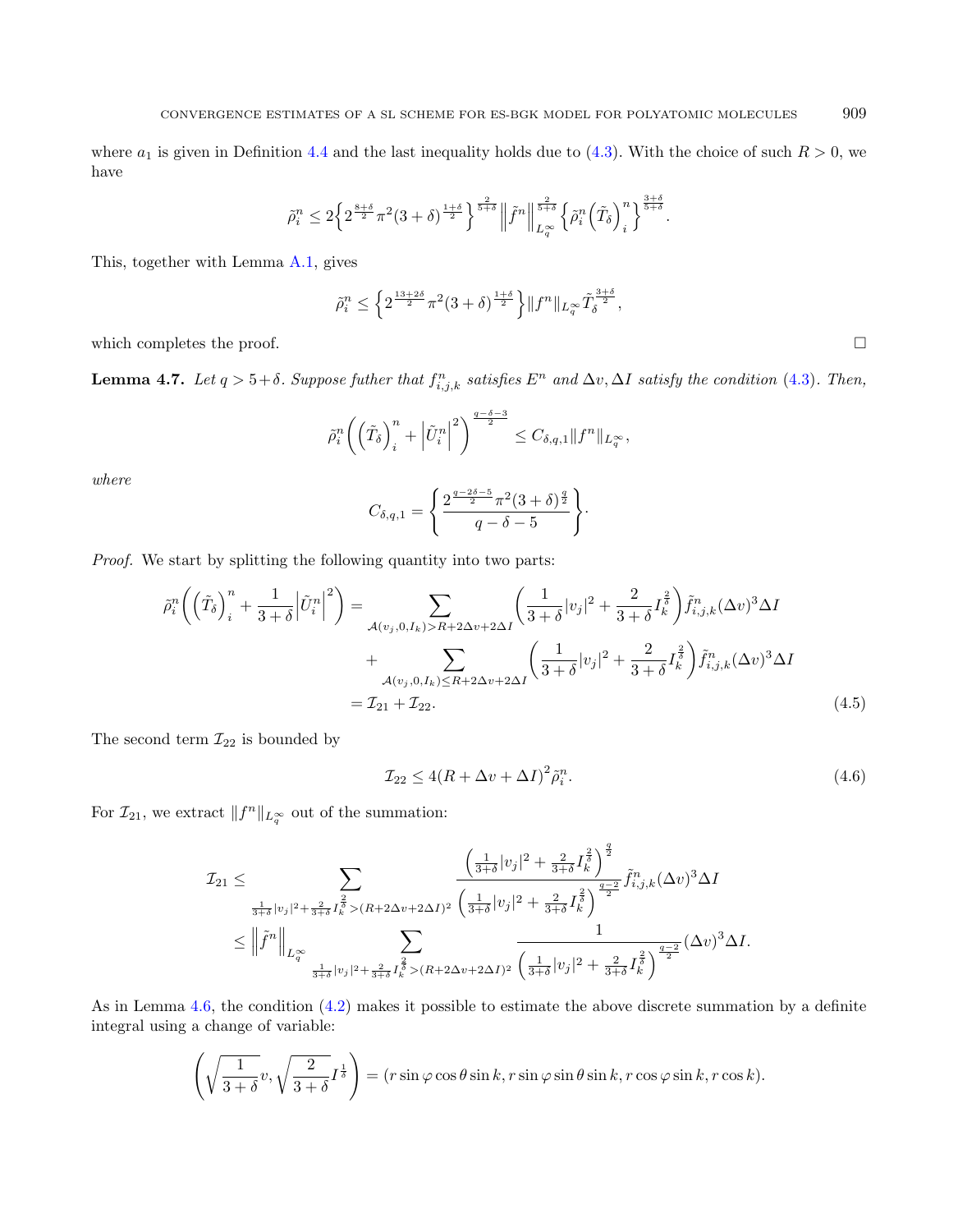Then, we get

<span id="page-17-1"></span>
$$
\mathcal{I}_{21} \leq \left\| \tilde{f}^{n} \right\|_{L_{q}^{\infty}} \int_{0}^{\frac{\pi}{2}} \int_{0}^{\pi} \int_{0}^{2\pi} \int_{R+\Delta v+\Delta I}^{\infty} \frac{\delta(3+\delta)^{\frac{3}{2}} \left(\frac{3+\delta}{2}\right)^{\frac{\delta}{2}} r^{\delta+2} |\sin \varphi \cos^{\delta-1} k \sin^{2} k|}{r^{q-2}} dr d\theta d\varphi dk
$$
  
\n
$$
\leq \left\| \tilde{f}^{n} \right\|_{L_{q}^{\infty}} \left\{ \frac{2\pi^{2} (3+\delta)^{\frac{3}{2}} \left(\frac{3+\delta}{2}\right)^{\frac{\delta}{2}}}{q-\delta-5} \right\} (R+\Delta v+\Delta I)^{\delta+5-q}
$$
  
\n
$$
= \left\| \tilde{f}^{n} \right\|_{L_{q}^{\infty}} \left\{ \frac{2^{\frac{2-\delta}{2}} \pi^{2} (3+\delta)^{\frac{3+\delta}{2}}}{q-\delta-5} \right\} (R+\Delta v+\Delta I)^{\delta+5-q}.
$$
 (4.7)

Combining  $(4.6)$  and  $(4.7)$ , we estimate  $(4.5)$  by

$$
\tilde{\rho}_i^n\bigg(\Big(\tilde{T}_\delta\Big)^n_i+\frac{1}{3+\delta}\Big|\tilde{U}^n_i\Big|^2\bigg)\leq 4\tilde{\rho}_i^n(R+\Delta v+\Delta I)^2+\Bigg\{\frac{2^{\frac{2-\delta}{2}}\pi^2(3+\delta)^{\frac{3+\delta}{2}}}{q-\delta-5}\Bigg\}\Big\|\tilde{f}^n\Big\|_{L^\infty_q}(R+\Delta v+\Delta I)^{\delta+5-q}.
$$

To get an optimal bound, we equate two terms on the upper bound to derive

$$
R + \Delta v + \Delta I = \left(\frac{q - \delta - 5}{2^{-\frac{2+\delta}{2}}\pi^2(3+\delta)^{\frac{3+\delta}{2}}}\left\|\tilde{f}^n\right\|_{L^{\infty}_{q}}\right)^{\frac{1}{\delta+3-q}} \ge a_2 > \Delta v + \Delta I,
$$

where such  $R$  can be chosen due to the existence of  $a_2$  given in Definition [4.4.](#page-13-2) Then,

$$
\tilde{\rho}_i^n\bigg(\left(\tilde{T}_\delta\right)_i^n+\frac{1}{3+\delta}\left|\tilde{U}_i^n\right|^2\bigg)\leq 2\Bigg\{\frac{2^{-\frac{2+\delta}{2}}\pi^2(3+\delta)^{\frac{3+\delta}{2}}}{q-\delta-5}\Bigg\}^{\frac{2}{q-\delta-3}}\left(\tilde{\rho}_i^n\right)^{\frac{\delta+5-q}{\delta+3-q}}\left\|\tilde{f}^n\right\|_{L_q^\infty}^{\frac{2}{q-\delta-3}}.
$$

Consequently,

$$
\tilde{\rho}_i^n \left( \left( \tilde{T}_\delta \right)_i^n + \left| \tilde{U}_i^n \right|^2 \right)^{\frac{q-\delta-3}{2}} \leq \left\{ 2(3+\delta) \right\}^{\frac{q-\delta-3}{2}} \left\{ \frac{2^{-\frac{2+\delta}{2}} \pi^2 (3+\delta)^{\frac{3+\delta}{2}}}{q-\delta-5} \right\} \left\| \tilde{f}^n \right\|_{L_q^\infty}
$$
\n
$$
= \left\{ \frac{2^{\frac{q-2\delta-5}{2}} \pi^2 (3+\delta)^{\frac{q}{2}}}{q-\delta-5} \right\} \left\| \tilde{f}^n \right\|_{L_q^\infty}.
$$

Combined with Lemma [A.1,](#page-44-0) this gives the desired estimate.  $\Box$ 

<span id="page-17-0"></span>**Lemma 4.8.** Assume that  $f_{i,j,k}^n$  satisfies  $E^n$  and  $\Delta v, \Delta I$  satisfy the condition [\(4.3\)](#page-14-1). Then,

$$
\frac{\tilde{\rho}_i^n \left| \tilde{U}_i^n \right|^{3+\delta+q}}{\left( \left( \left( \tilde{T}_\delta \right)_i^n + \left| \tilde{U}_i^n \right|^2 \right) \left( \tilde{T}_\delta \right)_i^n \right)^{\frac{3+\delta}{2}}} \leq C_{\delta,q,2} \| f^n \|_{L_q^{\infty}},
$$

where

$$
C_{\delta,q,2} = 2^{\frac{17+3\delta+2q}{2}} \pi^2 (3+\delta)^{2+\delta}.
$$

Proof. We split the macroscopic momentum into two parts:

$$
\left|\tilde{\rho}_i^n \tilde{U}_i^n\right| \leq \sum_{\mathcal{A}\left(v_j, \tilde{U}_i^n, I_k\right) \leq R + \Delta v + \Delta I} \tilde{f}_{i,j}^n |v_j| (\Delta v)^3 \Delta I + \sum_{\mathcal{A}\left(v_j, \tilde{U}_i^n, I_k\right) > R + \Delta v + \Delta I} \tilde{f}_{i,j}^n |v_j| (\Delta v)^3 \Delta I
$$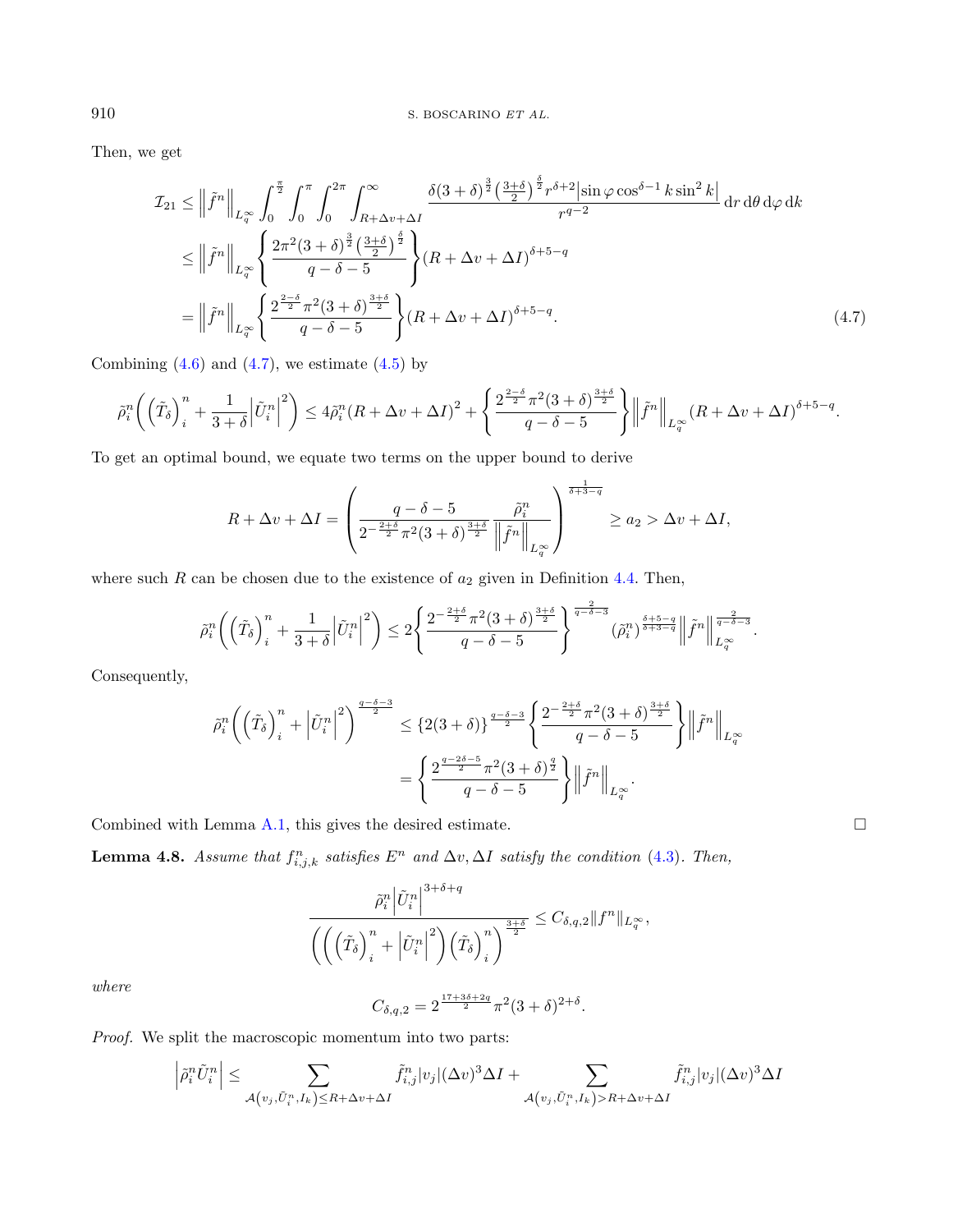$$
\equiv \mathcal{I}_{31} + \mathcal{I}_{32}.
$$

We first use Hölder's inequality to obtain

$$
\mathcal{I}_{31} \leq \left| \sum_{\mathcal{A}(v_j, \tilde{U}_i^n, I_k) \leq R + \Delta v + \Delta I} \tilde{f}_{i,j}^n(\Delta v)^3 \Delta I \right|^{1 - \frac{1}{q}} \left| \sum_{\mathcal{A}(v_j, \tilde{U}_i^n, I_k) \leq R + \Delta v + \Delta I} \tilde{f}_{i,j}^n|v_j|^q (\Delta v)^3 \Delta I \right|^{\frac{1}{q}} \leq (\tilde{\rho}_i^n)^{1 - \frac{1}{q}} \left\| \tilde{f}^n \right\|_{L_q^{\infty}}^{\frac{1}{q}} \left| \sum_{\mathcal{A}(v_j, \tilde{U}_i^n, I_k) \leq R + \Delta v + \Delta I} (\Delta v)^3 \Delta I \right|^{\frac{1}{q}}.
$$

Then, we use the condition [\(4.2\)](#page-14-2) to get

$$
\sum_{\substack{\mathcal{A}(v_j,\tilde{U}_i^n,I_k)\leq R+\Delta v+\Delta I}} (\Delta v)^3 \Delta I \leq \int_{\frac{3}{3+\delta}|v|^2+\frac{2}{3+\delta}I^{\frac{2}{\delta}}\leq 4(R+\Delta v+\Delta I)^2} \mathrm{d}v \,\mathrm{d}I
$$

$$
\leq \left\{2^{\frac{2-\delta}{2}}\pi^2(3+\delta)^{\frac{1+\delta}{2}}\right\} 2^{3+\delta}(R+\Delta v+\Delta I)^{3+\delta},
$$

which gives

$$
\mathcal{I}_{31} \leq (\tilde{\rho}_{i}^{n})^{1-\frac{1}{q}} \left\| \tilde{f}^{n} \right\|_{L_{q}^{\infty}}^{\frac{1}{q}} \left\{ 2^{\frac{2-\delta}{2}} \pi^{2} (3+\delta)^{\frac{1+\delta}{2}} \right\}^{\frac{1}{q}} 2^{\frac{3+\delta}{q}} (R+\Delta v+\Delta I)^{\frac{3+\delta}{q}}.
$$

On the other hand,  $\mathcal{I}_{32}$  satisfies

$$
\mathcal{I}_{32} \leq \sum_{\mathcal{A}(v_j,\tilde{U}_i^n,I_k) > R + \Delta v + \Delta I} \tilde{f}_{i,j}^n |v_j| \frac{\left(\frac{1}{3+\delta} \left| v_j - \tilde{U}_i^n \right|^2 + \frac{2}{3+\delta} I_k^{\frac{2}{\delta}} \right)^{\frac{1}{2}}}{R + \Delta v + \Delta I} (\Delta v)^3 \Delta I.
$$

Here, we use Hölder's inequality to obtain

<span id="page-18-0"></span>
$$
\mathcal{I}_{32} \leq \frac{\sqrt{2(3+\delta)}}{R + \Delta v + \Delta I} \left\{ \sum_{j,k} \tilde{f}_{i,j}^n \left( \frac{1}{3+\delta} |v_j|^2 + \frac{2}{3+\delta} I_k^{\frac{2}{\delta}} \right) (\Delta v)^3 \Delta I \right\}^{\frac{1}{2}}
$$

$$
\times \left\{ \sum_{j,k} \tilde{f}_{i,j}^n \left( \frac{1}{3+\delta} |v_j - \tilde{U}_i^n|^2 + \frac{2}{3+\delta} I_k^{\frac{2}{\delta}} \right) (\Delta v)^3 \Delta I \right\}^{\frac{1}{2}}
$$

$$
= \frac{\sqrt{2(3+\delta)}}{R + \Delta v + \Delta I} \left\{ \frac{1}{3+\delta} \tilde{\rho}_i^n \left| \tilde{U}_i^n \right|^2 + \tilde{\rho}_i^n \left( \tilde{T}_{\delta} \right)_i^n \right\}^{\frac{1}{2}} \left\{ \tilde{\rho}_i^n \left( \tilde{T}_{\delta} \right)_i^n \right\}^{\frac{1}{2}}.
$$

To sum up, we have

$$
\left| \tilde{\rho}_i^n \tilde{U}_i^n \right| \leq (\tilde{\rho}_i^n)^{1 - \frac{1}{q}} \left\| \tilde{f}^n \right\|_{L_q^\infty}^{\frac{1}{q}} \left\{ 2^{\frac{2 - \delta}{2}} \pi^2 (3 + \delta)^{\frac{1 + \delta}{2}} \right\}^{\frac{1}{q}} 2^{\frac{3 + \delta}{q}} (R + \Delta v + \Delta I)^{\frac{3 + \delta}{q}}
$$

$$
+ \frac{\sqrt{2(3 + \delta)}}{R + \Delta v + \Delta I} \left\{ \tilde{\rho}_i^n \left| \tilde{U}_i^n \right|^2 + \tilde{\rho}_i^n \left( \tilde{T}_\delta \right)_i^n \right\}^{\frac{1}{2}} \left\{ \tilde{\rho}_i^n \left( \tilde{T}_\delta \right)_i^n \right\}^{\frac{1}{2}} . \tag{4.8}
$$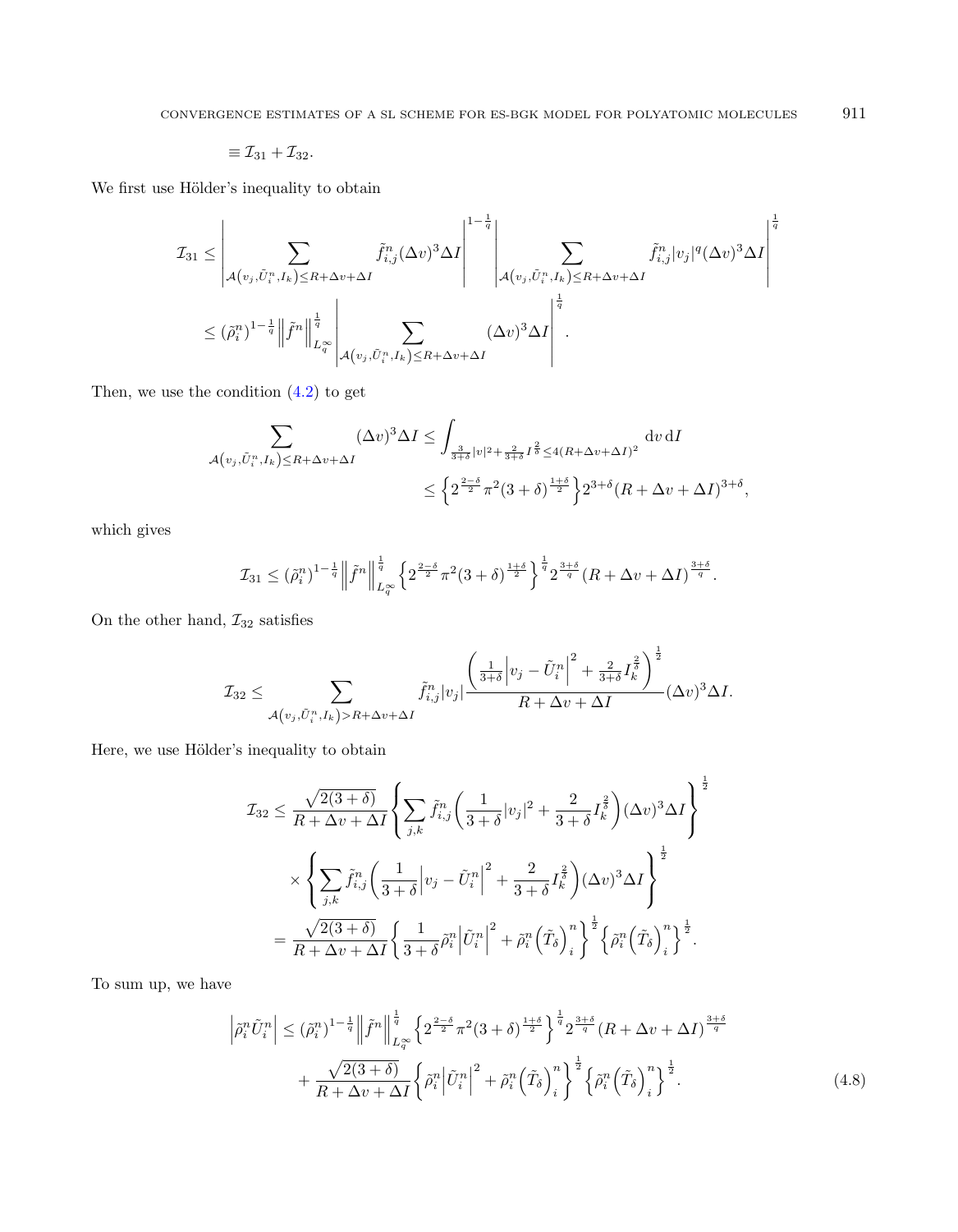To optimize the upper bound in  $(4.8)$ , we take  $R > 0$  such that

$$
R + \Delta v + \Delta I = \left(\frac{\left\{2(3+\delta)\right\}^{\frac{q}{2}}\tilde{\rho}_i^n \left\{\left(\left|\tilde{U}_i^n\right|^2 + \left(\tilde{T}_\delta\right)_i^n\right)\left(\tilde{T}_\delta\right)_i^n\right\}^{\frac{q}{2}}}{\left\{2^{\frac{8+\delta}{2}}\pi^2(3+\delta)^{\frac{1+\delta}{2}}\right\}\left\|\tilde{f}^n\right\|_{L^\infty_q}}\right)^{\frac{1}{3+\delta+q}} \ge a_3 > \Delta v + \Delta I.
$$

The number  $a_3$  is given in Definition [4.4.](#page-13-2) Then, the upper bound of  $(4.8)$  is simplified to

$$
2\Bigg(\Big\{2^{\frac{8+\delta}{2}}\pi^2(3+\delta)^{\frac{1+\delta}{2}}\Big\}\{2(3+\delta)\}^{\frac{3+\delta}{2}}(\tilde{\rho}_i^n)^{2+\delta+q}\Big\{\bigg(\Big|\tilde{U}_i^n\Big|^2+\Big(\tilde{T}_\delta\Big)_i^n\bigg)\bigg(\tilde{T}_\delta\Big)_i^n\Big\}^{\frac{3+\delta}{2}}\bigg\|\tilde{f}^n\bigg\|_{L^\infty_q}\Bigg)^{\frac{1}{3+\delta+q}},
$$

from which we conclude that

<span id="page-19-0"></span>
$$
\frac{\tilde{\rho}_i^n \left| \tilde{U}_i^n \right|^{3+\delta+q}}{\left[ \left( \left| \tilde{U}_i^n \right|^2 + \left( \tilde{T}_\delta \right)_i^n \right) \left( \tilde{T}_\delta \right)_i^n \right]^{\frac{3+\delta}{2}} } \leq 2^{3+\delta+q} \{2(3+\delta)\}^{\frac{3+\delta}{2}} \left\{ 2^{\frac{8+\delta}{2}} \pi^2 (3+\delta)^{\frac{1+\delta}{2}} \right\} \left\| \tilde{f}^n \right\|_{L_q^\infty} \n= 2^{\frac{17+3\delta+2q}{2}} \pi^2 (3+\delta)^{2+\delta} \left\| \tilde{f}^n \right\|_{L_q^\infty}.
$$

From Lemma [A.1,](#page-44-0) we finally obtain the desired estimate.  $\Box$ 

Based on the estimates in Lemmas [4.6](#page-14-0)[–4.8,](#page-17-0) we now show that the ellipsoidal Gaussian is bounded by the discrete distribution in  $L_q^{\infty}$ -norm.

**Lemma 4.9.** Let  $q > 5 + \delta$ . Suppose further that  $f_{i,j,k}^n$  satisfies  $E^n$  and  $\Delta v, \Delta I$  satisfy the condition [\(4.3\)](#page-14-1). Then,

$$
\left\|\mathcal{M}_{\nu,\theta,\delta}\left(\tilde{f}^n\right)\right\|_{L^{\infty}_q}\leq C_{\mathcal{M}}\|f^n\|_{L^{\infty}_q},
$$

where  $C_{\mathcal{M}}$  depending on  $\nu, \delta, \theta$  and q.

**Remark 4.10.** In the proof, it will be shown that  $C_{\mathcal{M}}$  blows up as  $\theta$  tends to 0 because  $C_{\mathcal{M}} \propto 1/\theta^{\frac{3+\delta}{2}}$ .

*Proof.* We will show that  $\mathcal{M}_{\nu,\theta,\delta}(\tilde{f}_{i,\mathcal{J},\mathcal{K}}^n)$  $_{j,k},\,|v_j|^q\mathcal{M}_{\nu,\theta,\delta}\Big(\tilde{f}^n_{i,\mathcal{J},\mathcal{K}}\Big)$  $\lim_{j,k}$  and  $I_k^{\frac{q}{\delta}}\mathcal{M}_{\nu,\theta,\delta}\left(\tilde{f}_{i,\mathcal{J},\mathcal{K}}^n\right)$ are controlled by  $_{j,k}$  $||f^n||_{L_q^{\infty}}$ , respectively.

(a) The estimate for  $\mathcal{M}_{\nu,\theta,\delta}(\tilde{f}_{i,\mathcal{J},\mathcal{K}}^n)$ : we first use Lemma [A.2](#page-45-0) to get  $j,k$ 

$$
\frac{1}{2}\left(v_j - \tilde{U}_i^n\right)^\top \left(\left(\tilde{T}_{\nu,\theta}\right)_i^n\right)^{-1} \left(v_j - \tilde{U}_i^n\right) + \frac{I_k^{\frac{2}{\delta}}}{\left(\tilde{T}_{\theta}\right)_i^n} \ge \frac{1}{2} \frac{3}{\lambda C_\nu \{3 + \delta(1-\theta)\}} \frac{\left|v_j - \tilde{U}_i^n\right|^2}{\left(\tilde{T}_{\delta}\right)_i^n} + \frac{I_k^{\frac{2}{\delta}}}{\left(\tilde{T}_{\theta}\right)_i^n} \ge 0. \tag{4.9}
$$

Next, we recall the relation (1) in Lemma [A.2,](#page-45-0) which implies that the eigenvalues of  $(\tilde{\tau}_{\nu,\theta})_i^n$  lie between  $\lambda \theta \left(\tilde{T}_{\delta}\right)^n$  $\int_{i}^{n}$  and  $\frac{1}{3}\lambda C_{\nu}\left\{3+\delta(1-\theta)\right\}\left(\tilde{T}_{\delta}\right)_{i}^{n}$  $\int_{i}^{n}$ . Then, the determinant of  $(\tilde{\mathcal{T}}_{\nu,\theta})_{i}^{n}$  satisfies  $\left(\lambda \theta \left(\tilde{T}_{\delta}\right)\right)^n$ i  $\Big)^3 \leq \det \Bigl\{\Bigl(\tilde{T}_{\nu,\theta}\Bigr)_i^n$  $\}$ .

<span id="page-19-1"></span>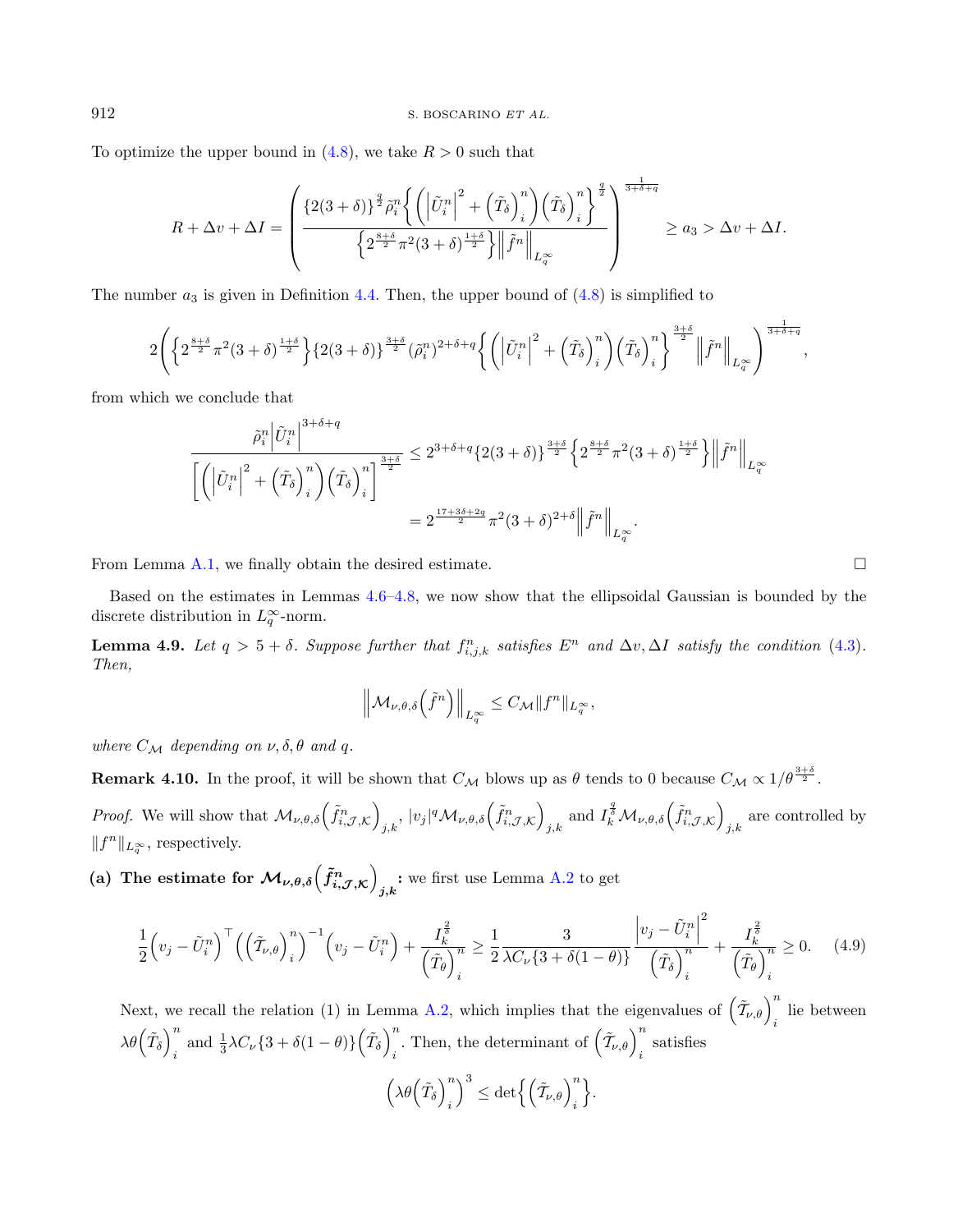To sum up, we obtain

<span id="page-20-0"></span>
$$
\mathcal{M}_{\nu,\theta,\delta}\left(\tilde{f}_{i,\mathcal{J},\mathcal{K}}^{n}\right)_{j,k} \leq \frac{\tilde{\rho}_{i}^{n}\Lambda_{\delta}}{\sqrt{\det\left(2\pi\left(\tilde{\mathcal{I}}_{\nu,\theta}\right)_{i}^{n}\right)\left(\left(\tilde{\mathcal{I}}_{\theta}\right)_{i}^{n}\right)^{\frac{\delta}{2}}}} \leq \left(\frac{1}{\lambda}\right)^{\frac{3}{2}} \frac{1}{(2\pi)^{3/2}} \frac{\Lambda_{\delta}}{\theta^{\frac{3+\delta}{2}}}\frac{\tilde{\rho}_{i}^{n}}{\left(\left(\tilde{\mathcal{I}}_{\delta}\right)_{i}^{n}\right)^{\frac{3+\delta}{2}}} \leq \left(\frac{1}{\lambda}\right)^{\frac{3}{2}} \frac{1}{(2\pi)^{3/2}} \frac{\Lambda_{\delta}}{\theta^{\frac{3+\delta}{2}}}\left\{2^{\frac{13+2\delta}{2}}\pi^{2}(3+\delta)^{\frac{1+\delta}{2}}\right\} \|f^{n}\|_{L_{q}^{\infty}}.
$$
\n(4.10)

(b) The estimate for  $\mathcal{M}_{\nu,\theta,\delta}(\tilde{f}_{i,\mathcal{J},\mathcal{K}}^n)$  $\left|v_j\right|^{q}$ : for this, we consider two estimates  $\left|\tilde{U}_i^n\right|$  ${}^q{\cal M}_{\nu,\theta,\delta}\left(\tilde{f}_{i,\mathcal{J},\mathcal{K}}^n\right)$  $_{j,k}$ and  $|v_j - \tilde{U}_i^n|$  ${}^q{\cal M}_{\nu,\theta,\delta}\Bigl(\tilde{f}^n_{i,{\cal J},{\cal K}}\Bigr)$  $_{j,k}$ , separately.

 $\left(\mathrm{b}_1\right)\,\left|\tilde{U}^n_i\right|^q \mathcal{M}_{\nu,\theta,\delta}\!\left(\tilde{f}^n_{i,\mathcal{J},\mathcal{K}}\right)$ : from the second inequality in  $(4.10)$ , we obtain

$$
\left|\tilde{U}_{i}^{n}\right|^{q}\mathcal{M}_{\nu,\theta,\delta}\left(\tilde{f}_{i,\mathcal{J},\mathcal{K}}^{n}\right)_{j,k}\leq\left(\frac{1}{\lambda}\right)^{\frac{3}{2}}\frac{1}{(2\pi)^{3/2}}\frac{\Lambda_{\delta}}{\theta^{\frac{3+\delta}{2}}}\left|\tilde{U}_{i}^{n}\right|^{q}\frac{\tilde{\rho}_{i}^{n}}{\left(\left(\tilde{T}_{\delta}\right)_{i}^{n}\right)^{\frac{3+\delta}{2}}}.
$$

If  $\left|\tilde{U}_i^n\right| < \left(\left(\tilde{T}_\delta\right)_i^n\right)$  $\dot{i}$  $\int_{0}^{\frac{1}{2}}$ , we have from Lemma [4.7](#page-16-2) that

$$
\left|\tilde{U}_{i}^{n}\right|^{q}\frac{\tilde{\rho}_{i}^{n}}{\left(\left(\tilde{T}_{\delta}\right)_{i}^{n}\right)^{\frac{3+\delta}{2}}}\leq\tilde{\rho}_{i}^{n}\left(\left(\tilde{T}_{\delta}\right)_{i}^{n}+\left|\tilde{U}_{i}^{n}\right|^{2}\right)^{\frac{q-3-\delta}{2}}\leq\left\{\frac{2^{\frac{q-2\delta-5}{2}}\pi^{2}(3+\delta)^{\frac{q}{2}}}{q-\delta-5}\right\}\|f^{n}\|_{L_{q}^{\infty}}.
$$

On the other hand, in the case of  $\left|\tilde{U}_{i}^{n}\right| \geq \left(\left(\tilde{T}_{\delta}\right)_{i}^{n}\right)$ i  $\int_{0}^{\frac{1}{2}}$ , we use Lemma [4.8](#page-17-0) to obtain

$$
\left|\tilde{U}_{i}^{n}\right|^{q} \frac{\tilde{\rho}_{i}^{n}}{\left(\left(\tilde{T}_{\delta}\right)_{i}^{n}\right)^{\frac{3+\delta}{2}}} = \frac{\tilde{\rho}_{i}^{n} \left|\tilde{U}_{i}^{n}\right|^{q+3+\delta}}{\left|\tilde{U}_{i}^{n}\right|^{3+\delta} \left(\left(\tilde{T}_{\delta}\right)_{i}^{n}\right)^{\frac{3+\delta}{2}}}
$$

$$
\leq 2^{\frac{3+\delta}{2}} \frac{\tilde{\rho}_{i}^{n} \left|\tilde{U}_{i}^{n}\right|^{q+3+\delta}}{\left\{\left(\left(\tilde{T}_{\delta}\right)_{i}^{n} + \left|\tilde{U}_{i}^{n}\right|^{2}\right)\left(\tilde{T}_{\delta}\right)_{i}^{n}\right\}^{\frac{3+\delta}{2}}}
$$

$$
\leq 2^{10+3\delta+q} \pi^{2} (3+\delta)^{2+\delta} \|f^{n}\|_{L_{\tau}^{\infty}}.
$$

Therefore,

$$
\left|\tilde{U}_{i}^{n}\right|^{q} \mathcal{M}_{\nu,\theta,\delta}\left(\tilde{f}_{i,\mathcal{J},\mathcal{K}}^{n}\right)_{j,k} \leq \frac{C_{1}}{\theta^{\frac{3+\delta}{2}}}\|f^{n}\|_{L^{\infty}_{q}},
$$

for

$$
C_1 = \left(\frac{1}{\lambda}\right)^{\frac{3}{2}} \Lambda_{\delta} \left\{ \frac{2^{\frac{q-2\delta-5}{2}} \sqrt{\pi} (3+\delta)^{\frac{q}{2}}}{q-\delta-5} \right\} + 2^{\frac{17+6\delta+2q}{2}} \sqrt{\pi} (3+\delta)^{2+\delta}.
$$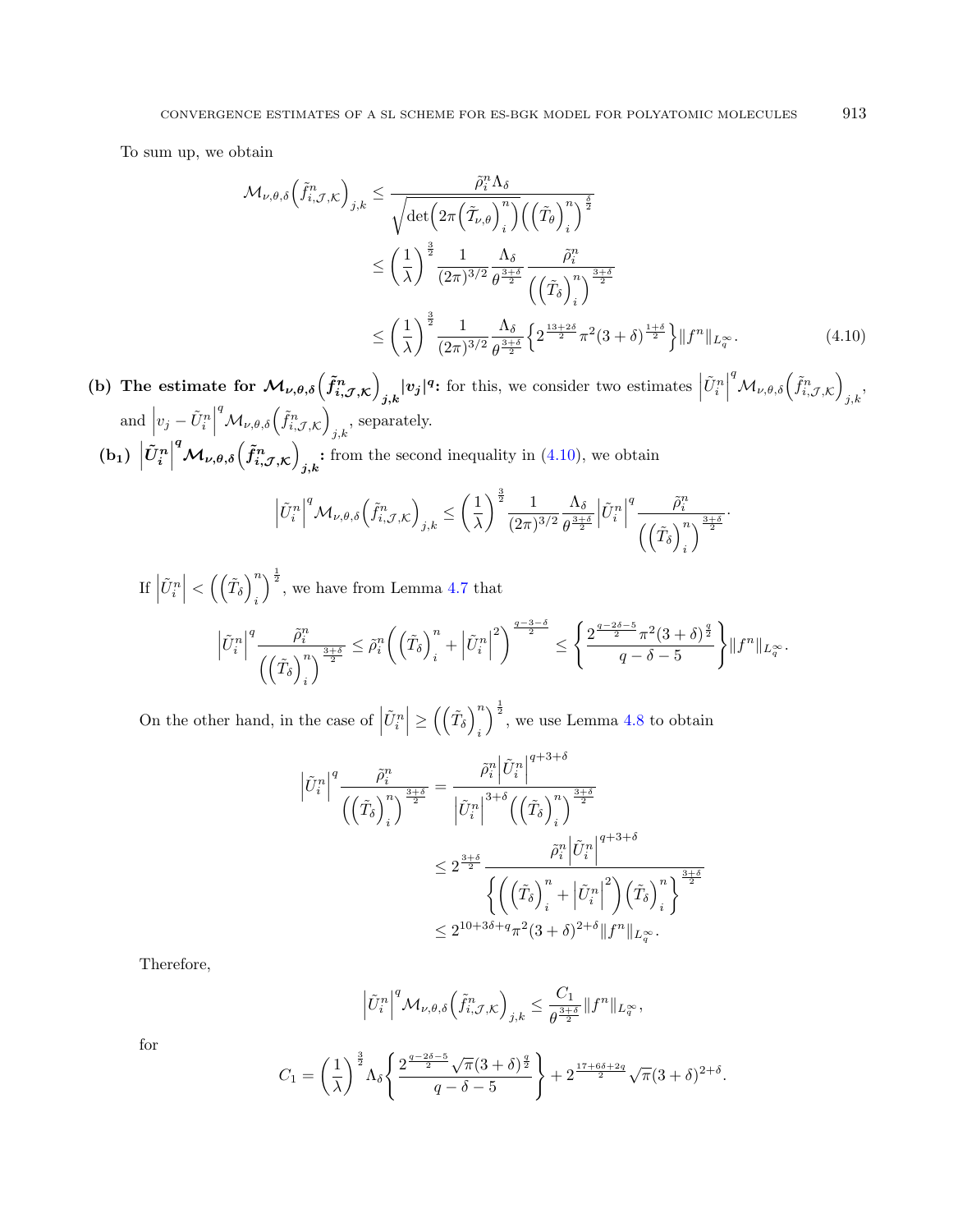(b<sub>2</sub>) The estimate for  $\left|v_j - \tilde{U}^n_i\right|^q \mathcal{M}_{\nu,\theta,\delta}\left(\tilde{f}^n_{i,\mathcal{J},\mathcal{K}}\right)$ : from  $(4.9)$  and Lemma [A.2,](#page-45-0) we have

$$
\begin{split}\n\left|v_{j} - \tilde{U}_{i}^{n}\right|^{q} \mathcal{M}_{\nu,\theta,\delta}\left(\tilde{f}_{i,\mathcal{J},\mathcal{K}}^{n}\right)_{j,k} \\
&\leq \frac{1}{(2\pi)^{3/2}} \frac{1}{\theta^{\frac{3+\delta}{2}}}\left|v_{j} - \tilde{U}_{i}^{n}\right|^{q} \frac{\tilde{\rho}_{i}^{n}\Lambda_{\delta}}{\left(\left(\tilde{T}_{\delta}\right)_{i}^{n}\right)^{\frac{3+\delta}{2}}}\left(\frac{1}{\lambda}\right)^{\frac{3}{2}} \exp\left(-\frac{3}{2\lambda C_{\nu}\left\{3+\delta(1-\theta)\right\}}\frac{\left|v_{j} - \tilde{U}_{i}^{n}\right|^{2}}{\left(\tilde{T}_{\delta}\right)_{i}^{n}\right)^{2}}\right) \\
&= \frac{1}{(2\pi)^{3/2}} \frac{1}{\theta^{\frac{3+\delta}{2}}}\left(\left(\tilde{T}_{\delta}\right)_{i}^{n}\right)^{\frac{q}{2}} \frac{\tilde{\rho}_{i}^{n}\Lambda_{\delta}}{\left(\left(\tilde{T}_{\delta}\right)_{i}^{n}\right)^{\frac{3+\delta}{2}}}\left(\frac{\left|v_{j} - \tilde{U}_{i}^{n}\right|^{2}}{\left(\tilde{T}_{\delta}\right)_{i}^{n}\right)^{2}}\left(\frac{1}{\lambda}\right)^{\frac{3}{2}} \\
&\times \exp\left(-\frac{3}{2\lambda C_{\nu}\left\{3+\delta(1-\theta)\right\}}\frac{\left|v_{j} - \tilde{U}_{i}^{n}\right|^{2}}{\left(\tilde{T}_{\delta}\right)_{i}^{n}}\right) \\
&\equiv \frac{C_{2}}{\theta^{\frac{3+\delta}{2}}}\tilde{\rho}_{i}^{n}\left(\left(\tilde{T}_{\delta}\right)_{i}^{n}\right)^{\frac{q-3-\delta}{2}},\n\end{split}
$$

where

$$
C_2 = \left(\frac{1}{\lambda}\right)^{\frac{3}{2}} \frac{\Lambda_{\delta}}{(2\pi)^{3/2}} \sup_{x\geq 0} \left(x^{q/2} e^{-x}\right) \left\{\frac{2\lambda C_{\nu}(3+\delta(1-\theta))}{3}\right\}^{\frac{q}{2}}.
$$

Then, we use Lemma [4.7](#page-16-2) to obtain

$$
\begin{split} \left|v_j - \tilde{U}_i^n\right|^q \mathcal{M}_{\nu,\theta,\delta}\left(\tilde{f}_{i,\mathcal{J},\mathcal{K}}^n\right)_{j,k} &\leq \frac{C_2}{\theta^{\frac{3+\delta}{2}}}\tilde{\rho}_i^n \bigg(\left(\tilde{T}_\delta\right)_i^n + \left|\tilde{U}_i^n\right|^2\bigg)^{\frac{q-\delta-3}{2}}\\ &\leq \frac{C_2}{\theta^{\frac{3+\delta}{2}}}\bigg\{\frac{2^{\frac{q-2\delta-5}{2}}\pi^2(3+\delta)^{\frac{q}{2}}}{q-\delta-5}\bigg\}\|f^n\|_{L_q^\infty}\\ &\equiv \frac{C_3}{\theta^{\frac{3+\delta}{2}}}\|f^n\|_{L_q^\infty}. \end{split}
$$

(c) The estimate for  $I_k^{\frac{q}{\delta}}\mathcal{M}_{\nu,\theta,\delta}\left(\tilde{f}_{i,\mathcal{J},\mathcal{K}}^{n}\right)$  $\cdot$  from  $(4.9)$ , we have

$$
\frac{1}{2}\left(v_j-\tilde{U}_i^n\right)^{\top} \left(\left(\tilde{T}_{\nu,\theta}\right)_i^n\right)^{-1} \left(v_j-\tilde{U}_i^n\right) + \frac{I_k^{\frac{2}{\delta}}}{\left(\tilde{T}_{\theta}\right)_i^n} \geq \frac{\delta}{\delta+3(1-\theta)} \frac{I_k^{\frac{2}{\delta}}}{\left(\tilde{T}_{\theta}\right)_i^n},
$$

and hence

$$
\begin{split} I_{k}^{\frac{q}{\delta}}\mathcal{M}_{\nu,\theta,\delta}\Big(\tilde{f}_{i,\mathcal{J},\mathcal{K}}^{n}\Big)_{j,k} &\leq \frac{\Lambda_{\delta}}{\sqrt{(2\pi)^3}}I_{k}^{\frac{q}{\delta}}\frac{1}{\theta^{\frac{3+\delta}{2}}}\frac{\tilde{\rho}_{i}^{n}}{\tilde{T}_{\delta}^{\frac{3+\delta}{2}}}\exp\left(-\frac{\delta}{\delta+3(1-\theta)}\frac{I_{k}^{\frac{2}{\delta}}}{\left(\tilde{T}_{\theta}\right)_{i}^{n}}\right)\\ &=\frac{\Lambda_{\delta}}{\sqrt{(2\pi)^3}}\frac{1}{\theta^{\frac{3+\delta}{2}}}\Big(\Big(\tilde{T}_{\delta}\Big)_{i}^{n}\Big)^{\frac{q}{2}}\frac{\tilde{\rho}_{i}^{n}}{\left(\left(\tilde{T}_{\delta}\right)_{i}^{n}\right)^{\frac{3+\delta}{2}}}\Bigg(\frac{I^{\frac{2}{\delta}}}{\left(\left(\tilde{T}_{\delta}\right)_{i}^{n}\right)}\Bigg)^{\frac{q}{2}}\exp\left(-\frac{\delta}{\delta+3(1-\theta)}\frac{I_{k}^{\frac{2}{\delta}}}{\left(\tilde{T}_{\theta}\right)_{i}^{n}\right) \end{split}
$$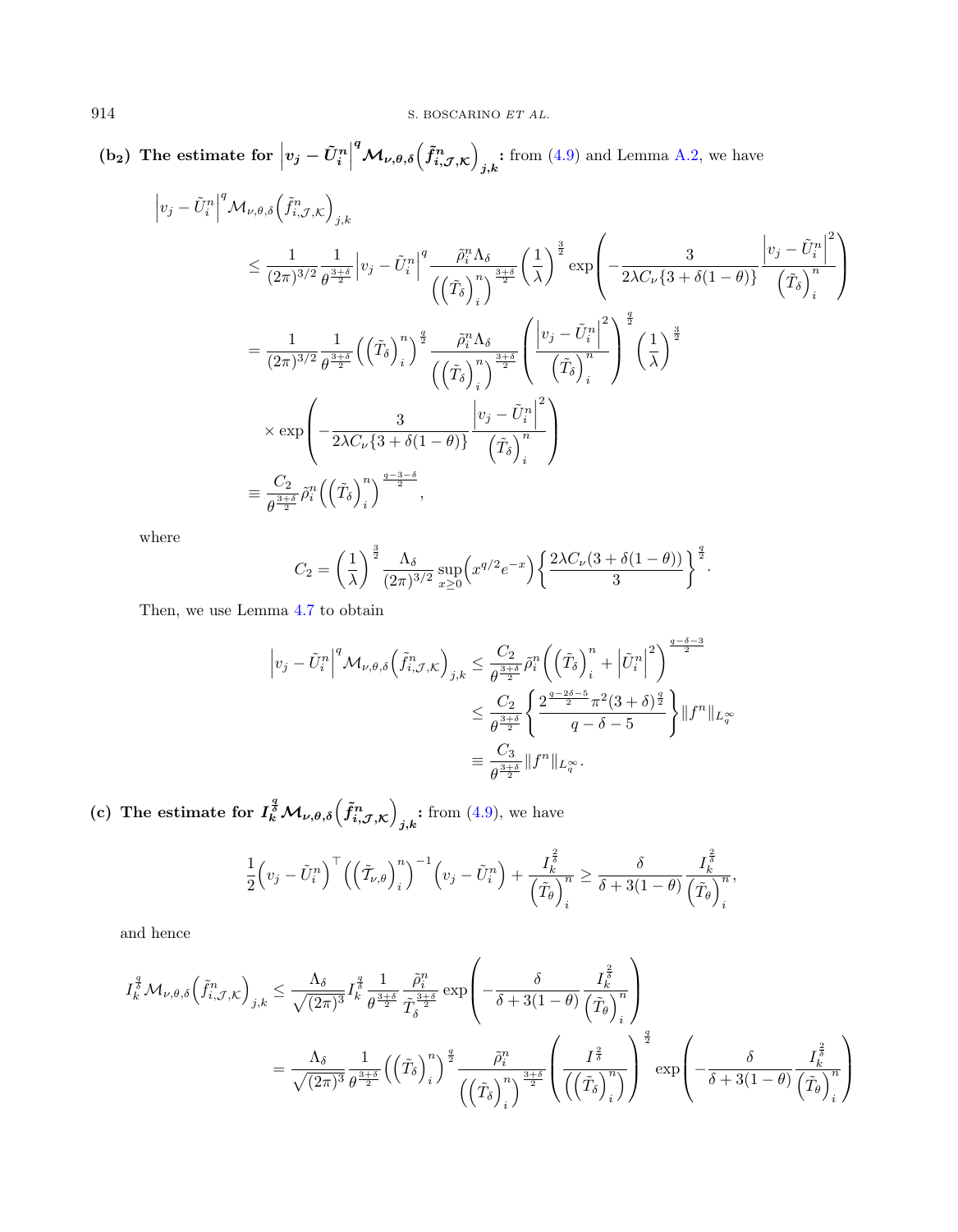$$
\equiv \frac{C_4}{\theta^{\frac{3+\delta}{2}}}\tilde{\rho}_i^n \left(\left(\tilde{T}_{\delta}\right)_i^n\right)^{\frac{q-3-\delta}{2}},
$$

where

$$
C_4 = \frac{\Lambda_{\delta}}{\sqrt{(2\pi)^3}} \sup_{x>0} \left| x^{q/2} e^{-x} \right| \left( \frac{\delta + 3(1-\theta)}{\delta} \right)^{q/2}.
$$

Next, we use Lemma [4.7](#page-16-2) to derive

$$
I_k^{\frac{q}{\delta}} \mathcal{M}_{\nu,\theta,\delta} \left( \tilde{f}_{i,\mathcal{J},\mathcal{K}}^n \right)_{j,k} \leq \frac{C_4}{\theta^{\frac{3+\delta}{2}}} \Lambda_{\delta} \tilde{\rho}_i^n \left( \left( \tilde{T}_{\delta} \right)_i^n + \left| \tilde{U}_i^n \right|^2 \right)^{\frac{q-\delta-3}{2}}
$$
  

$$
\leq \frac{C_4}{\theta^{\frac{3+\delta}{2}}} \Lambda_{\delta} \left\{ \frac{2^{\frac{q-2\delta-5}{2}} \pi^2 (3+\delta)^{\frac{q}{2}}}{q-\delta-5} \right\} \| f^n \|_{L_q^\infty}
$$
  

$$
\equiv \frac{C_5}{\theta^{\frac{3+\delta}{2}}} \| f^n \|_{L_q^\infty}.
$$

Combining (a), (b) and (c), we finally obtain

$$
\sup_{i,j,k} \left| \mathcal{M}_{\nu,\theta,\delta} \left( \tilde{f}_{i,\mathcal{J},\mathcal{K}}^n \right)_{j,k} \left( 1 + |v_j|^2 + I_k^{\frac{2}{\delta}} \right)^{\frac{q}{2}} \right| \leq \sup_{i,j,k} \left| \mathcal{M}_{\nu,\theta,\delta} \left( \tilde{f}_{i,\mathcal{J},\mathcal{K}}^n \right)_{j,k} \left( 1 + \left| v_j - \tilde{U}_i^n + \tilde{U}_i^n \right|^2 + I_k^{\frac{2}{\delta}} \right)^{\frac{q}{2}} \right|
$$
  

$$
\leq 2 \sup_{i,j,k} \left| \mathcal{M}_{\nu,\theta,\delta} \left( \tilde{f}_{i,\mathcal{J},\mathcal{K}}^n \right)_{j,k} \left( 1 + \left| v_j - \tilde{U}_i^n \right|^2 + \left| \tilde{U}_i^n \right|^2 + I_k^{\frac{2}{\delta}} \right)^{\frac{q}{2}} \right|
$$
  

$$
\leq C_{\mathcal{M}} \| f^n \|_{L^\infty_q},
$$

<span id="page-22-0"></span>where  $C_M$  is a constant depending on  $\nu, \delta, \theta$  and  $q$  and proportional to  $1/\theta^{\frac{3+\delta}{2}}$ .  $\frac{+ \delta}{2}$ . **Lemma 4.11.** Assume that  $f_0$  has no initial error [\(2.4\)](#page-7-2) and satisfies [3.1.](#page-11-2) Then,  $f_0$  satisfies  $E^0$ . *Proof.*  $- (A^0)$  From Lemma [A.1,](#page-44-0) we know

$$
\left\|\tilde{f}^0\right\|_{L_q^{\infty}} \leq \|f_0\|_{L_q^{\infty}}.
$$

 $-$  ( $B^0$ ) Using the lower bound assumption for  $f_0$  in [\(3.1\)](#page-11-2), we have

$$
\tilde{f}_{i,j,k}^0 = f_0(x_i - v_j^1 \Delta t, v_j, I_k) \ge C_0^1 e^{-C_0^2 (|v_j|^a + I_k^b)} \ge e^{-\frac{A_{\nu,\theta}}{\kappa} T^f} C_0^1 e^{-C_0^2 (|v_j|^a + I_k^b)}.
$$

 $(C<sup>0</sup>)$  We also have from  $(3.1)$  and  $(4.1)$  that

$$
\tilde{\rho}_i^0 = \int_{\mathbb{R}^3 \times \mathbb{R}_+} f_0(x_i - v^1 \Delta t, v, I) dv dI
$$
  
\n
$$
\geq C_0^1 \int_{\mathbb{R}^3 \times \mathbb{R}_+} e^{-C_0^2 (|v|^a + I^b)} dv dI
$$
  
\n
$$
= \bar{C}_{a,b} C_0^1
$$
  
\n
$$
\geq \frac{1}{2} \bar{C}_{a,b} C_0^1 e^{-\frac{A_{\nu,\theta}}{\kappa} T^f}.
$$

This together with Lemma [4.6](#page-14-0) gives

$$
\left(\tilde{T}_{\delta}\right)_i^0 \geq \left(\frac{\tilde{\rho}_i^0}{C_{\delta}\|f^0\|_{L^\infty_q}}\right)^{\frac{2}{3+\delta}} \geq \left(\frac{\bar{C}_{a,b}C_0^1}{C_{\delta}\|f_0\|_{L^\infty_q}}\right)^{\frac{2}{3+\delta}} \geq \left(\frac{1}{2}\frac{\bar{C}_{a,b}C_0^1}{C_{\delta}\|f_0\|_{L^\infty_q}}e^{-\left(\frac{1}{\kappa} + \frac{C_{\mathcal{M}}}{\kappa + A_{\nu,\theta}\Delta t}\right)A_{\nu,\theta}T^f}\right)^{\frac{2}{3+\delta}},
$$

where  $C_{\delta}$  is a constant given in Lemma [4.6.](#page-14-0)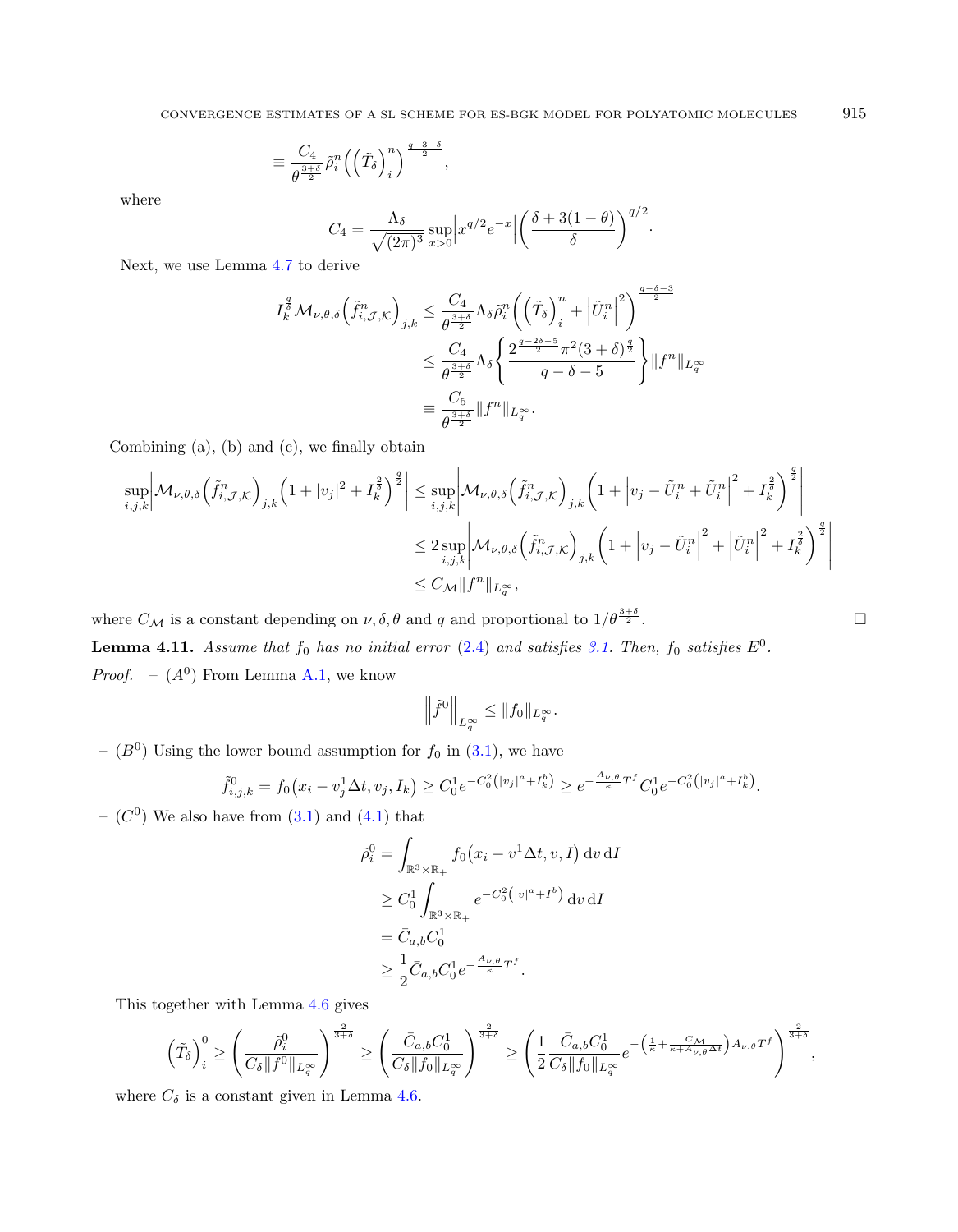-  $(D^0)$  Using [\(4.1\)](#page-13-3), we obtain the upper bounds for  $\tilde{\rho}_i^0$ ,  $|\tilde{U}_i^0|$  and  $(\tilde{T}_\delta)^0_i$ as follows:

$$
\tilde{\rho}_{i}^{0} = \int_{\mathbb{R}^{3} \times \mathbb{R}_{+}} f_{0}(x_{i} - v^{1} \Delta t, v, I) \frac{\left(1 + |v|^{2} + I^{\frac{2}{\delta}}\right)^{\frac{q}{2}}}{\left(1 + |v|^{2} + I^{\frac{2}{\delta}}\right)^{\frac{q}{2}}} dv dI
$$
\n
$$
\leq \|f_{0}\|_{L^{\infty}_{q}} \int_{\mathbb{R}^{3} \times \mathbb{R}_{+}} \frac{1}{\left(1 + |v|^{2} + I^{\frac{2}{\delta}}\right)^{\frac{q}{2}}} dv dI
$$
\n
$$
= \bar{C}_{\delta,q} \|f_{0}\|_{L^{\infty}_{q}},
$$
\n
$$
\left|\tilde{U}_{i}^{0}\right| \leq \frac{1}{\tilde{\rho}_{i}^{0}} \left| \int_{\mathbb{R}^{3} \times \mathbb{R}_{+}} f_{0}(x_{i} - v^{1} \Delta t, v, I) \frac{\left(1 + |v|^{2} + I^{\frac{2}{\delta}}\right)^{\frac{q}{2}}}{\left(1 + |v|^{2} + I^{\frac{2}{\delta}}\right)^{\frac{q}{2}}} |v| dv dI \right|
$$
\n
$$
\leq \frac{\|f_{0}\|_{L^{\infty}_{q}}}{\tilde{\rho}_{i}^{0}} \int_{\mathbb{R}^{3} \times \mathbb{R}_{+}} \frac{1}{\left(1 + |v|^{2} + I^{\frac{2}{\delta}}\right)^{\frac{q-1}{2}}} dv dI
$$
\n
$$
\leq \frac{\bar{C}_{\delta,q-1}}{\bar{C}_{a,b} C_{0}^{\dagger}} \|f_{0}\|_{L^{\infty}_{q}},
$$

and

$$
\left(\tilde{T}_{\delta}\right)_{i}^{0} = \frac{2}{3+\delta} \frac{1}{\tilde{\rho}_{i}^{0}} \int_{\mathbb{R}^{3} \times \mathbb{R}_{+}} \left(\frac{1}{2} \left|v - \tilde{U}_{i}^{0}\right|^{2} + I^{\frac{2}{\delta}}\right) f_{0}\left(x_{i} - v^{1} \Delta t, v, I\right) \mathrm{d}v \, \mathrm{d}I
$$
\n
$$
\leq \frac{2}{3+\delta} \left(\frac{1}{\tilde{\rho}_{i}^{0}} \int_{\mathbb{R}^{3} \times \mathbb{R}_{+}} f_{0}\left(x_{i} - v^{1} \Delta t, v, I\right) \left(|v|^{2} + I^{\frac{2}{\delta}}\right) \mathrm{d}v \, \mathrm{d}I - \left|\tilde{U}_{i}^{0}\right|^{2}\right)
$$
\n
$$
\leq \frac{2}{3+\delta} \frac{1}{\tilde{\rho}_{i}^{0}} \int_{\mathbb{R}^{3} \times \mathbb{R}_{+}} f_{0}\left(x_{i} - v^{1} \Delta t, v, I\right) \frac{\left(1+|v|^{2} + I^{\frac{2}{\delta}}\right)^{\frac{q}{2}}}{\left(1+|v|^{2} + I^{\frac{2}{\delta}}\right)^{\frac{q}{2}}} \left(|v|^{2} + I^{\frac{2}{\delta}}\right) \mathrm{d}v \, \mathrm{d}I
$$
\n
$$
\leq \frac{2}{3+\delta} \frac{\|f_{0}\|_{L^{\infty}_{0}}}{\tilde{\rho}_{i}^{0}} \int_{\mathbb{R}^{3} \times \mathbb{R}_{+}} \frac{1}{\left(1+|v|^{2} + I^{\frac{2}{\delta}}\right)^{\frac{q-2}{2}}} \mathrm{d}v \, \mathrm{d}I
$$
\n
$$
\leq \frac{2}{3+\delta} \frac{\bar{C}_{\delta, q-2}}{\bar{C}_{a, b} C_{0}^{1}} \|f_{0}\|_{L^{\infty}_{q}}.
$$

 $\Box$ 

<span id="page-23-0"></span>**Lemma 4.12.** Assume  $f_{i,j,k}^{n-1}$  satisfies  $E^{n-1}$ . Then,  $f_{i,j,k}^n$  satisfies  $A^n$ :

$$
(A^n) \quad \left\|\tilde{f}^n\right\|_{L_q^{\infty}} \le \left(\frac{\kappa + A_{\nu,\theta}\Delta t C_{\mathcal{M}}}{\kappa + A_{\nu,\theta}\Delta t}\right)^n \|f_0\|_{L_q^{\infty}} \le e^{\frac{C_{\mathcal{M}} A_{\nu,\theta}}{\kappa + A_{\nu,\theta}\Delta t}T^f} \|f_0\|_{L_q^{\infty}}.
$$

Proof. Recall [\(2.14\)](#page-10-2) and use Lemmas [A.1](#page-44-0) and [4.9](#page-19-0) to obtain

$$
||f^n||_{L_q^{\infty}} \leq \frac{\kappa \left\| \tilde{f}^{n-1} \right\|_{L_q^{\infty}} + A_{\nu,\theta} \Delta t \left\| \mathcal{M}_{\nu,\theta,\delta} \left( \tilde{f}^{n-1} \right) \right\|_{L_q^{\infty}}}{\kappa + A_{\nu,\theta} \Delta t}
$$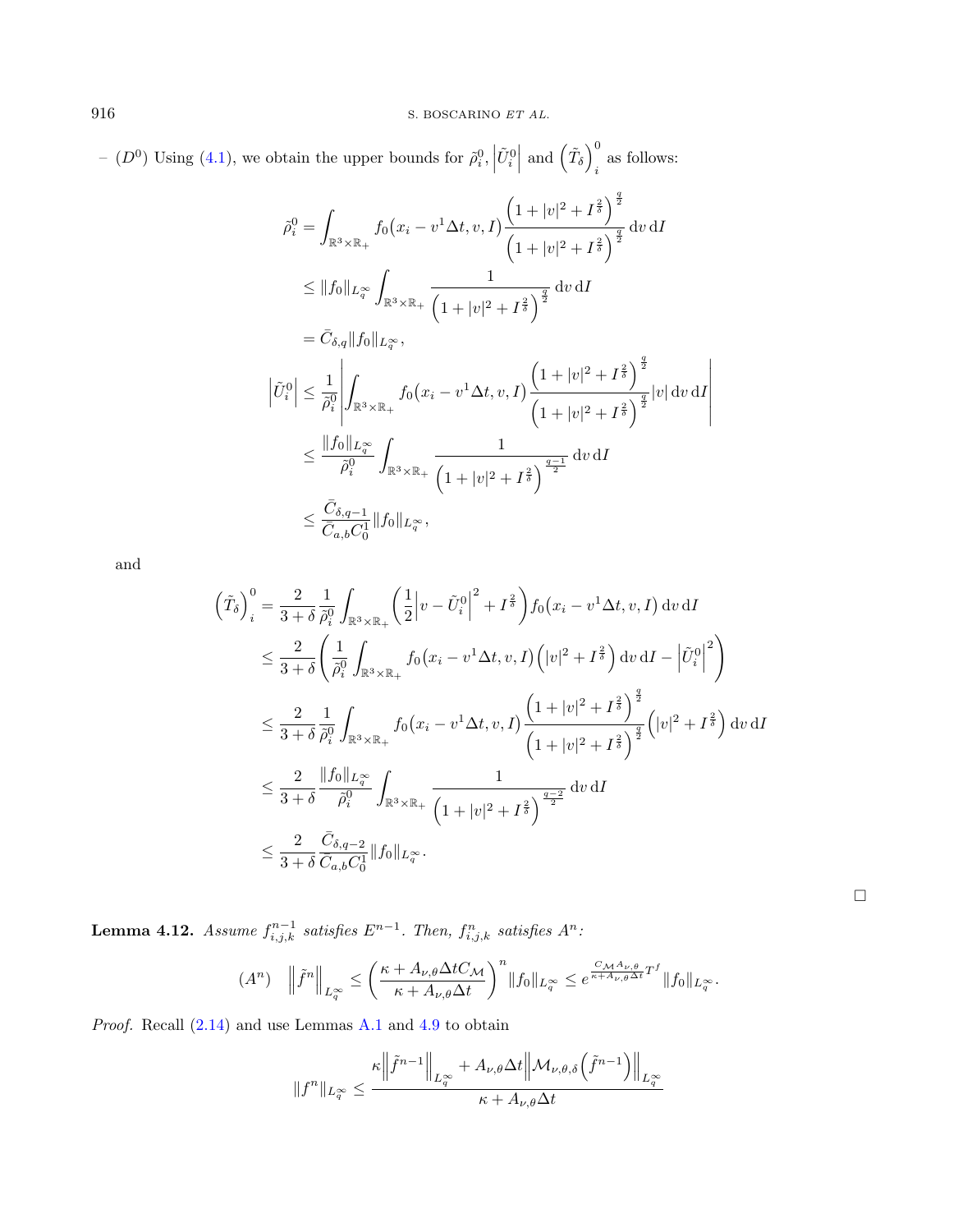$$
\leq \frac{\kappa + A_{\nu,\theta} \Delta t C_{\mathcal{M}}}{\kappa + A_{\nu,\theta} \Delta t} \|f^{n-1}\|_{L^{\infty}_{q}} \leq \left(\frac{\kappa + A_{\nu,\theta} \Delta t C_{\mathcal{M}}}{\kappa + A_{\nu,\theta} \Delta t}\right)^n \|f_0\|_{L^{\infty}_{q}}.
$$

Now, we make use of  $(1+x)^n \leq e^{nx}$  to see

$$
\left(\frac{\kappa + A_{\nu,\theta}\Delta t C_{\mathcal{M}}}{\kappa + A_{\nu,\theta}\Delta t}\right)^n = \left(1 + \frac{(C_{\mathcal{M}} - 1)A_{\nu,\theta}\Delta t}{\kappa + A_{\nu,\theta}\Delta t}\right)^n \leq e^{\frac{C_{\mathcal{M}}A_{\nu,\theta}}{\kappa + A_{\nu,\theta}\Delta t}T^f}.
$$

Note that  $C_{\mathcal{M}} > 1$  and this estimate holds uniformly for  $n \geq 0$ .

<span id="page-24-2"></span>**Lemma 4.13.** Assume  $f_{i,j,k}^{n-1}$  satisfies  $E^{n-1}$ . Then,  $f_{i,j,k}^n$  satisfies  $B^n$ .

$$
(B^n) \quad \tilde{f}_{i,j,k}^n \ge \left(\frac{\kappa}{\kappa + A_{\nu,\theta}\Delta t}\right)^n C_0^1 e^{-C_0^2 (|v_j|^a + I_k^b)} \ge e^{-\frac{A_{\nu,\theta}}{\kappa}T^f} C_0^1 e^{-C_0^2 (|v_j|^a + I_k^b)}.
$$

*Proof.* From the non-negativity of  $\mathcal{M}_{\nu,\theta,\delta}$  and [\(2.14\)](#page-10-2), we have

$$
f_{i,j,k}^n \geq \frac{\kappa}{\kappa + A_{\nu,\theta}\Delta t} \tilde{f}_{i,j,k}^{n-1} = \frac{\kappa}{\kappa + A_{\nu,\theta}\Delta t} \Big( a_j f_{s,j,k}^{n-1} + (1 - a_j) f_{s+1,j,k}^{n-1} \Big).
$$

We recall  $(2.1)$ ,  $0 \le a_j \le 1$  and use the lower bound of  $f_{i,j,k}^{n-1}$  in Lemma [4.11](#page-22-0) to obtain

$$
f_{i,j,k}^n \geq \frac{\kappa}{\kappa + A_{\nu,\theta}\Delta t} \left( a_j f_{s,j,k}^{n-1} + (1 - a_j) f_{s+1,j,k}^{n-1} \right)
$$
  

$$
\geq \frac{\kappa}{\kappa + A_{\nu,\theta}\Delta t} \left( \frac{\kappa}{\kappa + A_{\nu,\theta}\Delta t} \right)^{n-1} \min_{i} f_{i,j,k}^0
$$
  

$$
\geq \left( \frac{\kappa}{\kappa + A_{\nu,\theta}\Delta t} \right)^n C_0^1 e^{-C_0^2 (|v_j|^a + I_k^b)}.
$$

Using  $(1+x)^{-n} \geq e^{-nx}$ , we complete the proof.

<span id="page-24-0"></span>**Lemma 4.14.** Assume  $f_{i,j,k}^n$  satisfies  $A^n \wedge B^n$ . Then,  $f_{i,j,k}^n$  satisfies  $C^n$ .

$$
(C^n) \quad \tilde{\rho}_i^n \ge \frac{1}{2} \bar{C}_{a,b} C_0^1 e^{-\frac{A_{\nu,\theta}}{\kappa} T^f}, \quad \left(\tilde{T}_{\delta}\right)_i^n \ge \left(\frac{1}{2} \frac{\bar{C}_{a,b} C_0^1}{C_{\delta} \|f_0\|_{L^{\infty}_q}} e^{-\left(\frac{1}{\kappa} + \frac{(C_{\mathcal{M}} - 1)}{\kappa + A_{\nu,\theta} \Delta t}\right) A_{\nu,\theta} T^f}\right)^{\frac{2}{3+\delta}}.
$$

*Proof.* Since Lemma [4.13](#page-24-2) holds, the discrete local density  $\tilde{\rho}_i^n$  satisfies

$$
\tilde{\rho}_i^n = \sum_{j,k} \tilde{f}_{i,j,k}^n (\Delta v)^3 \Delta I \ge C_0^1 e^{-\frac{A_{\nu,\theta}}{\kappa} T^f} \sum_{j,k} e^{-C_0^2 (|v_j|^a + I_k^b)} (\Delta v)^3 \Delta I \ge \frac{1}{2} \bar{C}_{a,b} C_0^1 e^{-\frac{A_{\nu,\theta}}{\kappa} T^f}.
$$

<span id="page-24-1"></span>This, together with Lemmas [4.6](#page-14-0) and [4.12,](#page-23-0) gives

$$
\left(\tilde{T}_{\delta}\right)_i^n \ge \left(\frac{\tilde{\rho}_i^n}{C_{\delta} \|f^n\|_{L^{\infty}_q}}\right)^{\frac{2}{3+\delta}} \ge \left(\frac{1}{2} \frac{\bar{C}_{a,b} C_0^1}{C_{\delta} \|f_0\|_{L^{\infty}_q}} e^{-\left(\frac{1}{\kappa} + \frac{C_{\mathcal{M}}}{\kappa + A_{\nu,\theta}\Delta t}\right) A_{\nu,\theta} T^f}\right)^{\frac{2}{3+\delta}}.
$$

 $\Box$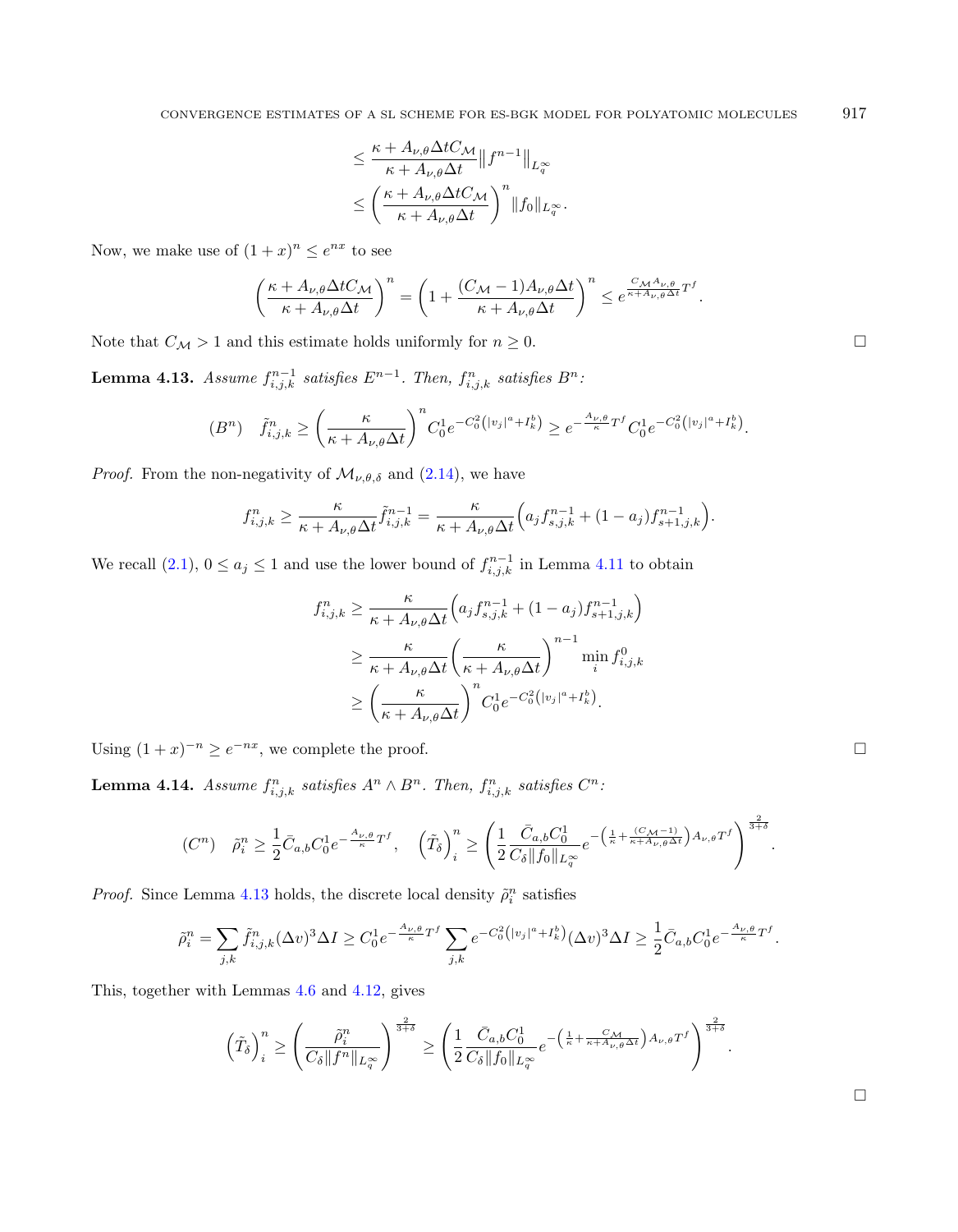**Lemma 4.15.** Assume  $f_{i,j,k}^n$  satisfies  $A^n \wedge B^n \wedge C^n$ . Then,  $f_{i,j,k}^n$  satisfies  $D^n$ :

$$
(D^{n}) \quad \|\tilde{\rho}^{n}\|_{L^{\infty}_{\infty}} \leq 2\bar{C}_{\delta,q} e^{\frac{C_{\mathcal{M}} A_{\nu,\theta}}{\kappa + A_{\nu,\theta}\Delta t}T^{f}} \|f_{0}\|_{L^{\infty}_{q}},
$$

$$
\left\|\tilde{U}^{n}\right\|_{L^{\infty}_{\infty}} \leq \frac{4\bar{C}_{\delta,q-1}}{\bar{C}_{a,b}C_{0}^{1}} e^{\left(\frac{1}{\kappa} + \frac{C_{\mathcal{M}}}{\kappa + A_{\nu,\theta}\Delta t}\right)A_{\nu,\theta}T^{f}} \|f_{0}\|_{L^{\infty}_{q}},
$$

$$
\left\|\left(\tilde{T}_{\delta}\right)^{n}\right\|_{L^{\infty}_{x}} \leq \frac{8}{3+\delta} \frac{\bar{C}_{\delta,q-2}}{\bar{C}_{a,b}C_{0}^{1}} e^{\left(\frac{1}{\kappa} + \frac{C_{\mathcal{M}}}{\kappa + A_{\nu,\theta}\Delta t}\right)A_{\nu,\theta}T^{f}} \|f_{0}\|_{L^{\infty}_{q}}.
$$

*Proof.* From the upper bound for  $\left\| \tilde{f}^n \right\|_{L_q^{\infty}}$  in Lemma [4.12,](#page-23-0) we see that

$$
\tilde{\rho}_i^n = \sum_{j,k} \tilde{f}_{i,j,k}^n \frac{\left(1+|v_j|^2 + I_k^{\frac{2}{\delta}}\right)^{\frac{q}{2}}}{\left(1+|v_j|^2 + I_k^{\frac{2}{\delta}}\right)^{\frac{q}{2}}} (\Delta v)^3 \Delta I
$$
\n
$$
\leq \left\|\tilde{f}^n\right\|_{L_q^\infty} \sum_{j,k} \frac{1}{\left(1+|v_j|^2 + I_k^{\frac{2}{\delta}}\right)^{\frac{q}{2}}} (\Delta v)^3 \Delta I
$$
\n
$$
\leq 2\bar{C}_{\delta,q} e^{\frac{C_{\mathcal{M}} A_{\nu,\theta}}{\kappa + A_{\nu,\theta} \Delta t} T^f} \|f_0\|_{L_q^\infty}.
$$

To estimate  $\tilde{U}_i^n$ , we use the upper bound of  $\left\|\tilde{f}^n\right\|_{L^{\infty}_{\tilde{q}}}$  in Lemma [4.12](#page-23-0) and the lower bound of  $\tilde{\rho}_i^n$  in Lemma [4.14:](#page-24-0)

$$
\left|\tilde{U}_{i}^{n}\right| = \frac{1}{\tilde{\rho}_{i}^{n}} \sum_{j,k} \tilde{f}_{i,j,k}^{n} \frac{\left(1+|v_{j}|^{2} + I_{k}^{\frac{2}{\delta}}\right)^{\frac{q}{2}}}{\left(1+|v_{j}|^{2} + I_{k}^{\frac{2}{\delta}}\right)^{\frac{q}{2}}} |v_{j}| (\Delta v)^{3} \Delta I
$$
\n
$$
\leq \frac{\left\|\tilde{f}^{n}\right\|_{L_{q}^{\infty}}}{\tilde{\rho}_{i}^{n}} \sum_{j,k} \frac{1}{\left(1+|v_{j}|^{2} + I_{k}^{\frac{2}{\delta}}\right)^{\frac{q-1}{2}}} (\Delta v)^{3} \Delta I
$$
\n
$$
\leq 2\bar{C}_{\delta,q-1} \left(\frac{1}{2}\bar{C}_{a,b}C_{0}^{1}e^{-\frac{A_{\nu,\theta}}{\kappa}T^{f}}\right)^{-1} e^{\frac{C_{\mathcal{M}}A_{\nu,\theta}}{\kappa+A_{\nu,\theta}\Delta t}T^{f}} \|f_{0}\|_{L_{q}^{\infty}}
$$
\n
$$
= \frac{4\bar{C}_{\delta,q-1}}{\bar{C}_{a,b}C_{0}^{1}} e^{\left(\frac{1}{\kappa} + \frac{C_{\mathcal{M}}}{\kappa+A_{\nu,\theta}\Delta t}\right)A_{\nu,\theta}T^{f}} \|f_{0}\|_{L_{q}^{\infty}}.
$$

Similarly, we compute

$$
\left(\tilde{T}_{\delta}\right)_{i}^{n} = \frac{2}{3+\delta} \frac{1}{\tilde{\rho}_{i}^{n}} \sum_{j,k} \tilde{f}_{i,j,k}^{n} \left(\frac{\left|v_{j} - \tilde{U}_{i}^{n}\right|^{2}}{2} + I^{\frac{2}{\delta}}\right) (\Delta v)^{3} \Delta I
$$
\n
$$
\leq \frac{2}{3+\delta} \left(\frac{1}{\tilde{\rho}_{i}^{n}} \sum_{j,k} \tilde{f}_{i,j,k}^{n} \left(|v_{j}|^{2} + I^{\frac{2}{\delta}}_{k}\right) (\Delta v)^{3} \Delta I - \left|\tilde{U}_{i}^{n}\right|^{2}\right)
$$
\n
$$
\leq \frac{2}{3+\delta} \frac{1}{\tilde{\rho}_{i}^{n}} \sum_{j,k} \tilde{f}_{i,j,k}^{n} \frac{\left(1+|v_{j}|^{2} + I^{\frac{2}{\delta}}_{k}\right)^{\frac{q}{2}}}{\left(1+|v_{j}|^{2} + I^{\frac{2}{\delta}}_{k}\right)^{\frac{q}{2}}} \left(|v_{j}|^{2} + I^{\frac{2}{\delta}}_{k}\right) (\Delta v)^{3} \Delta I.
$$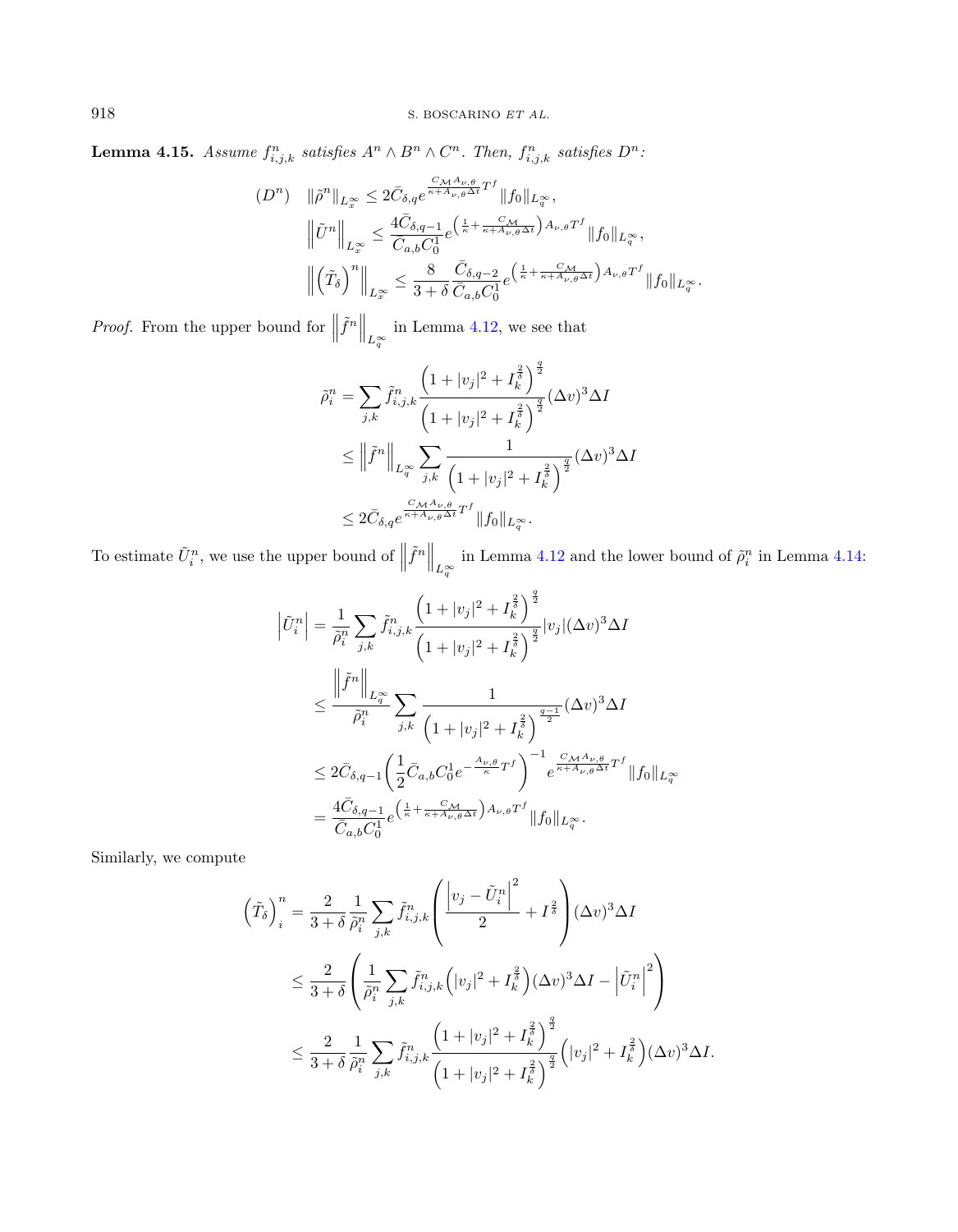Then, from  $A^n$  and  $C^n$ , we have

$$
\left(\tilde{T}_{\delta}\right)^{n}_{i} \leq \frac{4}{3+\delta} \bar{C}_{\delta,q-2} \left(\frac{1}{2}\bar{C}_{a,b}C_{0}^{1}e^{-\frac{A_{\nu,\theta}}{\kappa}T^{f}}\right)^{-1} e^{\frac{C_{\mathcal{M}}A_{\nu,\theta}}{\kappa+A_{\nu,\theta}\Delta t}T^{f}} \|f_{0}\|_{L^{\infty}_{q}}
$$
\n
$$
= \frac{8}{3+\delta} \frac{\bar{C}_{\delta,q-2}}{\bar{C}_{a,b}C_{0}^{1}} e^{\left(\frac{1}{\kappa}+\frac{C_{\mathcal{M}}}{\kappa+A_{\nu,\theta}\Delta t}\right)A_{\nu,\theta}T^{f}} \|f_{0}\|_{L^{\infty}_{q}}.
$$

Using the estimates that we have built up throughout this section, we now prove the Theorem [4.5](#page-13-0) as follows:

*Proof of Theorem [4.5.](#page-13-0)* The proof is based on the induction argument. Lemma [4.11](#page-22-0) implies  $E^0$ . For  $n \ge 1$ , one can easily confirm that Lemmas [4.12](#page-23-0)[–4.15](#page-24-1) gives  $E^n$ .

## 5. Consistent form

<span id="page-26-0"></span>In this section, we rewrite  $(1.1)$  in a consistent form to make it easily comparable with  $(2.6)$ . For convenience, we introduce the following notation:

 $-$  Distribution function on  $x - v^1 \Delta t$ :

$$
\tilde{f}(x,v,t,I) := f\big(x - v^1 \Delta t, v, t, I\big).
$$

$$
-
$$
 Mass:

$$
\tilde{\rho}(x,t) = \int_{\mathbb{R}^3 \times \mathbb{R}_+} \tilde{f}(x,v,t,I) \,dv \,dI.
$$

− Momentum:

$$
\tilde{\rho}(x,t)\tilde{U}(x,t) := \int_{\mathbb{R}^3 \times \mathbb{R}_+} v \tilde{f}(x,v,t,I) \,dv \,dI.
$$

− Stress tensor:

$$
\tilde{\rho}(x,t)\tilde{\Theta}(x,t) = \int_{\mathbb{R}^3 \times \mathbb{R}_+} \left( v - \tilde{U}(x,t) \right) \otimes \left( v - \tilde{U}(x,t) \right) \tilde{f}(x,v,t,I) dv dI.
$$

− Polyatomic temperature:

$$
\tilde{T}_{\delta}(x,t) = \frac{3}{3+\delta}\tilde{T}_{\text{tr}}(x,t) + \frac{\delta}{3+\delta}\tilde{T}_{I,\delta}(x,t),
$$

where

$$
\left(\tilde{T}_{tr}\right)(x,t) := \frac{2}{3} \frac{1}{\tilde{\rho}(x,t)} \int_{\mathbb{R}^3 \times \mathbb{R}_+} \frac{\left|v - \tilde{U}(x,t)\right|^2}{2} \tilde{f}(x,v,t,I) dv dI,
$$
  

$$
\tilde{T}_{I,\delta}(x,t) := \frac{2}{\delta} \frac{1}{\tilde{\rho}(x,t)} \int_{\mathbb{R}^3 \times \mathbb{R}_+} I^{\frac{2}{\delta}} \tilde{f}(x,v,t,I) dv dI.
$$

− Relaxation temperature:

− Polyatomic temperature:

$$
\tilde{T}_{\theta}(x,t) := \theta \tilde{T}_{\delta}(x,t) + (1 - \theta) \tilde{T}_{I,\delta}(x,t).
$$
  

$$
\tilde{T}_{\nu,\theta}(x,t) := \theta \tilde{T}_{\delta}(x,t)Id + (1 - \theta)(1 - \nu)\tilde{T}_{tr}(x,t)Id + (1 - \theta)\nu \tilde{\Theta}(x,t).
$$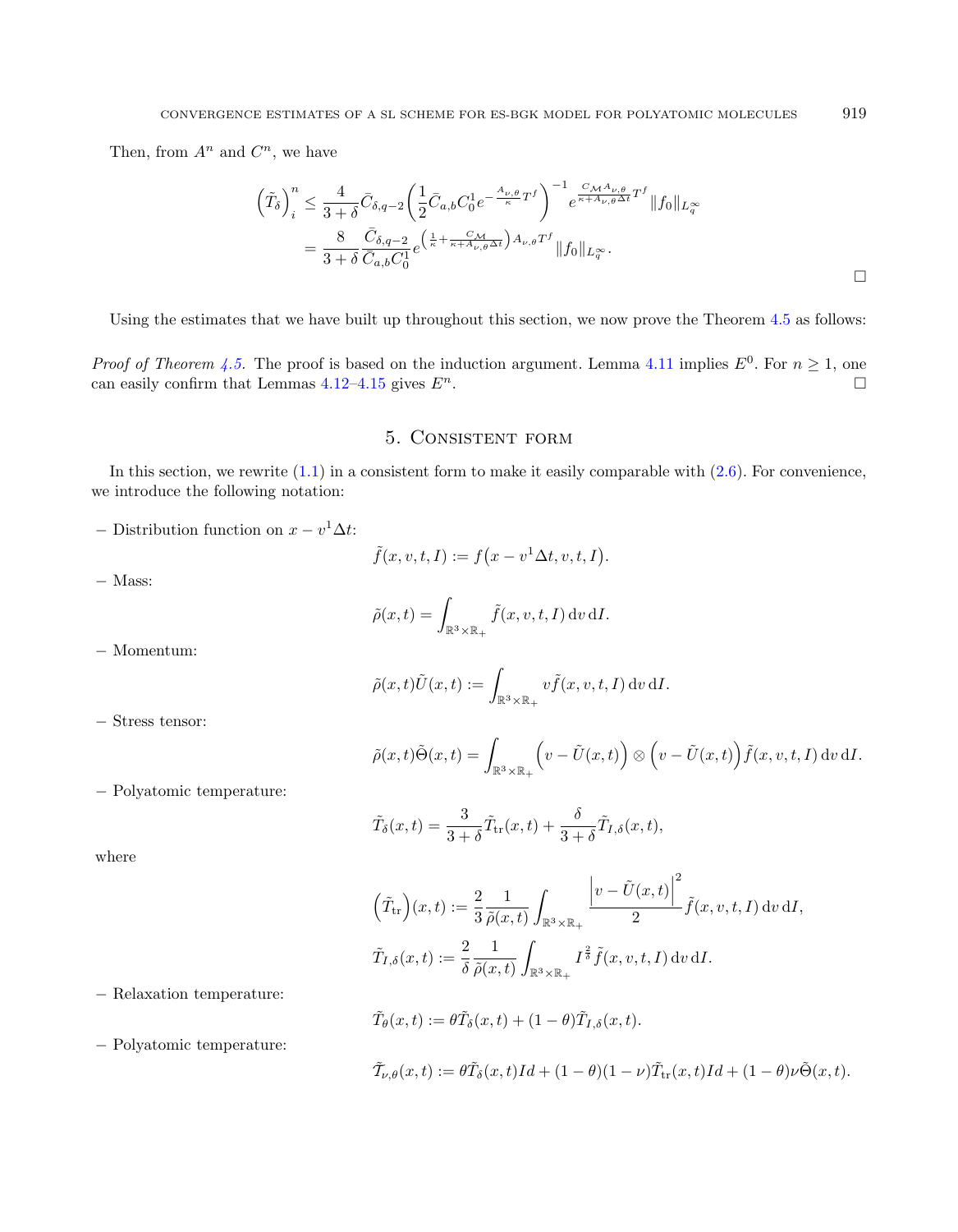<span id="page-27-5"></span>**Lemma 5.1.** The equation  $(1.1)$  can be rewritten as

<span id="page-27-2"></span><span id="page-27-1"></span><span id="page-27-0"></span>
$$
f(x, v, t + \Delta t, I) = \frac{\kappa}{\kappa + A_{\nu,\theta}\Delta t} \tilde{f}(x, v, t, I) + \frac{A_{\nu,\theta}\Delta t}{\kappa + A_{\nu,\theta}\Delta t} \mathcal{M}_{\nu,\theta,\delta}(\tilde{f})(x, v, t, I) + \frac{A_{\nu,\theta}}{\kappa + A_{\nu,\theta}\Delta t} (R_1 + R_2),
$$
\n(5.1)

with

$$
R_1 = -\int_t^{t + \Delta t} \left\{ \mathcal{M}_{\nu,\theta,\delta}(\tilde{f})(x,v,t,I) - \mathcal{M}_{\nu,\theta,\delta}(f)(x,v,t,I) \right\} ds
$$
  

$$
- \int_t^{t + \Delta t} (t + \Delta t - s)v^1 \partial_x \mathcal{M}_{\nu,\theta,\delta}(f)(x_{\theta_1}, v, t_{\theta_1}, I) - (s - t) \partial_t \mathcal{M}_{\nu,\theta,\delta}(f)(x_{\theta_1}, v, t_{\theta_1}, I) ds,
$$
  

$$
R_2 = -\frac{1}{\kappa} \int_t^{t + \Delta t} (s - t - \Delta t) A_{\nu,\theta} (\mathcal{M}_{\nu,\theta,\delta}(f) - f)(x_{\theta_2}, v, t_{\theta_2}, I) ds,
$$
(5.2)

where  $x_{\theta_i}$ ,  $i = 1, 2$ , lies between  $x$  and  $x_i - v^1 \Delta t$  and  $t_{\theta_i}$  between  $t$  and  $t + \Delta t$ .

*Proof.* We start by integrating [\(2.5\)](#page-7-0) from  $t$  to  $t + \Delta t$ :

$$
f(x, v, t + \Delta t, I) = f\left(x - v^1 \Delta t, v, t, I\right) + \frac{A_{\nu, \theta}}{\kappa} \int_t^{t + \Delta t} (\mathcal{M}_{\nu, \theta, \delta}(f) - f)\left(x - (t + \Delta t - s)v^1, v, s, I\right) ds.
$$

Using Taylor's theorem, we obtain

$$
\mathcal{M}_{\nu,\theta,\delta}(f)(x - (t + \Delta t - s)v^{1}, v, s, I) = \mathcal{M}_{\nu,\theta,\delta}(f)(x, v, t, I) - (t + \Delta t - s)v^{1}\partial_{x}\mathcal{M}_{\nu,\theta,\delta}(f)(x_{\theta_{1}}, v, t_{\theta_{1}}, I) \n+ (s - t)\partial_{t}\mathcal{M}_{\nu,\theta,\delta}(f)(x_{\theta_{1}}, v, t_{\theta_{1}}, I) \n= \left\{ \mathcal{M}_{\nu,\theta,\delta}(f)(x, v, t, I) - \mathcal{M}_{\nu,\theta,\delta}(\tilde{f})(x, v, t, I) \right\} \n+ \mathcal{M}_{\nu,\theta,\delta}(\tilde{f})(x, v, t, I) - (t + \Delta t - s)v^{1}\partial_{x}\mathcal{M}_{\nu,\theta,\delta}(f)(x_{\theta_{1}}, v, t_{\theta_{1}}, I) \n+ (s - t)\partial_{t}\mathcal{M}_{\nu,\theta,\delta}(f)(x_{\theta_{1}}, v, t_{\theta_{1}}, I),
$$
\n(5.3)

for some  $x_{\theta_1}$  between  $x$  and  $x - (t + \Delta t - s)v^1$  and  $t_{\theta_1}$  between  $t$  and  $t + \Delta t$ . Similarly,

$$
f(x - (t + \Delta t - s)v^{1}, v, s, I) = f(x, v, t + \Delta t, I) - (t + \Delta t - s)v^{1}\partial_{x}f(x_{\theta_{1}}, v, t_{\theta_{1}}, I) + (s - t - \Delta t)\partial_{t}f(x_{\theta_{1}}, v, t_{\theta_{1}}, I) = f(x, v, t + \Delta t, I) + (s - t - \Delta t)\{\partial_{t} + v^{1}\partial_{x}\}f(x_{\theta_{2}}, v, t_{\theta_{2}}, I) = f(x, v, t + \Delta t, I) + (s - t - \Delta t)\frac{A_{\nu,\theta}}{\kappa}(\mathcal{M}_{\nu,\theta,\delta}(f) - f)(x_{\theta_{2}}, v, t_{\theta_{2}}, I).
$$
(5.4)

Combining  $(5.3)$  and  $(5.4)$ , we can derive the desired representation.

In the rest of this section, we aim to estimate the remainder terms  $R_1$  and  $R_2$  in [\(5.2\)](#page-27-0) using  $L_q^{\infty}$ -norm. As a first step, we recall the following three estimates in [\[34\]](#page-48-10).

**Proposition 5.2** ([\[34\]](#page-48-10)). Let f and g satisfy (A1) and (A2) in Theorem [3.1.](#page-11-1) Then  $\mathcal{M}_{\nu,\theta,\delta}$  satisfies the following continuity property:

<span id="page-27-6"></span><span id="page-27-3"></span>
$$
\|\mathcal{M}_{\nu,\theta,\delta}(f) - \mathcal{M}_{\nu,\theta,\delta}(g)\|_{L_q^{\infty}} \leq C_{Lip} \|f - g\|_{L_q^{\infty}},
$$

<span id="page-27-4"></span>for some constant  $C_{Lip}$  depending on  $T^f, \delta, \theta, q$  and  $f_0$ .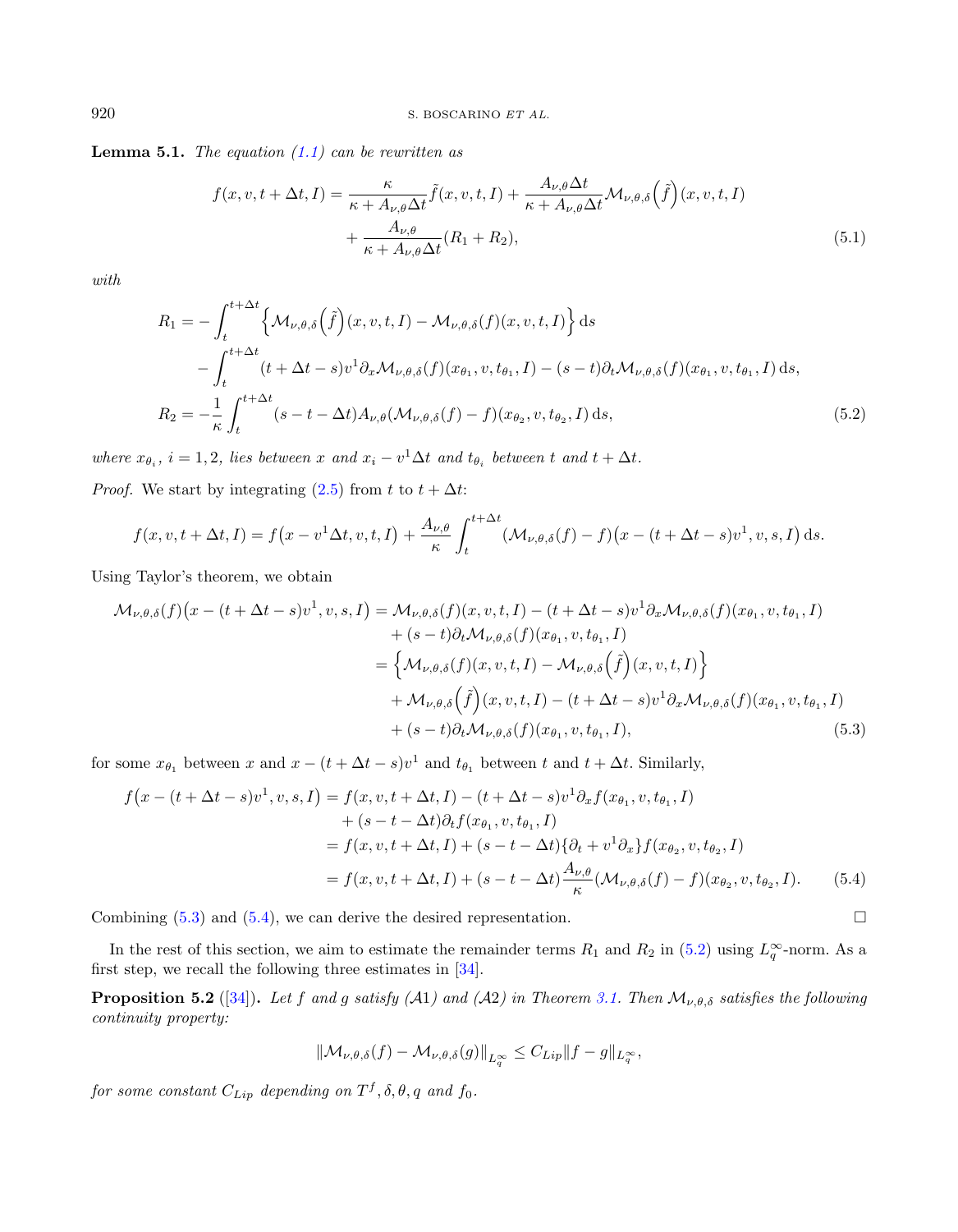**Proposition 5.3** ([\[34\]](#page-48-10)). Let  $\delta > 0$ ,  $-1/2 < \nu < 1$  and  $0 < \theta \le 1$ . Suppose  $\rho > 0$ ,  $T_{tr} > 0$  and  $T_{I,\delta} > 0$ . Then, temperature tensor  $T_{\nu,\theta}$  and the relaxation temperature  $T_{\theta}$  satisfy the following equivanlenec type estimates:

<span id="page-28-4"></span>
$$
(1) \ \theta T_{\delta} Id \leq T_{\nu,\theta} \leq C_{\nu} \frac{(3+\delta-\delta\theta)}{3} T_{\delta} Id,
$$

$$
(2) \ \theta T_{\delta} \leq T_{\theta} \leq \frac{(3+\delta-3\theta)}{\delta} T_{\delta},
$$

where the constants  $C_{\nu} = \max_{\nu} \{1 - \nu, 1 + 2\nu\}.$ 

<span id="page-28-3"></span>**Proposition 5.4** ([\[34\]](#page-48-10)). Let  $\delta > 0$ ,  $-1/2 < \nu < 1$ ,  $0 < \theta \le 1$ ,  $q > 5 + \delta$ . Suppose  $f \in \Omega_{0,q}$ , there exists a constant C depending on  $\nu$ ,  $\delta$ ,  $\theta$  and  $q$  such that

<span id="page-28-1"></span><span id="page-28-0"></span>
$$
\|\mathcal{M}_{\nu,\theta,\delta}(f)\|_{L_q^{\infty}}\leq C\|f\|_{L_q^{\infty}},
$$

where C blows up as  $\theta$  tends to 0.

Now, we estimate the time and spatial derivatives of polyatomic Gaussian in  $L_{1,q}^{\infty}$ -norm. This result will play the key role in the estimate of  $R_1$  in [\(5.2\)](#page-27-0).

**Proposition 5.5.** Let f be a smooth solution to [\(1.1\)](#page-1-0) in  $\Omega_{1,q}$  corresponding to  $f_0$ . Then, for  $q > 5 + \delta$ ,  $\delta > 0$ , we have

$$
\|\partial_t \mathcal{M}_{\nu,\theta,\delta}\|_{L^\infty}, \ \|\nabla_x \mathcal{M}_{\nu,\theta,\delta}\|_{L^\infty} < C \Big\{ \|f_0\|_{L^\infty_{1,q}} + 1 \Big\},\
$$

where C is a positive constant which depends on  $\nu$ ,  $\delta$ ,  $q$ ,  $\theta$ ,  $f_0$ ,  $T^f$ .

Proof. We begin by estimating the time derivative of macroscopic quantities. Using the collision invariants,  $1, v_j, \frac{1}{2}|v|^2 + I^{\frac{2}{\delta}},$  we obtain

$$
\left| \frac{d}{dt} \int_{\mathbb{R}^3 \times \mathbb{R}^+} f \begin{pmatrix} 1 \\ v \\ \frac{1}{2} |v|^2 + I^{\frac{2}{\delta}} \end{pmatrix} dv \, dI \right| = \left| \int_{\mathbb{R}^3 \times \mathbb{R}^+} v \cdot \nabla_x f \begin{pmatrix} 1 \\ v \\ \frac{1}{2} |v|^2 + I^{\frac{2}{\delta}} \end{pmatrix} dv \, dI \right|
$$
  
\n
$$
\leq C \left| \int_{\mathbb{R}^3 \times \mathbb{R}^+} |v| |\nabla_x f| \left( 1 + |v|^2 + I^{\frac{2}{\delta}} \right) dv \, dI \right|
$$
  
\n
$$
\leq C \left| |f(t)| \right|_{L^{\infty}_{1,q}} \left| \int_{\mathbb{R}^3 \times \mathbb{R}^+} \frac{1}{\left( 1 + |v|^2 + I^{\frac{2}{\delta}} \right)^{\frac{q}{2} - 2}} dv \, dI \right|
$$
  
\n
$$
\leq C \left\{ \| f_0 \|_{L^{\infty}_{1,q}} + 1 \right\}, \tag{5.5}
$$

which gives  $|\partial_t \rho|, |\partial_t \{\rho U\}| < C \Big\{ \|f_0\|_{L^{\infty}_{1,q}} + 1 \Big\}$ . Using the lower bound for  $\rho$  and the upper bound for  $\rho + |U| + T_{\delta}$ in Theorem [3.1,](#page-11-1) we further obtain

<span id="page-28-2"></span>
$$
|\partial_t U| \leq \frac{1}{\rho} \Big( |\partial_t \rho| |U| + C \Big\{ \|f_0\|_{L^{\infty}_{1,q}} + 1 \Big\} \Big) \leq C \Big\{ \|f_0\|_{L^{\infty}_{1,q}} + 1 \Big\}.
$$
 (5.6)

To bound  $|\partial_t E_\delta|$ , we start from

$$
|\partial_t E_{\delta}| = \left| \frac{d}{dt} \int_{\mathbb{R}^3 \times \mathbb{R}^+} f\left(\frac{1}{2} |v - U|^2 + I^{\frac{2}{\delta}}\right) dv \, dI \right|
$$
  
\n
$$
\leq \left| \int_{\mathbb{R}^3 \times \mathbb{R}^+} v \cdot \nabla_x f\left(\frac{1}{2} |v - U|^2 + I^{\frac{2}{\delta}}\right) dv \, dI \right| + \left| \int_{\mathbb{R}^3 \times \mathbb{R}^+} f(|v - U| |\partial_t U|) dv \, dI \right|
$$
(5.7)  
\n
$$
\equiv \mathcal{I}_{41} + \mathcal{I}_{42}.
$$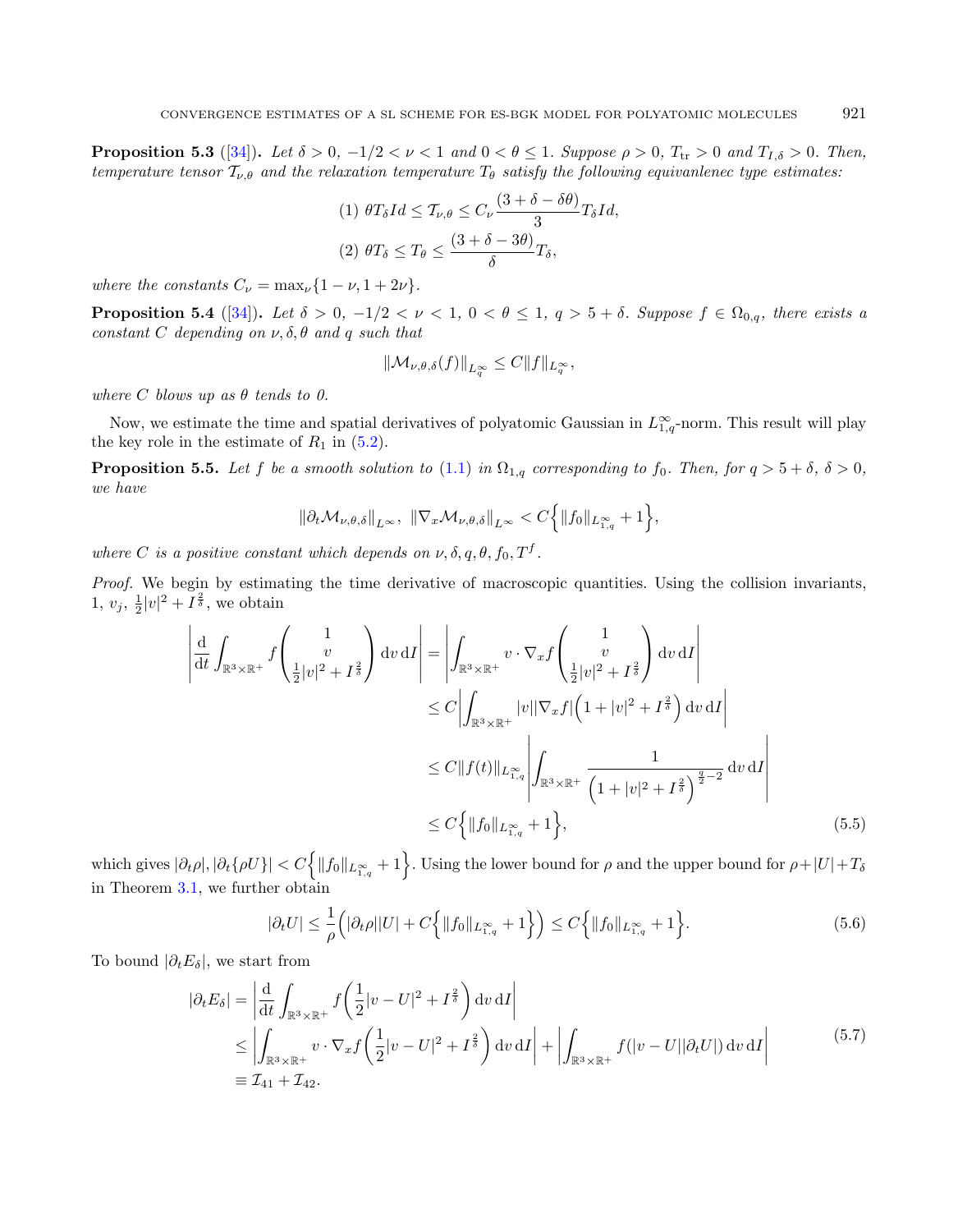$\mathcal{I}_{41}$  satisfies

$$
\mathcal{I}_{41} \le \left| \int_{\mathbb{R}^3 \times \mathbb{R}^+} v \cdot \nabla_x f\left(\frac{1}{2}|v|^2 + I^{\frac{2}{\delta}}\right) dv \, dI \right| + \left| \int_{\mathbb{R}^3 \times \mathbb{R}^+} v \cdot \nabla_x f\left(|v||U| + \frac{|U|^2}{2} + I^{\frac{2}{\delta}}\right) dv \, dI \right|.
$$
 (5.8)

In  $(5.8)$ , the first term of the upper bound can be estimated by  $(5.5)$ . The second term is bounded by

$$
\left| \int_{\mathbb{R}^3 \times \mathbb{R}^+} v \cdot \nabla_x f \left( |v| |U| + \frac{|U|^2}{2} + I^{\frac{2}{\delta}} \right) dv \, dI \right| \leq \|\nabla_x \cdot f\|_{L_q^{\infty}} \int_{\mathbb{R}^3 \times \mathbb{R}^+} |v| \frac{|v| |U| + \frac{|U|^2}{2} + I^{\frac{2}{\delta}}}{\left(1 + |v|^2 + I^{\frac{2}{\delta}}\right)^{\frac{q}{2}}} dv \, dI
$$
\n
$$
\leq \|\nabla_x \cdot f\|_{L_q^{\infty}} \left| \int_{\mathbb{R}^3 \times \mathbb{R}^+} |v| \frac{\frac{|v|^2}{2} + |U|^2 + I^{\frac{2}{\delta}}}{\left(1 + |v|^2 + I^{\frac{2}{\delta}}\right)^{\frac{q}{2}}} dv \, dI \right|
$$
\n
$$
\leq \max\{1, |U|^2\} \|\nabla_x \cdot f\|_{L_q^{\infty}} \left| \int_{\mathbb{R}^3 \times \mathbb{R}^+} \frac{1}{\left(1 + |v|^2 + I^{\frac{2}{\delta}}\right)^{\frac{q}{2} - \frac{3}{2}}} dv \, dI \right|
$$
\n
$$
\leq C \left\{ \|f_0\|_{L_{1,q}^{\infty}} + 1 \right\}, \tag{5.9}
$$

where we use the boundedness of |U| in Theorem [3.1](#page-11-1) and  $q > 5 + \delta$ .

To estimate  $\mathcal{I}_{42}$ , we use the boundedness of f and U in Theorem [3.1](#page-11-1) and  $\partial_t U$  in [\(5.6\)](#page-28-1):

$$
\mathcal{I}_{42} \leq |\partial_t U| \|f\|_{L_q^{\infty}} \left| \int_{\mathbb{R}^3 \times \mathbb{R}^+} \frac{|v| + |U|}{\left(1 + |v|^2 + I^{\frac{2}{\delta}}\right)^{\frac{q}{2}}} dv \, \mathrm{d}I \right|
$$
  
\n
$$
\leq \max\{1, |U|\} |\partial_t U| \|f\|_{L_q^{\infty}} \left| \int_{\mathbb{R}^3 \times \mathbb{R}^+} \frac{|v| + 1}{\left(1 + |v|^2 + I^{\frac{2}{\delta}}\right)^{\frac{q}{2}}} dv \, \mathrm{d}I \right|
$$
  
\n
$$
\leq C \left\{ \|f_0\|_{L_{1,q}^{\infty}} + 1 \right\}.
$$
\n(5.10)

<span id="page-29-1"></span><span id="page-29-0"></span>⃒

Combining  $(5.7)$ – $(5.10)$ , we obtain

$$
|\partial_t E_\delta| \le C \Big\{ \|f_0\|_{L_{1,q}^\infty} + 1 \Big\}.
$$

Now, we use the relation  $E_{\delta} = \frac{3+\delta}{2} \rho T_{\delta}$  and the lower and upper bounds for  $\rho$  and  $T_{\delta}$  in Theorem [3.1,](#page-11-1) which together with  $|\partial_t \rho|, |\partial_t E_\delta| \le C \Big\{ ||f_0||_{L^{\infty}_{1,q}} + 1 \Big\}$  give

$$
|\partial_t T_\delta| = \frac{1}{\rho} \left( \frac{2}{3+\delta} |\partial_t E_\delta| + |\partial_t \rho| T_\delta \right) \le C \left\{ \|f_0\|_{L_{1,q}^\infty} + 1 \right\}.
$$

Similarly, we compute

$$
|\partial_t T_{I,\delta}| = \left| \frac{d}{dt} \int_{\mathbb{R}^3 \times \mathbb{R}^+} f I^{\frac{2}{\delta}} dv \, dI \right|
$$
  
\$\leq \left| \int\_{\mathbb{R}^3 \times \mathbb{R}^+} v \cdot \nabla\_x f I^{\frac{2}{\delta}} dv \, dI \right| + \frac{A\_{\nu,\theta}}{\kappa} \left| \int\_{\mathbb{R}^3 \times \mathbb{R}^+} (\mathcal{M}\_{\nu,\theta,\delta} - f) I^{\frac{2}{\delta}} dv \, dI \right|\$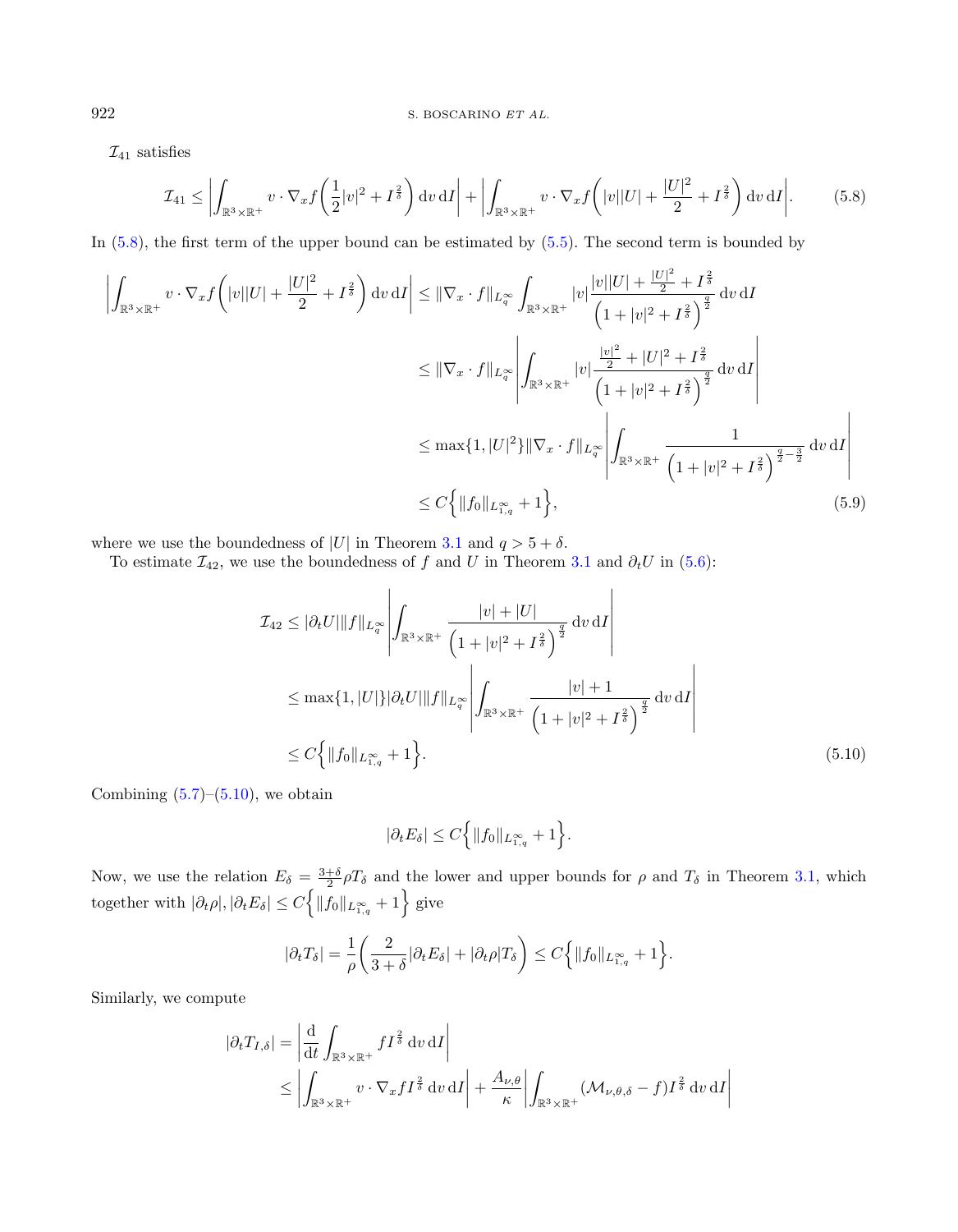CONVERGENCE ESTIMATES OF A SL SCHEME FOR ES-BGK MODEL FOR POLYATOMIC MOLECULES 923

<span id="page-30-1"></span><span id="page-30-0"></span>
$$
= \left| \int_{\mathbb{R}^3 \times \mathbb{R}^+} v \cdot \nabla_x f I^{\frac{2}{\delta}} \, dv \, dI \right| + \frac{A_{\nu,\theta}}{\kappa} \left| \frac{\delta}{2} \rho T_{\theta} - E_{I,\delta} \right|.
$$
 (5.11)

In the last line, the first term can be bounded by [\(5.5\)](#page-28-0). For the second term, we use

$$
T_{\theta} = \theta T_{\delta} + (1 - \theta) T_{I, \delta}, \quad T_{\delta} = \frac{3}{3 + \delta} T_{\text{tr}} + \frac{\delta}{3 + \delta} T_{I, \delta}, \quad E_{I, \delta} = \frac{\delta}{2} \rho T_{I, \delta},
$$

to obtain

$$
\left| \frac{\delta}{2} \rho T_{\theta} - E_{I,\delta} \right| = \left| \frac{\delta}{2} \rho \theta (T_{\delta} - T_{I,\delta}) \right| = \left| \frac{\rho \theta}{2} \frac{3\delta}{3 + \delta} (T_{\text{tr}} - T_{I,\delta}) \right| \le \frac{\rho \theta}{2} (3 + \delta) T_{\delta}.
$$
\n(5.12)

Combining [\(5.11\)](#page-30-0) and [\(5.12\)](#page-30-1), we also derive  $|\partial_t T_{I,\delta}| < C$ . From  $T_{\delta} = \frac{3}{3+\delta}T_{tr} + \frac{\delta}{3+\delta}T_{I,\delta}$ , we further have  $|\partial_t T_{tr}| < C$ . It remains to estimate  $|\partial_t \Theta|$ . We recall the definition of stress tensor  $\Theta(x, t)$ :

$$
\rho(x,t)\Theta(x,t) = \int_{\mathbb{R}^3 \times \mathbb{R}_+} (v - U(x,t)) \otimes (v - U(x,t)) f(x,v,t) \, dv \, dI.
$$

For simplicity, we only consider two cases  $|\partial_t \Theta_{11}|$  and  $|\partial_t \Theta_{12}|$ :

$$
|\partial_t \Theta_{11}| = \left| \frac{\partial_t \rho}{\rho^2} \int_{\mathbb{R}^3 \times \mathbb{R}_+} \left| v^1 - U^1 \right|^2 f \, dv \, dI \right| + \left| \frac{1}{\rho} \int_{\mathbb{R}^3 \times \mathbb{R}_+} 2 \left| v^1 - U^1 \right| |\partial_t U^1| f \, dv \, dI \right|
$$
  
+ 
$$
\left| \frac{1}{\rho} \int_{\mathbb{R}^3 \times \mathbb{R}_+} \left| v^1 - U^1 \right|^2 |\partial_t f| \, dv \, dI \right|
$$
  

$$
\leq \left| \frac{\partial_t \rho}{\rho^2} + \frac{2}{\rho} \right| (1 + |\partial_t U|) \left| \int_{\mathbb{R}^3 \times \mathbb{R}_+} \left| v - U \right|^2 (|f| + |\partial_t f|) \, dv \, dI \right|
$$

and

$$
|\partial_t \Theta_{12}| = \left| \frac{\partial_t \rho}{\rho^2} \int_{\mathbb{R}^3 \times \mathbb{R}_+} |v^1 - U^1| |v^2 - U^2| f \, dv \, dI \right| + \left| \frac{1}{\rho} \int_{\mathbb{R}^3 \times \mathbb{R}_+} (|v^1 - U^1| |\partial_t U^2| + |v^2 - U^2| |\partial_t U^1|) f \, dv \, dI \right| + \left| \frac{1}{\rho} \int_{\mathbb{R}^3 \times \mathbb{R}_+} |v^1 - U^1| |v^2 - U^2| \partial_t f \, dv \, dI \right| \leq \left| \frac{\partial_t \rho}{\rho^2} + \frac{2}{\rho} \right| (1 + |\partial_t U|) \left| \int_{\mathbb{R}^3 \times \mathbb{R}_+} \left( |v - U|^2 + |v - U| \right) (|f| + |\partial_t f|) \, dv \, dI \right|
$$

In both cases, the last upper bounds can be bounded using  $(5.5)$ , the lower bound of  $\rho$  and the upper bounds of  $\rho$ ,  $U$ ,  $|\partial_t \rho|$ ,  $|\partial_t U|$ ,  $|\partial_t E_\delta|$ . Therefore, we have  $|\partial_t \Theta_{11}|$ ,  $|\partial_t \Theta_{12}| < C$  for a constant  $C > 0$ .

.

Until now, we show that the following time derivatives of macroscopic quantities are bounded:

$$
|\partial_t \rho|, |\partial_t U|, |\partial_t T_{\delta}|, |\partial_t T_{I,\delta}|, |\partial_t T_{tr}|, |\partial_t T_{\theta}|, |\partial_t \Theta_{ij}| \leq C.
$$

From the definition of  $T_{\nu,\theta}$ , we further obtain that  $|\partial_t(T_{\nu,\theta})_{ij}| \leq C$  for  $1 \leq i, j \leq 3$ .

Now, we move on to the estimate of  $|\partial_t \mathcal{M}_{\nu,\theta,\delta}|$ . For this, we write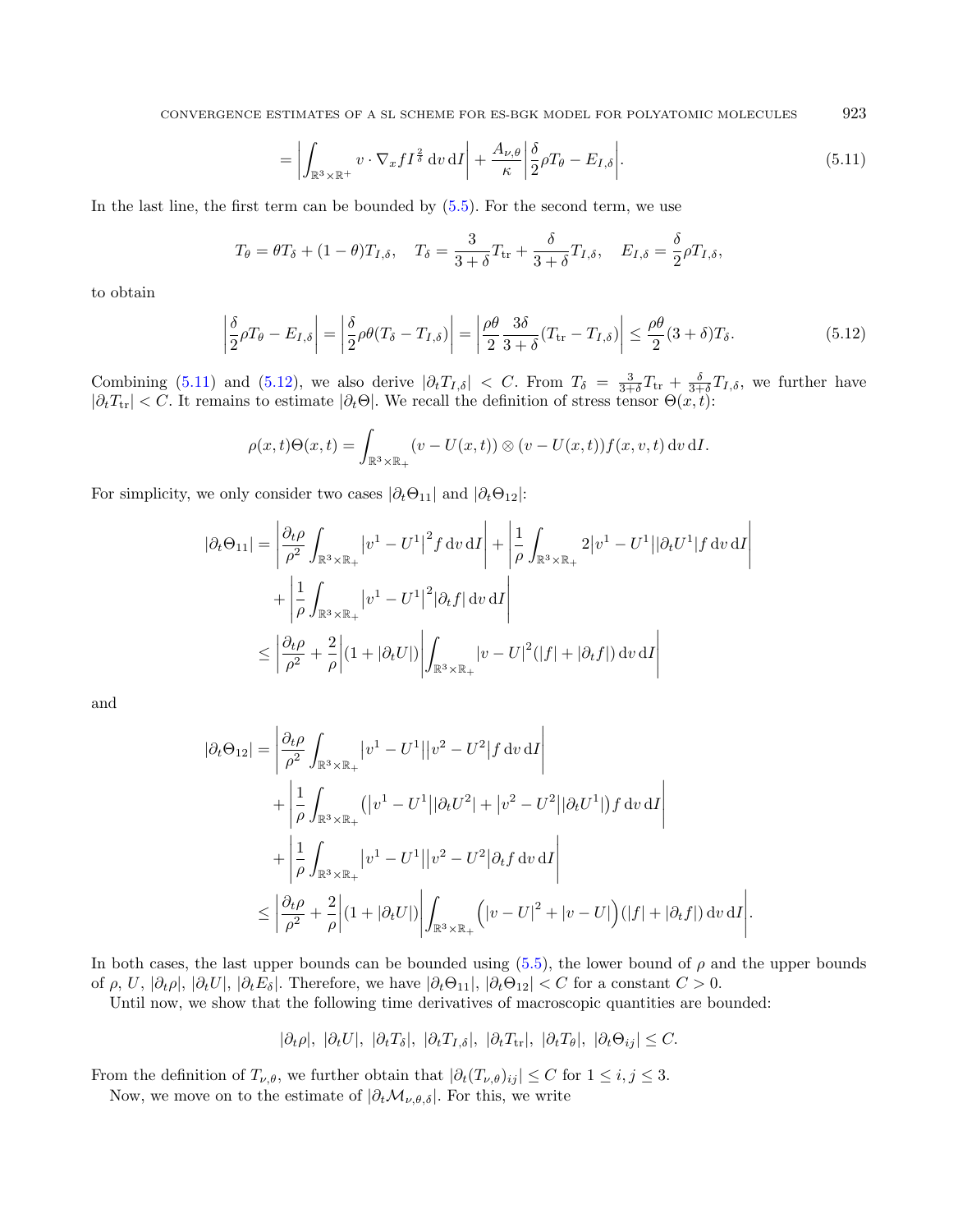$$
\partial_t \mathcal{M}_{\nu,\theta,\delta} = \partial_t \left\{ \frac{\rho \Lambda_{\delta}}{\sqrt{\det(2\pi \mathcal{T}_{\nu,\theta})(T_{\theta})^{\frac{\delta}{2}}}} \exp\left(-\frac{(v - U(x,t))^{\top} \mathcal{T}_{\nu,\theta}^{-1} (v - U(x,t))}{2} - \frac{I^{\frac{2}{\delta}}}{T_{\theta}}\right) \right\}
$$
  
\n
$$
= \left(\frac{\partial_t \rho}{\rho} - \frac{1}{2} \{\det(2\pi \mathcal{T}_{\nu,\theta})\}^{-1} \partial_t \{\det(2\pi \mathcal{T}_{\nu,\theta})\} - \frac{\delta}{2} \frac{1}{T_{\theta}} \partial_t T_{\theta}\right) \mathcal{M}_{\nu,\theta,\delta}
$$
  
\n
$$
+ \left(-\frac{(\partial_t U)^{\top} \mathcal{T}_{\nu,\theta}^{-1} (v - U)}{2} - \frac{(v - U)^{\top} \mathcal{T}_{\nu,\theta}^{-1} \partial_t U}{2} + \frac{I^{\frac{2}{\delta}}}{(T_{\theta})^2} \partial_t T_{\theta}\right) \mathcal{M}_{\nu,\theta,\delta}
$$
  
\n
$$
+ \left(-\frac{(v - U)^{\top} \mathcal{T}_{\nu,\theta}^{-1} \partial_t \{\mathcal{T}_{\nu,\theta}^{-1} \} \mathcal{T}_{\nu,\theta}^{-1} (v - U)}{2}\right) \mathcal{M}_{\nu,\theta,\delta}.
$$
 (5.13)

Note that each macroscopic quantity and its time derivative are bounded, and the positivity of  $T_{\theta}$  is also guaranteed by  $T_{\delta} > C$ . Finally, we combine Propositions [5.3,](#page-27-4) [5.4,](#page-28-3) Theorem [3.1](#page-11-1) and [\(5.13\)](#page-31-1) to derive

$$
|\partial_t \mathcal{M}_{\nu,\theta,\delta}| \leq C \big(1+|v|+|v|^2\big) \mathcal{M}_{\nu,\theta,\delta} \leq C \Big(1+|v|^2+I^{\frac{2}{\delta}}\Big)^{\frac{q}{2}} \mathcal{M}_{\nu,\theta,\delta} \leq C \Big\{\|f_0\|_{L^{\infty}_{1,q}}+1\Big\}
$$

for  $q > 5 + \delta$ . The estimate for spatial derivative  $|\nabla_x \mathcal{M}_{\nu,\theta,\delta}|$  can be done similarly.

<span id="page-31-0"></span>**Lemma 5.6.** Under the assumption of Theorem [3.1,](#page-11-1) the estimations for  $R_1$  and  $R_2$  in [\(5.2\)](#page-27-0) satisfy

$$
||R_1||_{L_q^{\infty}} + ||R_2||_{L_q^{\infty}} \le C(\Delta t)^2
$$

for a constant  $C > 0$  depending on  $T^f, q, \delta, \kappa, \theta, \nu, C_{2,1}, C_{2,2}$ .

*Proof.* We first split  $R_1$  in Lemma [5.1](#page-27-5) into two parts:

$$
R_1 = -\int_t^{t+\Delta t} \left\{ \mathcal{M}_{\nu,\theta,\delta}(\tilde{f})(x,v,t,I) - \mathcal{M}_{\nu,\theta,\delta}(f)(x,v,t,I) \right\} ds
$$
  

$$
- \left( \int_t^{t+\Delta t} (t+\Delta t - s)v^1 \partial_x \mathcal{M}_{\nu,\theta,\delta}(f)(x_{\theta_1}, v, t_{\theta_1}, I) - (s-t) \partial_t \mathcal{M}_{\nu,\theta,\delta}(f)(x_{\theta_1}, v, t_{\theta_1}, I) ds \right)
$$
  

$$
= \mathcal{I}_{51} + \mathcal{I}_{52}.
$$

For  $\mathcal{I}_{51}$ , we use Proposition [5.2](#page-27-6) to get

$$
\left\|\mathcal{M}_{\nu,\theta,\delta}\left(\tilde{f}\right)-\mathcal{M}_{\nu,\theta,\delta}(f)\right\|_{L^{\infty}_{q}} \leq C_{Lip}\left\|\tilde{f}-f\right\|_{L^{\infty}_{q}}.
$$

Next, we use the mean value theorem to obtain

$$
\left\|\tilde{f} - f\right\|_{L_q^{\infty}} = \left\|\Delta t v^1 \partial_x f\right\|_{L_q^{\infty}} \le \|f\|_{L_{1,q+1}^{\infty}} \Delta t \le C_{2,1} e^{C_{2,2}T^f} \left(\|f_0\|_{L_{1,q+1}^{\infty}} + 1\right) \Delta t.
$$

In the last line, we use Theorem [3.1.](#page-11-1) Then,

$$
|\mathcal{I}_{51}| \leq C_{2,1} e^{C_{2,2}T^f} \Big( \|f_0\|_{L_{1,q+1}^{\infty}} + 1 \Big) (\Delta t)^2.
$$

To estimate  $\mathcal{I}_{52}$ , we use Proposition [5.5:](#page-28-4)

$$
\left\|v^1\partial_x\mathcal{M}_{\nu,\theta,\delta}(f)\right\|_{L^{\infty}},\quad\|\partial_t\mathcal{M}_{\nu,\theta,\delta}(f)\right\|_{L^{\infty}}\leq C\Big(\|f_0\|_{L^{\infty}_{1,q+1}}+1\Big),
$$

<span id="page-31-1"></span>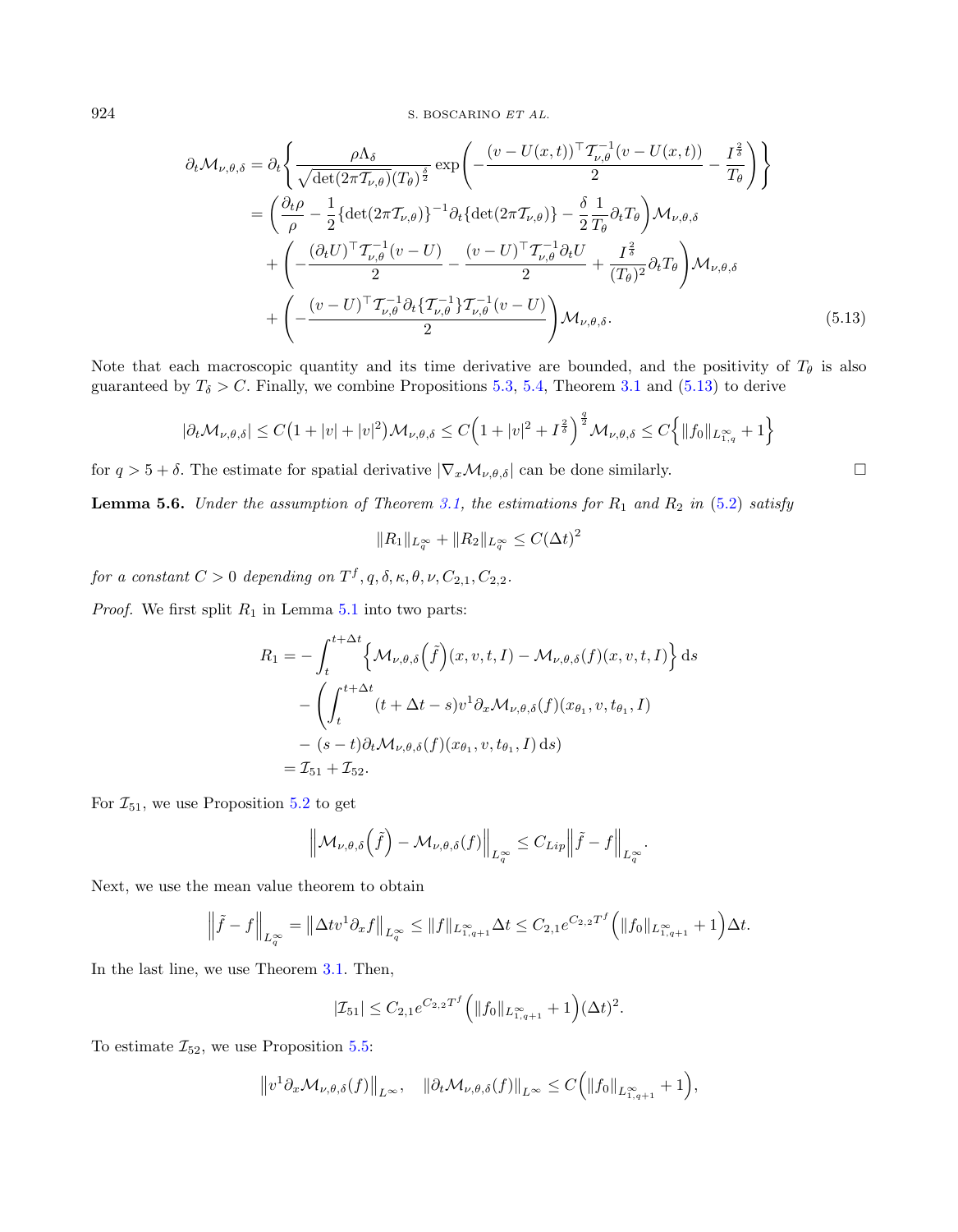then

$$
|\mathcal{I}_{52}| \le 2C \Big( \|f_0\|_{L^{\infty}_{1,q+1}} + 1 \Big) (\Delta t)^2.
$$

Therefore,  $R_1$  is estimated by

<span id="page-32-1"></span>
$$
|R_1| \le C(\Delta t)^2.
$$

For  $R_2$ , we use Proposition [5.4](#page-28-3) Theorem [3.1](#page-11-1) to obtain

$$
\|(\mathcal{M}_{\nu,\theta,\delta}(f)-f)\|_{L_q^{\infty}} \leq \|\mathcal{M}_{\nu,\theta,\delta}(f)\|_{L_q^{\infty}} + \|f\|_{L_q^{\infty}} \leq C\Big\{\|f_0\|_{L_q^{\infty}} + 1\Big\},\,
$$

from which we have

$$
|R_2| \leq \frac{1}{\kappa} \left| \int_t^{t + \Delta t} (s - t - \Delta t) A_{\nu, \theta} (\mathcal{M}_{\nu, \theta, \delta}(f) - f) (x_{\theta_2}, v, t_{\theta_2}, I) ds \right|
$$
  

$$
\leq \frac{A_{\nu, \theta}}{\kappa} \| (\mathcal{M}_{\nu, \theta, \delta}(f) - f) \|_{L_q^{\infty}} \int_t^{t + \Delta t} (s - t - \Delta t) A_{\nu, \theta} ds
$$
  

$$
\leq C \left\{ \| f_0 \|_{L_q^{\infty}} + 1 \right\} (\Delta t)^2.
$$

<span id="page-32-0"></span>This completes the proof.  $\Box$ 

6. ESTIMATE OF 
$$
\mathcal{M}_{\nu,\theta,\delta}\left(\tilde{f}(t^n)\right) - \mathcal{M}_{\nu,\theta,\delta}\left(\tilde{f}^n\right)
$$

The goal of this section is to establish the discrepancy estimate of the continuous ellipsoidal Gaussian  $\mathcal{M}_{\nu,\theta,\delta}(\tilde{f}(t^n))$  in [\(1.2\)](#page-1-1) and the discrete one  $\mathcal{M}_{\nu,\theta,\delta}(\tilde{f}^n)$  in [\(2.2\)](#page-5-2).

**Lemma 6.1.** Let  $\tilde{f}(t^n)$  and  $\tilde{f}^n$  denote the continuous and the discrete solutions at  $t^n$ . Then,

$$
\left\|\tilde{f}(t^n) - \tilde{f}^n\right\|_{L_q^{\infty}} \le \|f(t^n) - f^n\|_{L_q^{\infty}} + \frac{C_{2,1}}{2}e^{C_{2,2}T^f}\left\{\|f_0\|_{L_{2,q}^{\infty}} + 1\right\}(\Delta x)^2,
$$

where  $C_{2,1}, C_{2,2}$  are defined in Theorem [3.1.](#page-11-1)

*Proof.* Recalling [\(2.1\)](#page-5-0), we compute  $\tilde{f}_{i,j,k}^n$  as

$$
\tilde{f}_{i,j,k}^n := a_j f_{s,j,k}^n + (1 - a_j) f_{s+1,j,k}^n, \quad a_j = (x_{s+1} - x(i,j)) / \Delta x.
$$

Also, we use Taylor's theorem to obtain

$$
\tilde{f}(x_i, v_j, t^n, I_k) = f(x_i - v_j^1 \Delta t, v_j, t^n, I_k)
$$
\n
$$
= a_j \left( f(x_s, v_j, t^n, I_k) + \frac{(x_i - \Delta t v_j^1 - x_s)^2}{2} \partial_{xx} f(x_{\xi_1}, v_j, t^n, I_k) \right)
$$
\n
$$
+ (1 - a_j) \left( f(x_{s+1}, v_j, t^n, I_k) + \frac{(x_i - \Delta t v_j^1 - x_{s+1})^2}{2} \partial_{xx} f(x_{\xi_2}, v_j, t^n, I_k) \right), \tag{6.1}
$$

where  $x_{\xi_1}$  lies between  $x_s$  and  $x_i - v_j^1 \Delta t$ , and  $x_{\xi_2}$  lies between  $x_{s+1}$  and  $x_i - v_j^1 \Delta t$ . Now, we estimate the discrepancy of  $\tilde{f}(x_i, v_j, t^n, I_k)$  and  $\tilde{f}_{i,j,k}^n$  as

<span id="page-32-2"></span>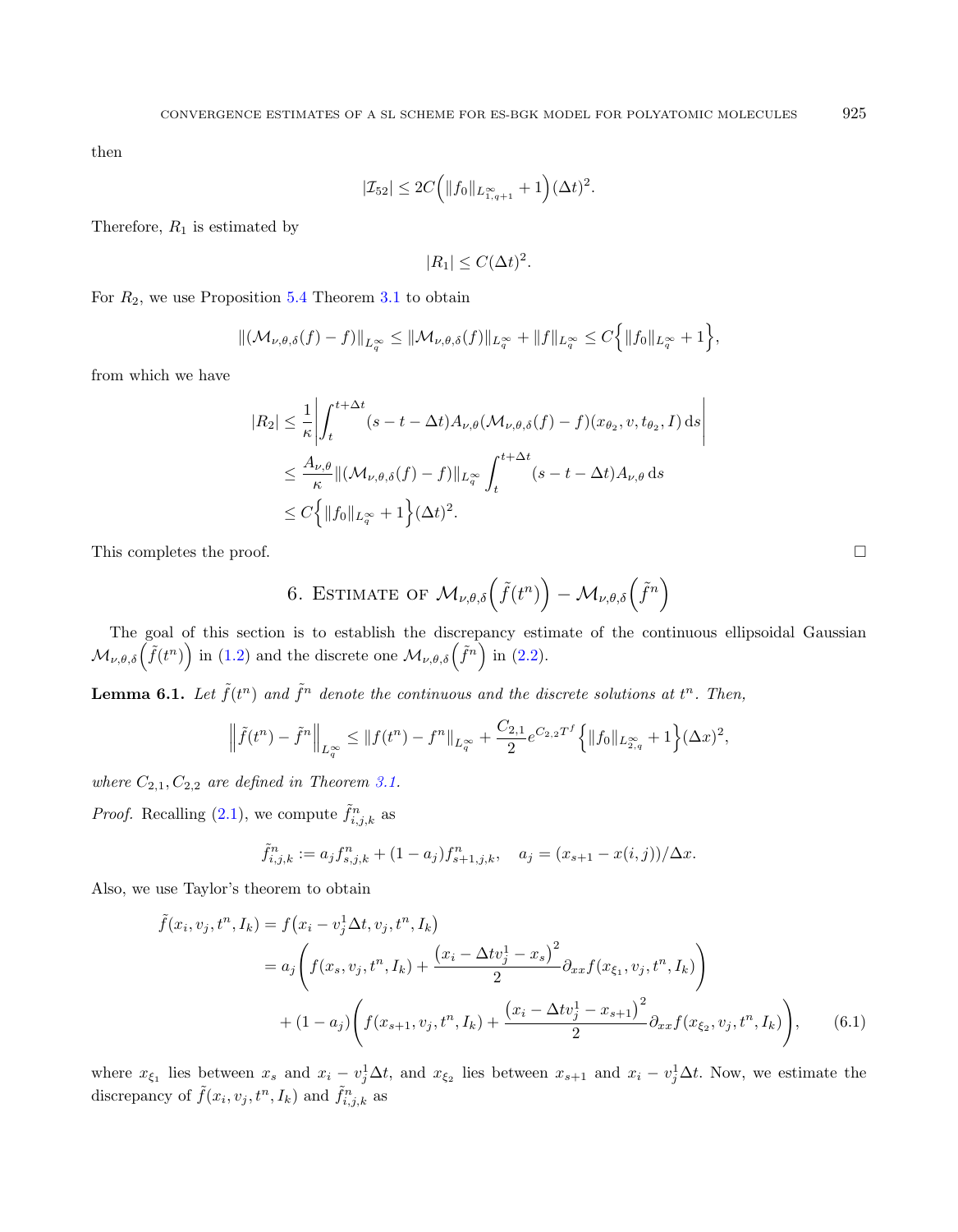$$
\left| \tilde{f}(t^n) - \tilde{f}^n \right| \le a_j |f(x_s, v_j, t^n, I_k) - f^n_{s,j,k}| + (1 - a_j)|f(x_{s+1}, v_j, t^n, I_k) - f^n_{s+1,j,k}| + a_j \frac{(\Delta x)^2}{2} |\partial_{xx} f(x_{\xi_1}, v, t^n, I)| + (1 - a_j) \frac{(\Delta x)^2}{2} |\partial_{xx} f(x_{\xi_2}, v_j, t^n, I_k)|.
$$
(6.2)

We also note that Theorem [3.1](#page-11-1) imposes

<span id="page-33-0"></span>
$$
\|\partial_{xx} f(t^n)\|_{L_q^{\infty}} \le \|f(t^n)\|_{L_{2,q}^{\infty}} \le C_{2,1} e^{C_{2,2}T^f} \Big( \|f_0\|_{L_{2,q}^{\infty}} + 1 \Big).
$$

This, combined with [\(6.2\)](#page-33-0), gives

$$
\left\|\tilde{f}(t^n) - \tilde{f}^n\right\|_{L_q^{\infty}} \le a_j \|f(t^n) - f^n\|_{L_q^{\infty}} + (1 - a_j) \|f(t^n) - f^n\|_{L_q^{\infty}} + \frac{(\Delta x)^2}{2} \|\partial_{xx} f\|_{L_q^{\infty}} \le \|f(t^n) - f^n\|_{L_q^{\infty}} + 2 \|f(t^n)\|_{L_{2,q}^{\infty}} (\Delta x)^2 \le \|f(t^n) - f^n\|_{L_q^{\infty}} + \frac{C_{2,1}}{2} e^{C_{2,2}T^f} \left\{\|f_0\|_{L_{2,q}^{\infty}} + 1\right\} (\Delta x)^2,
$$

which completes the proof.  $\Box$ 

<span id="page-33-1"></span>**Lemma 6.2.** Suppose that  $q > 5 + \delta$  and  $\Delta v$ ,  $\Delta I$  satisfies the condition [\(4.3\)](#page-14-1). Let  $\Phi(v, I)$  denote one of  $1, v, |v|^2, I^{\frac{2}{\delta}}, v^m v^n \ (1 \leq m, n \leq 3) \ and \ \Phi_{jk} := \Phi(v_j, I_k), \ then \ we \ have$ 

$$
\left| \sum_{j,k} \tilde{f}_{i,j,k}^n \Phi_{jk} (\Delta v)^3 \Delta I - \int_{\mathbb{R}^3 \times \mathbb{R}_+} \tilde{f}(x_i, v, t^n, I) \Phi(v, I) dv dI \right|
$$
  

$$
\leq \bar{C}_1 \left\| \tilde{f}(t^n) - \tilde{f}^n \right\|_{L_q^\infty} + \bar{C}_2 \Big( \|f_0\|_{L_{2,q}^\infty} + 1 \Big) \big( (\Delta x)^2 + \Delta v \Delta t + \Delta v + \Delta I \big)
$$

for some positive constants  $\bar{C}_1$  and  $\bar{C}_2$  which depend on  $\delta, q, C_{2,1}, C_{2,2}, T^f$ .

*Proof.* Let  $\Delta_{j,k}$  denotes a domain such that

$$
(v_j, I_k) \in \Delta_{j,k} = [v_j^1, v_j^1 + \Delta v) \times [v_j^2, v_j^2 + \Delta v) \times [v_j^3, v_j^3 + \Delta v) \times [I_k, I_{k+1}).
$$

With this, we have

$$
\sum_{j,k} \tilde{f}_{i,j,k}^{n} \Phi_{jk} (\Delta v)^{3} \Delta I - \int_{\mathbb{R}^{3} \times \mathbb{R}_{+}} \tilde{f}(x_{i}, v, t^{n}, I) \Phi(v, I) dv dI
$$
\n
$$
= \sum_{j,k} \tilde{f}_{i,j,k}^{n} \Phi_{jk} (\Delta v)^{3} \Delta I - \sum_{j,k} \int_{\Delta_{j,k}} \tilde{f}(x_{i}, v, t^{n}, I) \Phi(v, I) dv dI
$$
\n
$$
= \left( \sum_{j,k} \tilde{f}_{i,j,k}^{n} \Phi_{jk} (\Delta v)^{3} \Delta I - \sum_{j,k} \int_{\Delta_{j,k}} \tilde{f}(x_{i}, v, t^{n}, I) \Phi_{jk} dv dI \right)
$$
\n
$$
+ \left( \sum_{j,k} \int_{\Delta_{j,k}} \tilde{f}(x_{i}, v, t^{n}, I) \Phi_{jk} dv dI - \sum_{j,k} \int_{\Delta_{j,k}} \tilde{f}(x_{i}, v, t^{n}, I) \Phi(v, I) dv dI \right)
$$
\n
$$
= \mathcal{I}_{61} + \mathcal{I}_{62}.
$$

From [\(6.1\)](#page-32-2) and Taylor's theorem, we have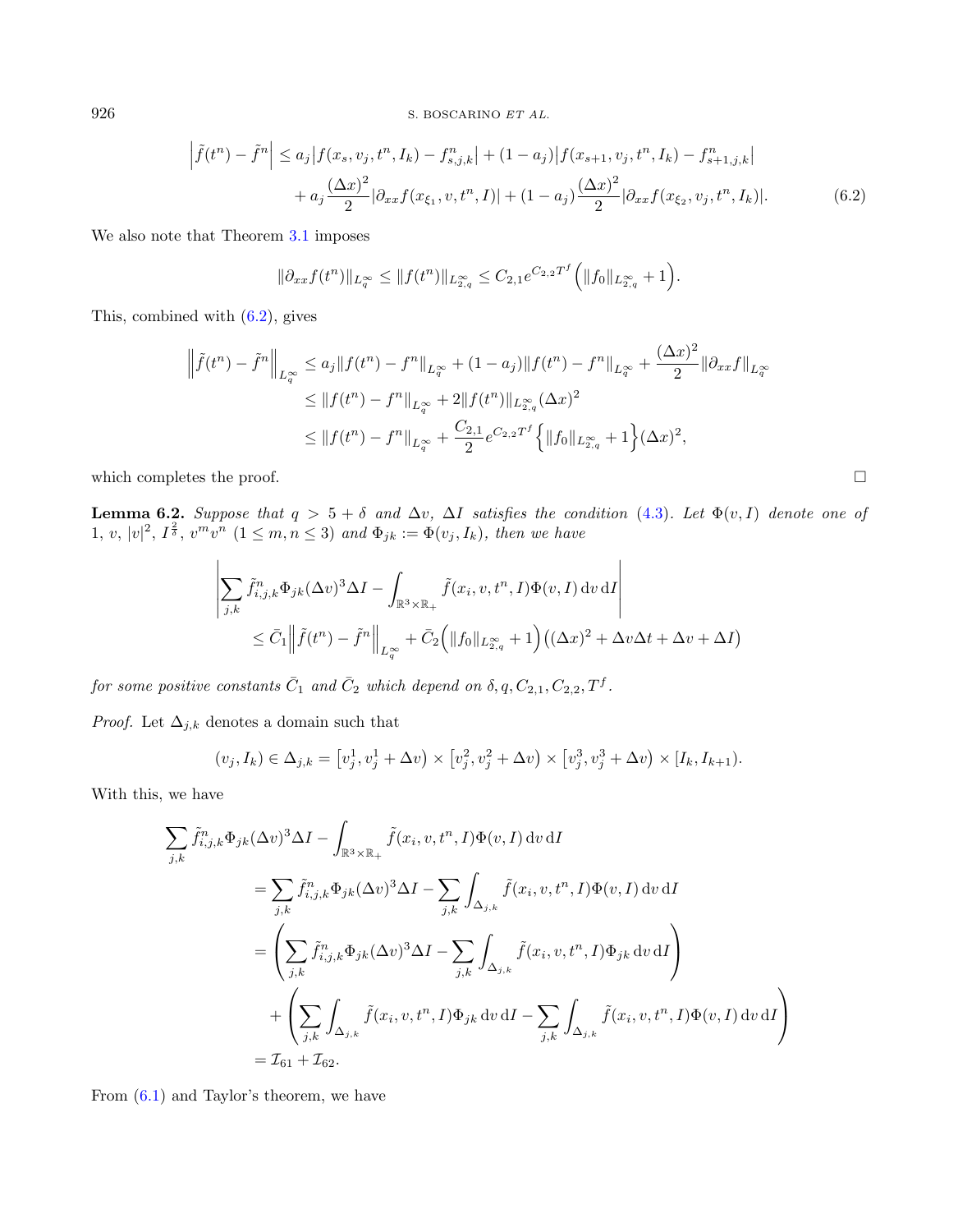$$
\tilde{f}(x_i, v, t^n, I) = f(x_i - v^1 \Delta t, v, t^n, I) \n= f(x_i - v_j^1 \Delta t, v_j, t^n, I_k) + (v_j^1 - v^1) \Delta t \partial_x f(z_{\theta_1}) \n+ (v - v_j) \cdot \nabla_v f(z_{\theta_2}) + (I - I_k) \partial_I f(z_{\theta_3}) \n= a_j f(x_s, v_j, t^n, I_k) + (1 - a_j) f(x_{s+1}, v_j, t^n, I_k) + R,
$$

where  $R$  is given by

<span id="page-34-0"></span>
$$
R = (v_j^1 - v^1) \Delta t \partial_x f(z_{\theta_1}) + (v - v_j) \cdot \nabla_v f(z_{\theta_2}) + (I - I_k) \partial_I f(z_{\theta_3})
$$
  
+  $a_j \frac{(x_i - \Delta t v_j^1 - x_s)^2}{2} \partial_{xx} f(x_{\xi_1}, v_j, t^n, I_k)$   
+  $(1 - a_j) \frac{(x_i - \Delta t v_j^1 - x_{s+1})^2}{2} \partial_{xx} f(x_{\xi_2}, v_j, t^n, I_k),$ 

where  $x_{\xi_1}, x_{\xi_2} \in [x_s, x_{s+1})$  and  $z_{\theta_\ell} := (x_s + \theta_{\ell x} \Delta x, v_j + \theta_{\ell y} \Delta v, t^n, I_k + \theta_{\ell I} \Delta I)$  for some  $\theta_{\ell x}, \theta_{\ell I} \in [0, 1), \theta_{\ell v} \in$  $[0, 1)^3$ ,  $(\ell = 1, 2, 3)$ . To estimate  $\mathcal{I}_{61}$ , we first separate it into two parts:

$$
\mathcal{I}_{61} = \sum_{j,k} \tilde{f}_{i,j,k}^n \Phi_{jk} (\Delta v)^3 \Delta I - \sum_{j,k} \int_{\Delta_{j,k}} \tilde{f}(x_i, v, t^n, I) \Phi_{jk} \, dv \, dI
$$
\n
$$
= \sum_{j,k} \int_{\Delta_{j,k}} a_j (f_{s,j,k}^n - f(x_s, v_j, t^n, I_k)) + (1 - a_j) (f_{s+1,j,k}^n - f(x_{s+1}, v_j, t^n, I_k)) \Phi_{jk} \, dv \, dI
$$
\n
$$
- \sum_{j,k} \int_{\Delta_{j,k}} R \Phi_{jk} \, dv \, dI
$$
\n
$$
= \mathcal{I}_{611} + \mathcal{I}_{612}.
$$

We bound  $\mathcal{I}_{611}$  as follows:

$$
|\mathcal{I}_{611}| \leq \sum_{j,k} (a_j | f_{s,j,k}^n - f(x_s, v_j, t^n, I_k)| + (1 - a_j) |f_{s+1,j,k}^n - f(x_{s+1}, v_j, t^n, I_k)|) |\Phi_{jk}| (\Delta v)^3 \Delta I
$$
  
\n
$$
\leq \left\| \tilde{f}(t^n) - \tilde{f}^n \right\|_{L_q^{\infty}} \sum_{j,k} \frac{|\Phi_{jk}|}{\left(1 + |v_j|^2 + I_k^{\frac{2}{\delta}}\right)^{\frac{q}{2}}} (\Delta v)^3 \Delta I
$$
  
\n
$$
\leq 2 \bar{C}_{\delta, q-2} \left\| \tilde{f}(t^n) - \tilde{f}^n \right\|_{L_q^{\infty}}.
$$
\n(6.3)

In the last line, the inequality comes from Theorem [4.5.](#page-13-0) For  $\mathcal{I}_{612}$ , we bound R using Theorem [3.1](#page-11-1) and the following inequality:

$$
|\partial_x f(z_{\theta_\ell})|, |\partial_{xx} f(z_{\theta_\ell})|, |\nabla_v f(z_{\theta_\ell})|, |\partial_I f(z_{\theta_\ell})| \le \frac{\|f\|_{L_{2,q}^\infty}}{\left(1 + |v_j + \theta_{\ell v} \Delta v|^2 + (I_k + \theta_{\ell I} \Delta I)^{\frac{2}{\delta}}\right)^{\frac{q}{2}}} \le \frac{\|f\|_{L_{2,q}^\infty}}{\left(1 + |v_j|^2 + I_k^{\frac{2}{\delta}}\right)^{\frac{q}{2}}}.
$$

That is,

$$
|R| \leq C_{2,1} e^{C_{2,2}T^f} \left( (\Delta x)^2 + \Delta v \Delta t + \Delta v + \Delta I \right) \left( \frac{\|f_0\|_{L^{\infty}_{2,q}} + 1}{\left(1 + |v_j|^2 + I_k^{\frac{2}{\delta}}\right)^{\frac{q}{2}}} \right).
$$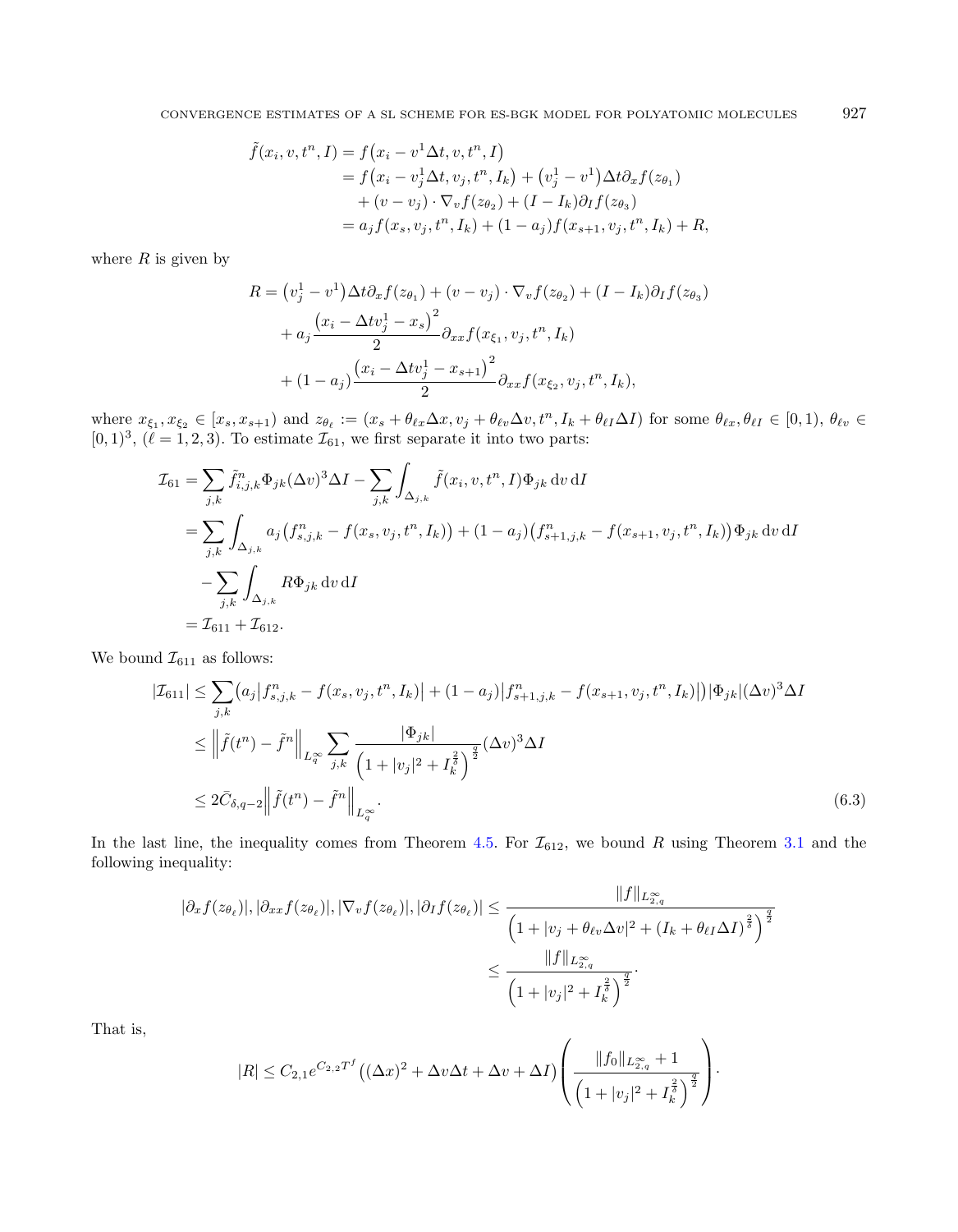Using this, we have

$$
\begin{split} |\mathcal{I}_{612}| &\leq \sum_{j,k} \int_{\Delta_{j,k}} |R| |\Phi_{jk}| \, \mathrm{d}v \, \mathrm{d}I \\ &\leq C_{2,1} e^{C_{2,2}T^f} \big( (\Delta x)^2 + \Delta v \Delta t + \Delta v + \Delta I \big) \Big( \|f_0\|_{L^{\infty}_{2,q}} + 1 \Big) \sum_{j,k} \int_{\Delta_{j,k}} \frac{|\Phi_{jk}|}{\left( 1 + |v_j|^2 + I_k^{\frac{2}{\delta}} \right)^{\frac{q}{2}}} \, \mathrm{d}v \, \mathrm{d}I \\ &\leq 2 \bar{C}_{\delta,q-2} C_{2,1} e^{C_{2,2}T^f} \big( (\Delta x)^2 + \Delta v \Delta t + \Delta v + \Delta I \big) \Big( \|f_0\|_{L^{\infty}_{2,q}} + 1 \Big), \end{split}
$$

where the last inequality holds as in [\(6.3\)](#page-34-0). For  $\mathcal{I}_{62}$ , we consider  $(v, I) \equiv (v_j + \xi \Delta v, I_k + \eta \Delta I) \in \Delta_{j,k}$ , for  $\xi, \eta \in [0, 1)$ . Then, we have from  $\Delta v \leq \frac{1}{2}$  that

$$
|v_j - v| \le \sqrt{3}\Delta v, \quad \left| |v_j|^2 - |v|^2 \right| \le \sqrt{3}\Delta v(|v_j| + |v|) \le \sqrt{3}\Delta v \left( \sqrt{3}\Delta v + 2|v| \right) \le 6\Delta v \left( 1 + |v|^2 \right)
$$

and, for  $1 \leq m, n \leq 3$ ,

$$
\begin{aligned} \left| v_j^m v_j^n - v^m v^n \right| &\leq \left| v_j^m v_j^n - v_j^m v^n + v_j^m v^n - v^m v^n \right| \\ &\leq \left| v_j^m v_j^n - v_j^m v^n \right| + \left| v_j^m v^n - v^m v^n \right| \\ &\leq \Delta v \left| v_j^m \right| + \Delta v \left| v^n \right| \\ &\leq 3\Delta v \left( 1 + \left| v \right|^2 \right). \end{aligned}
$$

Moreover, for  $I \in [I_k, I_{k+1})$ , the mean-value theorem implies

$$
\left|I_{k}^{\frac{2}{\delta}} - I^{\frac{2}{\delta}}\right| \leq |I_{k} - I| \frac{2}{\delta} (I + \Delta I)^{\frac{2}{\delta} - 1} \leq \frac{2\Delta I}{\delta} (I + \Delta I)^{\frac{2}{\delta} - 1}, \quad 0 < \delta \leq 2.
$$

This, together with the assumption  $\Delta I < \frac{1}{2}$  in [\(4.3\)](#page-14-1), gives

$$
\left|I_{k}^{\frac{2}{\delta}}-I^{\frac{2}{\delta}}\right| \leq \frac{2\Delta I}{\delta}(I+1)^{\frac{2}{\delta}-1} \leq \frac{2\Delta I}{\delta}\left(2^{\frac{2}{\delta}-1}+(2I)^{\frac{2}{\delta}-1}\right) \leq 2^{\frac{2}{\delta}}\frac{\Delta I}{\delta}\left(1+I^{\frac{2}{\delta}}\right).
$$

To sum up,

$$
|\Phi_{jk} - \Phi(v, I)| \leq 6\Delta v \left(1 + |v|^2\right) + 2^{\frac{2}{\delta}} \frac{\Delta I}{\delta} \left(1 + I^{\frac{2}{\delta}}\right).
$$

Now,  $\mathcal{I}_{62}$  is estimated by

$$
\begin{split} |\mathcal{I}_{62}| &\leq \sum_{j,k} \int_{\Delta_{j,k}} \tilde{f}(x_i, v, t^n, I) |\Phi_{jk} - \Phi(v, I)| \, \mathrm{d}v \, \mathrm{d}I \\ &\leq \|f(t^n)\|_{L^\infty_q} \sum_{j,k} \left\{ \int_{\Delta_{j,k}} \frac{6\Delta v \big(1+|v|^2\big)}{\big(1+|v|^2+I^{\frac{2}{\delta}}\big)^{\frac{q}{2}}} \, \mathrm{d}v \, \mathrm{d}I + \int_{\Delta_{j,k}} \frac{2^{\frac{2}{\delta}} \frac{\Delta I}{\delta} \big(1+I^{\frac{2}{\delta}}\big)}{\big(1+|v|^2+I^{\frac{2}{\delta}}\big)^{\frac{q}{2}}} \, \mathrm{d}v \, \mathrm{d}I \right\} \\ &\leq \|f(t^n)\|_{L^\infty_q} \left(6\Delta v + 2^{\frac{2}{\delta}} \frac{\Delta I}{\delta}\right) \sum_{j,k} \int_{\Delta_{j,k}} \frac{1}{\big(1+|v|^2+I^{\frac{2}{\delta}}\big)^{\frac{q-2}{2}}} \, \mathrm{d}v \, \mathrm{d}I \\ &\leq \bigg(6+2^{\frac{2}{\delta}} \frac{1}{\delta}\bigg) (\Delta v + \Delta I) \bar{C}_{\delta,q-2} C_{2,1} e^{C_{2,2}T^f} \Big\{ \|f_0\|_{L^\infty_{2,q}} + 1 \Big\}. \end{split}
$$

where  $\bar{C}_{\delta,q-2}$  is given in Definition [4.1.](#page-12-2) Combining  $\mathcal{I}_{61}$  and  $\mathcal{I}_{62}$ , we obtain the desired result.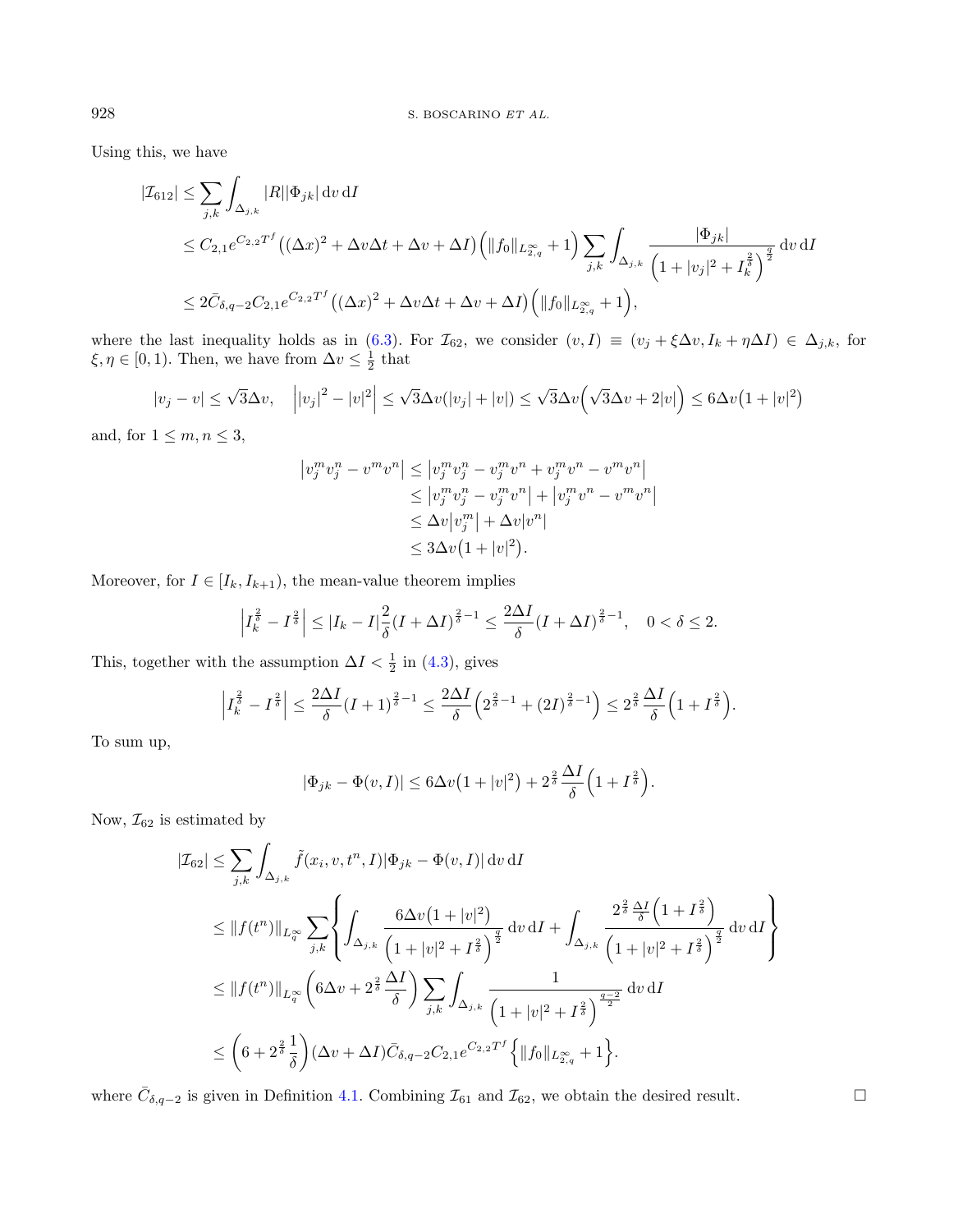<span id="page-36-0"></span>Lemma 6.3. Suppose that  $q > 5 + \delta$  and  $\Delta v$ ,  $\Delta I$  satisfy the condition [\(4.3\)](#page-14-1). Then,

$$
\begin{split} |\tilde{\rho}_{i} - \tilde{\rho}(x_{i}, t^{n})|, \ \left| \tilde{U}_{i} - \tilde{U}(x_{i}, t^{n}) \right|, \ \left| \left( \tilde{\mathcal{T}}_{\nu, \theta}^{\alpha, \beta} \right)_{i}^{n} - \tilde{\mathcal{T}}_{\nu, \theta}^{\alpha, \beta}(x_{i}, t^{n}) \right| \\ \leq C \| f(t^{n}) - f^{n} \|_{L^{\infty}_{q}} + C \Big\{ \| f_{0} \|_{L^{\infty}_{2,q}} + 1 \Big\} \Big\{ \big(\Delta x \big)^{2} + \Delta v + \Delta I + \Delta v \Delta t \Big\}. \end{split}
$$

where  $C > 0$  is a constant and the  $(\alpha, \beta)$  element of  $\tilde{T}_{\nu,\theta}$  is denoted by  $\tilde{T}_{\nu,\theta}^{\alpha,\beta}$  for  $1 \leq \alpha, \beta \leq 3$ .

*Proof.* Consider the case  $\Phi_{jk} \equiv 1$  in Lemma [6.2,](#page-33-1) then

$$
\begin{split} |\tilde{\rho}_i^n - \tilde{\rho}(x_i, t^n)| &= \left| \sum_{j,k} \tilde{f}_{i,j,k}^n (\Delta v)^3 \Delta I - \sum_{j,k} \int_{\Delta_{j,k}} \tilde{f}(x_i, v, t^n, I) \, \mathrm{d}v \, \mathrm{d}I \right| \\ &\leq \bar{C}_1 \|f(t^n) - f^n\|_{L^\infty_q} + \bar{C}_2 \Big\{ \|f_0\|_{L^\infty_{2,q}} + 1 \Big\} \big\{ (\Delta x)^2 + \Delta v + \Delta I + \Delta v \Delta t \big\}. \end{split}
$$

The number  $\bar{C}_1$  and  $\bar{C}_2$  are constants in Lemma [6.2.](#page-33-1) For the second estimate, we begin with

$$
\left|\tilde{U}_i^n - \tilde{U}(x_i, t^n)\right| = \left|\frac{\tilde{\rho}_i^n \tilde{U}_i^n - \tilde{\rho}(x_i, t^n)\tilde{U}(x_i, t^n)}{\tilde{\rho}_i^n} + \frac{\tilde{\rho}(x_i, t^n)\tilde{U}(x_i, t^n) - \tilde{\rho}_i^n \tilde{U}(x_i, t^n)}{\tilde{\rho}_i^n}\right|.
$$

From  $C^n$  in Definition [4.2,](#page-13-1) we have

$$
\frac{1}{\tilde{\rho}^n_i} \leq \frac{2}{\bar{C}_{a,b}C_0^1}e^{\frac{A_{\nu,\theta}}{\kappa}T^f},
$$

which together with Lemma [6.2](#page-33-1) gives

$$
\left|\tilde{\rho}_i^n \tilde{U}_i^n - \tilde{\rho}\tilde{U}(x_i, t^n)\right| \leq \bar{C}_1 \left\|\tilde{f}(t^n) - \tilde{f}^n\right\|_{L_q^{\infty}} + \bar{C}_2\Big(\|f_0\|_{L_{2,q}^{\infty}} + 1\Big)\big((\Delta x)^2 + \Delta v \Delta t + \Delta v + \Delta I\big).
$$

Moreover, we have

$$
\left| \tilde{\rho} \tilde{U}(x_i, t^n) \right| = \left| \int_{\mathbb{R}^3 \times \mathbb{R}_+} v \tilde{f}(x_i, v, t^n, I_k) \, dv \, dI \right|
$$
  
\n
$$
= \int_{\mathbb{R}^3 \times \mathbb{R}_+} |v| f(x_i - v^1 \Delta t, v, t^n, I) \frac{\left(1 + |v|^2 + I^{\frac{2}{\delta}}\right)^{\frac{q}{2}}}{\left(1 + |v|^2 + I^{\frac{2}{\delta}}\right)^{\frac{q}{2}}} dv \, dI
$$
  
\n
$$
\leq \|f(t^n)\|_{L_q^{\infty}} \int_{\mathbb{R}^3 \times \mathbb{R}_+} \frac{1}{\left(1 + |v|^2 + I^{\frac{2}{\delta}}\right)^{\frac{q-1}{2}}} dv \, dI
$$
  
\n
$$
= \bar{C}_{\delta, q-1} C_{2,1} e^{C_{2,2}T^f} \left\{ \|f_0\|_{L_{2,q}^{\infty}} + 1 \right\}.
$$

Therefore,

$$
\left| \tilde{U}_i^n - \tilde{U}(x_i, t^n) \right| = \left| \frac{\tilde{\rho}_i^n \tilde{U}_i^n - \tilde{\rho}(x_i, t^n) \tilde{U}(x_i, t^n)}{\tilde{\rho}_i^n} + \frac{\tilde{\rho}(x_i, t^n) \tilde{U}(x_i, t^n) - \tilde{\rho}_i^n \tilde{U}(x_i, t^n)}{\tilde{\rho}_i^n} \right|
$$
  

$$
= \frac{1}{\tilde{\rho}_i^n} \left| \sum_{j,k} \tilde{f}_{i,j,k}^n v_j (\Delta v)^3 \Delta I - \sum_{j,k} \int_{\Delta_{j,k}} \tilde{f}(x_i, v, t^n, I) v \, dv \, dI \right|
$$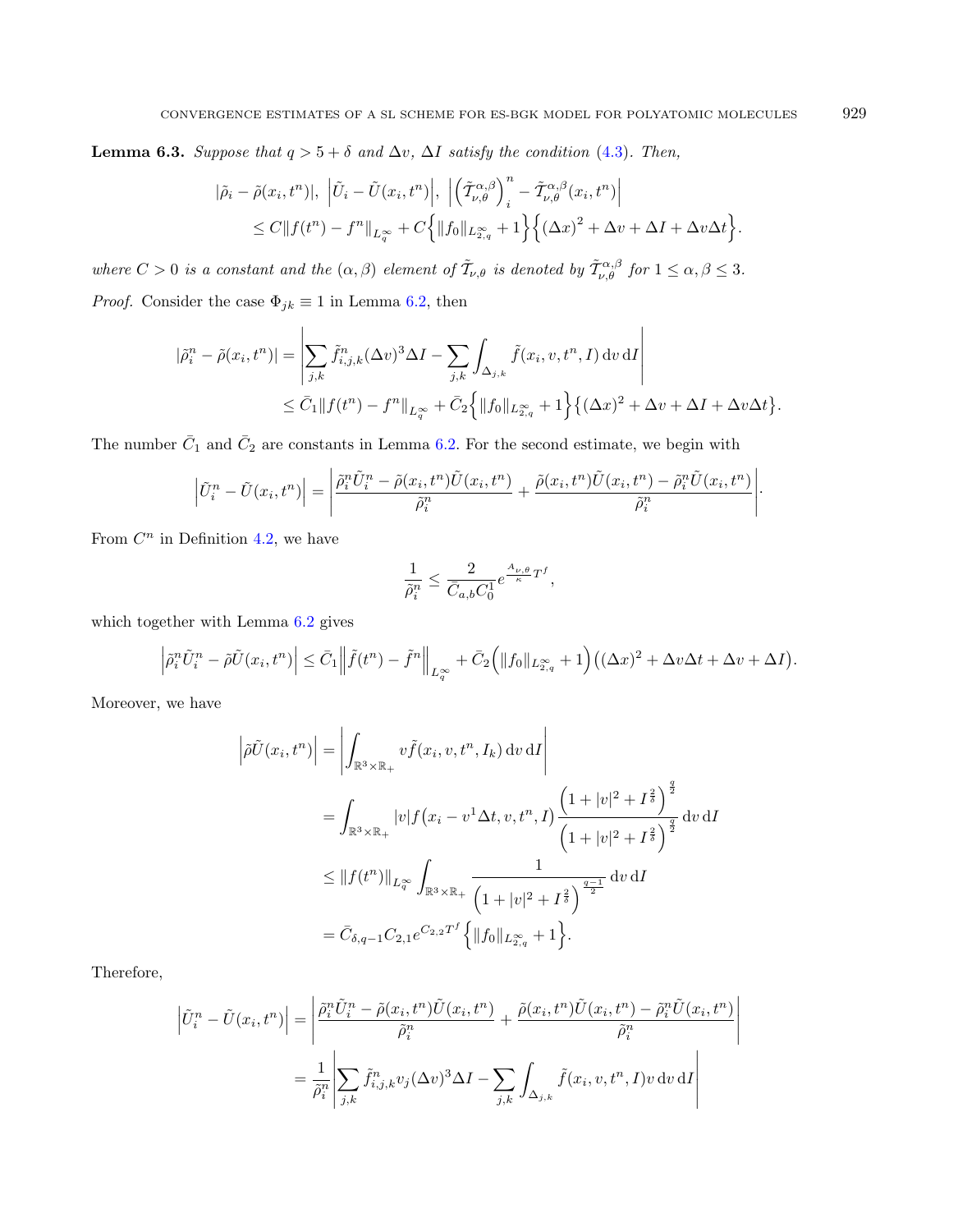$$
+\frac{\tilde{U}(x_i,t^n)}{\tilde{\rho}_i^n} \left| \sum_{j,k} \tilde{f}_{i,j,k}^n (\Delta v)^3 \Delta I - \sum_{j,k} \int_{\Delta_{j,k}} \tilde{f}(x_i,v,t^n,I) dv dI \right|
$$
  
\n
$$
\leq C \| f(t^n) - f^n \|_{L^\infty_t} + C \left\{ \| f_0 \|_{L^\infty_{2,q}} + 1 \right\} \left\{ (\Delta x)^2 + \Delta v + \Delta I + \Delta v \Delta t \right\},
$$

for a constant  ${\cal C}>0.$ 

For the estimate of  $\tilde{\mathcal{T}}_{\nu,\theta}$ , we recall its definition in to get

$$
\tilde{\rho}_{i}^{n} \left( \tilde{T}_{\nu,\theta} \right)_{i}^{n} - \tilde{\rho} \tilde{T}_{\nu,\theta} = (1 - \theta) \tilde{\rho}_{i}^{n} \left\{ (1 - \nu) \left( \tilde{T}_{tr} \right)_{i}^{n} Id + \nu \tilde{\Theta}_{i}^{n} \right\} + \theta \tilde{\rho}_{i}^{n} \left( \tilde{T}_{\delta} \right)_{i}^{n} Id \n+ \tilde{\rho}_{i}^{n} \left[ \frac{(1 - \theta) \nu \Delta t A_{\nu,\theta} \theta}{\Delta t + \kappa} \left( \tilde{T}_{\delta} \right)_{i}^{n} Id + \frac{(1 - \theta) \nu \Delta t (1 - A_{\nu,\theta} \theta)}{\Delta t + \kappa} \left( \tilde{T}_{tr} \right)_{i}^{n} Id - (1 - \theta) \nu \frac{\Delta t}{\Delta t + \kappa} \tilde{\Theta}_{i}^{n} \right] \n- (1 - \theta) \tilde{\rho} \left\{ (1 - \nu) \tilde{T}_{tr} Id + \nu \tilde{\Theta} \right\} - \theta \tilde{\rho} \tilde{T}_{\delta} Id \n= (1 - \theta) \sum_{j,k} \tilde{f}_{i,j,k}^{n} \left\{ \frac{(1 - \nu)}{3} \left| v_{j} - \tilde{U}_{i}^{n} \right|^{2} Id + \nu \left( v_{j} - \tilde{U}_{i}^{n} \right) \otimes \left( v - \tilde{U}_{i}^{n} \right) \right\} (\Delta v)^{3} \Delta I \n+ \frac{\theta}{3 + \delta} \sum_{j,k} \tilde{f}_{i,j,k}^{n} \left\{ \left| v_{j} - \tilde{U}_{i}^{n} \right|^{2} + 2I^{\frac{2}{\delta}} \right\} Id(\Delta v)^{3} \Delta I \n- (1 - \theta) \int_{\mathbb{R}^{3} \times \mathbb{R}^{+}} \tilde{f} \left\{ \frac{(1 - \nu)}{3} \left| v - \tilde{U} \right|^{2} Id + \nu \left( v - \tilde{U} \right) \otimes \left( v - \tilde{U} \right) \right\} dv \, dI \n- \frac{\theta}{3 + \delta} \int_{\mathbb{R}^{3} \times \mathbb{R}^{+}} \tilde
$$

which can be rewritten as

$$
\tilde{\rho}_{i}^{n} \left( \tilde{T}_{\nu,\theta} \right)_{i}^{n} - \tilde{\rho} \tilde{T}_{\nu,\theta}
$$
\n
$$
= \left\{ (1 - \theta) \frac{1 - \nu}{3} + \frac{\theta}{3 + \delta} \right\} \left( \sum_{j,k} \tilde{f}_{i,j,k}^{n} \left| v_{j} - \tilde{U}_{i}^{n} \right|^{2} (\Delta v)^{3} \Delta I - \int_{\mathbb{R}^{3} \times \mathbb{R}^{+}} \tilde{f} \left| v - \tilde{U} \right|^{2} dv \, \mathrm{d}I \right) I d
$$
\n
$$
+ (1 - \theta) \nu \left( \sum_{j,k} \tilde{f}_{i,j,k}^{n} \left( v_{j} - \tilde{U}_{i}^{n} \right) \otimes \left( v_{j} - \tilde{U}_{i}^{n} \right) (\Delta v)^{3} \Delta I - \int_{\mathbb{R}^{3} \times \mathbb{R}^{+}} \tilde{f} \left( v - \tilde{U} \right) \otimes \left( v - \tilde{U} \right) \mathrm{d}v \, \mathrm{d}I \right)
$$
\n
$$
+ \frac{2\theta}{3 + \delta} \left( \sum_{j,k} \tilde{f}_{i,j,k}^{n} I_{k}^{\frac{2}{3}} (\Delta v)^{3} \Delta I - \int_{\mathbb{R}^{3} \times \mathbb{R}^{+}} \tilde{f} I^{\frac{2}{3}} dv \, \mathrm{d}I \right) I d
$$
\n
$$
+ \tilde{\rho}_{i}^{n} \left[ \frac{(1 - \theta) \nu \Delta t A_{\nu,\theta} \theta}{\Delta t + \kappa} \left( \tilde{T}_{\delta} \right)_{i}^{n} I d + \frac{(1 - \theta) \nu \Delta t (1 - A_{\nu,\theta} \theta)}{\Delta t + \kappa} \left( \tilde{T}_{i} \right)_{i}^{n} I d - (1 - \theta) \nu \frac{\Delta t}{\Delta t + \kappa} \tilde{\Theta}_{i}^{n} \right]
$$
\n
$$
\equiv \mathcal{I}_{71} + \mathcal{I}_{72} + \mathcal{I}_{73} + \mathcal{I}_{74}.
$$

For  $\mathcal{I}_{71}$ , we use Lemma [6.2](#page-33-1) to obtain

$$
\sum_{j,k} \tilde{f}_{i,j,k}^n \Big| v_j - \tilde{U}_i^n \Big|^2 (\Delta v)^3 \Delta I - \int_{\mathbb{R}^3 \times \mathbb{R}^+} \tilde{f} \Big| v_j - \tilde{U} \Big|^2 dv dI
$$
  
\n
$$
\leq C \| f(t^n) - f^n \|_{L_q^\infty} + C \Big\{ \| f_0 \|_{L_{2,q}^\infty} + 1 \Big\} \big\{ (\Delta x)^2 + \Delta v + \Delta I + \Delta v \Delta t \big\}.
$$

Similar estimates hold for  $\mathcal{I}_{72}$  and  $\mathcal{I}_{73}.$  Together with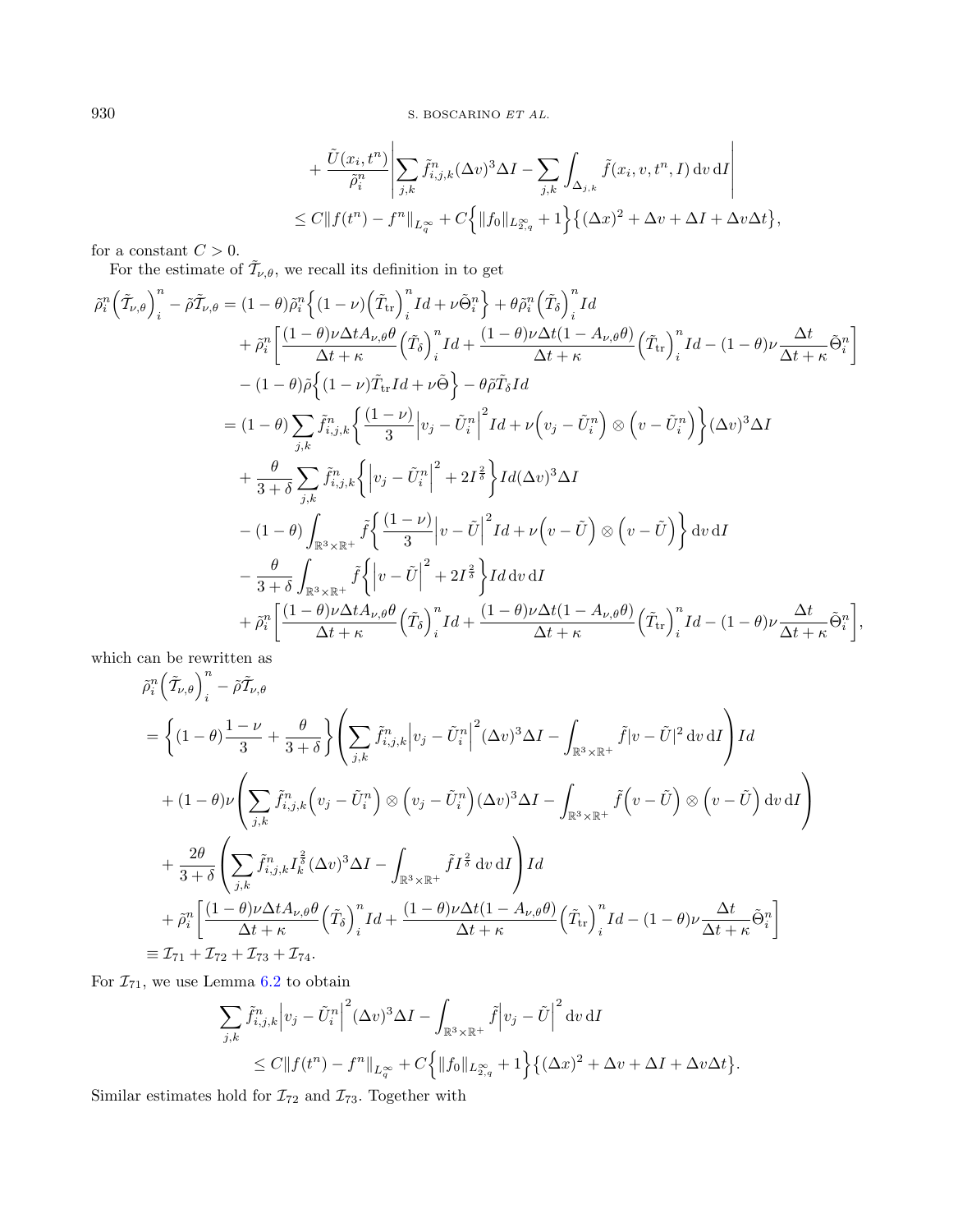CONVERGENCE ESTIMATES OF A SL SCHEME FOR ES-BGK MODEL FOR POLYATOMIC MOLECULES 931

<span id="page-38-0"></span>
$$
\left|\frac{(1-\theta)\nu\Delta t A_{\nu,\theta}\theta}{\Delta t+\kappa}\right|,\quad \left|\frac{(1-\theta)\nu\Delta t(1-A_{\nu,\theta}\theta)}{\Delta t+\kappa}\right|,\quad \left|(1-\theta)\nu\frac{\Delta t}{\Delta t+\kappa}\right|\leq C\frac{\Delta t}{\Delta t+\kappa},
$$

the macroscopic quantities in  $\mathcal{I}_{74}$  are also bounded by  $D^n$  in Definition [4.2.](#page-13-1) Therefore, for  $1 \leq \alpha, \beta \leq 3$ , we have

$$
\left| \left( \tilde{\mathcal{T}}^{\alpha,\beta}_{\nu,\theta} \right)^n_i - \tilde{\mathcal{T}}^{\alpha,\beta}_{\nu,\theta} (x_i, t^n) \right| = \left| \frac{\tilde{\rho}_i^n \left( \tilde{\mathcal{T}}^{\alpha,\beta}_{\nu,\theta} \right)^n_i - \tilde{\rho}(x_i, t^n) \tilde{\mathcal{T}}^{\alpha,\beta}_{\nu,\theta} (x_i, t^n)}{\tilde{\rho}_i^n} + \frac{\tilde{\rho}(x_i, t^n) \tilde{\mathcal{T}}^{\alpha,\beta}_{\nu,\theta} (x_i, t^n) - \tilde{\rho}_i^n \tilde{\mathcal{T}}^{\alpha,\beta}_{\nu,\theta} (x_i, t^n)}{\tilde{\rho}_i^n} \right|
$$
  

$$
\leq \frac{1}{\tilde{\rho}_i^n} \left| \tilde{\rho}_i^n \left( \tilde{\mathcal{T}}^{\alpha,\beta}_{\nu,\theta} \right)^n_i - \tilde{\rho}(x_i, t^n) \tilde{\mathcal{T}}^{\alpha,\beta}_{\nu,\theta} (x_i, t^n) \right| + \frac{\left| \tilde{\mathcal{T}}^{\alpha,\beta}_{\nu,\theta} (x_i, t^n) \right|}{\tilde{\rho}_i^n} \left| \tilde{\rho}(x_i, t^n) - \tilde{\rho}_i^n \right|
$$
  

$$
\leq C \| f(t^n) - f^n \|_{L^\infty_q} + C \left\{ \| f_0 \|_{L^\infty_{2,q}} + 1 \right\} \{ (\Delta x)^2 + \Delta v + \Delta I + \Delta v \Delta t \},
$$

for a constant  $C > 0$ . This completes the proof.

The following is the main result of this section.

**Proposition 6.4.** Suppose that  $q > 5 + \delta$  and  $\Delta v$ ,  $\Delta I$  satisfy the condition [\(4.3\)](#page-14-1). Then,

$$
\left\|\mathcal{M}_{\nu,\theta,\delta}\left(\tilde{f}(t^n)\right)-\mathcal{M}_{\nu,\theta,\delta}\left(\tilde{f}^n\right)\right\|_{L_q^{\infty}}\leq C\|f(t^n)-f^n\|_{L_q^{\infty}}+C\Big\{\|f_0\|_{L_{2,q}^{\infty}}+1\Big\}\big\{(\Delta x)^2+\Delta v+\Delta I+\Delta v\Delta t\big\}.
$$

Proof. We begin by writting

$$
\mathcal{M}_{\nu,\theta,\delta}(\tilde{f})(x_i, v_j, I_k, t^n) - \mathcal{M}_{\nu,\theta,\delta}(\tilde{f}_{i,\mathcal{J},\mathcal{K}}^n)_{j,k}
$$
  
=  $\mathcal{M}_{\nu,\theta,\delta}(\tilde{\rho}(x_i, t^n), \tilde{U}(x_i, t^n), \tilde{\mathcal{T}}_{\nu,\theta}(x_i, t^n)) (v_j, I_k) - \mathcal{M}_{\nu,\theta,\delta}(\tilde{\rho}_i^n, \tilde{U}_i^n, (\tilde{\mathcal{T}}_{\nu,\theta})_{i}^n) (v_j, I_k).$ 

Then,

$$
\mathcal{M}_{\nu,\theta,\delta}\Big(\tilde{\rho}(x_i,t^n),\tilde{U}(x_i,t^n),\tilde{\mathcal{T}}_{\nu,\theta}(x_i,t^n)\Big)(v_j,I_k) - \mathcal{M}_{\nu,\theta,\delta}\Big(\tilde{\rho}_i^n,\tilde{U}_i^n,\Big(\tilde{\mathcal{T}}_{\nu,\theta}\Big)_i^n\Big)(v_j,I_k) \n= (\tilde{\rho}(x_i,t^n) - \tilde{\rho}_i^n) \int_0^1 \frac{\partial \mathcal{M}_{\nu,\theta,\delta}}{\partial \rho}(\eta) d\eta + \Big(\tilde{U}(x_i,t^n) - \tilde{U}_i^n\Big) \int_0^1 \frac{\partial \mathcal{M}_{\nu,\theta,\delta}}{\partial U}(\eta) d\eta \n+ \sum_{1 \le \alpha,\beta \le 3} \Big(\tilde{\mathcal{T}}_{\nu,\theta}^{\alpha,\beta}(x_i,t^n) - \Big(\tilde{\mathcal{T}}_{\nu,\theta}^{\alpha,\beta}\Big)_i^n\Big) \int_0^1 \frac{\partial \mathcal{M}_{\nu,\theta,\delta}}{\partial \mathcal{T}_{\nu,\theta}^{\alpha,\beta}}(\eta) d\eta \n+ \Big(\tilde{T}_{\theta}(x_i,t^n) - \Big(\tilde{T}_{\theta}\Big)_i^n\Big) \int_0^1 \frac{\partial \mathcal{M}_{\nu,\theta,\delta}}{\partial T_{\theta}}(\eta) d\eta \n\equiv J_1 + J_2 + J_3 + J_4,
$$

where

$$
\frac{\partial \mathcal{M}_{\nu,\theta,\delta}}{\partial X}(\eta) := \frac{\partial \mathcal{M}_{\nu,\theta,\delta}}{\partial X}\bigg|_{X \equiv (\rho,U,T_{\nu,\theta},T_{\theta}) = (\tilde{\rho}_i^n(\eta),\tilde{U}_i^n(\eta),(\tilde{T}_{\nu,\theta})_i^n(\eta),(\tilde{T}_{\theta})_i^n(\eta))}
$$

and

$$
\begin{aligned}\n&\left(\tilde{\rho}_i^n(\eta), \tilde{U}_i^n(\eta), \left(\tilde{T}_{\nu,\theta}\right)_i^n(\eta), \left(\tilde{T}_{I,\delta}\right)_i^n(\eta), \left(\tilde{T}_{\theta}\right)_i^n(\eta), \left(\tilde{T}_{\delta}\right)_i^n(\eta)\right) \\
&:= (1 - \eta) \Big(\tilde{\rho}(x_i, t^n), \tilde{U}(x_i, t^n), \tilde{T}_{\nu,\theta}(x_i, t^n), \left(\tilde{T}_{I,\delta}\right)(x_i, t^n), \left(\tilde{T}_{\theta}\right)(x_i, t^n), \left(\tilde{T}_{\delta}\right)(x_i, t^n)\Big)\n\end{aligned}
$$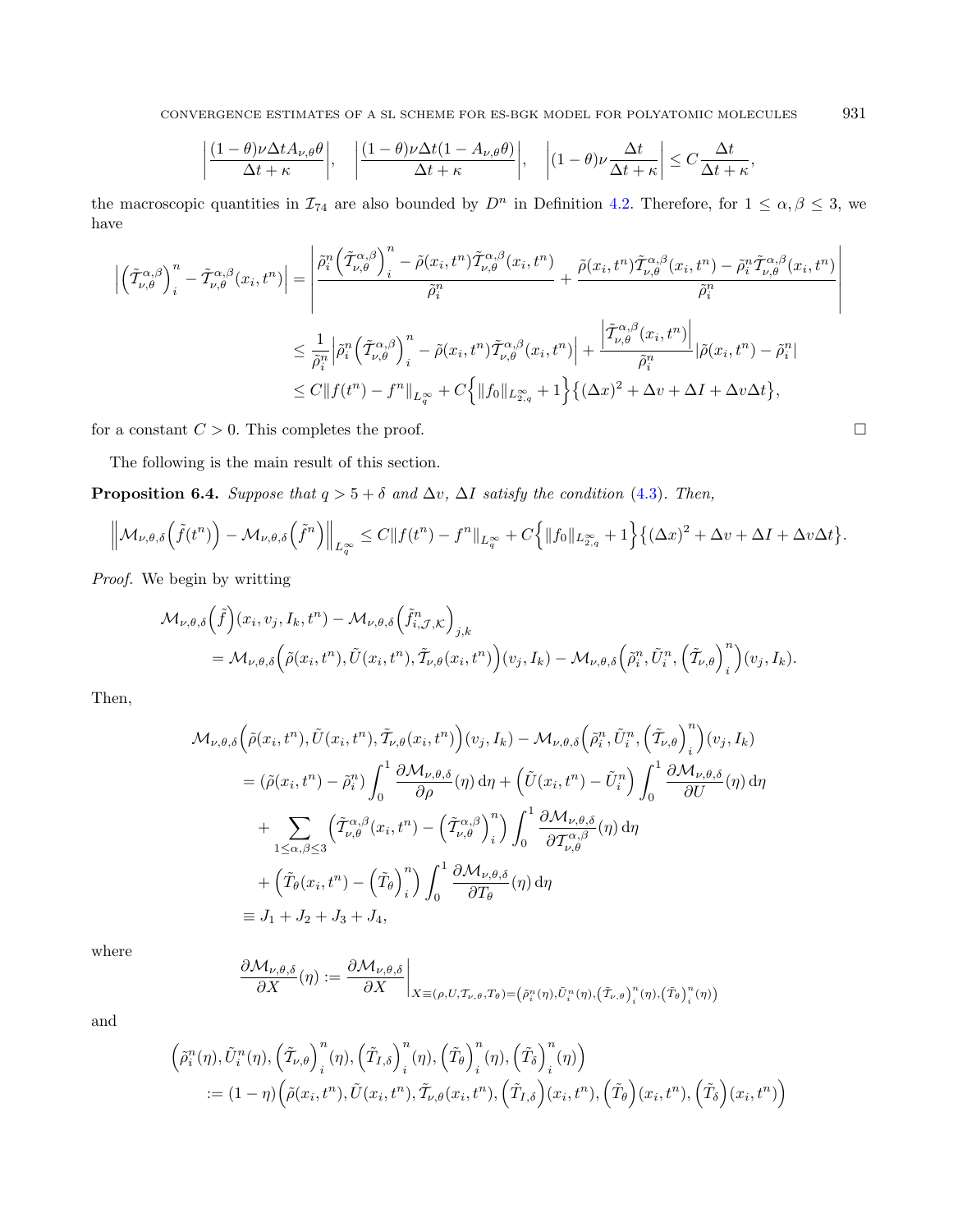$$
+\eta \left(\tilde{\rho}^n_i,\tilde{U}^n_i,\left(\tilde{T}_{\nu,\theta}\right)^n_i,\left(\tilde{T}_{I,\delta}\right)^n_i,\left(\tilde{T}_{\theta}\right)^n_i,\left(\tilde{T}_{\delta}\right)^n_i\right)
$$

for  $\eta \in [0, 1]$ . Since each macroscopic quantity is given by the convex combination of continous and discrete macroscopic fields, its estimate can be directly obtained by combining the estimates of continous solution in Theorem [3.1](#page-11-1) and those of discrete solution in Theorem [4.5](#page-13-0) as follows:

<span id="page-39-0"></span>
$$
\tilde{\rho}_i^n(\eta), \ \tilde{U}_i^n(\eta), \ \left(\tilde{T}_\delta\right)_i^n(\eta), \ \left(\tilde{T}_\theta\right)_i^n(\eta) \le C_{T^f}
$$
\n
$$
\tilde{\rho}_i^n(\eta), \ \left(\tilde{T}_\delta\right)_i^n(\eta), \ \left(\tilde{T}_\theta\right)_i^n(\eta) \ge C_{T^f} e^{-C_{T^f}}
$$
\n
$$
k^\top \left\{ \left(\tilde{T}_{\nu,\theta}\right)_i^n(\eta) \right\} k \ge C_{T^f} e^{-C_{T^f}} |k|^2, \ \ k \in \mathbb{R}^3. \tag{6.4}
$$

On the other hand, Brum-Minkowski inequality implies that

 $\overline{a}$ 

$$
\det \left\{ \left( \tilde{\mathcal{T}}_{\nu,\theta} \right)_i^n(\eta) \right\} = \det \left\{ (1-\eta) \tilde{\mathcal{T}}_{\nu,\theta}(x_i, t^n) + \eta \left( \tilde{\mathcal{T}}_{\nu,\theta} \right)_i^n \right\}
$$
  
\n
$$
\geq \det \left\{ \tilde{\mathcal{T}}_{\nu,\theta}(x_i, t^n) \right\}^{1-\eta} \det \left\{ \left( \tilde{\mathcal{T}}_{\nu,\theta} \right)_i^n \right\}^{\eta}
$$
  
\n
$$
\geq \left\{ C_{Tf} e^{-C_{Tf}} \right\}^{1-\eta} \left\{ C_{Tf} e^{-C_{Tf}} \right\}^{\eta}
$$
  
\n
$$
\geq C_{Tf} e^{-C_{Tf}},
$$

from which we have

$$
\mathcal{M}_{\nu,\theta,\delta}(\eta)(v_j,I_k) = \frac{\tilde{\rho}_i^n(\eta)\Lambda_{\delta}}{\sqrt{\det\left(2\pi\left(\tilde{\mathcal{I}}_{\nu,\theta}\right)_i^n(\eta)\right)\left(\left(\tilde{\mathcal{I}}_{\theta}\right)_i^n(\eta)\right)^{\frac{\delta}{2}}}} \times \exp\left(-\frac{(v_j-\tilde{U}_i^n(\eta))^\top\left(\left(\tilde{\mathcal{I}}_{\nu,\theta}\right)_i^n(\eta)\right)^{-1}\left(v_j-\tilde{U}_i^n(\eta)\right)}{2} - \frac{I_k^{\frac{2}{\delta}}}{\left(\tilde{\mathcal{I}}_{\theta}\right)_i^n(\eta)}\right) \leq C_{T^f} \exp\left(-C_{T^f}\left(\left|v_j-\tilde{U}_i^n(\eta)\right|^2+I_k^{\frac{2}{\delta}}\right)\right).
$$

Now, we return to the estimate of  $J_i$  for  $i = 1, 2, 3, 4$ . We bound  $J_1$  with

$$
\left| \int_0^1 \frac{\partial \mathcal{M}_{\nu,\theta,\delta}}{\partial \rho}(\eta) d\eta \right| = \int_0^1 \frac{\mathcal{M}_{\nu,\theta,\delta}}{\tilde{\rho}_i^n(\eta)} d\eta \le \int_0^1 C_{T^f} \exp\left( -C_{T^f} \left( \left| v_j - \tilde{U}_i^n(\eta) \right|^2 + I_k^{\frac{2}{\delta}} \right) \right) d\eta.
$$

For  $J_2$ , we recall from Lemma [A.2](#page-45-0) that

$$
\lambda \theta \left(\tilde{T}_{\delta}\right)^n_i Id \leq \left(\tilde{T}_{\nu,\theta}\right)^n_i.
$$

This, combined with Proposition [5.3,](#page-27-4) gives

$$
C\theta\left(\tilde{T}_{\delta}\right)^n_{i}(\eta)Id \leq \left(\tilde{T}_{\nu,\theta}\right)^n_{i}(\eta).
$$

Now, we consider the following inequality:

$$
\left|\frac{\partial \mathcal{M}_{\nu,\theta,\delta}}{\partial U}(\eta)\right| \leq \left(\left|\left(\left(\tilde{\mathcal{T}}_{\nu,\theta}\right)_i^n(\eta)\right)^{-1}\left(v_j-\tilde{U}_i^n(\eta)\right)\right|+\left|\left(v_j-\tilde{U}_i^n(\eta)\right)^{\top}\left(\left(\tilde{\mathcal{T}}_{\nu,\theta}\right)_i^n(\eta)\right)^{-1}\right|\right) \mathcal{M}_{\nu,\theta,\delta}(\eta).
$$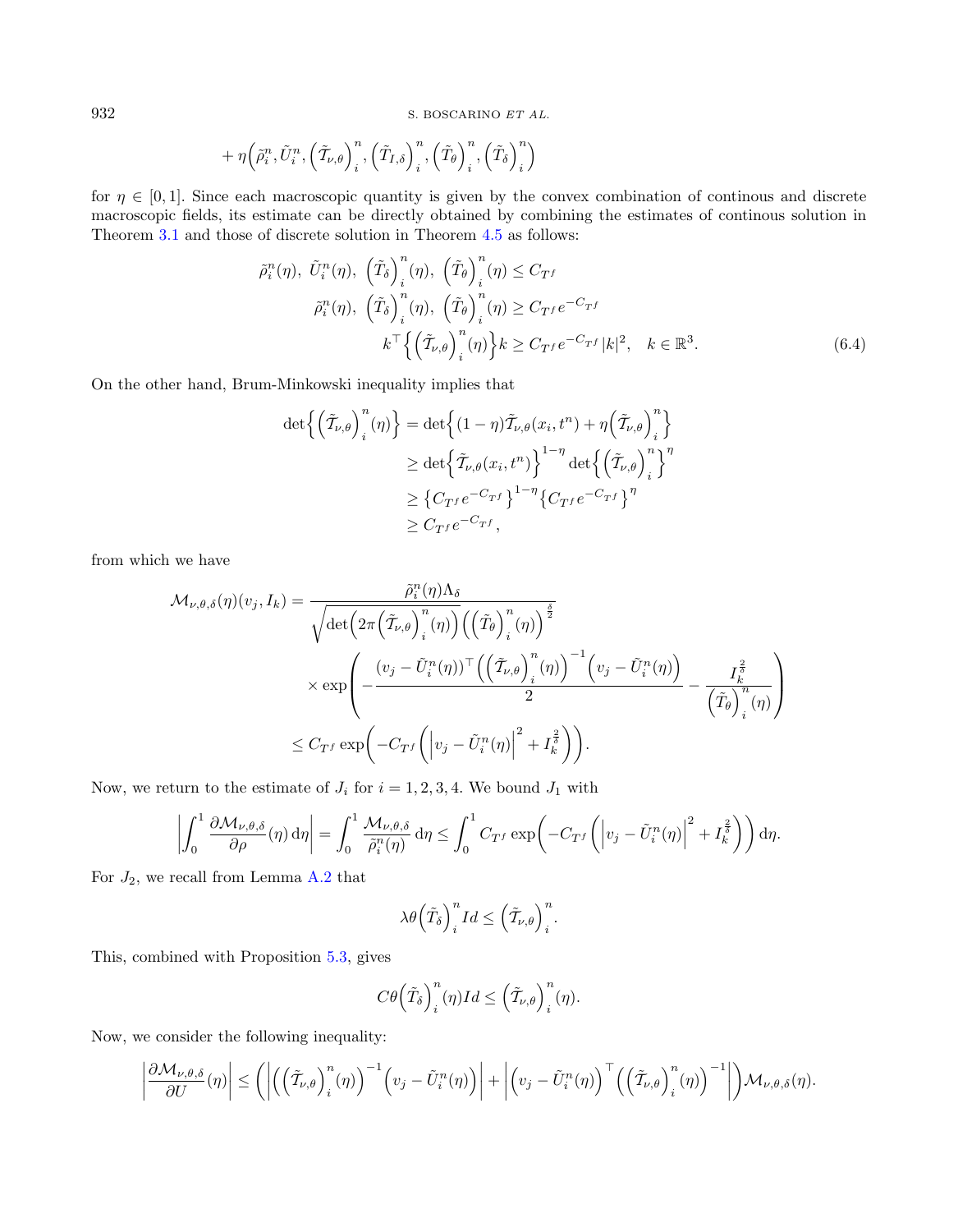To estimate the upper bound, we introduce  $X = v_j - \tilde{U}_i^n(\eta)$  and obtain

$$
\begin{split}\n&\left|X^{\top}\Big(\Big(\tilde{\mathcal{I}}_{\nu,\theta}\Big)^{n}_{i}(\eta)\Big)^{-1}\right| \\
&\leq \sup_{|Y|\leq 1}\left|X^{\top}\Big(\Big(\tilde{\mathcal{I}}_{\nu,\theta}\Big)^{n}_{i}(\eta)\Big)^{-1}Y\right| \\
&\leq \sup_{|Y|\leq 1}\left|(X+Y)^{\top}\Big(\Big(\tilde{\mathcal{I}}_{\nu,\theta}\Big)^{n}_{i}(\eta)\Big)^{-1}(X+Y)-X^{\top}\Big(\Big(\tilde{\mathcal{I}}_{\nu,\theta}\Big)^{n}_{i}(\eta)\Big)^{-1}X-Y^{\top}\Big(\Big(\tilde{\mathcal{I}}_{\nu,\theta}\Big)^{n}_{i}(\eta)\Big)^{-1}Y\right| \\
&\leq \frac{C}{\theta}\sup_{|Y|\leq 1}\left|\frac{|X+Y|^{2}-|X|^{2}-|Y|^{2}}{(\Big(\tilde{\mathcal{I}}_{\delta}\Big)^{n}_{i}(\eta))^{-1}}\right| \\
&\leq \frac{C}{\theta}\Big(1+\Big|v_{j}-\tilde{U}(\eta)\Big|^{2}\Big). \n\end{split} \tag{6.5}
$$

In the last line, we use Lemma [A.2.](#page-45-0) Similarly, we compute

<span id="page-40-1"></span><span id="page-40-0"></span>
$$
\left| \left( \left( \tilde{\mathcal{T}}_{\nu,\theta} \right)_i^n (\eta) \right)^{-1} X \right| \leq \frac{C}{\theta} \left( 1 + \left| v_j - \tilde{U}(\eta) \right|^2 \right). \tag{6.6}
$$

Consequently,

$$
\left| \int_0^1 \frac{\partial \mathcal{M}_{\nu,\theta,\delta}}{\partial U}(\eta) d\eta \right| \leq \int_0^1 \frac{C_{T^f}}{\theta} \left( 1 + \left| v_j - \tilde{U}(\eta) \right|^2 \right) \exp\left( -C_{T^f} \left( \left| v_j - \tilde{U}_i^n(\eta) \right|^2 + I_k^{\frac{2}{\delta}} \right) \right) d\eta.
$$

To estimate  $J_3$ , for  $1 \leq \alpha, \beta \leq 3$ , we compute

$$
\frac{\partial \mathcal{M}_{\nu,\theta,\delta}}{\partial \mathcal{T}_{\nu,\theta}^{\alpha,\beta}}(\eta) = \frac{1}{2} \Bigg[ -\frac{1}{\det \Big(\tilde{\mathcal{T}}_{\nu,\theta}\Big)^n_{i}(\eta)} \frac{\partial \det(\mathcal{T}_{\nu,\theta})}{\partial \mathcal{T}_{\nu,\theta}^{\alpha,\beta}}(\eta) + \Big(v_j - \tilde{U}_i^n(\eta)\Big)^{\top} \tilde{\mathcal{T}}_{\nu,\theta}^{-1}(\eta) \Big(\frac{\partial(\mathcal{T}_{\nu,\theta})}{\partial \mathcal{T}_{\nu,\theta}^{\alpha,\beta}}(\eta)\Big) \tilde{\mathcal{T}}_{\nu,\theta}^{-1}(\eta) \Big(v_j - \tilde{U}(\eta)\Big) \Bigg] \mathcal{M}_{\nu,\theta,\delta}(\eta),
$$

where

$$
\left.\frac{{\partial}\det(T_{\nu,\theta})}{{\partial} T_{\nu,\theta}^{\alpha,\beta}}(\eta):=\frac{{\partial}\det(T_{\nu,\theta})}{{\partial} T_{\nu,\theta}^{\alpha,\beta}}\right|_{T_{\nu,\theta}=(\tilde{T}_{\nu,\theta})_i^n(\eta)},\quad \frac{{\partial}(T_{\nu,\theta})}{{\partial} T_{\nu,\theta}^{\alpha,\beta}}(\eta):=\frac{{\partial}(T_{\nu,\theta})}{{\partial} T_{\nu,\theta}^{\alpha,\beta}}\right|_{T_{\nu,\theta}=(\tilde{T}_{\nu,\theta})_i^n(\eta)}.
$$

Now, we prove the following estimates:

$$
\begin{split}\n(\mathcal{F}_1): \quad & \left| \left( v_j - \tilde{U}(\eta) \right)^{\top} \tilde{T}_{\nu,\theta}^{-1}(\eta) \left( \frac{\partial \mathcal{T}_{\nu,\theta}}{\partial \mathcal{T}_{\nu,\theta}^{\alpha,\beta}}(\eta) \right) \tilde{T}_{\nu,\theta}^{-1}(\eta) \left( v_j - \tilde{U}(\eta) \right) \right| \leq \left( \frac{C}{\theta} \left( 1 + \left| v_j - \tilde{U}(\eta) \right|^2 \right) \right)^2, \\
(\mathcal{F}_2): \quad & \det \left( \tilde{\mathcal{T}}_{\nu,\theta} \right)_i^n(\eta) \geq \theta^3 C, \\
(\mathcal{F}_3): \quad & \left| \frac{\partial \det (\mathcal{T}_{\nu,\theta})_i^n}{\partial \mathcal{T}_{\nu,\theta}^{\alpha,\beta}}(\eta) \right| \leq C.\n\end{split}
$$

 $(\mathcal{F}_1)$ : we use that  $\tilde{\mathcal{T}}_{\nu,\theta}^{-1}$  is symmetric matrix and  $\tilde{\mathcal{T}}_{\nu,\theta}^{\alpha,\beta} = \tilde{\mathcal{T}}_{\nu,\theta}^{\beta,\alpha}$  to obtain

$$
\left| X^{\top} \left( \frac{\partial T_{\nu,\theta}}{\partial T_{\nu,\theta}^{\alpha,\beta}} (\eta) \right) Y \right| = \left| X^{\alpha} Y^{\beta} + X^{\beta} Y^{\alpha} \right| \leq |X| |Y|.
$$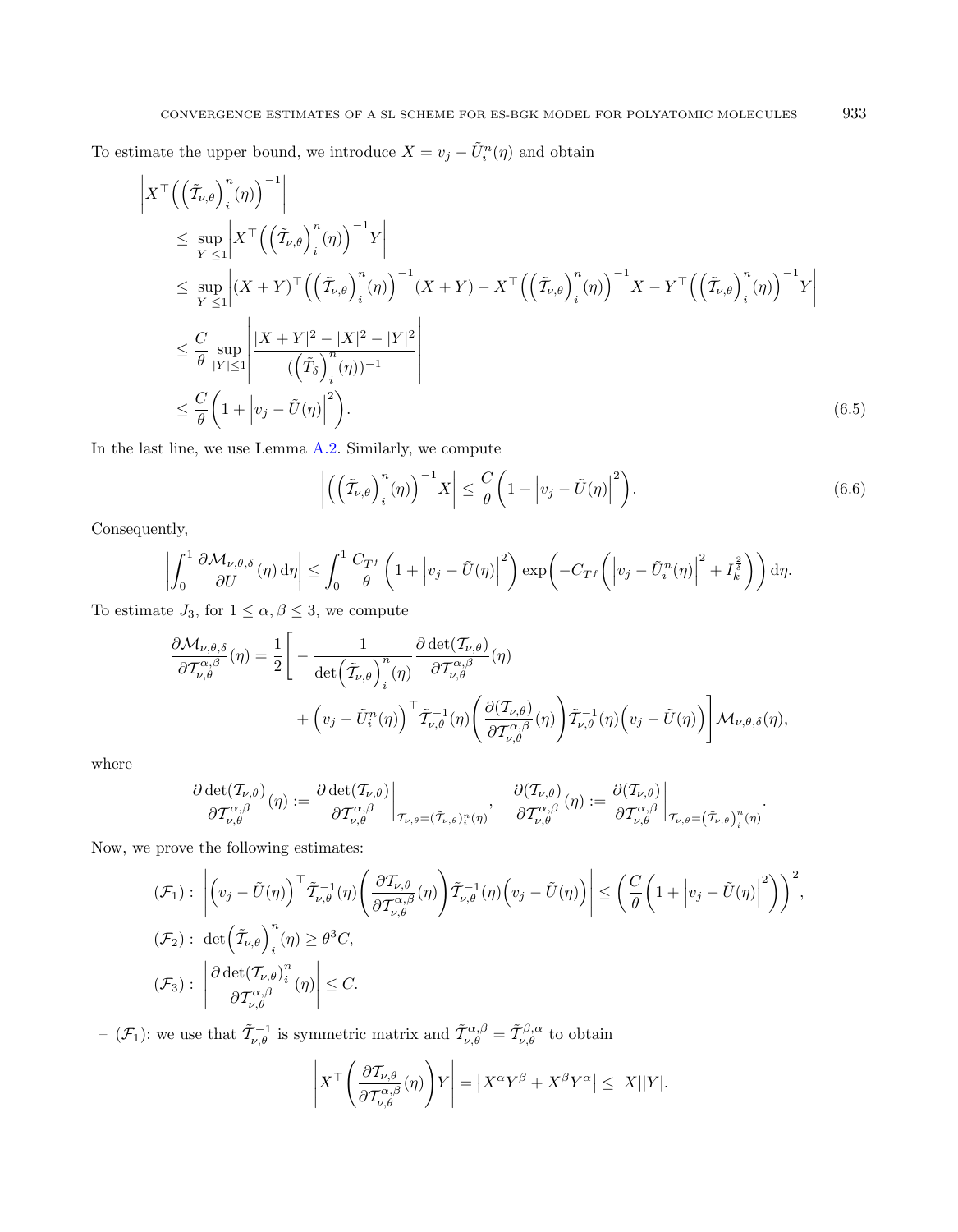This gives

$$
\left| \left( v_j - \tilde{U}(\eta) \right)^{\top} \tilde{T}_{\nu,\theta}^{-1}(\eta) \left( \frac{\partial \mathcal{T}_{\nu,\theta}}{\partial \mathcal{T}_{\nu,\theta}^{\alpha,\beta}}(\eta) \right) \tilde{T}_{\nu,\theta}^{-1}(\eta) \left( v_j - \tilde{U}(\eta) \right) \right|
$$
  
\$\leq\$ 
$$
\left| \left( v_j - \tilde{U}(\eta) \right)^{\top} \left( \left( \tilde{\mathcal{T}}_{\nu,\theta} \right)_i^n(\eta) \right)^{-1} \middle| \left| \left( \left( \tilde{\mathcal{T}}_{\nu,\theta} \right)_i^n(\eta) \right)^{-1} \left( v_j - \tilde{U}(\eta) \right) \right|
$$
  
\$\leq\$ 
$$
\left( \frac{C}{\theta} \left( 1 + \left| v_j - \tilde{U}(\eta) \right|^2 \right) \right)^2,
$$

where we use  $(6.5)$  and  $(6.6)$ .

–  $(\mathcal{F}_2)$ : by  $(6.4)$ , we have

$$
\det\left(\tilde{T}_{\nu,\theta}\right)_i^n(\eta) \ge \left(C\theta\left(\tilde{T}_{\delta}\right)_i^n(\eta)^3\right) = \theta^3 C.
$$

 $-$  ( $\mathcal{F}_3$ ): recalling the definition of  $\tilde{\Theta}$ ,  $\tilde{T}_{tr}$ ,  $\tilde{T}_{\delta}$  and  $\tilde{T}_{\nu,\theta}$ , for  $1 \leq \alpha, \beta \leq 3$ , we have

$$
\left| \tilde{\Theta}^{\alpha,\beta}(x_i, t^n) \right| \leq 3\tilde{T}_{\text{tr}}(x_i, t^n),
$$
  

$$
\tilde{T}_{\delta}(x_i, t^n) = \frac{3}{3+\delta} \tilde{T}_{\text{tr}}(x_i, t^n) + \frac{\delta}{3+\delta} \tilde{T}_{I,\delta}(x_i, t^n) \geq \frac{3}{3+\delta} \tilde{T}_{\text{tr}}(x_i, t^n).
$$

and

$$
\left| \tilde{\mathcal{I}}^{\alpha,\beta}_{\nu,\theta}(x_i, t^n) \right| \leq \theta \tilde{T}_{\delta}(x_i, t^n) + (1 - \theta) \left\{ (1 - \nu) \tilde{T}_{\text{tr}}(x_i, t^n) + \nu \Big| \tilde{\Theta}^{\alpha,\beta}(x_i, t^n) \Big| \right\}
$$
  
\n
$$
\leq \theta \tilde{T}_{\delta}(x_i, t^n) + (1 - \theta)(1 + 2\nu) \tilde{T}_{\text{tr}}(x_i, t^n)
$$
  
\n
$$
\leq \theta \tilde{T}_{\delta}(x_i, t^n) + (1 - \theta)(1 + 2\nu) \frac{3 + \delta}{3} \tilde{T}_{\delta}(x_i, t^n)
$$
  
\n
$$
\leq (1 + 2\nu) \frac{3 + \delta}{3} \tilde{T}_{\delta}(x_i, t^n).
$$

That is,

$$
\left| \left( \tilde{T}_{\nu,\theta}^{\alpha,\beta} \right)_i^n \right| \leq C \left( \tilde{T}_{\delta} \right)_i^n,
$$

which implies

$$
\left| \left( \tilde{T}_{\nu,\theta}^{\alpha,\beta} \right)_i^n (\eta) \right| \le C \left( \tilde{T}_{\delta} \right)_i^n (\eta) \le C.
$$

For simplicity, we only cover the case:  $(\alpha, \beta) = (1, 2)$ . A direct calculation gives

$$
\frac{\partial \det \mathcal{T}_{\nu,\theta}}{\partial \mathcal{T}_{\nu,\theta}^{1,2}}(\eta) = \tilde{\mathcal{T}}_{\nu,\theta}^{2,3}(\eta) \tilde{\mathcal{T}}_{\nu,\theta}^{3,1}(\eta) - \tilde{\mathcal{T}}_{\nu,\theta}^{3,3}(\eta) \tilde{\mathcal{T}}_{\nu,\theta}^{2,1}(\eta),
$$

which is a second order polynomial of  $(\tilde{\mathcal{T}}_{\nu,\theta}^{\alpha,\beta})_{i}^{n}(\eta)$  for  $1 \leq \alpha,\beta \leq 3$ . Therefore,

$$
\left| \frac{\partial \det T_{\nu,\theta}}{\partial T^{1,2}_{\nu,\theta}}(\eta) \right| \leq C,
$$

for some constant  $C$ . This completes the proof for claims.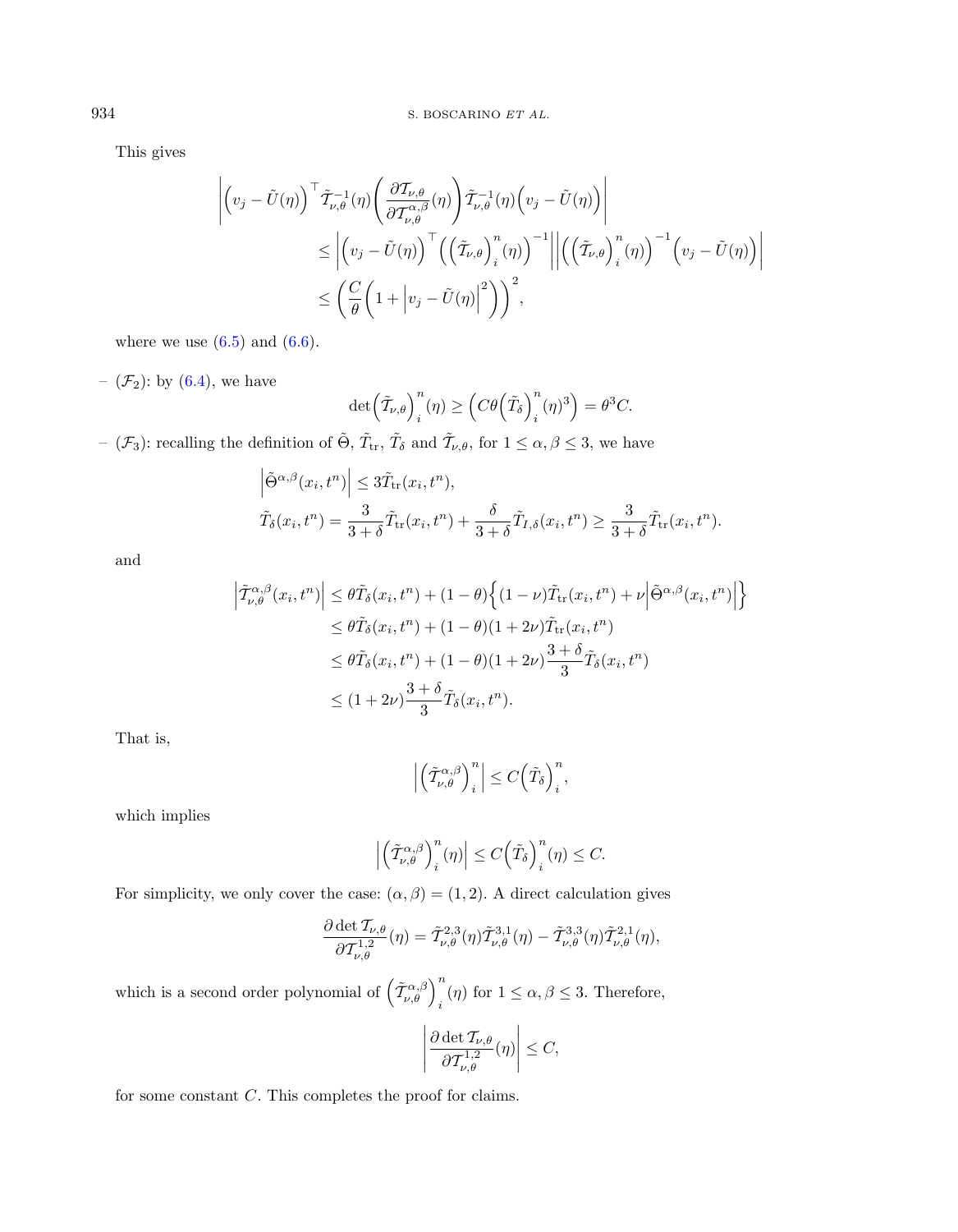Using  $(\mathcal{F}_1)$ ,  $(\mathcal{F}_2)$  and  $(\mathcal{F}_3)$ , we can bound the integral  $J_3$  as

$$
\left| \int_0^1 \frac{\partial \mathcal{M}_{\nu,\theta,\delta}}{\partial \mathcal{T}_{\nu,\theta}^{\alpha,\beta}}(\eta) d\eta \right| \leq \int_0^1 \left[ \frac{C}{\theta^3} + \left( \frac{C}{\theta} \left( 1 + \left| v_j - \tilde{U}(\eta) \right|^2 \right) \right)^2 \right] \mathcal{M}_{\nu,\theta,\delta}(\eta) d\eta.
$$

Then,

$$
\left| \int_0^1 \frac{\partial \mathcal{M}_{\nu,\theta,\delta}}{\partial \mathcal{T}^{\alpha,\beta}_{\nu,\theta}}(\eta) d\eta \right| \leq C \bigg( \frac{1}{\theta^2} + \frac{1}{\theta^3} \bigg) \int_0^1 \bigg( 1 + \Big| v_j - \tilde{U}(\eta) \Big|^2 \bigg)^2 \exp \bigg( -C_{T^f} \bigg( \Big| v_j - \tilde{U}(\eta) \Big|^2 + I_k^{2/\delta} \bigg) \bigg) d\eta.
$$

For  $J_4$ , we begin with

$$
\frac{\partial \mathcal{M}_{\nu,\theta,\delta}}{\partial T_{\theta}}(\eta) = \left(\frac{2I_{k}^{\frac{2}{\delta}} - \delta \tilde{T}_{\theta}(\eta)}{2(\tilde{T}_{\theta}(\eta))^{2}}\right) \mathcal{M}_{\nu,\theta,\delta} \leq \left(\frac{1}{(\tilde{T}_{\theta}(\eta))^{2}} + \frac{\delta}{\tilde{T}_{\theta}(\eta)}\right) \left(1 + I_{k}^{\frac{2}{\delta}}\right) \mathcal{M}_{\nu,\theta,\delta}.
$$

Since there exist a lower bound for  $\tilde{T}_{\theta}(\eta)$ , we have

$$
\left| \int_0^1 \frac{\partial \mathcal{M}_{\nu,\theta,\delta}}{\partial T_{\theta}}(\eta) d\eta \right| \le C \Big( 1 + I_k^{\frac{2}{\delta}} \Big) \exp \bigg( -C_{T} f \bigg( \Big| v_j - \tilde{U}_i^n(\eta) \Big|^2 + I_k^{\frac{2}{\delta}} \bigg) \bigg).
$$

Combining all the estimates for  $J_i$ ,  $i = 1, 2, 3, 4$ , we finally obtain

$$
\left| \mathcal{M}_{\nu,\theta,\delta}(\tilde{f})(x_i, v_j, I_k, t^n) - \mathcal{M}_{\nu,\theta,\delta}(\tilde{f}_{i,\mathcal{J},\mathcal{K}}^n)_{j,k} \right|
$$
\n
$$
\leq C \left( 1 + \frac{1}{\theta} + \frac{1}{\theta^2} + \frac{1}{\theta^3} \right) \left\{ |\tilde{\rho} - \tilde{\rho}_i^n| + |\tilde{U} - \tilde{U}_i^n| + \sum_{1 \leq \alpha, \beta \leq 3} \left| \tilde{\mathcal{I}}_{\nu,\theta}^{\alpha,\beta} - \left( \tilde{\mathcal{I}}_{\nu,\theta}^{\alpha,\beta} \right)_i^n \right| + \left| \tilde{T}_{\theta} - \left( \tilde{T}_{\theta} \right)_i^n \right| \right\}
$$
\n
$$
\times \left( 1 + \left| v_j - \tilde{U}(\eta) \right|^2 + \left| v_j - \tilde{U}(\eta) \right|^4 + I_k^{\frac{2}{\theta}} \right) e^{-C \left( \left| v_j - \tilde{U}_i^n(\eta) \right|^2 + I_k^{2/\delta} \right)}.
$$
\n(6.7)

Now, recall that  $\tilde{U}_i^n(\eta) \leq C_{Tf}$  to derive

$$
\left(1+|v_j|^2+I_k^{\frac{2}{\delta}}\right)^{\frac{q}{2}}=\left(1+\left|v_j-\tilde{U}_i^n(\eta)+\tilde{U}_i^n(\eta)\right|^2+I_k^{\frac{2}{\delta}}\right)^{\frac{q}{2}}\leq C\left(1+\left|v_j-\tilde{U}_i^n(\eta)\right|^2+I_k^{\frac{2}{\delta}}\right)^{\frac{q}{2}},
$$

which further gives

$$
\begin{split}\n&\left(1+|v_j|^2+I_k^{\frac{2}{\delta}}\right)^{\frac{q}{2}}\left(1+|v_j-\tilde{U}(\eta)|^2+|v_j-\tilde{U}(\eta)|^4+I_k^{\frac{2}{\delta}}\right)e^{-C\left(|v_j-\tilde{U}_i^n(\eta)|^2+I_k^{2/\delta}\right)} \\
&\leq C(1+|v_j-\tilde{U}_i^n(\eta)|^2+I_k^{\frac{2}{\delta}})^{\frac{q}{2}}\left(1+|v_j-\tilde{U}(\eta)|^2+|v_j-\tilde{U}(\eta)|^4+I_k^{\frac{2}{\delta}}\right)e^{-C\left(|v_j-\tilde{U}_i^n(\eta)|^2+I_k^{2/\delta}\right)} \\
&\leq C\left(1+|v_j-\tilde{U}_i^n(\eta)|^2+I_k^{\frac{2}{\delta}}\right)^{\frac{q}{2}+3}e^{-C\left(|v_j-\tilde{U}_i^n(\eta)|^2+I_k^{2/\delta}\right)}.\n\end{split} \tag{6.8}
$$

Note that the last upper bound can be understood as the form of  $C(1 + x)^{\frac{q}{2}+3}e^{-Cx}$ , hence it is uniformly bounded for  $x \ge 0$ . To obtain desired estimate, we multiply  $\left(1+|v_j|^2+\overline{I_k^2}\right)^{\frac{q}{2}}$  on both sides of  $(6.7)$  and take supremum, then we have from  $(6.8)$  that

<span id="page-42-1"></span><span id="page-42-0"></span>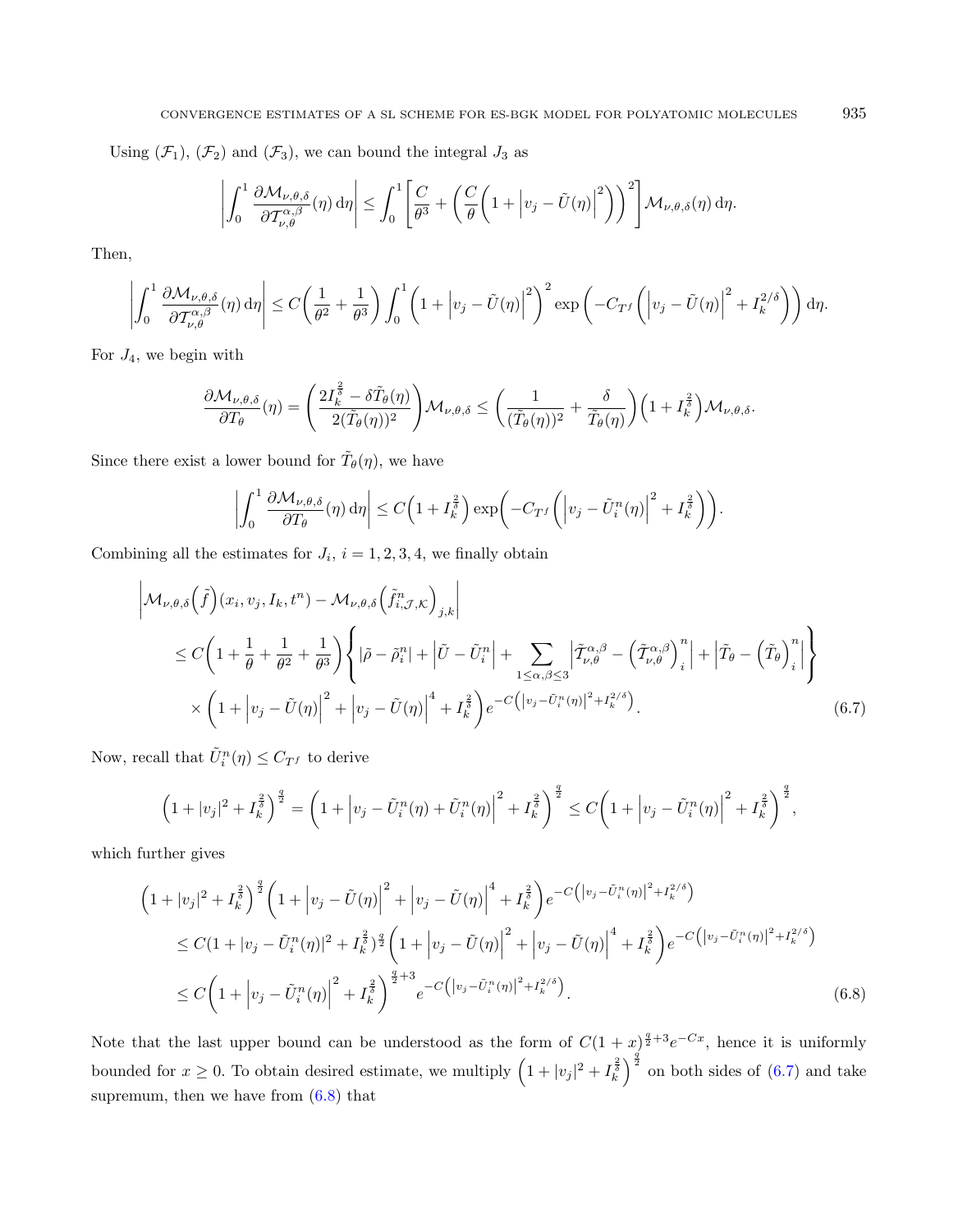$$
\mathcal{M}_{\nu,\theta,\delta}\left(\tilde{f}\right)(x_i, v_j, I_k, t^n) - \mathcal{M}_{\nu,\theta,\delta}\left(\tilde{f}_{i,\mathcal{J},\mathcal{K}}^n\right)_{j,k}\Big\|_{L^{\infty}_{\tilde{q}}}
$$
\n
$$
\leq C\left(1 + \frac{1}{\theta} + \frac{1}{\theta^2} + \frac{1}{\theta^3}\right) \left\{|\tilde{\rho} - \tilde{\rho}_i^n| + \left|\tilde{U} - \tilde{U}_i^n\right| + \sum_{1 \leq \alpha,\beta \leq 3} \left|\tilde{\mathcal{I}}_{\nu,\theta}^{\alpha,\beta} - \left(\tilde{\mathcal{I}}_{\nu,\theta}^{\alpha,\beta}\right)_i^n\right| + \left|\tilde{\mathcal{I}}_{\theta} - \left(\tilde{\mathcal{I}}_{\theta}\right)_i^n\right|\right\}.
$$

<span id="page-43-0"></span>This, together with Lemma [6.3,](#page-36-0) gives the desired estimate.  $\Box$ 

# 7. Proof of Theorem [3.2](#page-12-0)

Here, we prove our main theorem. We first subtract  $(5.1)$  from  $(2.14)$  and take  $L_q^{\infty}$ -norm:

$$
||f^{n+1} - f(t^{n+1})||_{L_q^{\infty}} = \frac{\kappa}{\kappa + A_{\nu,\theta}\Delta t} ||\tilde{f}^n - \tilde{f}(t^n)||_{L_q^{\infty}} + \frac{A_{\nu,\theta}\Delta t}{\kappa + A_{\nu,\theta}\Delta t} ||\mathcal{M}_{\nu,\theta,\delta}(\tilde{f}^n) - \mathcal{M}_{\nu,\theta,\delta}(\tilde{f})(t^n)||_{L_q^{\infty}}
$$
  
+ 
$$
\frac{A_{\nu,\theta}}{\kappa + A_{\nu,\theta}\Delta t} ||R_1||_{L_q^{\infty}} + \frac{A_{\nu,\theta}}{\kappa + A_{\nu,\theta}\Delta t} ||R_2||_{L_q^{\infty}}.
$$

Next, we recall Lemmas [5.6,](#page-31-0) [6.1](#page-32-1) and Proposition [6.4:](#page-38-0)

$$
||R_1||_{L_q^{\infty}} + ||R_2||_{L_q^{\infty}} \le C(\Delta t)^2,
$$
  

$$
\left\|\tilde{f}(t^n) - \tilde{f}^n\right\|_{L_q^{\infty}} \le ||f(t^n) - f^n||_{L_q^{\infty}} + C(\Delta x)^2,
$$
  

$$
\left\|\mathcal{M}_{\nu,\theta,\delta}\left(\tilde{f}(t^n)\right) - \mathcal{M}_{\nu,\theta,\delta}\left(\tilde{f}^n\right)\right\|_{L_q^{\infty}} \le C\Big(\|f(t^n) - f^n\|_{L_q^{\infty}} + \{(\Delta x)^2 + \Delta v + \Delta I + \Delta v \Delta t\}\Big),
$$

where C is a constant which can be bounded regardless of the values of  $\Delta t$ . From these estimates, we obtain

$$
||f^{n+1} - f(t^{n+1})||_{L_q^{\infty}} \le \frac{\kappa + CA_{\nu,\theta}\Delta t}{\kappa + A_{\nu,\theta}\Delta t} ||f(t^n) - f^n||_{L_q^{\infty}}
$$
  
+ 
$$
\frac{C}{\kappa + A_{\nu,\theta}\Delta t} (\kappa(\Delta x)^2 + A_{\nu,\theta}\Delta t((\Delta x)^2 + \Delta v + \Delta I + \Delta v\Delta t + \Delta t)). \tag{7.1}
$$

For the sake of simplicity, we introduce

$$
\Gamma_n := \|f^n - f(t^n)\|_{L_q^{\infty}}
$$

and

$$
P(\Delta x, \Delta v, \Delta I, \Delta t) := \frac{C}{\kappa + A_{\nu,\theta}\Delta t} \big(\kappa(\Delta x)^2 + A_{\nu,\theta}\Delta t\big((\Delta x)^2 + \Delta v + \Delta I + \Delta v\Delta t + \Delta t\big)\big).
$$

Then, using

$$
\frac{\kappa + CA_{\nu,\theta}\Delta t}{\kappa + A_{\nu,\theta}\Delta t} = 1 + \frac{(C-1)A_{\nu,\theta}\Delta t}{\kappa + A_{\nu,\theta}\Delta t} \le 1 + \frac{CA_{\nu,\theta}\Delta t}{\kappa + A_{\nu,\theta}\Delta t} = 1 + Q\Delta t
$$

we write [\(7.1\)](#page-43-1) in a recurrence form as follows:

$$
\Gamma_{n+1} \le (1 + Q\Delta t)\Gamma_n + P(\Delta x, \Delta v, \Delta I, \Delta t)
$$

where  $Q := \frac{CA_{\nu,\theta}}{A_{\nu,\theta}}$  $\frac{CA_{\nu,\theta}}{\kappa+A_{\nu,\theta}\Delta t}$ . Since it is assumed that there is no error in the initial step:

$$
\Gamma_0 = ||f^0 - f(t^0)||_{L_q^{\infty}} = 0,
$$

we have from  $n\Delta t \leq N_t \Delta t = T^f$  that

 $\blacksquare$ 

<span id="page-43-1"></span>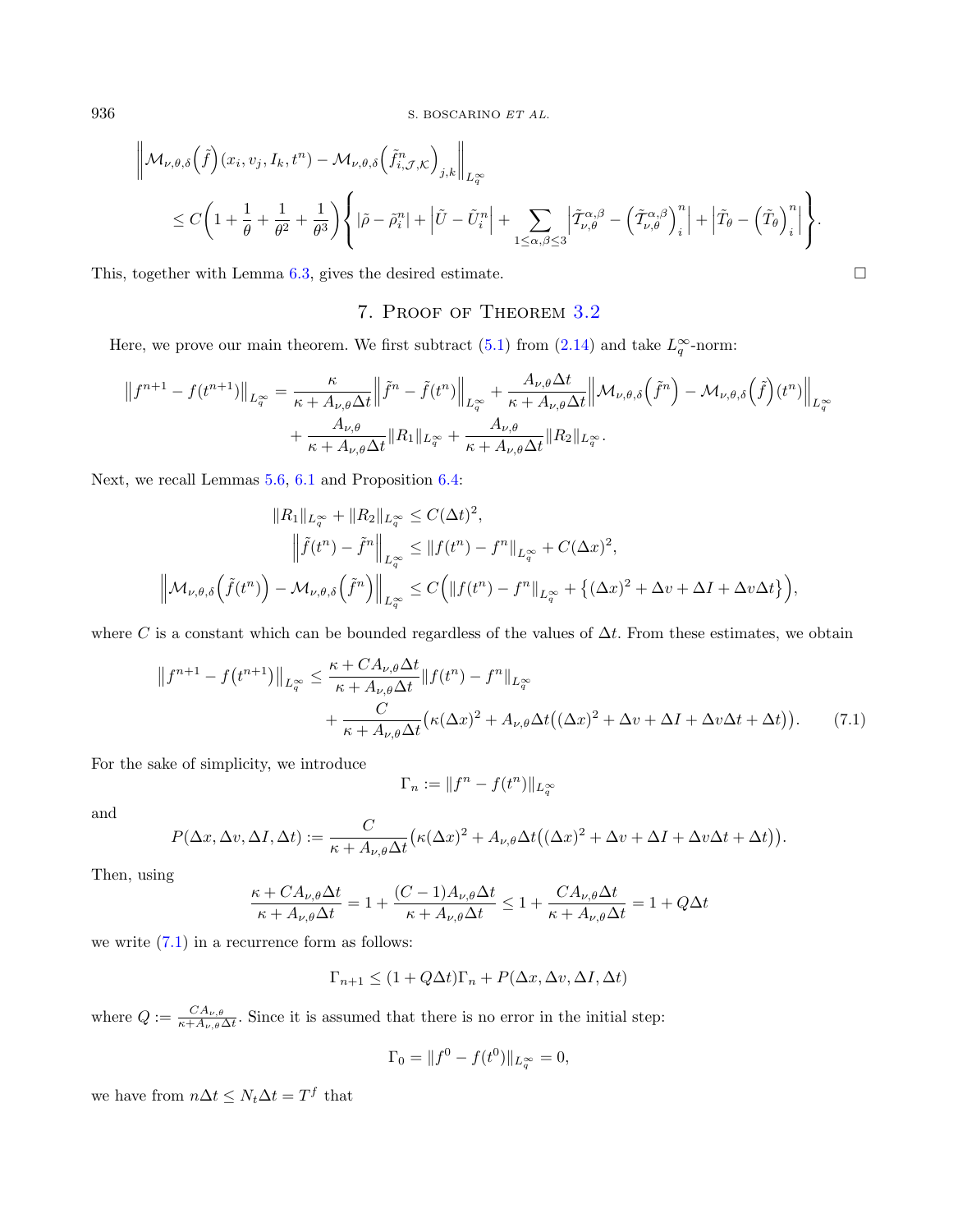$$
\Gamma_{n+1} \le (1 + Q\Delta t)^{n+1} \Gamma_0 + \sum_{k=0}^n (1 + Q\Delta t)^k P(\Delta x, \Delta v, \Delta I, \Delta t)
$$
  

$$
\le \frac{(1 + Q\Delta t)^{N_t} - 1}{(1 + Q\Delta t) - 1} P(\Delta x, \Delta v, \Delta I, \Delta t)
$$
  

$$
\le \frac{1}{Q\Delta t} e^{Q^{T^f}} P(\Delta x, \Delta v, \Delta I, \Delta t).
$$

In the last line, we use  $(1+x)^n \le e^{nx}$ . Using  $\Delta v < \frac{1}{2}$  and

$$
\frac{P(\Delta x, \Delta v, \Delta I, \Delta t)}{\Delta t} \le \frac{C(\kappa + A_{\nu,\theta})}{\kappa + A_{\nu,\theta}\Delta t} \bigg( \frac{(\Delta x)^2}{\Delta t} + (\Delta x)^2 + \Delta v + \Delta I + \Delta v \Delta t + \Delta t \bigg),
$$

we derive

$$
\Gamma_{n+1} \leq \frac{2}{Q} e^{Q T^f} \frac{C(\kappa + A_{\nu,\theta})}{\kappa + A_{\nu,\theta} \Delta t} \left( \frac{(\Delta x)^2}{\Delta t} + (\Delta x)^2 + \Delta v + \Delta I + \Delta t \right).
$$

This completes the proof.

## <span id="page-44-0"></span>8. Conclusion

In this paper, we present an implicit semi-Lagrangian scheme for the ES-BGK model for polyatomic gases. The main result is the convergence estimate of the scheme using argument previously adopted in [\[41\]](#page-49-6) for BGK model and [\[42\]](#page-49-4) for ES-BGK model for monatomic gas. For the proof of convergence estimate, the lower bound estimate for polyatomic temperature is crucially used to prevent the discrete polyatomic ellipsoidal Gaussian from degenerating into Dirac delta. The restriction of our result is that convergence estimate holds for fixed value of Knudsen number and relaxation parameter  $\theta$ . Our proof covers the biatomic molecules with no vibrational degree of freedom. In future work we shall try to remove some of these restrictions, in particular we plan to make use of the asymptotic preserving property of the method to obtain a convergence estimate which is uniform in the Knudsen number.

## Appendix A. Technical lemmas

Here, we present several technical lemmas.

**Lemma A.1.** The discrete solution  $f^n$  and  $\tilde{f}^n$  satisfies

$$
\left\|\tilde{f}^0\right\|_{L^\infty_q}\leq \|f_0\|_{L^\infty_q},\quad\text{for }n=0,
$$
  

$$
\left\|\tilde{f}^n\right\|_{L^\infty_q}\leq \|f^n\|_{L^\infty_q},\quad\text{for }n\geq 1.
$$

*Proof.* For  $n = 0$ , we recall that no initial errors are assumed. Then,

$$
\left\| \tilde{f}^{0} \right\|_{L^{\infty}_{q}} = \sup_{i,j,k} \left| \tilde{f}_{i,j,k}^{0} \left( 1 + |v_{j}|^{2} + I_{k}^{\frac{2}{\delta}} \right)^{\frac{q}{2}} \right|
$$
  
\n
$$
= \sup_{i,j,k} \left| f_{0} (x_{i} - v_{j}^{1} \Delta t, v_{j}, I_{k}) \left( 1 + |v_{j}|^{2} + I_{k}^{\frac{2}{\delta}} \right)^{\frac{q}{2}} \right|
$$
  
\n
$$
\leq \sup_{x,v,I} \left| f_{0} (x - v^{1} \Delta t, v, I) \left( 1 + |v|^{2} + I^{\frac{2}{\delta}} \right)^{\frac{q}{2}} \right|
$$
  
\n
$$
= \| f_{0} \|_{L^{\infty}_{q}}.
$$

For  $n \geq 1$ , we use  $(2.1)$  to obtain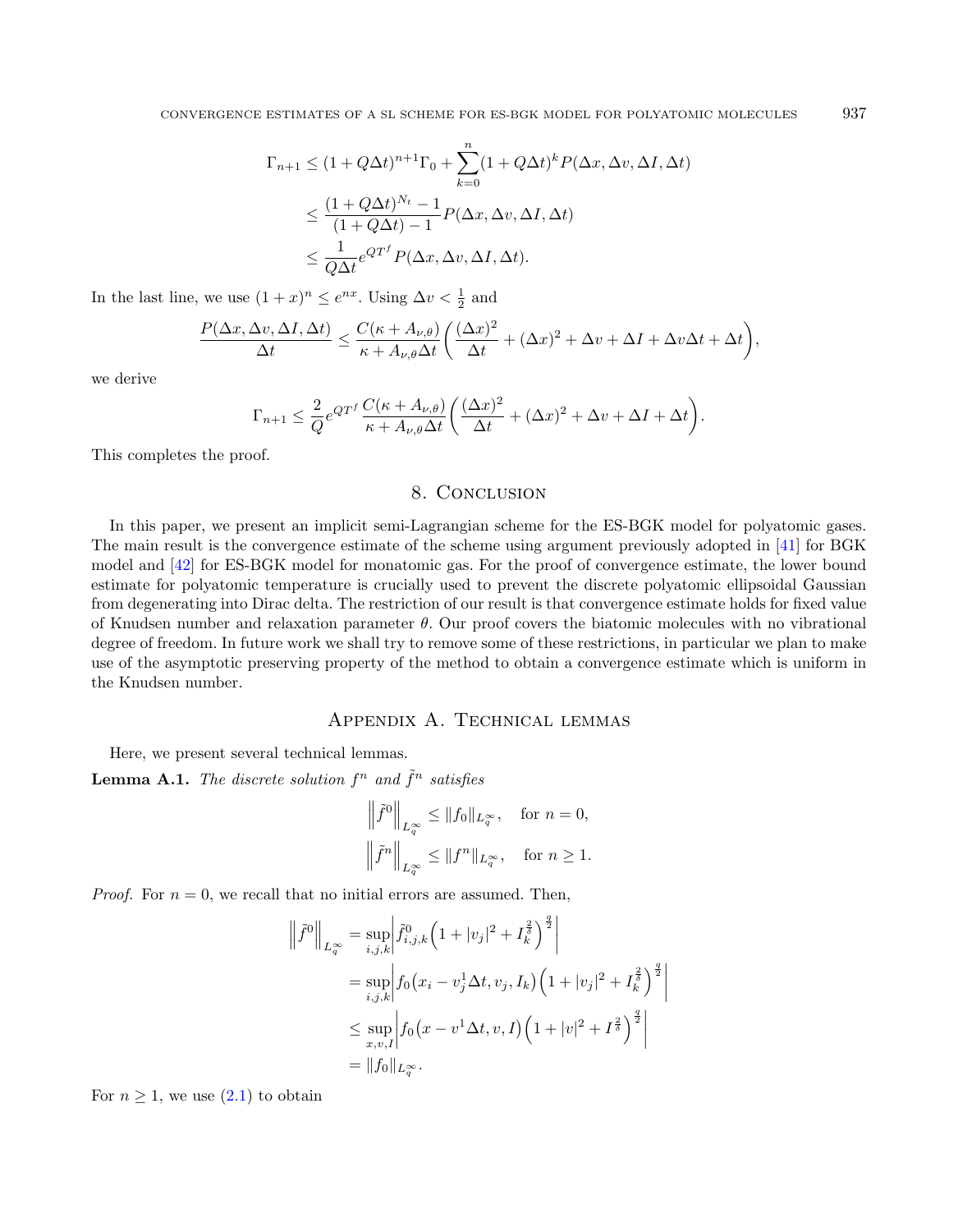$$
\left\| \tilde{f}^{n} \right\|_{L_{q}^{\infty}} = \sup_{i,j,k} \left| \tilde{f}_{i,j,k}^{n} \left( 1 + |v_{j}|^{2} + I_{k}^{\frac{2}{\delta}} \right)^{\frac{q}{2}} \right|
$$
  
\n
$$
= \sup_{i,j,k} \left| \left( a_{j} f_{s,j,k}^{n} + (1 - a_{j}) f_{s+1,j,k}^{n} \right) \left( 1 + |v_{j}|^{2} + I_{k}^{\frac{2}{\delta}} \right)^{\frac{q}{2}} \right|
$$
  
\n
$$
\leq \sup_{i,j,k} \left| f_{i,j,k}^{n} \left( 1 + |v_{j}|^{2} + I^{\frac{2}{\delta}} \right)^{\frac{q}{2}} \right|,
$$

where the index s is determined as in  $(2.1)$  for each i, j, and the last inequality follows from the inequalities  $0 < a_j \leq 1$ . This completes the proof.

In the following lemma, we establish the equivalent relations for  $(\tilde{\mathcal{T}}_{\nu,\theta})_{i}^{n}$  and  $(\tilde{\mathcal{T}}_{\theta})_{i}^{n}$ .

<span id="page-45-0"></span>**Lemma A.2.** Let  $\delta > 0$ ,  $-1/2 < \nu < 1$  and  $0 < \theta \le 1$ . Suppose  $\tilde{f}_{i,j,k}^n > 0$  and  $\tilde{\rho}_i^n > 0$ . Then, the discrete  $temperature\,\, tensor\,\left(\tilde{\mathcal{I}}_{\nu,\theta}\right)_i^n\,\,and\,\,relaxation\,\,temperature\,\left(\tilde{T}_{\theta}\right)_i^n$ satisfy the following estimates:<br> $i$ 

$$
(1) \ \lambda \theta \left(\tilde{T}_{\delta}\right)_{i}^{n} I d \leq \left(\tilde{T}_{\nu,\theta}\right)_{i}^{n} \leq \frac{1}{3} \lambda C_{\nu} \{3 + \delta(1-\theta)\} \left(\tilde{T}_{\delta}\right)_{i}^{n} I d,
$$
\n
$$
(2) \ \theta \left(\tilde{T}_{\delta}\right)_{i}^{n} \leq \left(\tilde{T}_{\theta}\right)_{i}^{n} \leq \frac{1}{\delta} \{ \delta + 3(1-\theta) \} \left(\tilde{T}_{\delta}\right)_{i}^{n},
$$

where  $C_{\nu} = \max\{1 - \nu, 1 + 2\nu\}$  and  $\lambda \equiv \frac{\kappa + A_{\nu,\theta} \Delta t}{\Delta t + \kappa}$ .

**Remark A.3.** In the inequalities (1), the relation  $A \leq B$  for  $3 \times 3$  matrices A and B means that  $B - A$  is positive definite, *i.e.*,  $k^{\top} (B - A) k \geq 0$  for all  $k \equiv (k^1, k^2, k^3)^{\top} \in \mathbb{R}^3$ . That is,

$$
\lambda \theta \left(\tilde{T}_{\delta}\right)_i^n \leq \min_{|k|=1} k^{\top} \left(\tilde{T}_{\nu,\theta}\right)_i^n k \leq \max_{|k|=1} k^{\top} \left(\tilde{T}_{\nu,\theta}\right)_i^n k \leq \frac{1}{3} \lambda C_{\nu} \left\{3 + \delta(1-\theta)\right\} \left(\tilde{T}_{\delta}\right)_i^n.
$$

This further imposes that eigenvalues of  $\left(\tilde{T}_{\nu,\theta}\right)_i^n$  lie between  $\lambda\theta\left(\tilde{T}_\delta\right)_i^n$  $\int_{i}^{n}$  and  $\frac{1}{3}\lambda C_{\nu}\left\{3+\delta(1-\theta)\right\}\left(\tilde{T}_{\delta}\right)_{i}^{n}$  $i$ , hence,

$$
\left(\lambda\theta\left(\tilde{T}_{\delta}\right)_{i}^{n}\right)^{3} \leq \det\left(\tilde{T}_{\nu,\theta}\right)_{i}^{n} \leq \left(\frac{1}{3}\lambda C_{\nu}\left\{3+\delta(1-\theta)\right\}\left(\tilde{T}_{\delta}\right)_{i}^{n}\right)^{3}
$$

*Proof.* (1) The estimate for  $(\tilde{\mathcal{T}}_{\nu,\theta})_i^n$ : for  $k \in \mathbb{R}^3$ , recall the definition of  $(\tilde{\mathcal{T}}_{\nu,\theta})_i^n$  in [\(2.12\)](#page-10-0) to have

$$
k^{\top} \Big\{ \tilde{\rho}_i^n \Big( \tilde{\mathcal{T}}_{\nu,\theta} \Big)_i^n \Big\} k = k^{\top} \Bigg\{ \lambda \theta \Bigg[ \frac{2}{3+\delta} \sum_{j,k} \tilde{f}_{i,j,k}^n \Bigg( \frac{\big| v_j - \tilde{U}_i^n \big|^2}{2} + I^{\frac{2}{\delta}} \Bigg) (\Delta v)^3 \Delta I \Bigg] I d \Bigg\} k + k^{\top} \Bigg\{ \lambda (1-\theta)(1-\nu) \Bigg[ \frac{2}{3} \sum_{j,k} \tilde{f}_{i,j,k}^n \frac{\big| v_j - \tilde{U}_i^n \big|^2}{2} (\Delta v)^3 \Delta I \Bigg] I d \Bigg\} k + k^{\top} \Bigg\{ (1-\theta) \bar{\nu} \sum_{j,k} \tilde{f}_{i,j,k}^n \Big( v_j - \tilde{U}_i^n \Big) \otimes \Big( v_j - \tilde{U}_i^n \Big) (\Delta v)^3 \Delta I \Bigg\} k \equiv R_1 + R_2 + R_3.
$$
\n(A.1)

<span id="page-45-1"></span>.

Depending on the range of  $\nu$ , we respectively estimate the upper and lower bounds of  $k^{\top} \Big\{\tilde{\rho}_i^n \Big(\tilde{\mathcal{T}}_{\nu,\theta}\Big)_i^n$  $\}k$  in [\(A.1\)](#page-45-1) as follows: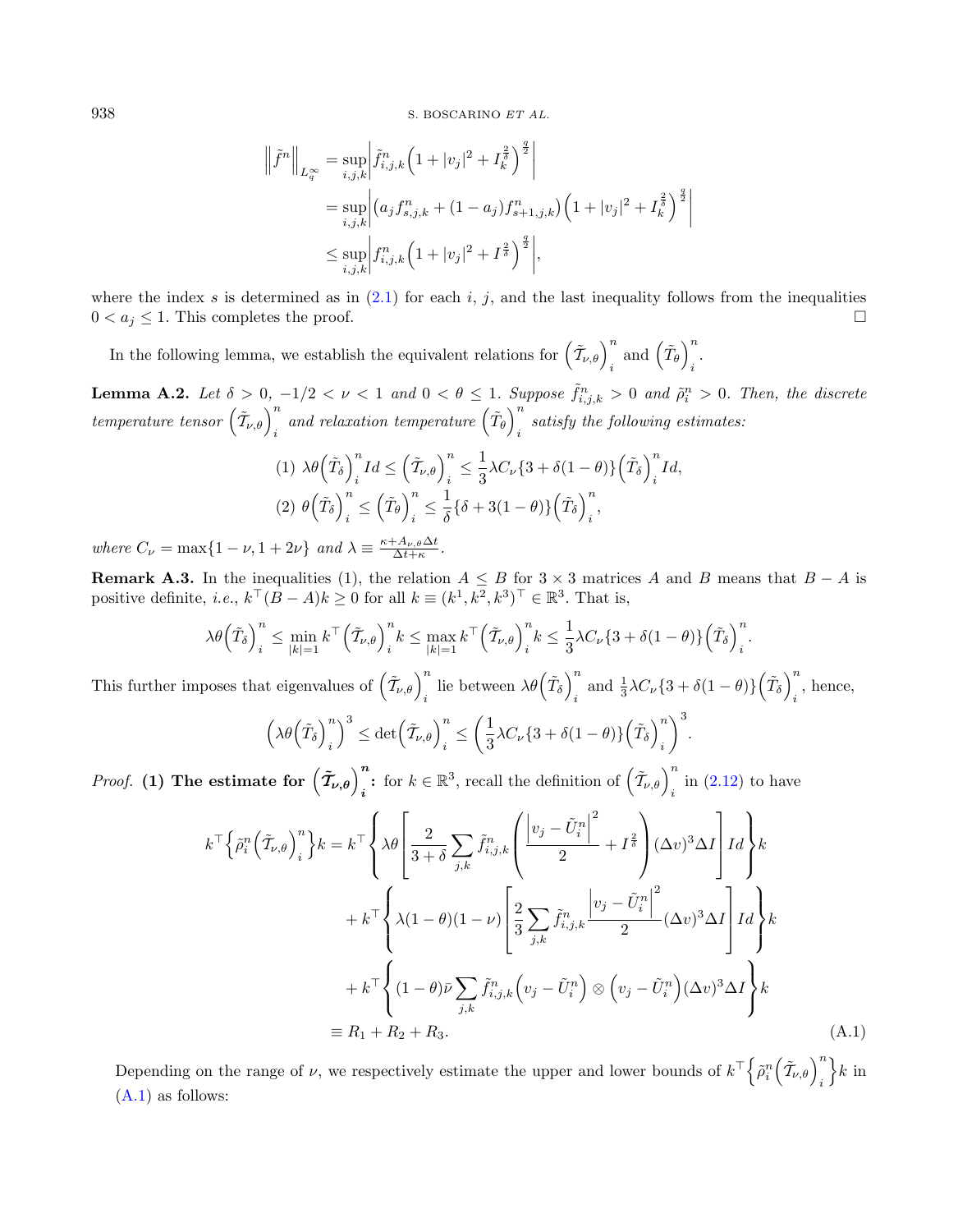#### $(1-1)$  Upper bound estimate of  $(A.1)$ :

(1-1-1)  $0 < \nu < 1$ : we first simplify  $R_3$  by using the following identity:

$$
k^{\top} \left(v_j - \tilde{U}_i^n\right) \otimes \left(v_j - \tilde{U}_i^n\right) k = \left(k \cdot \left(v_j - \tilde{U}_i^n\right)\right)^2,
$$

and use the Cauchy–Schwartz inequality as follows:

$$
\sum_{j,k} \tilde{f}_{i,j,k}^n \left( k \cdot \left( v_j - \tilde{U}_i^n \right) \right)^2 (\Delta v)^3 \Delta I \le \sum_{j,k} \tilde{f}_{i,j,k}^n \left| v_j - \tilde{U}_i^n \right|^2 (\Delta v)^3 \Delta I |k|^2 \le 3 \tilde{\rho}_i^n \left( \tilde{T}_{\text{tr}} \right)_i^n |k|^2.
$$

Then, the upper bound of  $(A.1)$  is given by

$$
k^{\top} \Big\{ \tilde{\rho}_i^n \Big( \tilde{T}_{\nu,\theta} \Big)^n_i \Big\} k \leq \lambda \theta \tilde{\rho}_i^n \Big( \tilde{T}_{\delta} \Big)^n_i |k|^2 + \lambda (1 - \theta)(1 - \nu) \tilde{\rho}_i^n \Big( \tilde{T}_{\rm tr} \Big)^n_i |k|^2 + 3(1 - \theta) \bar{\nu} \tilde{\rho}_i^n \Big( \tilde{T}_{\rm tr} \Big)^n_i |k|^2
$$
  

$$
\leq \lambda (1 + 2\nu) \tilde{\rho}_i^n \Big\{ \theta \Big( \tilde{T}_{\delta} \Big)^n_i + (1 - \theta) \Big( \tilde{T}_{\rm tr} \Big)^n_i \Big\} |k|^2.
$$
 (A.2)

In the last line, we use  $0 < \bar{\nu} = \frac{\kappa \nu}{\Delta t + \kappa} \leq \nu$  and  $\lambda > 1$ .  $(1-1-2)$   $-1/2 < \nu \leq 0$ : in this case, we have  $\bar{\nu} \leq 0$ . Then,  $(A.1)$  becomes

$$
k^{\top} \left\{ \tilde{\rho}_i^n \left( \tilde{\mathcal{T}}_{\nu,\theta} \right)_i^n \right\} k \leq \lambda \left\{ \theta \tilde{\rho}_i^n \left( \tilde{\mathcal{T}}_{\delta} \right)_i^n |k|^2 + (1 - \theta)(1 - \nu) \tilde{\rho}_i^n \left( \tilde{\mathcal{T}}_{\text{tr}} \right)_i^n |k|^2 \right\}
$$
  

$$
\leq \lambda (1 - \nu) \tilde{\rho}_i^n \left\{ \theta \left( \tilde{\mathcal{T}}_{\delta} \right)_i^n + (1 - \theta) \left( \tilde{\mathcal{T}}_{\text{tr}} \right)_i^n \right\} |k|^2.
$$
 (A.3)

Combine [\(A.2\)](#page-46-0) and [\(A.3\)](#page-46-1) and divide both sides of [\(A.1\)](#page-45-1) by  $\tilde{\rho}_i^n > 0$  to derive

$$
k^{\top} \left(\tilde{T}_{\nu,\theta}\right)_i^n k \le \max\{1-\nu, 1+2\nu\} \lambda \left\{ (1-\theta) \left(\tilde{T}_{\rm tr}\right)_i^n + \theta \left(\tilde{T}_{\delta}\right)_i^n \right\} |k|^2. \tag{A.4}
$$

Now, we recall the definition of  $(\tilde{T}_{\delta})^n$ in  $(2.3)$  to obtain

$$
\left(\tilde{T}_{\delta}\right)^n_{i} = \frac{3}{3+\delta} \left(\tilde{T}_{tr}\right)^n_{i} + \frac{\delta}{3+\delta} \left(\tilde{T}_{I,\delta}\right)^n_{i} \ge \frac{3}{3+\delta} \left(\tilde{T}_{tr}\right)^n_{i},
$$

which, together with  $(A.4)$ , leads to

$$
k^{\top} \left(\tilde{T}_{\nu,\theta}\right)_i^n k \leq \frac{1}{3} \max\{1-\nu, 1+2\nu\} \lambda \{3+\delta(1-\theta)\} \left(\tilde{T}_{\delta}\right)_i^n |k|^2.
$$

#### $(1-2)$  Lower bound estimate of  $(A.1)$ :

(1-2-1)  $0 < \nu < 1$ : the summation  $R_2 + R_3$  in [\(A.1\)](#page-45-1) satisfies

$$
R_2 + R_3 = k^{\top} \left\{ \lambda (1 - \theta)(1 - \nu) \left[ \frac{2}{3} \sum_{j,k} \tilde{f}_{i,j,k}^n \frac{\left| v_j - \tilde{U}_i^n \right|^2}{2} (\Delta v)^3 \Delta I \right] I d \right\} k
$$
  
+ 
$$
(1 - \theta) \bar{\nu} \sum_{j,k} \tilde{f}_{i,j,k}^n \left( k \cdot \left( v_j - \tilde{U}_i^n \right) \right)^2 (\Delta v)^3 \Delta I
$$
  

$$
\geq k^{\top} \left\{ \lambda (1 - \theta)(1 - \nu) \tilde{\rho}_i^n \left( \tilde{T}_{tr} \right)_i^n I d \right\} k
$$
  

$$
\geq \frac{\kappa}{\Delta t + \kappa} (1 - \theta)(1 - \nu) k^{\top} \left\{ \tilde{\rho}_i^n \left( \tilde{T}_{tr} \right)_i^n I d \right\} k.
$$

In the last line, we use  $\lambda = \frac{\kappa + A_{\nu,\theta} \Delta t}{\Delta t + \kappa} \ge \frac{\kappa}{\Delta t + \kappa}$  with  $A_{\nu,\theta} = 1/(1 - \nu + \nu\theta) > 0$ .

<span id="page-46-2"></span><span id="page-46-1"></span><span id="page-46-0"></span>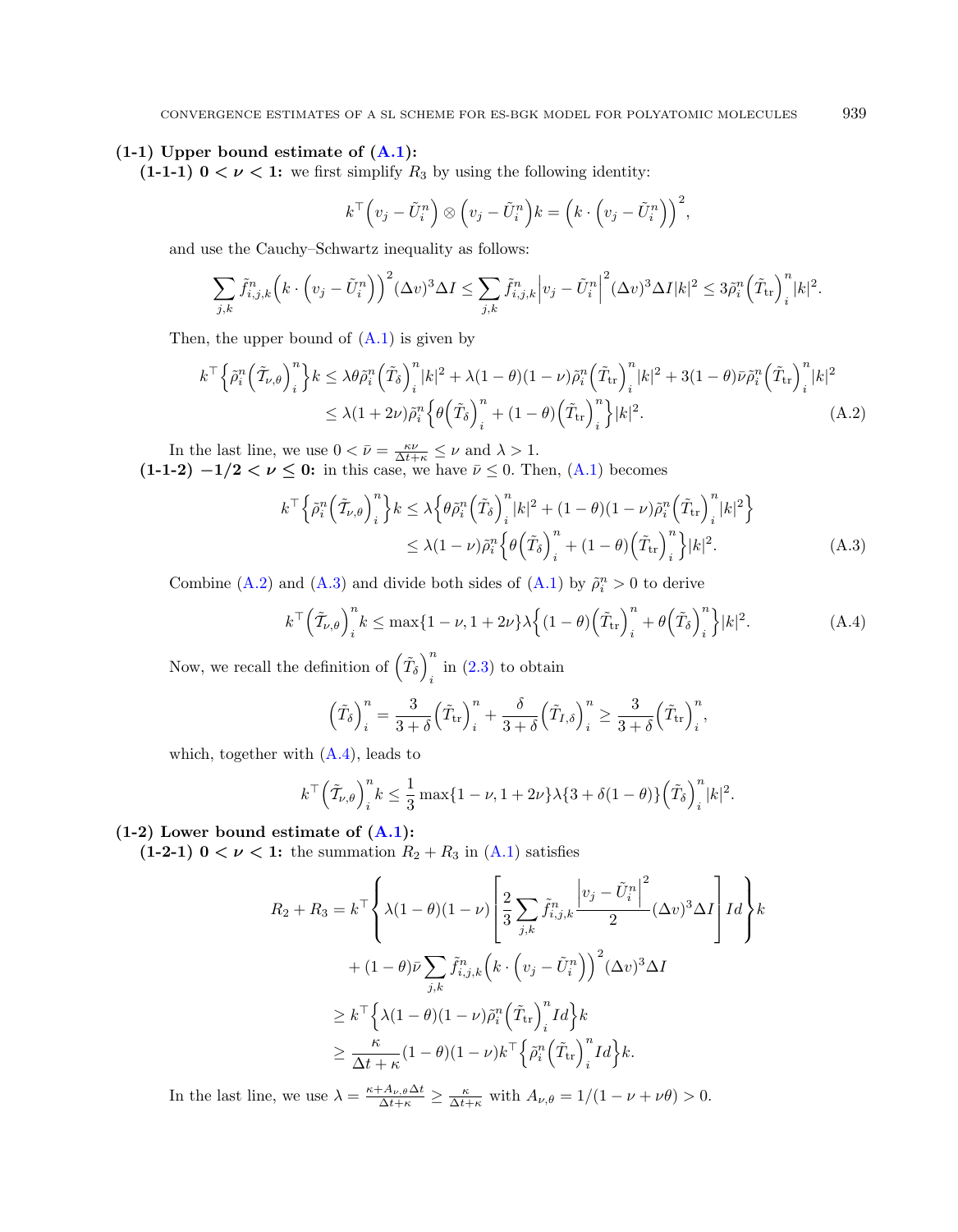$(1-2-2)$   $-1/2 < \nu \leq 0$ : In this range of  $\nu$ , we have  $\lambda > 0$ . Then,

$$
R_2 + R_3 = k^{\top} \left\{ (\lambda(1 - \theta)(1 - \nu)) \left[ \frac{2}{3} \sum_{j,k} \tilde{f}_{i,j,k}^n \frac{\left| v_j - \tilde{U}_i^n \right|^2}{2} (\Delta v)^3 \Delta I \right] I d \right\} k
$$
  
+ 
$$
k^{\top} \left\{ (1 - \theta) \bar{\nu} \sum_{j,k} \tilde{f}_{i,j,k}^n \left( v_j - \tilde{U}_i^n \right) \cdot \left( v_j - \tilde{U}_i^n \right) (\Delta v)^3 \Delta I \right\} k
$$
  

$$
\geq k^{\top} \left\{ \left( \frac{\kappa}{\Delta t + \kappa} (1 - \theta)(1 - \nu) \right) \tilde{\rho}_i^n \left( \tilde{T}_{tr} \right)_i^n I d \right\} k + k^{\top} \left\{ \frac{3\kappa}{\Delta t + \kappa} (1 - \theta) \nu \tilde{\rho}_i^n \left( \tilde{T}_{tr} \right)_i^n I d \right\} k
$$
  

$$
= \frac{\kappa}{\Delta t + \kappa} (1 - \theta)(1 + 2\nu) \tilde{\rho}_i^n \left( \tilde{T}_{tr} \right)_i^n |k|^2.
$$

Since  $R_2 + R_3 \geq 0$  for  $-1/2 < \nu < 1$ , we can conclude that

$$
k^{\top} \Big\{ \tilde{\rho}_i^n \Big( \tilde{T}_{\nu,\theta} \Big)^n_i \Big\} k \geq \lambda \theta \tilde{\rho}_i^n \Big( \tilde{T}_{\delta} \Big)^n_i |k|^2 + R_2 + R_3 \geq \lambda \theta \tilde{\rho}_i^n \Big( \tilde{T}_{\delta} \Big)^n_i |k|^2.
$$

(2) The estimate for  $\left(\tilde{T}_{\theta}\right)^n$ **<sup>n</sup>**: note that  $(\tilde{T}_{tr})_i^n \geq 0$ , which gives

$$
\left(\tilde{T}_{\delta}\right)_{i}^{n} = \frac{3}{3+\delta} \left(\tilde{T}_{tr}\right)_{i}^{n} + \frac{\delta}{3+\delta} \left(\tilde{T}_{I,\delta}\right)_{i}^{n} \ge \frac{\delta}{3+\delta} \left(\tilde{T}_{I,\delta}\right)_{i}^{n}.
$$

Then,

$$
\left(\tilde{T}_{\theta}\right)_{i}^{n} = (1 - \theta)\left(\tilde{T}_{I,\delta}\right)_{i}^{n} + \theta\left(\tilde{T}_{\delta}\right)_{i}^{n}
$$
\n
$$
\leq (1 - \theta)\left(\frac{3 + \delta}{\delta}\left(\tilde{T}_{\delta}\right)_{i}^{n}\right) + \theta\left(\tilde{T}_{\delta}\right)_{i}^{n} = \frac{1}{\delta}\left\{\delta + 3(1 - \theta)\right\}\left(\tilde{T}_{\delta}\right)_{i}^{n}.
$$

Also, from  $(\tilde{T}_{I,\delta})_i^n > 0$ , we have

$$
\left(\tilde{T}_{\theta}\right)^n_i = (1-\theta)\left(\tilde{T}_{I,\delta}\right)^n_i + \theta\left(\tilde{T}_{\delta}\right)^n_i \ge \theta\left(\tilde{T}_{\delta}\right)^n_i.
$$

<span id="page-47-1"></span>This completes the proof.

 $\Box$ 

<span id="page-47-0"></span>Acknowledgements. S.-Y. Cho has been supported by ITN-ETN Horizon 2020 Project ModCompShock, Modeling and Computation on Shocks and Interfaces, Project Reference 642768. S.-B. Yun has been supported by Samsung Science and Technology Foundation under Project Number SSTF-BA1801-02. All the authors would like to thank the Italian Ministry of Instruction, University and Research (MIUR) to support this research with funds coming from PRIN Project 2017 (No. 2017KKJP4X entitled "Innovative numerical methods for evolutionary partial differential equations and applications"). S. Boscarino has been supported by the University of Catania ("Piano della Ricerca 2016/2018, Linea di intervento 2"). S. Boscarino and G. Russo are members of the INdAM Research group GNCS.

#### **REFERENCES**

- [1] P. Andries, J.-F. Bourgat, P. Le Tallec and B. Perthame, Numerical comparison between the Boltzmann and ES-BGK models for rarefied gases. Comput. Methods Appl. Mech. Eng. 191 (2002) 3369–3390.
- [2] P. Andries, P. Le Tallec, J.-P. Perlat and B. Perthame, The Gaussian-BGK model of Boltzmann equation with small Prandtl number. Eur. J. Mech. B Fluids 19 (2000) 813–830.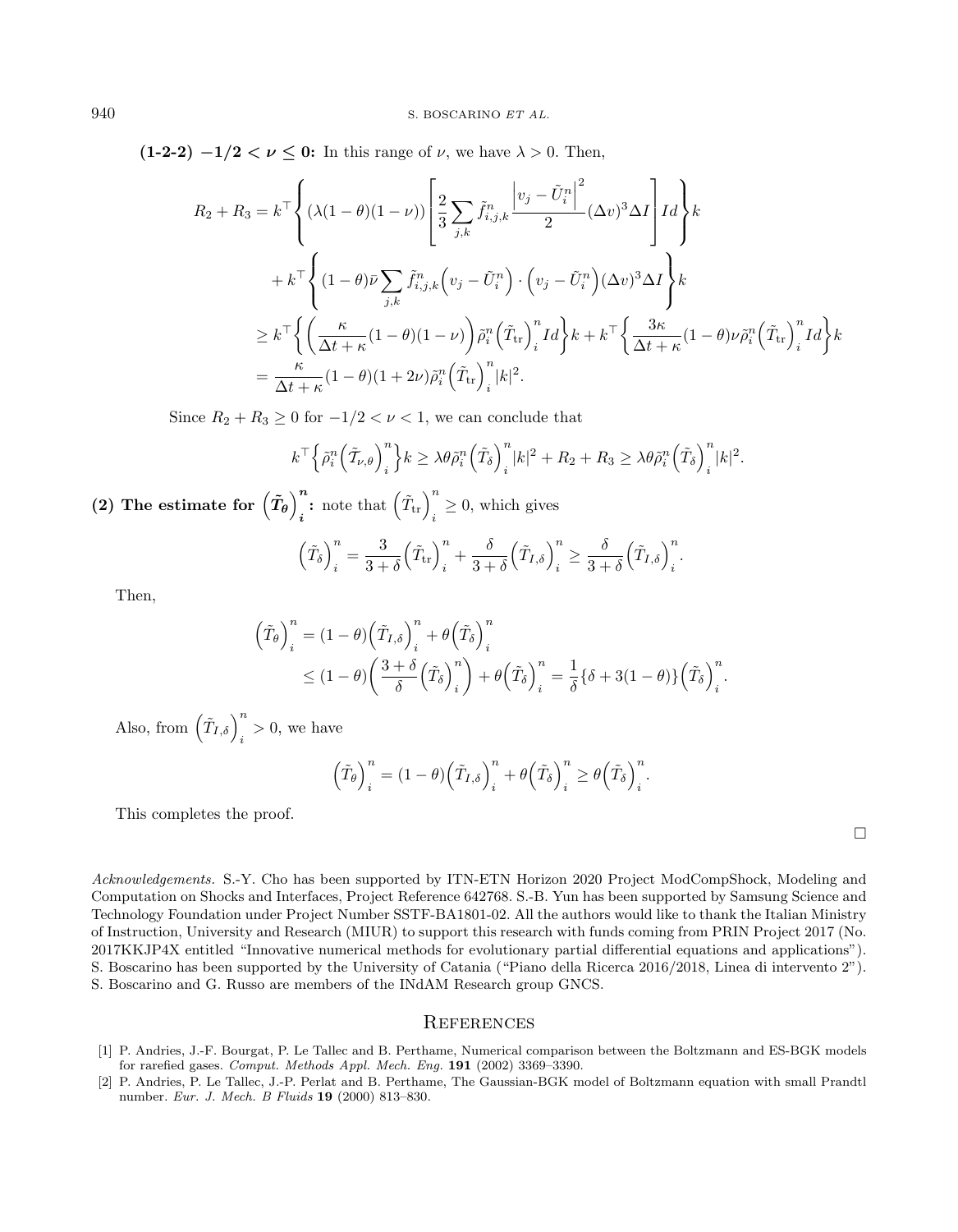- <span id="page-48-25"></span><span id="page-48-24"></span><span id="page-48-21"></span><span id="page-48-15"></span><span id="page-48-14"></span><span id="page-48-7"></span><span id="page-48-5"></span><span id="page-48-2"></span><span id="page-48-1"></span><span id="page-48-0"></span>[3] C. Baranger, Y. Dauvois, G. Marois, J. Mathé, J. Mathiaud and L. Mieussens, A BGK model for high temperature rarefied gas flows. Eur. J. Mech.- $B/Fluids$  80 (2020) 1–12.
- <span id="page-48-23"></span>[4] F. Bernard, A. Iollo and G. Puppo, BGK polyatomic model for rarefied flows. J. Sci. Comput. **78** (2019) 1893-1916.
- [5] P.L. Bhatnagar, E.P. Gross and M. Krook, A model for collision processes in gases. Small amplitude process in charged and neutral one-component systems. Phys. Rev. 94 (1954) 511–525.
- <span id="page-48-22"></span>[6] S. Boscarino, S.Y. Cho, M. Groppi and G. Russo, BGK models for inert mixtures: comparison and applications. Kinet. Relat. Models. 14 (2021) 895–928.
- <span id="page-48-32"></span><span id="page-48-27"></span>[7] S. Boscarino, S.-Y. Cho, G. Russo and S.-B. Yun, High order conservative Semi-Lagrangian scheme for the BGK model of the Boltzmann equation. *Commun. Comput. Phys.* 29 (2021) 1–56.
- <span id="page-48-30"></span>[8] S. Brull and J. Schneider, A new approach for the ellipsoidal statistical model. Contin. Mech. Thermodyn. 20 (2008) 63–74.
- <span id="page-48-19"></span>[9] S. Brull and J. Schneider, On the ellipsoidal statistical model for polyatomic gases. Contin. Mech. Thermodyn. 20 (2009) 489–508.
- <span id="page-48-28"></span>[10] R.E. Caflisch, S. Jin and G. Russo, Uniformly accurate schemes for hyperbolic systems with relaxation. SIAM J. Numer. Anal. 34 (1997) 246–281.
- <span id="page-48-33"></span>[11] Z. Cai and R. Li, The NRxx method for polyatomic gases. J. Comput. Phys. 267 (2014) 63–91.
- [12] S.Y. Cho, S. Boscarino, M. Groppi and G. Russo, Conservative semi-Lagrangian schemes for a general consistent BGK model for inert gas mixtures. Preprint: [arXiv:2012.02497](https://arxiv.org/abs/2012.02497) (2020).
- <span id="page-48-20"></span>[13] S.Y. Cho, S. Boscarino, G. Russo and S.-B. Yun, Conservative semi-Lagrangian schemes for kinetic equations Part I: reconstruction. J. Comput. Phys. 432 (2021) 110159.
- <span id="page-48-17"></span>[14] S.Y. Cho, S. Boscarino, G. Russo and S.-B. Yun, Conservative semi-Lagrangian schemes for kinetic equations Part II: applications. J. Comput. Phys. 436 (2021) 110281.
- <span id="page-48-26"></span>[15] F. Coron and B. Perthame, Numerical passage from kinetic to fluid equations. SIAM J. Numer. Anal. 28 (1991) 26–42.
- <span id="page-48-6"></span>[16] N. Crouseilles, M. Mehrenberger and E. Sonnendrücker, Conservative semi-Lagrangian schemes for Vlasov equations. J. Comput. Phys. 229 (2010) 1927–1953.
- <span id="page-48-34"></span>[17] G. Dimarco and L. Pareschi, Numerical methods for kinetic equations. Acta Numer. 23 (2014) 369–520.
- <span id="page-48-16"></span>[18] C. Elisabetta, R. Ferretti and G. Russo, A weighted essentially nonoscillatory, large time-step scheme for Hamilton–Jacobi equations. SIAM J. Sci. Comput. 27 (2005) 1071–1091.
- <span id="page-48-3"></span>[19] F. Filbet, E. Sonnendrücker and P. Bertrand, Conservative numerical schemes for the Vlasov equation. J. Comput. Phys. 172 (2001) 166–187.
- <span id="page-48-11"></span>[20] F. Filbet and S. Jin, An asymptotic preserving scheme for the ES-BGK model of the Boltzmann equation. J. Sci. Comput. 46 (2011) 204–224.
- <span id="page-48-13"></span>[21] M. Groppi, G. Russo and G. Stracquadanio, Boundary conditions for semi-Lagrangian methods for the BGK model. Commun. Appl. Ind. Math. 7 (2016) 138–164.
- <span id="page-48-12"></span>[22] M. Groppi, G. Russo and G. Stracquadanio, High order semi-Lagrangian methods for the BGK equation. Commun. Math. Sci. 14 (2016) 389–414.
- <span id="page-48-18"></span>[23] M. Groppi, G. Russo and G. Stracquadanio, Semi-lagrangian approximation of BGK models for inert and reactive gas mixtures. In: Meeting on Particle Systems and PDE's. Springer, Cham (2016) 53–80.
- <span id="page-48-9"></span>[24] L.H. Holway, Kinetic theory of shock structure using and ellipsoidal distribution function. In: Rarefied Gas Dynamics. Vol. I of Proc. Fourth Int. Symp., Univ. Toronto, 1964. Academic Press, New York (1966) 193–215.
- <span id="page-48-8"></span>[25] J. Hu, R. Shu and X. Zhang, Asymptotic-preserving and positivity-preserving implicit-explicit schemes for the stiff BGK equation. SIAM J. Numer. Anal. 56 (2018) 942–973.
- <span id="page-48-10"></span>[26] S. Jin, Runge–Kutta methods for hyperbolic conservation laws with stiff relaxation terms. J. Comput. Phys. 122 (1995) 51–67.
- <span id="page-48-31"></span>[27] C. Klingenberg, M. Pirner and G. Puppo, A consistent kinetic model for a two-component mixture of polyatomic molecules. Preprint:  $arXiv:1806.11486$  (2018).
- <span id="page-48-4"></span>[28] S. Kosuge and K. Aoki, Shock-wave structure for a polyatomic gas with large bulk viscosity. Phys. Rev. Fluids 3 (2018) 023401.
- <span id="page-48-29"></span>[29] S. Kosuge, K. Aoki and T. Goto, Shock wave structure in polyatomic gases: numerical analysis using a model Boltzmann equation. In: AIP Conference Proceedings. Vol. 1786. AIP Publishing LLC (2016, November) 180004.
- [30] S. Kosuge, H.W. Kuo and K. Aoki, A kinetic model for a polyatomic gas with temperature-dependent specific heats and its application to shock-wave structure. J. Stat. Phys. 177 (2019) 209–251.
- [31] L. Pareschi and G. Russo, Implicit-explicit Runge–Kutta schemes for stiff systems of differential equations. Recent Trends Numer. Anal. 3 (2000) 269–289.
- [32] S. Park, Mathematical studies on the ellipsoidal BGK model of the Boltzmann equation for polyatomic particles. Ph.D. thesis, Sungkyunkwan University, Department of Mathematics (2018).
- [33] S. Park and S.-B. Yun, Entropy production estimates for the polyatomic ellipsoidal BGK model. Appl. Math. Lett. 58 (2016) 26–33.
- [34] S. Park and S.-B. Yun, Cauchy problem for the ellipsoidal BGK model for polyatomic particles. J. Differ. Equ. 266 (2019) 7678–7708.
- [35] S. Pieraccini and G. Puppo, Implicit-explicit schemes for BGK kinetic equations. *J. Sci. Comput.* **32** (2007) 1–28.
- [36] M. Pirner, A BGK model for gas mixtures of polyatomic molecules allowing for slow and fast relaxation of the temperatures. J. Stat. Phys. 173 (2018) 1660–1687.
- [37] J.M. Qiu and A. Christlieb, A conservative high order semi-Lagrangian WENO method for the Vlasov equation. J. Comput. Phys. 229 (2010) 1130–1149.